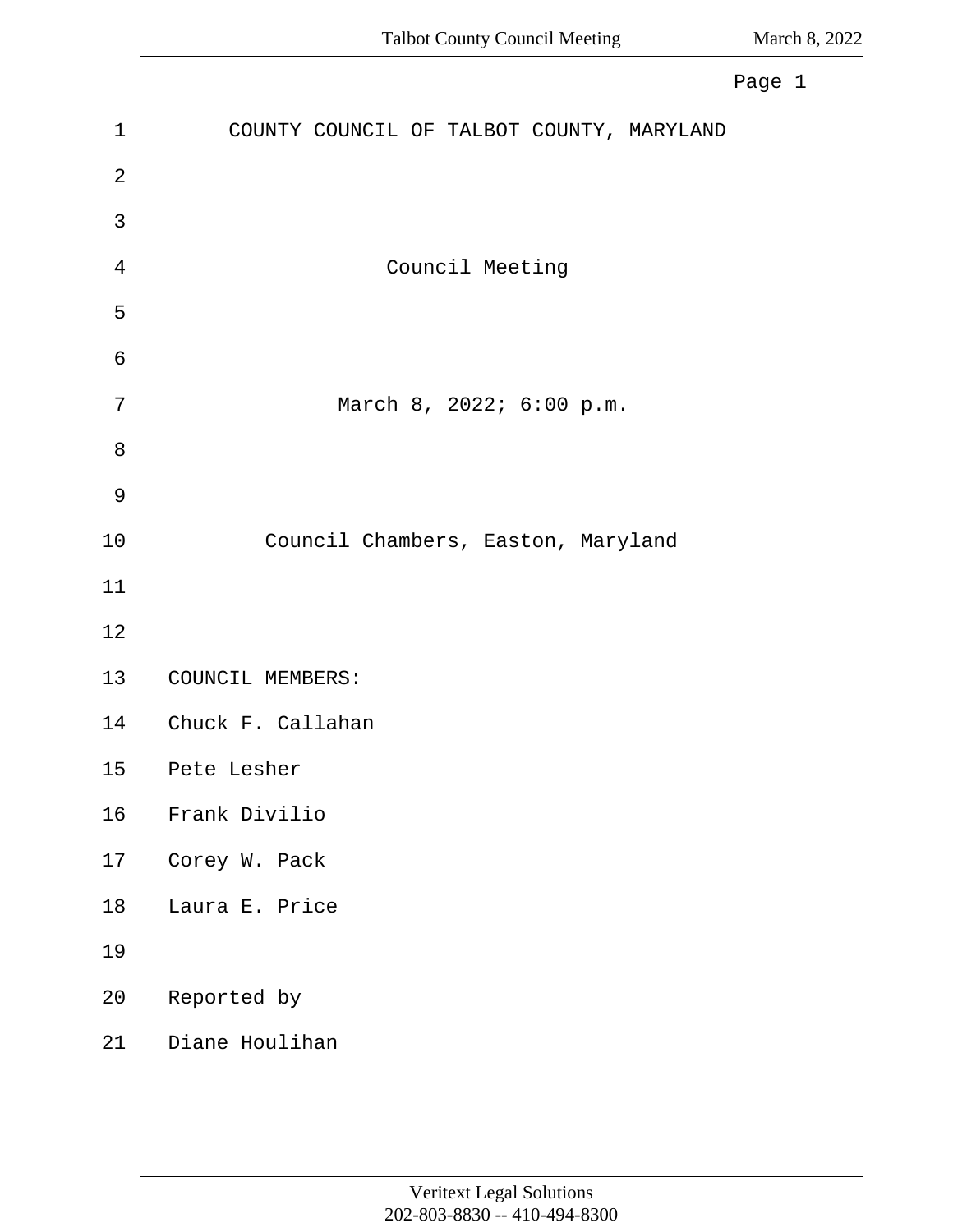|                | Page 2                                          |                | Page 4                                          |
|----------------|-------------------------------------------------|----------------|-------------------------------------------------|
| 1              | <b>TRANSCRIPT OF PROCEEDINGS</b>                | 1              | MR. CALLAHAN: Yeah, yeah. Have a seat.          |
| $\overline{2}$ |                                                 | 2              | MR. RONDEAU: Good evening. I'm Jonathon         |
| 3              | MR. CALLAHAN: I want to welcome everybody       | 3              | Rondeau. I'm the president and CEO The Arc      |
| 4              | tonight. If we could go ahead and stand for     | $\overline{4}$ | Central Chesapeake Region. And Dina Killmon,    |
| 5              | the prayer and the Pledge of Allegiance of the  | 5              | our director of engagement, with us.            |
| 6              | Flag. Thank you.                                | 6              | I wanted to take a few minutes just to          |
| 7              | (Prayer and Pledge of Allegiance.)              | 7              | tell you a little bit about The Arc and the     |
| 8              | MR. CALLAHAN: Thank you, Mr. Lesher.            | 8              | work that we're doing here in Talbot County.    |
| 9              | Appreciate that great prayer.                   | 9              | So The Arc Central Chesapeake Region is a       |
| 10             | And I want to thank everybody. This is          | 10             | regional organization serving Anne Arundel      |
| 11             | our first time back in several months with the  | 11             | County and Maryland's Eastern Shore. We've      |
| 12             | pandemic. And hopefully things are going to     | 12             | been here serving Talbot County for over 20     |
| 13             | get, from here on out, it's going to get        | 13             | years. And over the last five years, have       |
| 14             | somewhat back to normal. So we're all proud of  | 14             | expanded services. On the midshore region,      |
| 15             | that.                                           | 15             | we're serving about 75 people with intellectual |
| 16             | So let's start with the agenda tonight.         | 16             | and developmental disabilities to live, work,   |
| 17             | Let's start with the agenda of March 8th. Are   | 17             | and connect with their communities.             |
| 18             | there any additions, deletions, or corrections  | 18             | This past July, we have purchased property      |
| 19             | to the agenda? Okay. Hearing none, the chair    | 19             | on Port Street to develop Port Street Commons,  |
| 20             | moves that the agenda be accepted as unanimous  | 20             | which will include a 25,000 square foot         |
| 21             | consent. Okay.                                  | 21             | building, which, in your packet, has some       |
|                | Page 3                                          |                | Page 5                                          |
| 1              | Next would be the minutes. Council has          | 1              | information about that, which will include a    |
| 2              | had the minutes for February 28th or            | $\overline{c}$ | community hub for children and adults with      |
| 3              | February 8th before us. Are there any           | 3              | disabilities to get resources, information, and |
| 4              | additions, deletions, or corrections to the     | 4              | referral in other programs, as well as          |
| 5              | agenda?                                         | 5              | behavioral health suite and program space.      |
| 6              | MS. PRICE: Minutes.                             | 6              | The other piece of it will include eight        |
| 7              | MR. CALLAHAN: I'm sorry. Minutes.               | 7              | affordable housing units for families that may  |
| 8              | Hearing none, the chair moves that the agenda   | 8              | or may not be connected to The Arc. Those will  |
| 9              | be accepted as unanimous consent.               | 9              | be eight -- four will be two-bedroom units and  |
| 10             | Next would be the disbursements for             | 10             | four will be three-bedroom units.               |
| 11             | March 1st and March 8th. Council has had time   | 11             | We anticipate breaking ground on that           |
| 12             |                                                 |                |                                                 |
| 13             | to review the disbursements. Are there any      | 12             | project next spring, so in the spring of 2023,  |
|                | additions, deletions, or corrections? Okay.     | 13             | with about a ten-month build.                   |
| 14             | Hearing none, okay, the Council moves that the  | 14             | It will allow us to grow our services in        |
| 15             | disbursements be accepted as unanimous consent. | 15             | the midshore area by about 50 percent. So       |
| 16             | Okay.                                           | 16             | bringing it to about 120 people we plan to      |
| 17             | First up tonight is a Developmental             | 17             | serve over the next three years, as well as     |
| 18             | Disabled Awareness Month. You guys want to      | 18             | adding 35 full-time jobs, both here in Talbot   |
| 19             | come on up for your proclamation? We're glad    | 19             | County and the midshore region, specific to     |
| 20             | to have you.                                    | 20             | here, around then.                              |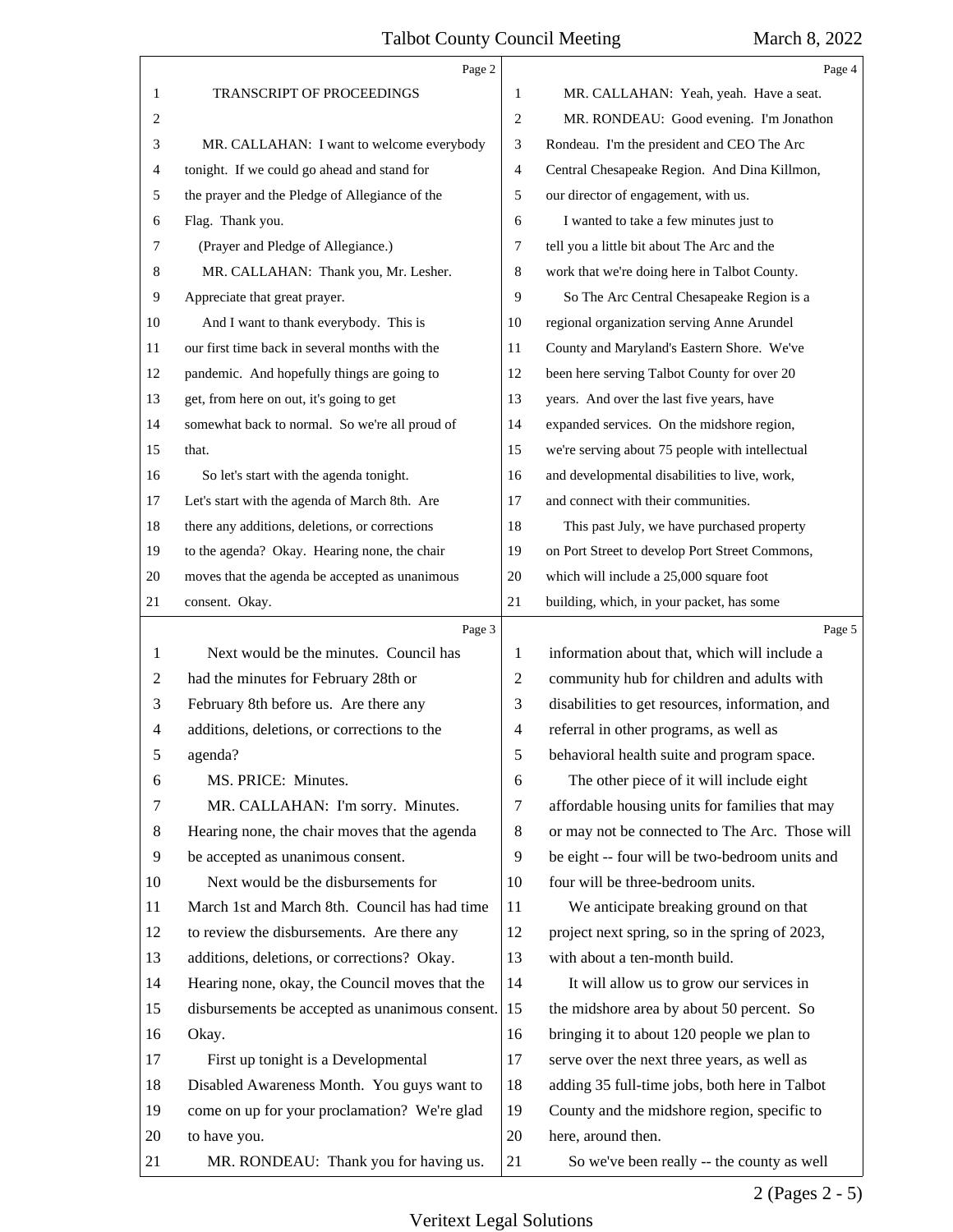|                | Page 6                                          |                | Page 8                                          |
|----------------|-------------------------------------------------|----------------|-------------------------------------------------|
| 1              | as the Town of Easton have been really          | 1              | eight, four two-bedroom and four three-bedroom. |
| $\overline{c}$ | supportive of this project. I know I met with   | $\overline{2}$ | The total cost of the project is about          |
| 3              | a number of you about that. And I really        | 3              | \$7 million. And we've raised, in the last two  |
| $\overline{4}$ | appreciate your support and will continue to    | $\overline{4}$ | and a half months since we started fundraising, |
| 5              | keep you informed as this project moves on.     | 5              | about \$1.3 million towards that goal.          |
| 6              | MR. CALLAHAN: Okay.                             | 6              | MR. CALLAHAN: That's great. Thank you,          |
| 7              | MS. KILMAN: I let Jonathan speak for us.        | 7              | Mr. Pack.                                       |
| 8              | Thank you. Thank you for the opportunity.       | 8              | Anybody else?                                   |
| 9              | MR. CALLAHAN: Okay. That's good.                | 9              | MR. LESHER: I want to thank you for the         |
| 10             | Go ahead.                                       | 10             | opportunity that you've given me to look into   |
| 11             | MR. PACK: Hello, Mr. Rondeau. Good              | 11             | your advanced plans.                            |
| 12             | seeing you again.                               | 12             | This is an organization that now has a big      |
| 13             | MR. RONDEAU: Good seeing you.                   | 13             | impact in Talbot County. And with this          |
| 14             | MR. PACK: So the affordable housing units       | 14             | expansion, your impact is only going to grow.   |
| 15             | based on this design will be within that same   | 15             | And you have the vision to locate this          |
| 16             | structure?                                      | 16             | right next to Easton's Rail Trail extension on  |
| 17             | MR. RONDEAU: Yes. So essentially that           | 17             | Port Street, fulfilling part of the vision for  |
| 18             | one-half of the building will be The Arc at     | 18             | the revitalization of Port Street. This is      |
| 19             | Port Street, which will have the things I       | 19             | doing so much good on so many different fronts, |
| 20             | talked about, and one-half, over three levels,  | 20             | and I just want to offer you every              |
| 21             | will include two units per level. So the first  | 21             | encouragement and thank you for bringing this   |
|                |                                                 |                |                                                 |
|                | Page 7                                          |                | Page 9                                          |
| 1              | level will be zero barrier, meaning so if a     | 1              | vision to Talbot County.                        |
| 2              | family had a child that used a wheelchair, that | $\overline{2}$ | MR. RONDEAU: Thank you. And I think             |
| 3              | sort of thing, could access those units. And    | 3              | being part of the community is really important |
| $\overline{4}$ | then two additional units per floor on the      | $\overline{4}$ | to us.                                          |
| 5              | other, or three additional units per floor.     | 5              | I meant to include that at least                |
| 6              | MR. PACK: Will they have on-site laundry?       | 6              | 25 percent of all the subcontractors in the     |
| 7              | MR. RONDEAU: So each unit will have a           | 7              | development of the building will be Eastern     |
| 8              | washer and dryer in it, each unit will have a   | 8              | Shore based, if not Talbot County based. But    |
| 9              | microwave and a dishwasher.                     | 9              | Eastern Shore based businesses that will be     |
| 10             | And so our model around affordable housing      | 10             | part of that development.                       |
| 11             | is making sure that the modern conveniences     | 11             | MR. CALLAHAN: Okay.                             |
| 12             | that you and I have are part of that.           | 12             | MR. DIVILIO: So yeah. I attended the            |
| 13             | So The Arc, through it's subsidiary             | 13             | second meeting I guess that you had over at The |
| 14             | Chesapeake Neighbors, manages about 60          | 14             | Land Conservancy.                               |
| 15             | affordable housing units, most of which         | 15             | MR. RONDEAU: Yes.                               |
| 16             | currently are in Anne Arundel County, which all | 16             | MR. DIVILIO: Where you portrayed it. And        |
| 17             | have on-site in-unit laundry as well as all     | 17             | I mean I voiced many reservations that I have   |
| 18             | those other amenities that I just read.         | 18             | with you about this.                            |
| 19             | MR. PACK: And how many units will there         | 19             | And I appreciate you coming in to meet          |
| 20             | be?                                             | 20             | with us for the first time on this. And it's a  |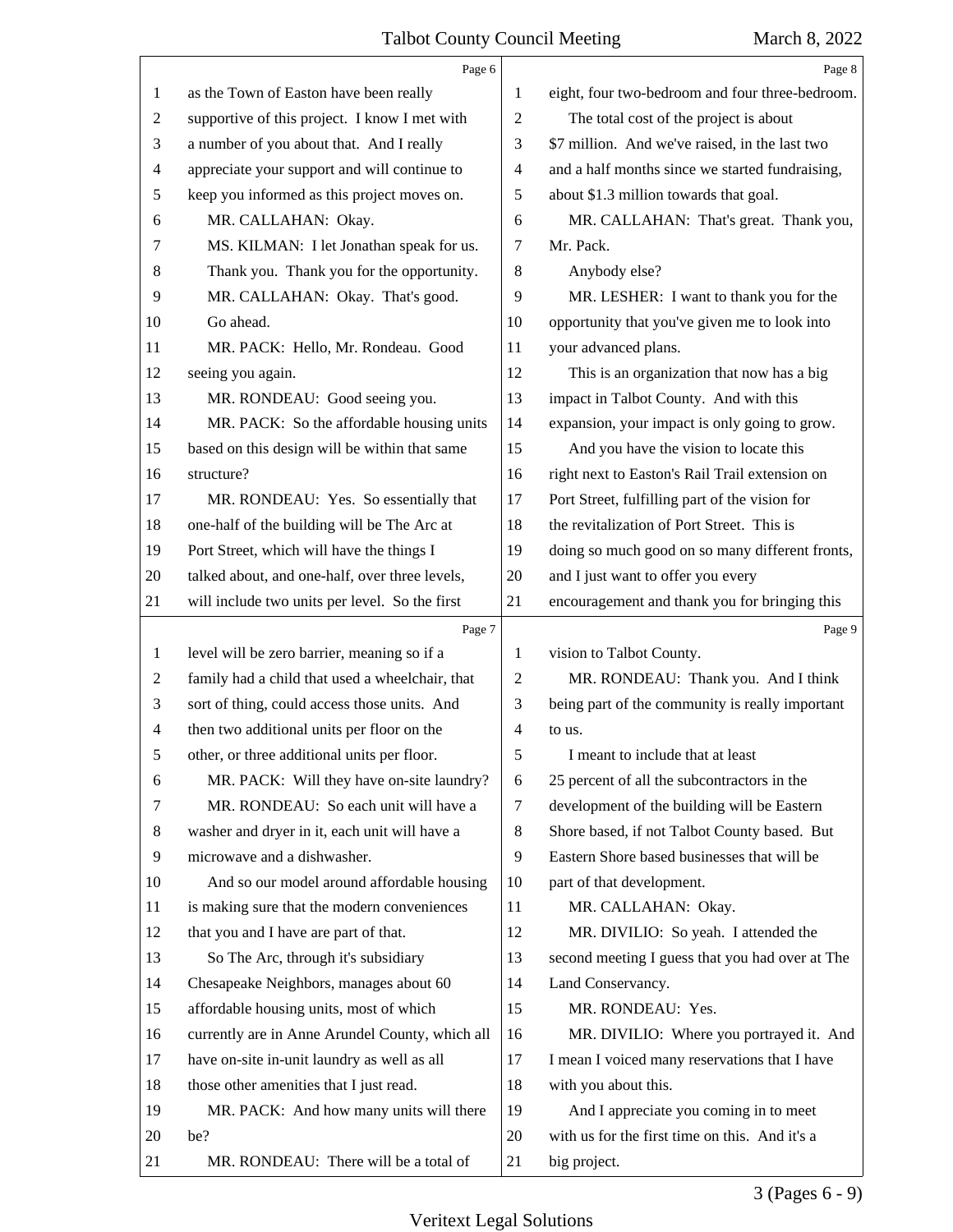|                | Page 10                                          |                          | Page 12                                         |
|----------------|--------------------------------------------------|--------------------------|-------------------------------------------------|
| 1              | There's a lot of need for affordable             | 1                        | happen parallel to the actual construction      |
| 2              | housing in the community. So I'm excited to      | $\overline{c}$           | timeline of this project.                       |
| 3              | see what you can offer for that.                 | 3                        | So as long as we hit 50 percent by the          |
| 4              | We have development coming. We've got            | $\overline{\mathcal{A}}$ | time we break ground next spring, we will --    |
| 5              | some other projects coming. So anything we can   | 5                        | our bank is willing to commit to a \$6 million  |
| 6              | do to find how to make that more affordable,     | 6                        | construction loan. So that way timing won't be  |
| 7              | I'd be interested to hear.                       | 7                        | affected by our ongoing fundraising.            |
| 8              | MR. RONDEAU: Yes.                                | $\,8\,$                  | But we do have a number of both private         |
| 9              | MR. DIVILIO: And hopefully we can connect        | 9                        | and government requests out at the State and    |
| 10             | you with what's going on in the community and    | 10                       | federal level that are in process now, but we   |
| 11             | help those businesses, those individuals who     | 11                       | won't know for the next three to six months     |
| 12             | are putting the development here and figure out  | 12                       | until when those are committed.                 |
| 13             | how to make it more affordable and keep those    | 13                       | MR. DIVILIO: Are you more funded                |
| 14             | costs down.                                      | 14                       | through -- do you expect this to be private     |
| 15             | MR. RONDEAU: Yeah. We're aware of the            | 15                       | donations, the majority of this?                |
| 16             | other development happening in the community.    | 16                       | MR. RONDEAU: About a third, more than a         |
| 17             | We are the only project right now that           | 17                       | third will be from private donations. So of     |
| 18             | 30 percent or less of AMI will be included as    | 18                       | the 1.3, \$300,000 is from private citizens,    |
| 19             | part of the rent. The other projects are more    | 19                       | some of which are here on the Eastern Shore,    |
| 20             | in the 40 to 60 percent, which ties into         | 20                       | some are our Arc donors throughout the state.   |
| 21             | workforce housing.                               | 21                       | And then the million dollars is a commitment    |
|                |                                                  |                          |                                                 |
|                | Page 11                                          |                          | Page 13                                         |
| 1              | So when we look at the affordable housing        | 1                        | from the governor through his capital budget    |
| 2              | spectrum, we are looking at the most neediest    | $\overline{c}$           | for this upcoming session.                      |
| 3              | community members who may not currently have     | 3                        | MR. CALLAHAN: That's great.                     |
| $\overline{4}$ | access to that. And that was intentional,        | 4                        | MR. PACK: I have a second question.             |
| 5              | knowing that the other development and the long  | 5                        | MR. CALLAHAN: Go ahead, Mr. Pack.               |
| 6              | waiting lists that are already existing at the   | 6                        | MR. PACK: Just a follow-up question, the        |
| 7              | other developments that are in or around that    | 7                        | eight units, the residents of those units, will |
| 8              | area currently.                                  | 8                        | they have to be Arc clients or is this open to  |
| 9              | So we will continue to meet with as many         | 9                        | general public?                                 |
| 10             | people to learn more of what's happening. But    | 10                       | MR. RONDEAU: We've committed with the           |
| 11             | we have been working hard to engage with the     | 11                       | community to do a public lottery process. And   |
| 12             | other development opportunities that are         | 12                       | so as long as you meet the income               |
| 13             | happening along Port Street.                     | 13                       | qualifications, which once we finalize the      |
| 14             | MR. DIVILIO: So you mentioned that you           | 14                       | subsidy that will come from most likely the     |
| 15             | have 1.4 million in the bank so far?             | 15                       | State, for that there will be a public lottery  |
| 16             | MR. RONDEAU: We have committed through 16        |                          | process that will probably happen in the fall   |
| 17             | fundraising \$1.4 million, or \$1.3 million. And | 17                       | of 2023, before the building is complete, for   |
| 18             | we are active. We've only been fundraising for   | 18                       | people to be able to apply. And then there      |
| 19             | two and a half months.                           | 19                       | would be a normal sort of process that would be |
| 20             | We have a guaranty from our bank for a           | 20                       | determined.                                     |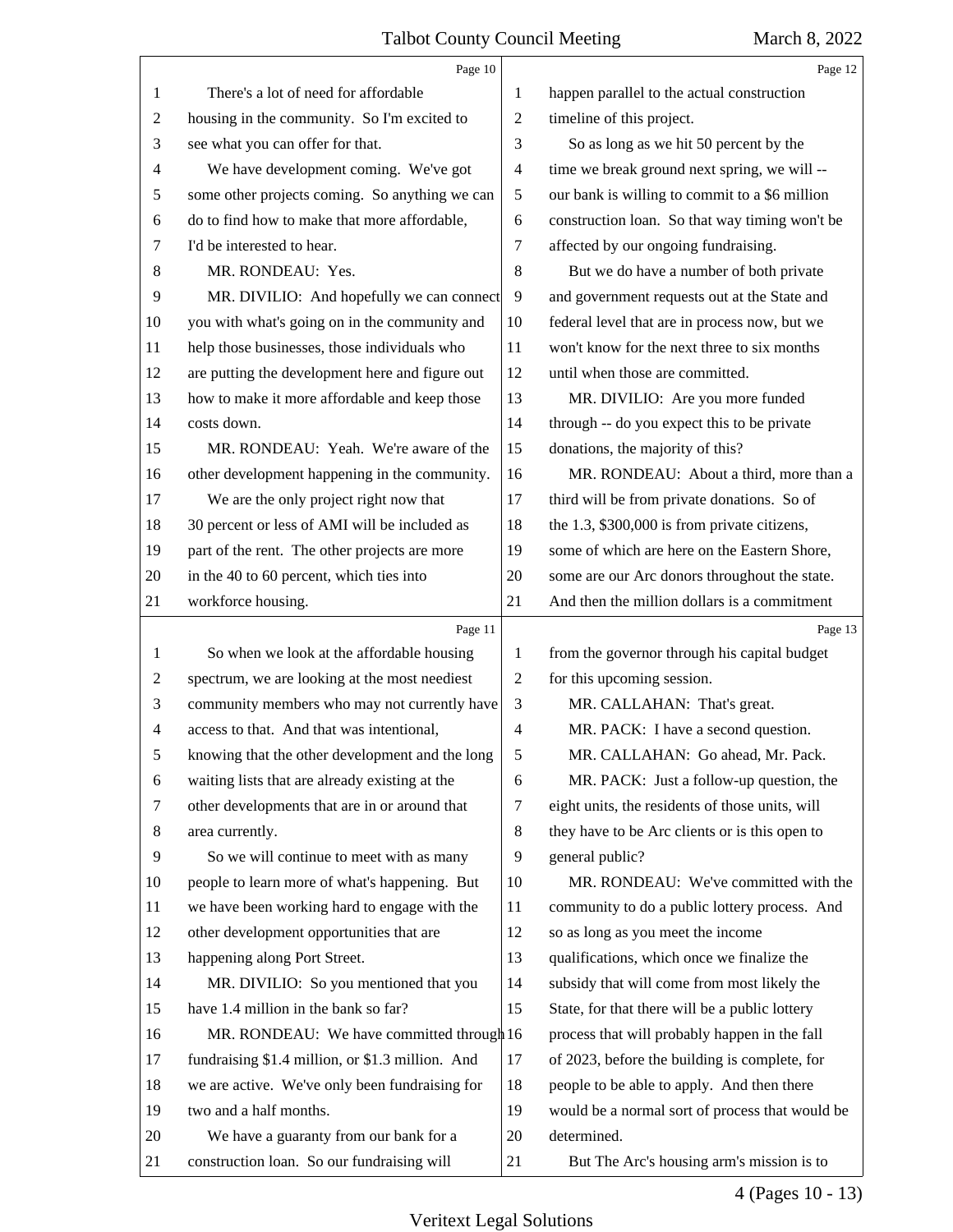|                | Page 14                                         |    | Page 16                                         |
|----------------|-------------------------------------------------|----|-------------------------------------------------|
| $\mathbf{1}$   | provide inclusive housing. So we don't want to  | 1  | accessible, and fully inclusive and supports    |
| 2              | just provide housing for people with            | 2  | individuals with intellectual and developmental |
| 3              | disabilities because then that's not inclusive, | 3  | disabilities to live the lives they choose by   |
| 4              | right. And so we want to make sure that there   | 4  | creating opportunities, promoting respect and   |
| 5              | are options beyond that.                        | 5  | equity, and providing access to services.       |
| 6              | And so while we will be keeping people          | 6  | And whereas, March is National                  |
| $\overline{7}$ | with disabilities in mind when designing that,  | 7  | Developmental Disabilities Awareness Month, as  |
| 8              | no one we currently serve has been guarantied   | 8  | designated by the National Association of       |
| $\overline{9}$ | those spots. And it will be a public lottery    | 9  | Councils on Development Disabilities.           |
| 10             | process to determine who will live there.       | 10 | Now, therefore, we, the County Council of       |
| 11             | MR. PACK: Thank you.                            | 11 | Talbot County, do hereby proclaim the month of  |
| 12             | MR. CALLAHAN: Thank you, Mr. Pack.              | 12 | March as Developmental Disabilities Month in    |
| 13             | Ms. Price, you good?                            | 13 | Talbot County and encourage all citizens to     |
| 14             | MS. PRICE: I'm good. Thank you for the          | 14 | recognize the valuable contributions made by    |
| 15             | update.                                         | 15 | individuals with developmental disabilities who |
| 16             | MR. RONDEAU: Thank you.                         | 16 | are a vital part of every community and         |
| 17             | MR. CALLAHAN: Madam Secretary, could you        | 17 | encourage them to join the movement by The Arc  |
| 18             | go ahead and read the proclamation into the     | 18 | and other organizations to raise awareness of   |
| 19             | record, please.                                 | 19 | and support of individuals with developmental   |
| 20             | SECRETARY: Proclamation, National               | 20 | disabilities in our county.                     |
| 21             | Developmental Disabilities Awareness Month,     | 21 | Given under our hands in the great seal of      |
|                |                                                 |    |                                                 |
|                | Page 15                                         |    | Page 17                                         |
| $\mathbf{1}$   | March 2022.                                     | 1  | Talbot County this 8th day of March in the year |
| $\overline{2}$ | Whereas, individuals with a developmental       | 2  | of our Lord, 2022.                              |
| 3              | disability (inaudible) racial, ethnic,          | 3  | MR. CALLAHAN: Thank you, Madam Secretary.       |
| $\overline{4}$ | educational, social, and economic backgrounds   | 4  | Council, do I have a motion and a second        |
| 5              | and all are valuable members of society.        | 5  | to approve this?                                |
| 6              | And whereas, in the State of Maryland,          | 6  | MS. PRICE: So moved.                            |
| 7              | over 1 million people, including over           | 7  | MR. LESHER: Second.                             |
| 8              | nine percent of Talbot County citizens, have a  | 8  | MR. CALLAHAN: Okay. I have a motion and         |
| 9              | disability.                                     | 9  | a second --                                     |
| 10             | And whereas, The Arc Central Chesapeake         | 10 | MR. DIVILIO: Are there any other                |
| 11             | Region, The Arc, was founded in 1961 by a group | 11 | organizations with you?                         |
| 12             | of parents of children with intellectual and    | 12 | MR. RONDEAU: There are not.                     |
| 13             | developmental disabilities who envisioned a     | 13 | MR. CALLAHAN: Okay. So there's a motion         |
| 14             | fulfilling life for their children, including   | 14 | and second on the floor. Madam Secretary,       |
| 15             | having meaningful jobs in the community,        | 15 | could you call the vote, please.                |
| 16             | friendships, and social and spiritual           | 16 | SECRETARY: Mr. Callahan.                        |
| 17             | opportunities.                                  | 17 | MR. CALLAHAN: Aye.                              |
| 18             | And whereas, The Arc envisions a world          | 18 | SECRETARY: Mr. Divilio.                         |
| 19             | where people with intellectual and              | 19 | MR. DIVILIO: Aye.                               |
| 20             | developmental disabilities will live the lives  | 20 | SECRETARY: Mr. Lesher.                          |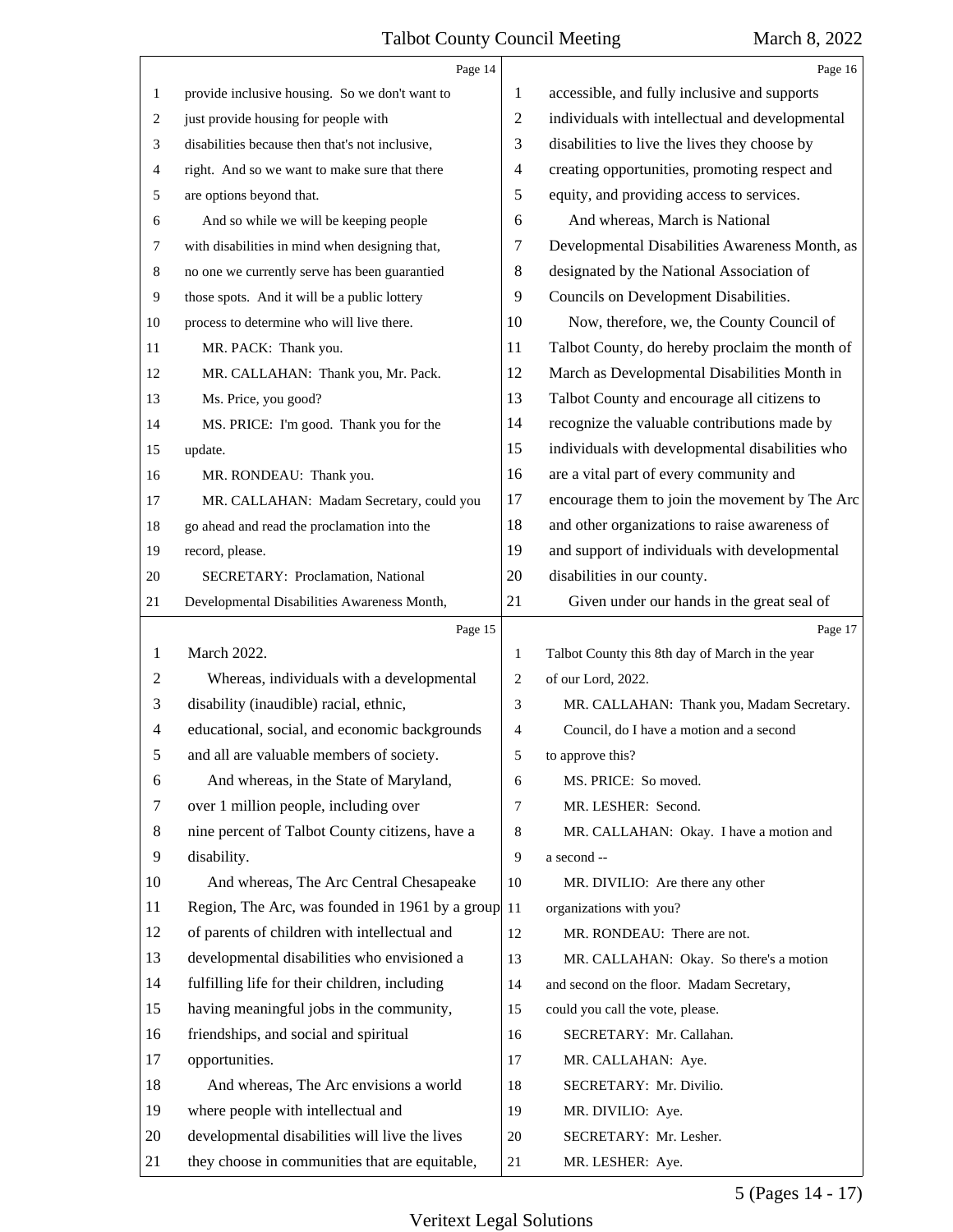|                | Page 18                                        |         | Page 20                                         |
|----------------|------------------------------------------------|---------|-------------------------------------------------|
| 1              | SECRETARY: Ms. Price.                          | 1       | mentally, and physically. Endometriosis can     |
| $\overline{c}$ | MS. PRICE: Aye.                                | 2       | take everything from you, and it did to me      |
| 3              | SECRETARY: Mr. Pack.                           | 3       | until I decided it was time to fight back,      |
| 4              | MR. PACK: Aye.                                 | 4       | fight for awareness, education, and support so  |
| 5              | MR. CALLAHAN: Mr. Lesher, you want to          | 5       | that generations after me do not have to go     |
| 6              | hand that out, that would be great.            | 6       | through what I and so many other woman have.    |
| 7              | Guys, you want to come on up, that would       | 7       | My pain started when I was 15 years old         |
| 8              | be great. Good job.                            | $\,8\,$ | and started out as a doctor saying I had        |
| $\overline{9}$ | Okay. That's good stuff. That's really         | 9       | ovarian cysts rupturing. The pain is like       |
| 10             | good work, really good work.                   | 10      | 1,000 knives stabbing in your ovaries while     |
| 11             | Okay. The next proclamation, okay, is          | 11      | someone is carving your insides out.            |
| 12             | endometrio                                     | 12      | After that, my pain just increased and the      |
| 13             | MR. DIVILIO: Endometriosis Awareness           | 13      | help and knowledge from the doctors decreased.  |
| 14             | Month.                                         | 14      | My parents took me to so many doctors and I had |
| 15             | MR. CALLAHAN: You got it, you got it.          | 15      | more CT scans and ultrasounds than I can count, |
| 16             | Okay. You got it. I was close, I was close.    | 16      | all coming back with the results of nothing.    |
| 17             | Welcome.                                       | 17      | How is that possible? I was in                  |
| 18             | MS. HANNAWALD: Hi. How are you?                | 18      | excruciating, debilitating pain that no one     |
| 19             | MR. CALLAHAN: Fine. How are you doing? 19      |         | could seem to help me with.                     |
| 20             | MS. HANNAWALD: I'm glad I get to come          | 20      | My parents started to believe the doctors       |
| 21             | this year.                                     | 21      | that I was just trying to get out of school.    |
|                | Page 19                                        |         | Page 21                                         |
|                |                                                |         |                                                 |
| 1              | MR. CALLAHAN: That's good, that's good.        | 1       | And honestly, when I look back on it now, they  |
| $\overline{c}$ | You want to tell us a little bit about it?     | 2       | didn't really have a choice.                    |
| 3              | MS. HANNAWALD: Sure, absolutely.               | 3       | Endometriosis not only affects you              |
| 4              | This is the second year that Talbot County     | 4       | physically, but mentally and emotionally as     |
| 5              | has supported my mission to raise awareness    | 5       | well. I had severe depression and anxiety       |
| 6              | about endometriosis, and I'm very grateful for | 6       | because nobody would listen or help me. I felt  |
| 7              | that.                                          | 7       | so alone and so dismissed by everyone, I didn't |
| 8              | This is the first time in Maryland history     | $\,8\,$ | know what I was going to do.                    |
| 9              | that a governor has issued a proclamation for  | 9       | After five years, I finally found a doctor      |
| 10             | endometriosis. And Governor Hogan issued one   | 10      | who would listen to me. And as soon as I told   |
| 11             | last week, along with lighting the State House | 11      | him my symptoms, he said I'm certain you have   |
| 12             | up yellow to bring awareness to endometriosis, | 12      | endometriosis. Endometriosis? What was that     |
| 13             | which is a big deal.                           | 13      | and why had nobody else even mentioned this to  |
| 14             | My name is Shannon Hannawald. I am a wife      | 14      | me or my parents?                               |
| 15             | and mother. I am also one in ten, one in ten   | 15      | The only way to diagnose endometriosis is       |
| 16             | women who have endometriosis.                  | 16      | through laparoscopic surgery. No blood work,    |
| 17             | I am the founder of Endo Warriors of the       | 17      | no ultrasounds, no MRIs, no CT scans. Just      |
| 18             | Eastern Shore and an ambassador for The        | 18      | surgery.                                        |
| 19             | Endometriosis Association.                     | 19      | We scheduled my surgery. And sure enough,       |
| 20             | Endometriosis is a disease that affects        | 20      | I had stage four endometriosis. That was the    |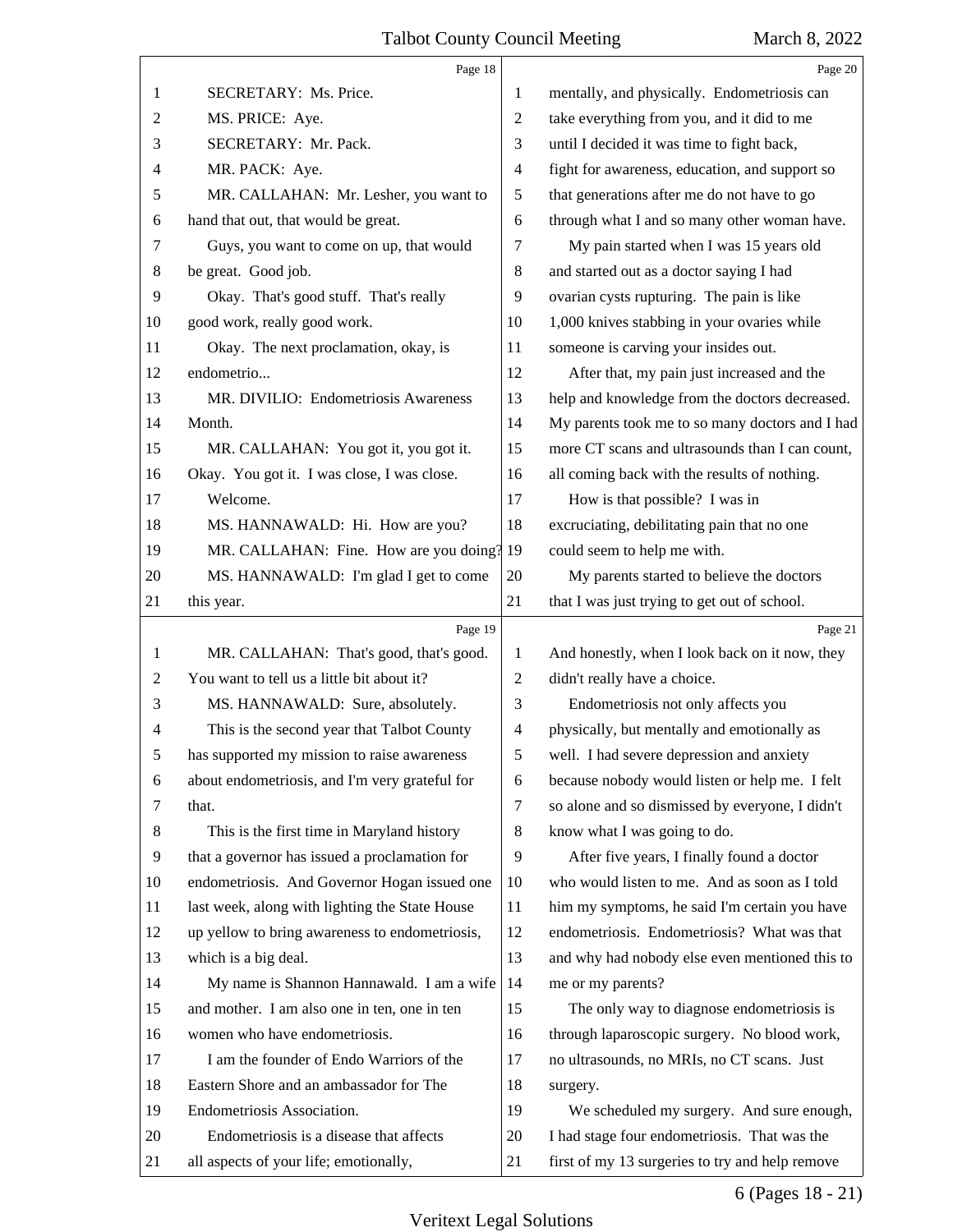|                | Page 22                                            |                | Page 24                                         |
|----------------|----------------------------------------------------|----------------|-------------------------------------------------|
| 1              | the lesions to help with the pain.                 | 1              | endometriosis. She used the quote God grant     |
| $\overline{2}$ | One of the other main symptoms of                  | $\overline{c}$ | gave me the serenity to accept the things I     |
| 3              | endometriosis is infertility. The longer it        | 3              | cannot change, the courage to change the things |
| $\overline{4}$ | takes to diagnose, the less chance you have of     | $\overline{4}$ | I can, and the wisdom to know the difference.   |
| 5              | getting pregnant. An average diagnosis takes       | 5              | This quote to me shows such importance in each  |
| 6              | anywhere from six to ten years to get.             | 6              | of our stories and the constant battlefield we  |
| 7              | By the grace of God, I was able to have my         | 7              | are on.                                         |
| 8              | first son with no intervention. But for my         | 8              | We have all taken our diagnosis and grown       |
| 9              | second son, I had to go through fertility          | 9              | from it. We have defined our character and      |
| 10             | treatments.                                        | 10             | have made a difference for others.              |
| 11             | Endometriosis has taken so much from me.           | 11             | I know some women do not want to speak          |
| 12             | I missed so many important dates and               | 12             | publicly about a disease that is so personal.   |
| 13             | celebrations with family and friends. It took      | 13             | So I will speak for them. I will not stop       |
| 14             | away my ability to have children like other        | 14             | until when someone says the word endometriosis, |
| 15             | women. It took a baby from me during fertility     | 15             | every single person will know what that is as   |
| 16             | treatments, a baby that was loved and dreamt       | 16             | much as they know what strep throat or an ear   |
| 17             | of, a baby that is missed and talked about         | 17             | infection are. It is imperative that we all     |
| 18             | daily.                                             | 18             | work together and support each other through    |
| 19             | Endometriosis has no cure, only                    | 19             | this journey.                                   |
| 20             | treatments. Some doctors will say to have a        | 20             | My passion and drive are because I do not       |
| 21             | hysterectomy, but that will not stop it from       | 21             | want anyone to go through what I have. But I    |
|                | Page 23                                            |                | Page 25                                         |
| 1              | growing on other organs.                           | 1              | have chosen to fight because you never know who |
| 2              | Some women do not experience the pain from         | $\overline{2}$ | is watching and learning from you.              |
| 3              | endometriosis. They only find out about their      | 3              | I ask you to remember just because someone      |
| $\overline{4}$ | condition when they are unable to conceive a       | $\overline{4}$ | looks okay on the outside doesn't mean they are |
| 5              | child.                                             | 5              | okay on the inside. If someone says they have   |
| 6              | Unfortunately, there are not many doctors,         | 6              | endo, please remember this point in time and    |
| 7              | especially on the Eastern Shore, who have any      | 7              | you will know how they feel.                    |
| 8              |                                                    |                |                                                 |
| 9              | knowledge about this disease. I have had           | 8              | Endo affects each of us differently. It         |
|                | numerous doctors tell me that they've had 30       | 9              | is such a complex disease that requires         |
| 10             | minutes of education about endometriosis in        | 10             | numerous specialists for each patient. There    |
| 11             | medical school.                                    | 11             | are no two stories the same.                    |
| 12             | That makes absolutely no sense. If                 | 12             | A quote by Maya Angelou was brought to my       |
| 13             | endometriosis affects one in ten women, why are    | 13             | attention recently, and I think it defines      |
| 14             | the doctors and nurses only being educated for     | 14             | endometriosis perfectly. Each one of us has     |
| 15             | 30 minutes about this disease?                     | 15             | lived through some devastation, some            |
| 16             | Thankfully over the past 20 years there            | 16             | loneliness, some weather super storm or         |
| 17             | has been more awareness and education about        | 17             | spiritual super storm.                          |
| 18             | endometriosis, but we are nowhere where we need 18 |                | When we look at each other, we must say I       |
| 19             | to be, not even close.                             | 19             | understand, I understand how you feel because I |
| 20             | I feel as though my niece said it best,            | 20             | have been there myself. We must support each    |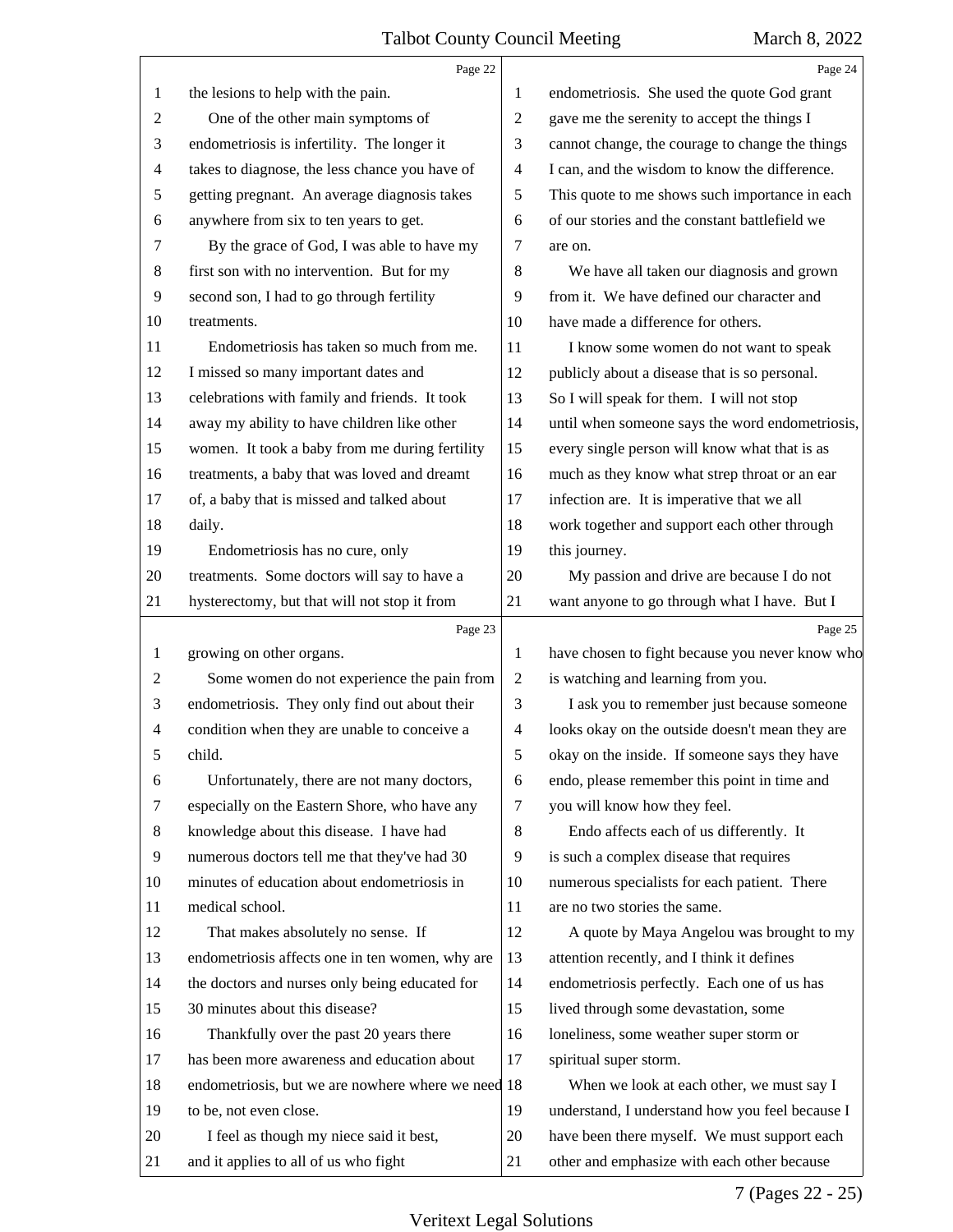|                | Page 26                                         |                | Page 28                                         |
|----------------|-------------------------------------------------|----------------|-------------------------------------------------|
| 1              | each of us is more alike than we are unalike.   | 1              | struggle with it, I was happy to get this out   |
| $\overline{c}$ | I will always be one in ten, but I will         | 2              | and put the word out.                           |
| 3              | always be the one who speaks up and fights for  | 3              | And since I've worn a yellow ribbon, I          |
| 4              | help for anyone who suffers from this disease   | $\overline{4}$ | have been asked about it.                       |
| 5              | and their support system to help them through   | 5              | MS. HANNAWALD: Yeah.                            |
| 6              | this difficult path in life.                    | 6              | MR. DIVILIO: The one thing that I'd like        |
| 7              | And Frank passed out yellow ribbons. I          | 7              | to say is with a lot of business owners, with   |
| 8              | made up a yellow day. And I'm asking everybody  | 8              | mental health and with physical conditions that |
| 9              | to wear yellow or the yellow ribbon. I see      | 9              | you don't see, it's very easy to overlook it    |
| 10             | you've got your yellow tie. And if you can,     | 10             | and just become kind of a harsh critic boss.    |
| 11             | just post it to the Facebook support group      | 11             | You need a little bit of compassion.            |
| 12             | page.                                           | 12             | And sometimes as a guy, I'll say it, it's       |
| 13             | I've had so many women reach out to me          | 13             | not something that is easy or readily comes to  |
| 14             | over the past year that they feel heard and     | 14             | me.                                             |
| 15             | they feel like they can advocate for themselves | 15             | So I thank you, Shannon, for getting the        |
| 16             | now because they don't feel alone. So that was  | 16             | word out on this. I know it is a challenge.     |
| 17             | basically my main goal and to make sure that my | 17             | It's not the easiest thing to talk about. It's  |
| 18             | nieces and future granddaughters don't go       | 18             | not the easiest thing for us to hear about, but |
| 19             | through what I have. So hopefully we can make   | 19             | it's definitely a concern in the community.     |
| 20             | it better.                                      | 20             | So thank you.                                   |
| 21             | MR. CALLAHAN: That's great, that's great.       | 21             | MS. HANNAWALD: Thank you.                       |
|                |                                                 |                |                                                 |
|                | Page 27                                         |                | Page 29                                         |
| 1              | Council.                                        | 1              | MR. LESHER: Just thank you for the work         |
| 2              | MR. DIVILIO: So thank you, Council, for         | $\overline{2}$ | that you're doing raising this awareness.       |
| 3              | allowing me this opportunity to put this on the | 3              | MS. HANNAWALD: Thank you.                       |
| 4              | agenda.                                         | $\overline{4}$ | MS. PRICE: You're right. Until it gets          |
| 5              | It is something that hits very close to         | 5              | to a point where it's not uncomfortable to talk |
| 6              | home for me. And I've seen it a lot in the      | 6              | about, you have more work to do.                |
| 7              | community. I was shocked. I was in a group of   | 7              | MS. HANNAWALD: Right.                           |
| 8              | seven people and two of them had gone through   | 8              | MS. PRICE: And all those around you until       |
| 9              | endometriosis and had surgeries from it. And    | 9              | it is part of everybody's vocabulary.           |
| 10             | hearing the stories of two out of seven people. | 10             | MS. HANNAWALD: Yes.                             |
| 11             | And the mental side of it. This is one of       | 11             | MS. PRICE: So thank you very much.              |
| 12             | those hidden diseases that is extremely painful | 12             | MS. HANNAWALD: Absolutely. Thank you            |
| 13             | and you don't see what a person is going        | 13             | MR. PACK: Shannon, I want to applaud you        |
| 14             | through physically, but mentally you do. And    | 14             | for courage, for coming here today, and for     |
| 15             | you're not sure what it is, how to help         | 15             | using your voice to bring this to our           |
| 16             | somebody.                                       | 16             | attention.                                      |
| 17             | So I'm glad that Shannon brought it to my       | 17             | Just went on the website real quick and         |
| 18             | attention. It was something that I had known    | 18             | just doing some research while you were         |
| 19             | about before she brought it to my attention.    | 19             | speaking.                                       |
| 20             | And seeing it, again, hit so close to home.     | 20             | So can't imagine what you went through at       |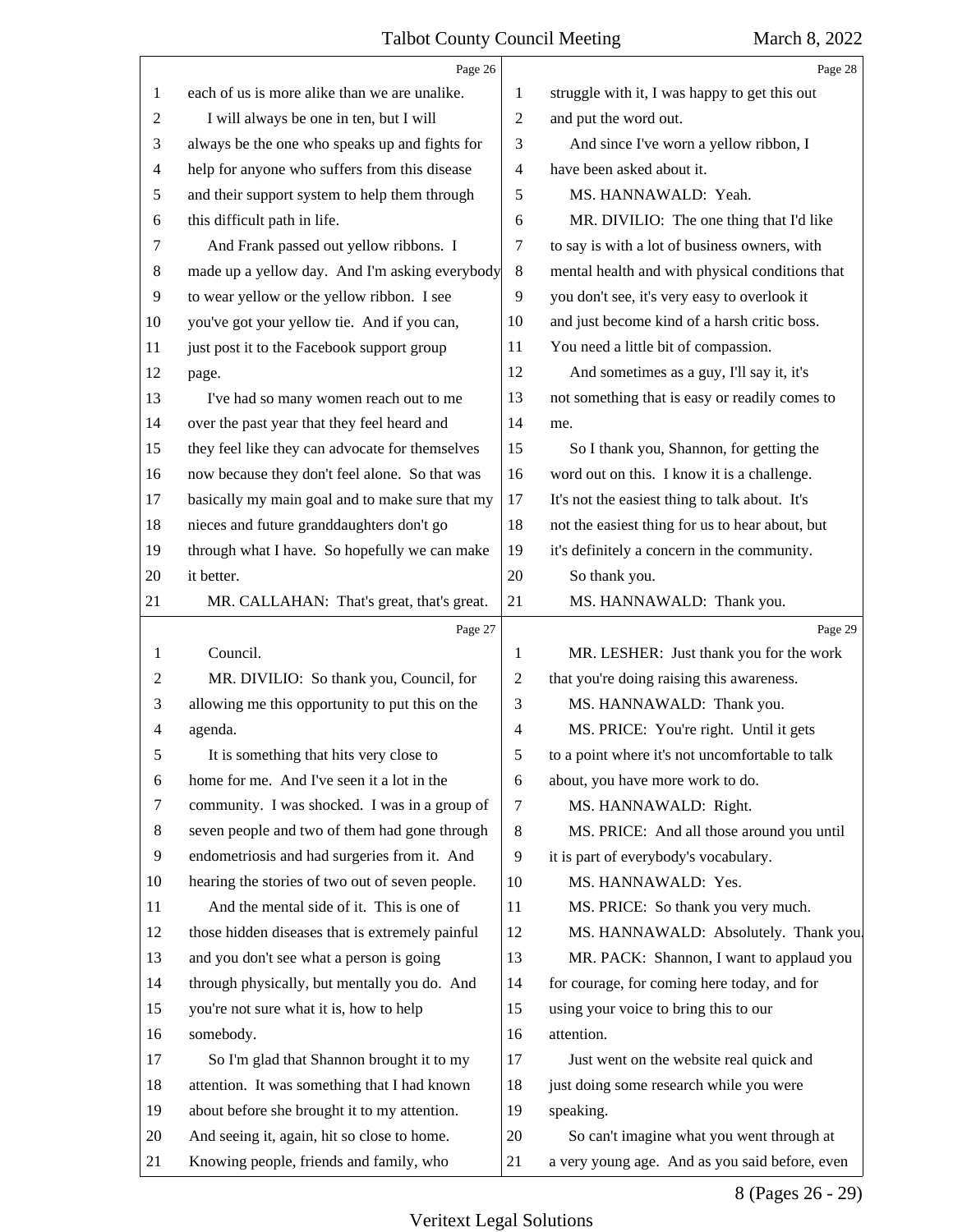|    | Page 30                                         |                | Page 32                                         |
|----|-------------------------------------------------|----------------|-------------------------------------------------|
| 1  | being doubted by your parents and by            | 1              | And whereas, many of the estimated              |
| 2  | professionals in the community because they     | 2              | 200 million woman worldwide who have            |
| 3  | didn't understand it.                           | 3              | endometriosis live with debilitating chronic    |
| 4  | MS. HANNAWALD: Right.                           | 4              | pain and fatigue, on average experiencing a     |
| 5  | MR. PACK: And I can understand how              | 5              | delay of up to ten years between the first      |
| 6  | frustrating and stressful that could be for a   | 6              | symptom and the diagnosis, with between 30 to   |
| 7  | young person. So, again, I just wanted to       | 7              | 50 percent experiencing infertility.            |
| 8  | again applaud you for your courage.             | $\,8\,$        | And whereas, although endometriosis can         |
| 9  | Hopefully this will be an annual thing.         | 9              | affect every organ of the body, even the eyes   |
| 10 | MS. HANNAWALD: Yes.                             | 10             | and brain, at the present time the disease can  |
| 11 | MR. PACK: That you come back and report         | 11             | only be definitively diagnosed via laparoscopic |
| 12 | to future Councils on how you're doing with     | 12             | surgical procedure. And health care providers   |
| 13 | this.                                           | 13             | must focus on managing the symptoms of the      |
| 14 | MS. HANNAWALD: Absolutely.                      | 14             | disease with various treatments.                |
| 15 | MR. PACK: And now that we know, we will         | 15             | And whereas, the first worldwide                |
| 16 | certainly be your champion as well.             | 16             | endometriosis march took place in 2014, with    |
| 17 | MS. HANNAWALD: Thank you.                       | 17             | events held in more than 40 countries. And by   |
| 18 | MR. PACK: So thank you very much. And my        | 18             | 2018, 63 countries around the world were        |
| 19 | hat goes off to you. It really does.            | 19             | participating in the annual event, which has    |
| 20 | MS. HANNAWALD: Thank you. I appreciate          | 20             | been sponsored by The American Medical          |
| 21 | that.                                           | 21             | Association, the American College of            |
|    |                                                 |                |                                                 |
|    | Page 31                                         |                | Page 33                                         |
| 1  | MR. CALLAHAN: Like Council said, Shannon,       | 1              | Obstetricians and Gynecologists, the American   |
| 2  | you're as inspiration to the ladies that you've | 2              | Society for Reproductive Medicine, the Society  |
| 3  | come forward and opened the doors for them.     | 3              | of Laparoendoscopic Surgeons, the International |
| 4  | And it takes people like yourself to really     | $\overline{4}$ | Federation of Gynecology and Obstetrics, and    |
|    | open the doors for people to understand this    | 5              | the European Society of Human Reproduction and  |
| 6  | disease. And I commend you.                     | 6              | Embryology.                                     |
| 7  | MS. HANNAWALD: Thank you.                       | $\overline{7}$ | And whereas, there is a need for further        |
| 8  | MR. CALLAHAN: You're a very brave woman.        | 8              | research and increased funding for research of  |
| 9  | That's for sure.                                | 9              | endometriosis, which would hopefully lead to    |
| 10 | MS. HANNAWALD: Thank you. I appreciate          | 10             | earlier detection, the discovery of the cause   |
| 11 | that.                                           | 11             | of the disease, a reliable, less invasive, and  |
| 12 | MR. CALLAHAN: Okay. Madam Secretary,            | 12             | less costly way to diagnose the disease, more   |
| 13 | could you read that proclamation in the record, | 13             | effective ways to manage symptoms, and a cure.  |
| 14 | please.                                         | 14             | Now, therefore, we, the County Council of       |
| 15 | SECRETARY: Proclamation, Endometriosis          | 15             | Talbot County, do hereby proclaim March 2022 as |
| 16 | Awareness Month, March 2022.                    | 16             | Endometriosis Awareness Month in Talbot County  |
| 17 | Whereas, endometriosis is a disease             | 17             | and urge all citizens to help increase          |
| 18 | affecting at least one in ten women of          | 18             | awareness of endometriosis and the importance   |
| 19 | reproductive age, whereby the endometrium, a    | 19             | of diagnosing this disease, which to date has   |
| 20 | type of tissue that normally grows in the       | 20             | no known cure.                                  |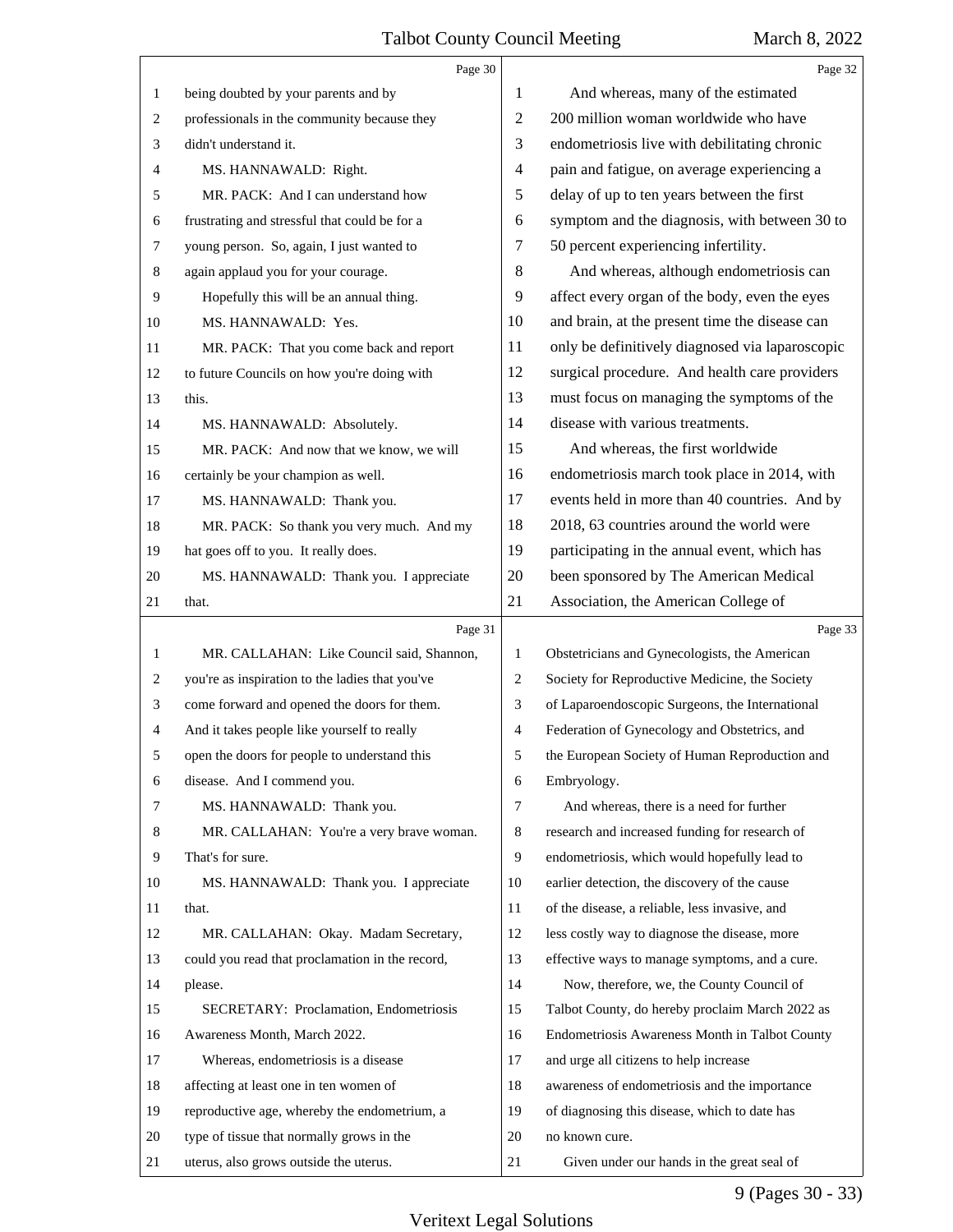|    | Page 34                                         |                | Page 36                                        |
|----|-------------------------------------------------|----------------|------------------------------------------------|
| 1  | Talbot County this 8th day of March in the year | 1              | numbers on all the routes and passengers, etc. |
| 2  | of our Lord, 2022.                              | 2              | MR. CALLAHAN: So she's the brains of it?       |
| 3  | MR. CALLAHAN: Thank you, Madam Secretary.       | 3              | MR. GRANDE: She is. Very important.            |
| 4  | Okay.                                           | $\overline{4}$ | Originally from Talbot County, also.           |
| 5  | Council, is there a motion and a second?        | 5              | MR. CALLAHAN: Okay. Well, that's good.         |
| 6  | MR. DIVILIO: So moved.                          | 6              | MR. GRANDE: That's even better; isn't it?      |
| 7  | MR. LESHER: I'll second.                        | 7              | MR. CALLAHAN: That's even better.              |
| 8  | MR. CALLAHAN: Okay. We've got a motion          | 8              | MR. GRANDE: So she's been doing a great        |
| 9  | and a second. Could you call the roll, please.  | 9              | job.                                           |
| 10 | SECRETARY: Mr. Callahan.                        | 10             | She also writes our grants for the             |
| 11 | MR. CALLAHAN: Aye.                              | 11             | transportation program. So she's been with us  |
| 12 | SECRETARY: Mr. Divilio.                         | 12             | for how many years is it now, Andrea?          |
| 13 | MR. DIVILIO: Aye.                               | 13             | MS. WATERS: Thirty-three.                      |
| 14 | SECRETARY: Mr. Lesher.                          | 14             | MR. GRANDE: Thirty-three years.                |
| 15 | MR. LESHER: Aye.                                | 15             | MR. CALLAHAN: Wow.                             |
| 16 | SECRETARY: Ms. Price.                           | 16             | MR. GRANDE: Worked with me every day for       |
| 17 | MS. PRICE: Aye.                                 | 17             | 33 years.                                      |
| 18 | SECRETARY: Mr. Pack.                            | 18             | MR. CALLAHAN: Have you gotten Andy             |
| 19 | MR. PACK: Aye.                                  | 19             | straight yet?                                  |
| 20 | MR. CALLAHAN: Okay. Come on up, Shannon.        | 20             | MS. WATERS: We're working on it.               |
| 21 | MS. HANNAWALD: Thank you, again.                | 21             | MR. CALLAHAN: I know he's listening. No        |
|    | Page 35                                         |                | Page 37                                        |
| 1  | MR. CALLAHAN: Great job, really great           | 1              | doubt he's listening, you know. Okay.          |
| 2  | job.                                            | 2              | MS. WATERS: He's great.                        |
| 3  | MS. HANNAWALD: Thank you. Thank you so          | 3              | MR. CALLAHAN: That's good.                     |
| 4  | much.                                           | 4              | MR. GRANDE: Yes, he's straight.                |
| 5  | MR. CALLAHAN: Okay. Next on the agenda          | 5              | MR. CALLAHAN: Is he straight? Okay. I          |
| 6  | is my buddy Santo.                              |                |                                                |
| 7  |                                                 | 6              | got you.                                       |
|    | Come on up, buddy. We've got presentation       | 7              | MR. GRANDE: And this is Keith Adkins.          |
| 8  | of the Delmarva Community Transit FY2023 annual | 8              | And Keith is --                                |
| 9  | transportation plan.                            | 9              | MR. CALLAHAN: How you doing, Keith?            |
| 10 | MR. GRANDE: Thank you very much for             | 10             | MR. GRANDE: And like I said the last time      |
| 11 | having us.                                      | 11             | we were here --                                |
| 12 | MR. CALLAHAN: Thank you for coming.             | 12             | MR. CALLAHAN: Thank you for being here.        |
| 13 | MR. GRANDE: Sure.                               | 13             | MR. GRANDE: He's our new transit manager.      |
| 14 | MR. DIVILIO: Do you want another chair?         | 14             | So we're very glad to have Keith with us, and  |
| 15 | SECRETARY: You want another chair,              | 15             | he's been a great addition to Delmarva         |
| 16 | Andrea?                                         | 16             | Community Services. And we're really happy to  |
| 17 | MS. WATERS: I'm fine.                           | 17             | have him.                                      |
| 18 | MR. CALLAHAN: You good?                         | 18             | So I'm going to let him take over, kind of     |
| 19 | MR. GRANDE: Andrea's fine. She's okay.          | 19             | give you background what he's been up to.      |
| 20 | We're glad she's here, though. She's our        | 20             | MR. CALLAHAN: Yes, sir.                        |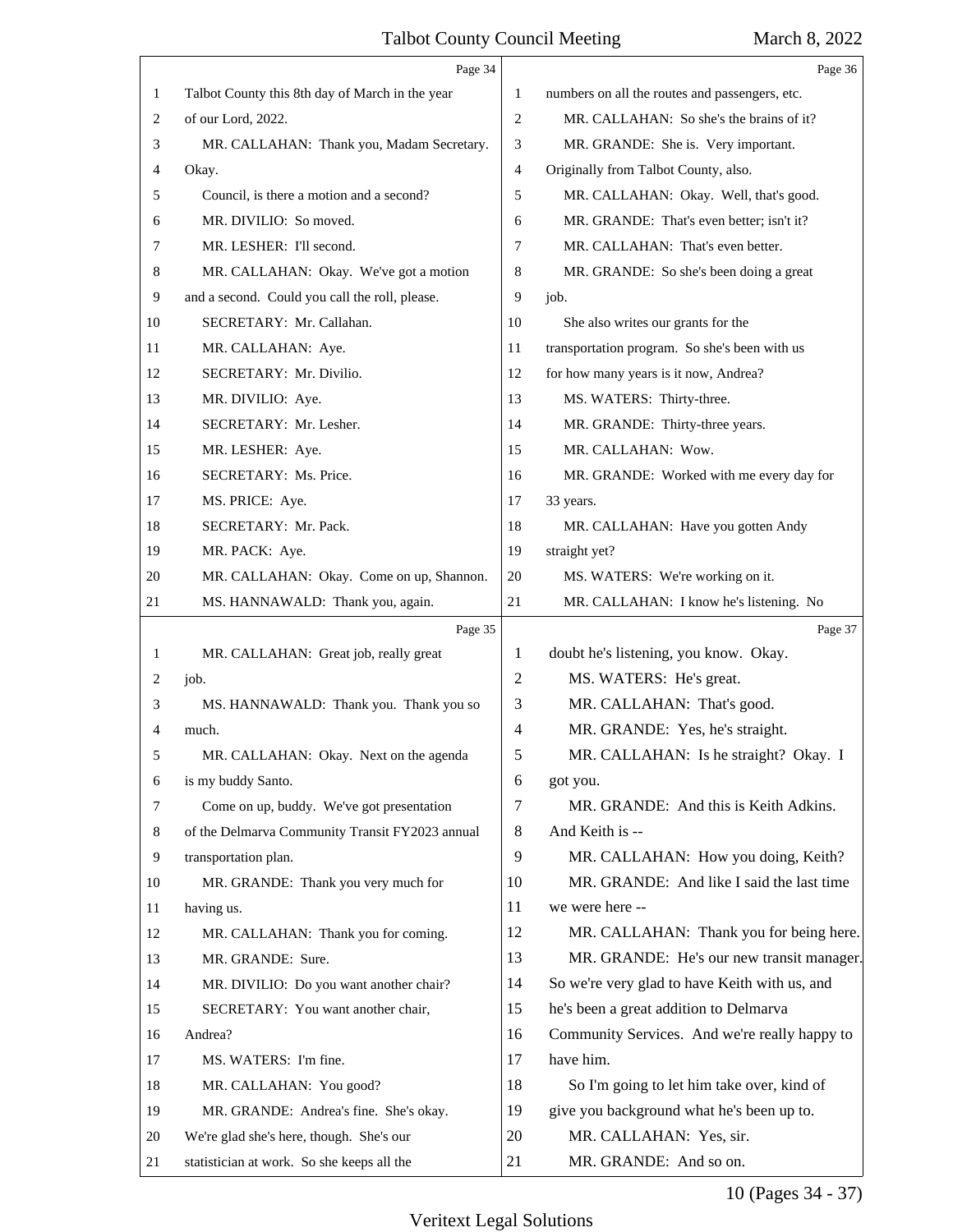|                | Page 38                                          |                | Page 40                                         |
|----------------|--------------------------------------------------|----------------|-------------------------------------------------|
| 1              | MR. CALLAHAN: Yes, sir. Welcome, Keith.          | 1              | the mobility on demand service. And that's      |
| 2              | MR. ADKINS: Thank you, sir. Council,             | $\overline{2}$ | been doing very well. And we're very happy to   |
| 3              | thanks for the opportunity to present and        | 3              | have that going on. But that's going to be a    |
| 4              | request approval for the FY23 Annual             | 4              | great benefit to the citizens of Talbot County. |
| 5              | Transportation Plan for Talbot, Caroline, and    | 5              | MR. CALLAHAN: Right.                            |
| 6              | Kent County.                                     | 6              | MR. GRANDE: So that's another increase.         |
| 7              | This plan outlines a projected operating         | 7              | MR. CALLAHAN: Okay. Mr. Pack.                   |
| 8              | cost of \$1,326,680 and a capital projected cost | 8              | MR. PACK: Mr. Adkins, I'm looking at your       |
| 9              | of \$246,454.                                    | 9              | capital projections right now. And it looks     |
| 10             | This is a ten percent increase in                | 10             | like the counties' portion is only ten percent  |
| 11             | operating for FY23 compared to FY22 budget.      | 11             | of the ask. The feds are picking up the other   |
| 12             | There were several factors that DCT considered   | 12             | 90 percent?                                     |
| 13             | in the FY23 budget, such as increases in fuel,   | 13             | MR. ADKINS: Yes.                                |
| 14             | wages to be more competitive in the job market,  | 14             | MR. PACK: So it is a very modest increase       |
| 15             | and ways to enhance service while looking at     | 15             | from the county's perspective.                  |
| 16             | ways to make operation more efficient.           | 16             | MR. ADKINS: Yes.                                |
| 17             | I will go down the capital projects. It's        | 17             | MR. CALLAHAN: Okay.                             |
| 18             | two bus replacements, electric upgrade. We       | 18             | MR. GRANDE: And we have been able to give       |
| 19             | want to receive approval from you and MTA to     | 19             | the drivers an increase. The CDL drivers and    |
| 20             | provide an upgrade for the electric at our       | $20\,$         | the non-CDL drivers, both of them got           |
| 21             | Denton location so the maintenance on the buses  | 21             | increases, hourly increases. So we're making    |
|                | Page 39                                          |                |                                                 |
|                |                                                  |                | Page 41                                         |
| 1              | can be performed there instead of currently      | 1              | them more competitive with the market in this   |
| 2              | we're bringing buses from Chestertown, from      | 2              | area.                                           |
| 3              | Denton, from Talbot County, to Cambridge.        | 3              | MR. PACK: What are you projecting your          |
| $\overline{4}$ | Sometimes we're having to pull them off the      | $\overline{4}$ | fuel costs increase to be with everything       |
| 5              | routes and it extends that coverage. So it       | 5              | that's going on right now? Do you have any      |
| 6              | would be more efficient and it will save fuel    | 6              | idea what the ceiling is on that right now?     |
| 7              | and labor costs.                                 | 7              | MR. GRANDE: We just know it will be \$5 at      |
| 8              | A vehicle replacement of a 2010 Dodge            | 8              | some point and then we don't know what will     |
| 9              | Nitro, an air compressor for the Denton shop,    | 9              | happen after that. But we know it will get to   |
| 10             | if approved. Currently we have a bus lift at     | 10             | \$5 a gallon.                                   |
| 11             | the Denton location that was approved by MTA a   | 11             | MR. PACK: And I'm not sure. You weren't         |
| 12             | few years ago. We would like to install that,    | 12             | buying fuel through a contract at a set price,  |
| 13             | along with AC recovery machine at that           | 13             | right? So you had market rate.                  |
| 14             | location.                                        | 14             | MR. GRANDE: We're in the market rate.           |
| 15             | MR. CALLAHAN: Okay.                              | 15             | MR. PACK: You have market rate. Okay.           |
| 16             | MR. GRANDE: So that's going to be -- I           | 16             | MR. GRANDE: It's hard with our vehicles         |
| 17             | mean that's why the increase in the capital      | 17             | because they're all over the place. And it's    |
| 18             | costs.                                           | 18             | just hard to have a central fuel dump, so       |
| 19             | MR. CALLAHAN: Sure.                              | 19             | because our vehicles are all over the upper     |
| 20             | MR. GRANDE: Operations have been same.           | 20             | shore area, midshore and upper shore area.      |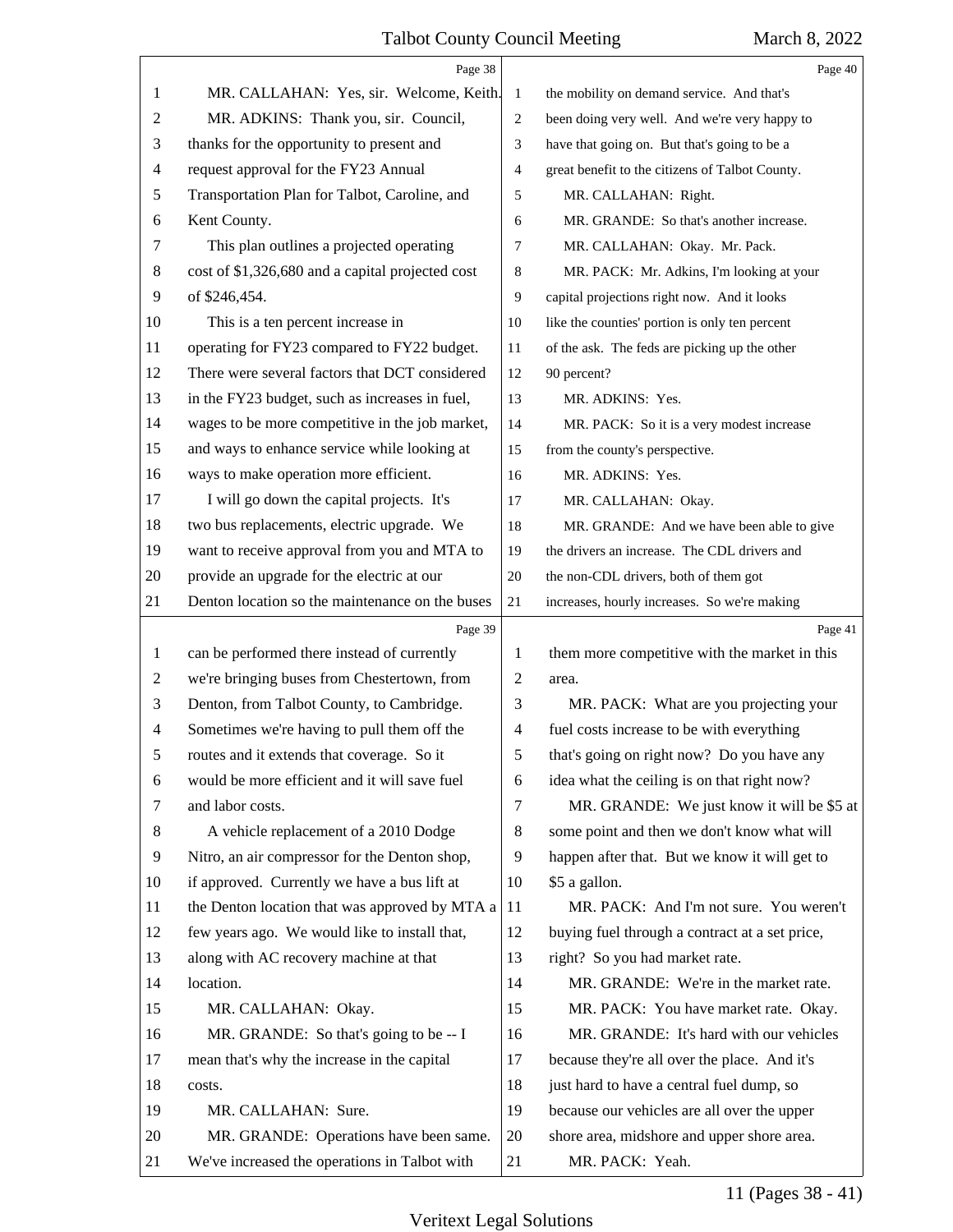|                | Page 42                                         |                | Page 44                                         |
|----------------|-------------------------------------------------|----------------|-------------------------------------------------|
| 1              | MR. ADKINS: I'd like to share with              | 1              | MR. ADKINS: Yes, sir.                           |
| $\overline{c}$ | Council that we are looking into converting     | 2              | MR. PACK: Do you have a projection when         |
| 3              | some of our newer buses to propane. Yes.        | 3              | you're looking at switching some of the         |
| 4              | MR. PACK: Good, good.                           | $\overline{4}$ | vehicles out?                                   |
| 5              | MR. DIVILIO: The on demand service, so          | 5              | MR. ADKINS: We are currently getting            |
| 6              | I'm on the senior Commission on Aging. One of   | 6              | estimates on electric for the fueling station.  |
| 7              | the concerns that's been brought up is people   | 7              | We would have to get MTA approval. Put          |
| 8              | with Alzheimer's, that they can't just ride the | 8              | out RFPs, things of that sort. So I'm           |
| 9              | bus on their own, sit at a doctor's             | 9              | anticipating it's probably going to be six or   |
| 10             | appointment, and hop back on and get taken      | 10             | nine months.                                    |
| 11             | back.                                           | 11             | MR. PACK: Okay. That would be fiscal 24?        |
| 12             | Is that, the on demand, would that help         | 12             | MR. ADKINS: Yes, sir.                           |
| 13             | them or is that still something that kind of an | 13             | MR. PACK: Okay.                                 |
| 14             | unmet need that we should try to look for?      | 14             | MR. GRANDE: We can't do anything with MTA       |
| 15             | MR. GRANDE: If somebody has been                | 15             | and FTA unless it's bid.                        |
| 16             | diagnosed with dementia or Alzheimer's, it      | 16             | MR. PACK: Right.                                |
| 17             | would be really difficult for a driver to take  | 17             | MR. GRANDE: And so for us to go out and         |
| 18             | that responsibility when he may have other      | 18             | convert 20 vehicles eventually, we would        |
| 19             | riders on the bus with him. You know, because   | 19             | have --                                         |
| 20             | it could take their attention away from driving | 20             | MR. PACK: I know the school at one time,        |
| 21             | if the person had an episode or was confused,   | 21             | (inaudible), I thought the school at one time   |
|                | Page 43                                         |                | Page 45                                         |
| 1              | etc.                                            | 1              | were looking to convert over to propane.        |
| 2              | So it's a little bit different when you're      | 2              | And this was from some years back. I            |
| 3              | dealing with Alzheimer's and people with        | 3              | don't know what happened to it, but I know      |
| 4              | dementia.                                       | $\overline{4}$ | there was talk about switching over to propane. |
| 5              | MR. DIVILIO: Sure.                              | 5              | MR. CALLAHAN: Laura, you good? Okay.            |
| 6              | MR. GRANDE: There's a heck of a lot more        | 6              | Well, we can't thank you enough for all         |
| 7              | liability there. For the driver, especially     | 7              | you do for us. That's for sure. You guys do a   |
| 8              | too, because it's kind of nerve-racking for     | 8              | great job. We're proud of you.                  |
| 9              | them.                                           | 9              | MR. GRANDE: Thank you. We feel the same         |
| 10             |                                                 |                |                                                 |
| 11             | MR. DIVILIO: Yeah. Certainly understood.        | 10             | about you all, too. We enjoy working with you   |
|                | MR. PACK: Yeah. Mr. Adkins, you were            | 11             | here. You're a great county to work with.       |
| 12             | talking about the propane. Would this be a      | 12             | MR. CALLAHAN: Really enjoy working with         |
| 13             | conversion --                                   | 13             | you.                                            |
| 14             | MR. ADKINS: Yup.                                | 14             | MR. GRANDE: You're a model for other            |
| 15             | MR. PACK: -- over to propane?                   | 15             | counties.                                       |
| 16             | So this wouldn't be buying new vehicles         | 16             | MR. ADKINS: Especially with the mobility        |
| 17             | that are --                                     | 17             | on demand. That has really impressed the        |
| 18             | MR. ADKINS: No, sir. It would be a              | 18             | citizens of Talbot County. Our drivers, the     |
| 19             | conversion.                                     | 19             | flexibility, and we thank you for that. Really  |
| 20             | MR. PACK: This is buying a kit and then         | 20             | do appreciate that.                             |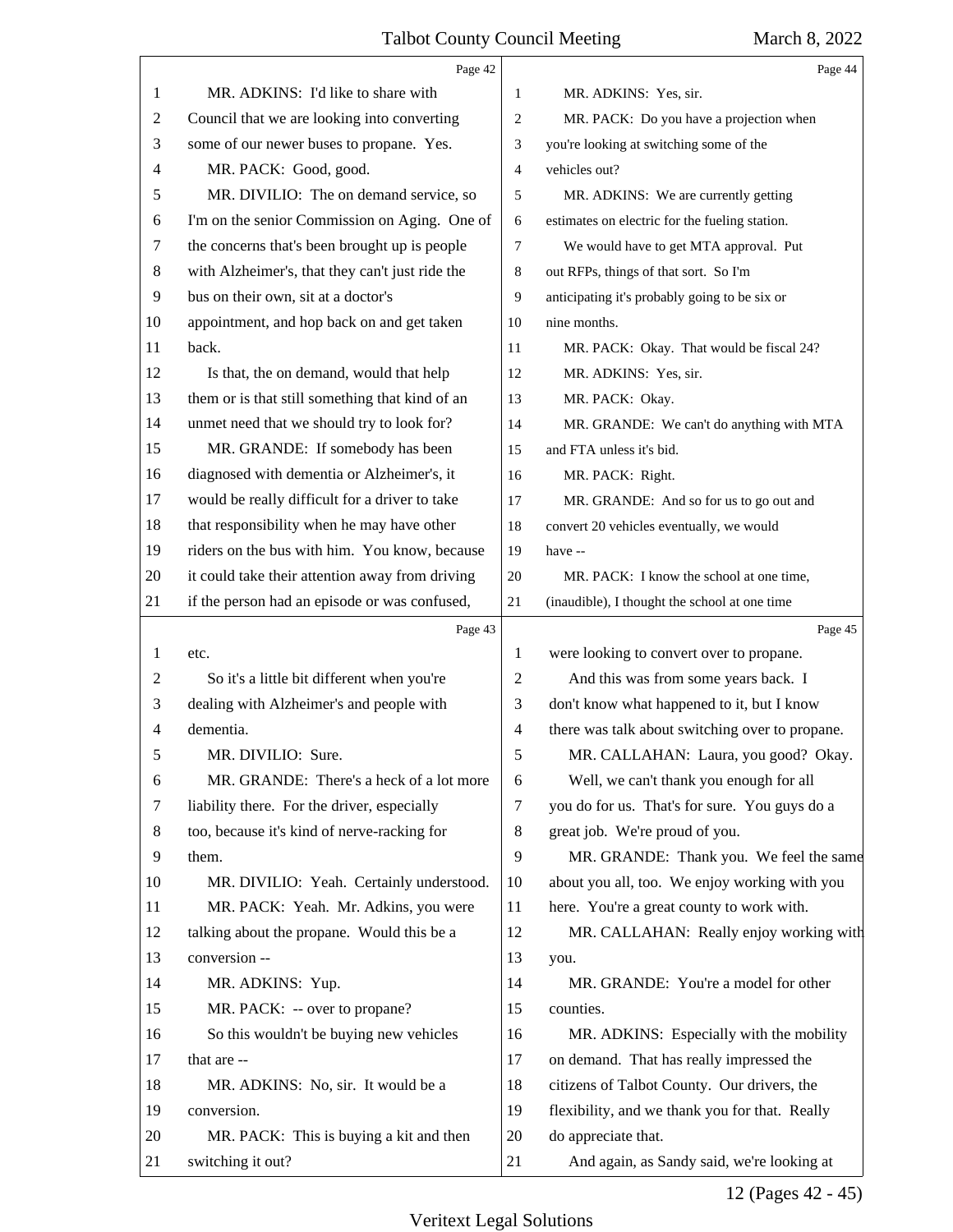|                | Page 46                                       |                | Page 48                                         |
|----------------|-----------------------------------------------|----------------|-------------------------------------------------|
| 1              | that as potential models for other counties.  | 1              | SECRETARY: You want me to read them all,        |
| $\overline{2}$ | MR. PACK: Entertain a motion?                 | $\overline{2}$ | read one at a time?                             |
| 3              | MR. CALLAHAN: Yup. Madam Secretary.           | 3              | MR. PACK: One at a time, please.                |
| $\overline{4}$ | MR. PACK: Well, I'll make a motion that       | 4              | MR. CALLAHAN: Yeah.                             |
| 5              | we accept the plan.                           | 5              | SECRETARY: One at a time. Okay.                 |
| 6              | MR. CALLAHAN: Do I have a second?             | 6              | MR. CALLAHAN: One at a time. That's what        |
| 7              | MS. PRICE: Second.                            | 7              | Mr. Pack said. That's what we're going to do.   |
| 8              | MR. CALLAHAN: Okay. Got a motion and a        | 8              | Okay.                                           |
| 9              | second. Madam Secretary.                      | 9              | SECRETARY: A resolution to amend the            |
| 10             | SECRETARY: Mr. Callahan.                      | 10             | Talbot County comprehensive water and sewer     |
| 11             | MR. CALLAHAN: Aye.                            | 11             | plan for the purpose of adding or modifying the |
| 12             | SECRETARY: Mr. Divilio.                       | 12             | Talbot County capital project for fiscal years  |
| 13             | MR. DIVILIO: Aye.                             | 13             | 2023 and 2024 to add a new capital project in   |
| 14             | SECRETARY: Mr. Lesher.                        | 14             | the amount of \$8.6 million for the purpose of  |
| 15             | MR. LESHER: Aye.                              | 15             | replacing the Town of Easton's Glebe water      |
| 16             | SECRETARY: Ms. Price.                         | 16             | treatment plant with upgraded technology.       |
| 17             | MS. PRICE: Aye.                               | 17             | MR. CLARKE: Council, we've received a           |
| 18             | SECRETARY: Mr. Pack.                          | 18             | request from Easton Utilities to have this      |
| 19             | MR. PACK: Aye.                                | 19             | resolution included in the comp water and sewer |
| 20             | MR. GRANDE: Thank you very much.              | 20             | plan. Basically for funding through MDE, we     |
| 21             | MR. CALLAHAN: Thank you.                      | 21             | have to have the projects included in the comp  |
|                |                                               |                |                                                 |
|                | Page 47                                       |                | Page 49                                         |
| 1              | MR. ADKINS: Council, if I can, Andrea has     | 1              | water and sewer plan. So this is why they're    |
| $\overline{2}$ | some documents if we can present and you can  | $\overline{c}$ | asking that.                                    |
| 3              | get back to us.                               | 3              | And the remaining capital projects that         |
| 4              | MR. CALLAHAN: Yeah. Sure. Absolutely.         | $\overline{4}$ | you have here are basically from the sanitary   |
| 5              | MR. ADKINS: At your convenience.              | 5              | district on the same thing.                     |
| 6              | Thank you very much.                          | 6              | MR. CALLAHAN: Okay. All right. So right         |
| 7              | MR. CALLAHAN: Yup.                            | 7              | now, I'll ask Council for a raise of hands to   |
| 8              | MS. WATERS: This is certifications and        | 8              | introduce.                                      |
| 9              | assurances that have to be signed. Thank you. | 9              | MR. LESHER: So that's by Council.               |
| 10             | MR. GRANDE: Thank you.                        | 10             | MR. CALLAHAN: Yeah. Madam Secretary,            |
| 11             | MR. ADKINS: Thank you.                        | 11             | would you go ahead and announce the number and  |
| 12             | MR. CALLAHAN: Thank you. Appreciate it.       | 12             | the public hearing, the date and time, please.  |
| 13             | Have a good evening. Okay.                    | 13             | SECRETARY: Okay. The number of this             |
| 14             | Next on the agenda, introduction of           | 14             | resolution is Number 315, and the public        |
| 15             | numbered resolutions. So Mr. Clarke, want to  | 15             | hearing will be on Tuesday, April 12th, at      |
| 16             | come on up? Okay.                             | 16             | 6:30 p.m.                                       |
| 17             | We've got several resolutions. I think we     | 17             | MR. CALLAHAN: Okay. All right. The              |
| 18             | have, how many do we have, like 17.           | 18             | next.                                           |
| 19             | SECRETARY: I believe so.                      | 19             | SECRETARY: A resolution to amend the            |
| 20             | MR. CALLAHAN: Exactly. So that's not          | 20             | Talbot County comprehensive water and sewer     |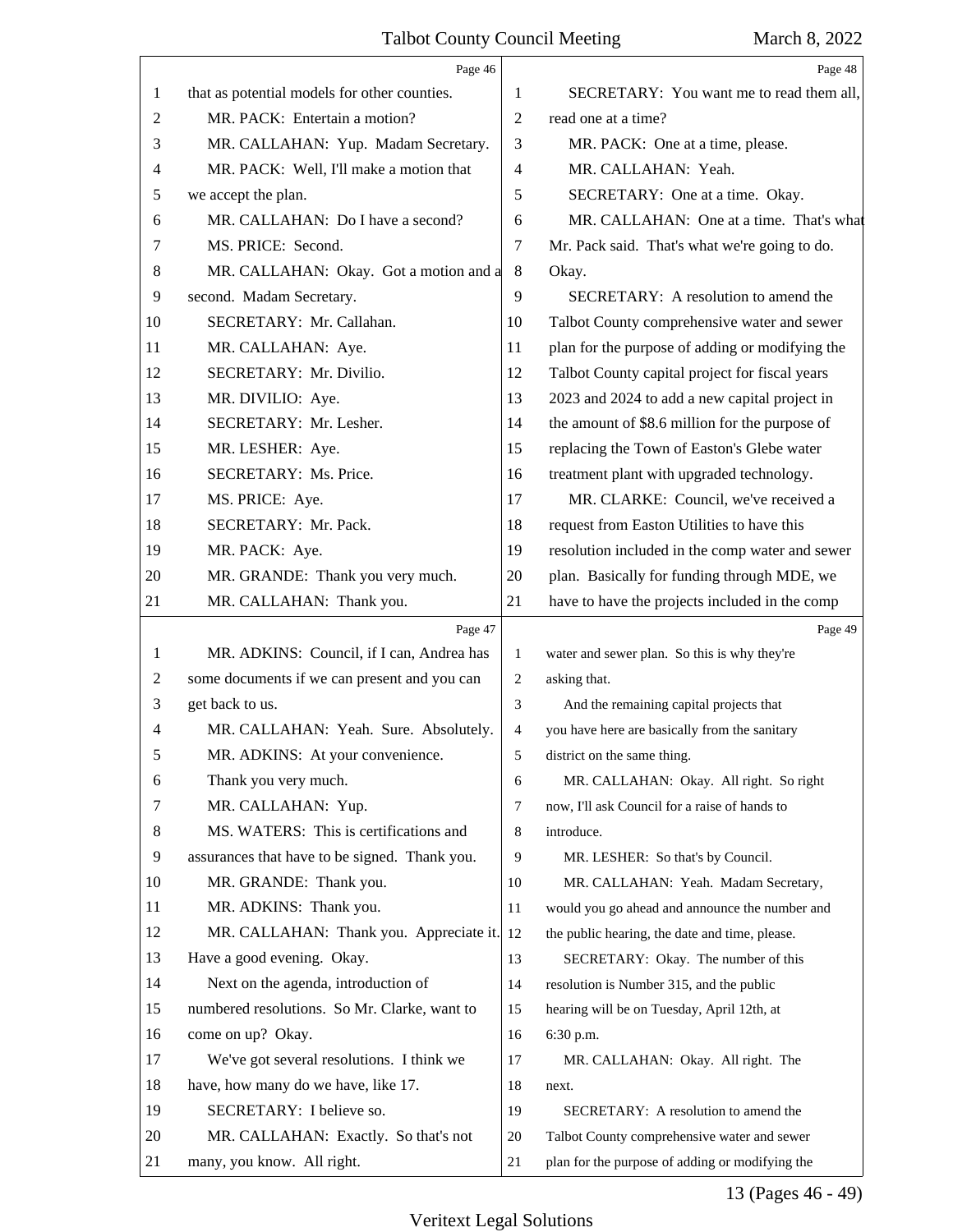$\overline{\phantom{a}}$ 

|              | Page 50                                         |                | Page 52                                         |  |
|--------------|-------------------------------------------------|----------------|-------------------------------------------------|--|
| 1            | Talbot County capital projects for fiscal years | 1              | and date and time.                              |  |
| 2            | 2023 and 2024 to add a new capital project in   | $\overline{2}$ | SECRETARY: That will be known as                |  |
| 3            | the amount of \$800,000 for force main pressure | 3              | Resolution Number 317, and the public hearing   |  |
| 4            | sensors and vacuum sensors for the Region I,    | $\overline{4}$ | will be on Tuesday, April 12th, at 6:30 p.m.    |  |
| 5            | Unionville, Tunis Mills, and Copperville,       | 5              | MR. CALLAHAN: Okay. Great. Next one.            |  |
| 6            | Region II, Royal Oak, Newcomb, and Bellevue,    | 6              | SECRETARY: A resolution to amend the            |  |
| 7            | and Region II, Martingham sewer service areas.  | 7              | Talbot County comprehensive water and sewer     |  |
| 8            | MR. CLARKE: And these basically are             | 8              | plan for the purpose of adding or modifying the |  |
| 9            | highlights. They're sensors to help us          | 9              | Talbot County capital project for fiscal years  |  |
| 10           | identify potential sanitary sewer overflows.    | 10             | 2023 and 2024 to add a new capital project in   |  |
| 11           | MR. CALLAHAN: Okay. Raise our hands.            | 11             | the amount of \$2.190 million to eliminate      |  |
| 12           | MR. LESHER: Which will be by Council.           | 12             | septic systems in the villages of Bar Neck and  |  |
| 13           | MR. CALLAHAN: Yup. Madam Secretary,             | 13             | Fairbank by extending sewer service from the    |  |
| 14           | could you go ahead and call the number and the  | 14             | Region V Tilghman wastewater system.            |  |
| 15           | date and time, please.                          | 15             | MR. CALLAHAN: Okay.                             |  |
| 16           | SECRETARY: This will be known as                | 16             | MR. CLARKE: This will probably be picking       |  |
| 17           | Resolution Number 316. The public hearing will  | 17             | up about 110 to 140 houses in Bar Neck and      |  |
| 18           | be on Tuesday, May 12th, at 6:30 p.m.           | 18             | Tilghman and the surrounding areas as well.     |  |
| 19           | MS. MORRIS: April 12th.                         | 19             | MR. CALLAHAN: That's great. That's              |  |
| 20           | SECRETARY: April 12th. Did I say May?           | 20             | great.                                          |  |
| 21           | MR. CALLAHAN: April 12th?                       | 21             | Show of hands. I'm sorry.                       |  |
|              | Page 51                                         |                | Page 53                                         |  |
| $\mathbf{1}$ | SECRETARY: April 12th. I'm sorry.               | 1              | MR. LESHER: A question for Mr. Clarke.          |  |
| 2            | MR. CALLAHAN: No problem. Okay.                 | $\overline{c}$ | Mr. Clarke, those 110 to 140 houses, these      |  |
| 3            | Next, Madam Secretary.                          | 3              | are existing houses with --                     |  |
| 4            | SECRETARY: A resolution to amend the            | $\overline{4}$ | MR. CLARKE: Correct.                            |  |
| 5            | Talbot County comprehensive water and sewer     | 5              | MR. LESHER: -- many of them failing             |  |
| 6            | plan for the purpose of adding or modifying the | 6              | septic systems.                                 |  |
| 7            | Talbot County capital project for fiscal years  | 7              | So what sort of nitrogen, what sort of          |  |
| 8            | 2023 and 2024 to add a new capital project in   | 8              | pollution reduction is achievable with this     |  |
| 9            | the amount of \$360,000 for a new emergency     | 9              | kind of a move?                                 |  |
| 10           | generator for the Region II Martingham sewer    | 10             | MR. CLARKE: Right now, because Tilghman         |  |
| 11           | service area and Martingham water system.       | 11             | hasn't been upgraded with ENR at this point.    |  |
| 12           | MR. CLARKE: This is actually an emergency       | 12             | You're probably looking at about a 50 percent   |  |
| 13           | generator that's actually located on the        | 13             | reduction in the total nitrogen.                |  |
| 14           | Martingham utilities' property. We actually     | 14             | So a house in this situation might be           |  |
| 15           | have our wastewater pump station. So this is a  | 15             | discharging let's say between I'm going to say  |  |
| 16           | joint emergency generator for both, both the    | 16             | 60 milligrams per liter, possibly getting down  |  |
|              |                                                 |                |                                                 |  |
| 17           | water and wastewater system.                    | 17             | to 30 milligrams per liter.                     |  |
| 18           | MR. CALLAHAN: Okay. Got you.                    | 18             | But going to the wastewater treatment           |  |
| 19           | Show of hands on this, Council.                 | 19             | plant, we might be getting it down to 18        |  |
| 20           | MR. LESHER: Introduced by Council.              | 20             | milligrams per liter.                           |  |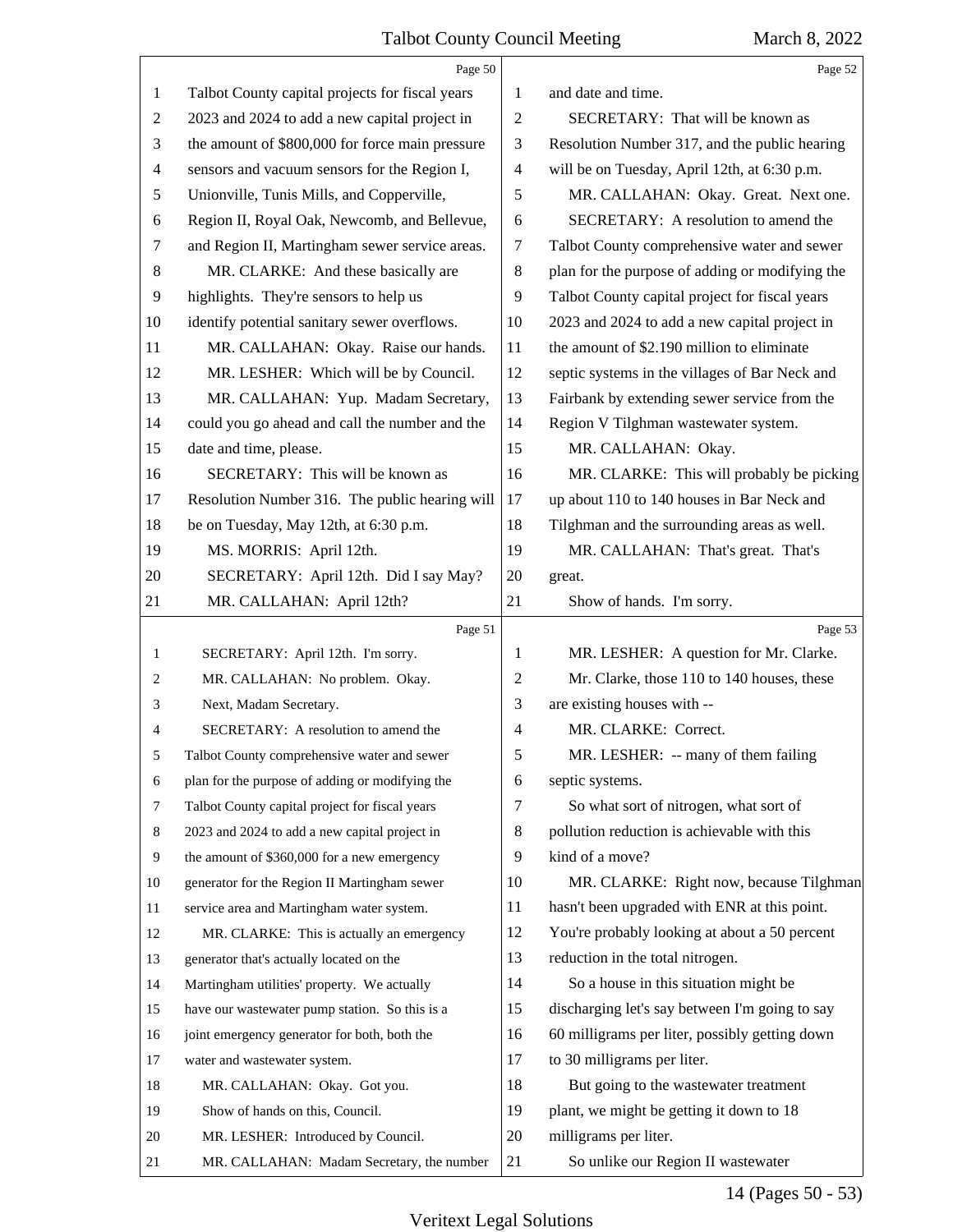|    | Page 54                                          |                | Page 56                                         |
|----|--------------------------------------------------|----------------|-------------------------------------------------|
| 1  | treatment plant where we could see a house that  | 1              | MR. CLARKE: We would probably be looking        |
| 2  | has let's say about 12 to 30 pounds of total     | 2              | at Tilghman to go ahead and build a pump        |
| 3  | nitrogen per year going out into let's say the   | 3              | station. And that would then pump all the       |
| 4  | ground water, at Region V we can get it down to  | 4              | wastewater flows. And they would probably have  |
| 5  | about 1.2 to three pounds per liter, instead of  | 5              | like step stations, a station maybe in Wittman  |
| 6  | the 24 pounds.                                   | 6              | and another station possibly in Claiborne that  |
| 7  | MR. LESHER: A measurable improvement?            | 7              | would send it all to St. Michaels.              |
| 8  | MR. CLARKE: Yes.                                 | 8              | And then the advantage we have there is         |
| 9  | MR. LESHER: Thank you.                           | 9              | that that property, because of sea level rise   |
| 10 | MR. CALLAHAN: A show of hands, please.           | 10             | potential, we wouldn't have the impacts there   |
| 11 | MR. LESHER: Introduced by Council.               | 11             | at that wastewater treatment plant.             |
| 12 | SECRETARY: This will be known as                 | 12             | And ultimately, when we looked at sea           |
| 13 | Resolution Number 318, and public hearing will   | 13             | level rise, our issue was actually getting      |
| 14 | be on Tuesday, April 12th, at 6:30 p.m.          | 14             | transportation to the plant. It was really the  |
| 15 | A resolution to amend the Talbot County          | 15             | roads become flooded and things of that nature, |
| 16 | comprehensive water and sewer plan for the       | 16             | we wouldn't have the ability to operate.        |
| 17 | purpose of adding or modifying the Talbot        | 17             | So by having it located in St. Michaels,        |
| 18 | County capital projects for fiscal years 2023    | 18             | instead of our guys having to travel 45 minutes |
| 19 | and 2024 to add a new capital project in the     | 19             | each way, they're right there and our           |
| 20 | amount of \$43,688,300 for the Region V Tilghman | 20             | operations can occur right at the St. Michaels  |
| 21 | wastewater system, enhanced nitrogen removal,    | 21             | plant.                                          |
|    |                                                  |                |                                                 |
|    | Page 55                                          |                | Page 57                                         |
| 1  | ENR, upgrades and eliminating septic systems in  | 1              | MS. PRICE: I assume we're getting help          |
| 2  | and around the villages of Sherwood, Wittman,    | $\overline{2}$ | with the funding because that's a big ticket?   |
| 3  | McDaniel, and Claiborne by extending sewer from  | 3              | MR. CLARKE: Yes. And that's actually            |
| 4  | the Region V Tilghman wastewater system.         | $\overline{4}$ | part of the reason we're doing this.            |
| 5  | MR. CALLAHAN: Any questions?                     | 5              | We are looking at a couple of sources of        |
| 6  | MR. CLARKE: This one, again, we're               | 6              | funding. One is with MDE. Also a potential      |
| 7  | looking at ENR, enhanced nutrient removal,       | 7              | earmark through the federal agencies on this as |
| 8  | treatment for that area. We're looking at        | 8              | well. So that's something we're looking at.     |
| 9  | actually building a new treatment system at      | 9              | And again, as we've highlighted. The key        |
| 10 | St. Michaels.                                    | 10             | term right now is septic elimination systems,   |
| 11 | So we would be consolidating our                 | 11             | eliminating septic systems is a real key word   |
| 12 | wastewater treatment plant operations. And by    | 12             | with EPA. So that's why we're calling it        |
| 13 | doing this project, we'll actually exceed the    | 13             | septic elimination program.                     |
| 14 | septic load that's been allocated for Talbot     | 14             | MS. PRICE: The price tag was                    |
| 15 | County. We have to reduce our septic load by     | 15             | significantly higher. When we're talking about  |
| 16 | 37,050 pounds per year. So we would actually     | 16             | Trappe a lot, and that wastewater treatment     |
| 17 | get into the neighborhood of about               | 17             | plant in the 7, 8, \$9 million range.           |
| 18 | 25,000 pounds of total nitrogen removal.         | 18             | This one is a lot more?                         |
| 19 | MS. PRICE: So ultimately, what would             | 19             | MR. CLARKE: Well, actually this is              |
| 20 | happen to Tilghman? Just be shut down            | 20             | associated with conveyance, too. So we're       |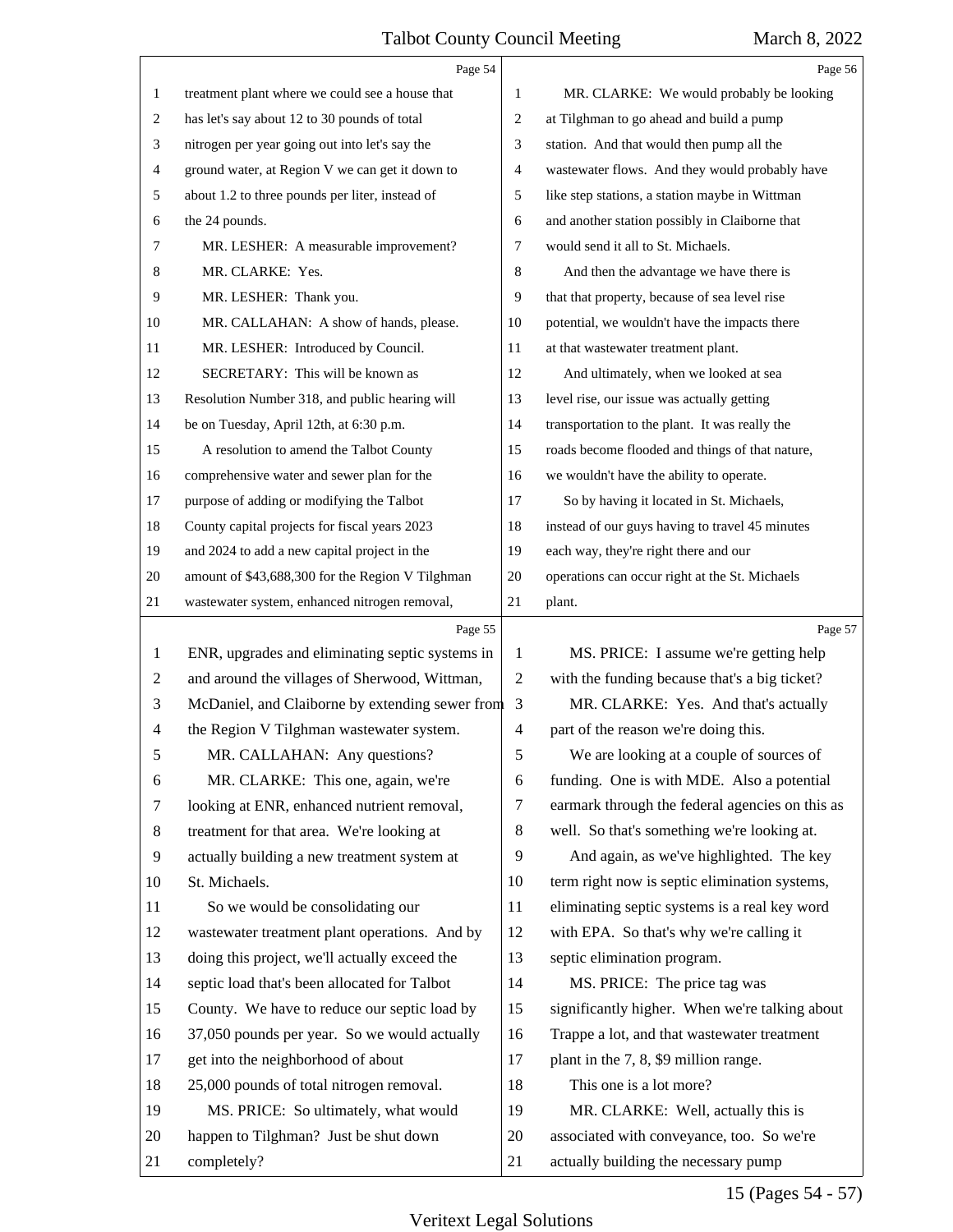|                | Page 58                                         |                | Page 60                                                                                        |
|----------------|-------------------------------------------------|----------------|------------------------------------------------------------------------------------------------|
| 1              | infrastructure. So the houses would have step   | 1              | were installed in Unionville are what we call                                                  |
| $\overline{c}$ | systems, step tank effluent pump systems.       | $\overline{2}$ | series 200 and 2000. E1 no longer supports                                                     |
| 3              | So it would be putting the pipes out from       | 3              | that series. So these would basically replace                                                  |
| 4              | let's say the St. Michael's plant to the        | 4              | those pumps with the new extreme pumps.                                                        |
| 5              | property line of all those houses. So I mean I  | 5              | MR. CALLAHAN: Okay. Council.                                                                   |
| 6              | can't remember the number, but it would be      | 6              | MR. LESHER: Introduced by Council.                                                             |
| 7              | probably close to about 1,500 houses if I'm not | 7              | SECRETARY: This will be known as                                                               |
| 8              | mistaken or more.                               | 8              | Resolution Number 320, and the public hearing                                                  |
| 9              | MR. DIVILIO: And that's the cost in             | 9              | will be on Tuesday, April 12th, at 6:30 p.m.                                                   |
| 10             | Trappe the developer is doing as he's building  | 10             | A resolution to amend the Talbot County                                                        |
| 11             | the homes and laying out the project --         | 11             | comprehensive water and sewer plan for the                                                     |
| 12             | MR. CLARKE: Right. They're going to do          | 12             | purpose of adding or modifying the Talbot                                                      |
| 13             | that and then --                                | 13             | County capital project for fiscal years 2023                                                   |
| 14             | MR. DIVILIO: -- already there.                  | 14             | and 2024 for the purpose of adding a new                                                       |
| 15             | MR. CLARKE: And then we've talked with          | 15             | capital project in the amount of \$1.5 million                                                 |
| 16             | MDE. So the Council is aware, we've had         | 16             | for sewer collection system improvements for                                                   |
| 17             | discussions with MDE. The cost of upgrading     | 17             | the Region V Tilghman sanitary district.                                                       |
| 18             | the Tilghman Island plant would actually, the   | 18             | MR. CLARKE: And this project is                                                                |
| 19             | funding that we would receive for that would    | 19             | associated with, again, what we call I guess                                                   |
| 20             | actually go to St. Michaels for doing the       | 20             | corrective work for inflow and infiltration                                                    |
| 21             | treatment plant upgrade there.                  | 21             | within the gravity system within Tilghman.                                                     |
|                | Page 59                                         |                | Page 61                                                                                        |
|                |                                                 |                |                                                                                                |
| 1              | MR. DIVILIO: This is huge. This is              | $\mathbf{1}$   | We were very successful in getting funding                                                     |
| $\overline{c}$ | really exciting.                                | 2              | through Rural Development to do that in                                                        |
| 3              | MR. CLARKE: It's a big job.                     | 3              | St. Michaels.                                                                                  |
| 4              | MR. DIVILIO: Yeah. This is. This is             | 4              | So the game plan here is this system                                                           |
| 5              | going to make a big impact.                     | 5              | probably was installed back in 1986. So this                                                   |
| 6              | MR. CALLAHAN: Yeah. Okay. Raise our             | 6              | would be looking at improving all the manholes,                                                |
| 7              | hands.                                          | 7              | hopefully addressing any leaks within the                                                      |
| $\,8\,$        | MR. LESHER: Introduced by Council.              | $\,8\,$        | joints of pipes, laterals, really trying to                                                    |
| 9              | SECRETARY: This will be known as                | 9              | make this system water tight as best we can.                                                   |
| 10             | Resolution Number 319, and the public hearing   | 10             | So this would probably do a good job in helping                                                |
| 11             | will be on Tuesday, April 12th, at 6:30 p.m.    | 11             | us reduce that INI flow coming in.                                                             |
| 12             | A resolution to amend the Talbot County         | 12             | MS. PRICE: So even with the intent to                                                          |
| 13             | comprehensive water and sewer plan to add or    | 13             | pipe everything down to St. Michaels, this                                                     |
| 14             | modify the Talbot County capital project for    | 14             |                                                                                                |
| 15             | fiscal years 2023 and 2024 to add a new capital | 15             | project would still be necessary?<br>MR. CLARKE: Yes, yes. And the reason for                  |
| 16             | project in the amount of \$800,000 for          | 16             |                                                                                                |
| 17             | individual grinder pumps in the Region I,       | 17             | that is we're trying to reduce the amount of<br>flows coming in. So that means we have to pump |
| 18             | Unionville, Tunis Mills, Copperville, sewer     | 18             | less out down to the system.                                                                   |
| 19             | service area.                                   | 19             | MS. PRICE: Makes sense. Thank you.                                                             |
| 20             | MR. CLARKE: This project, Council, is           | 20             | MR. PACK: Some of that existing piping                                                         |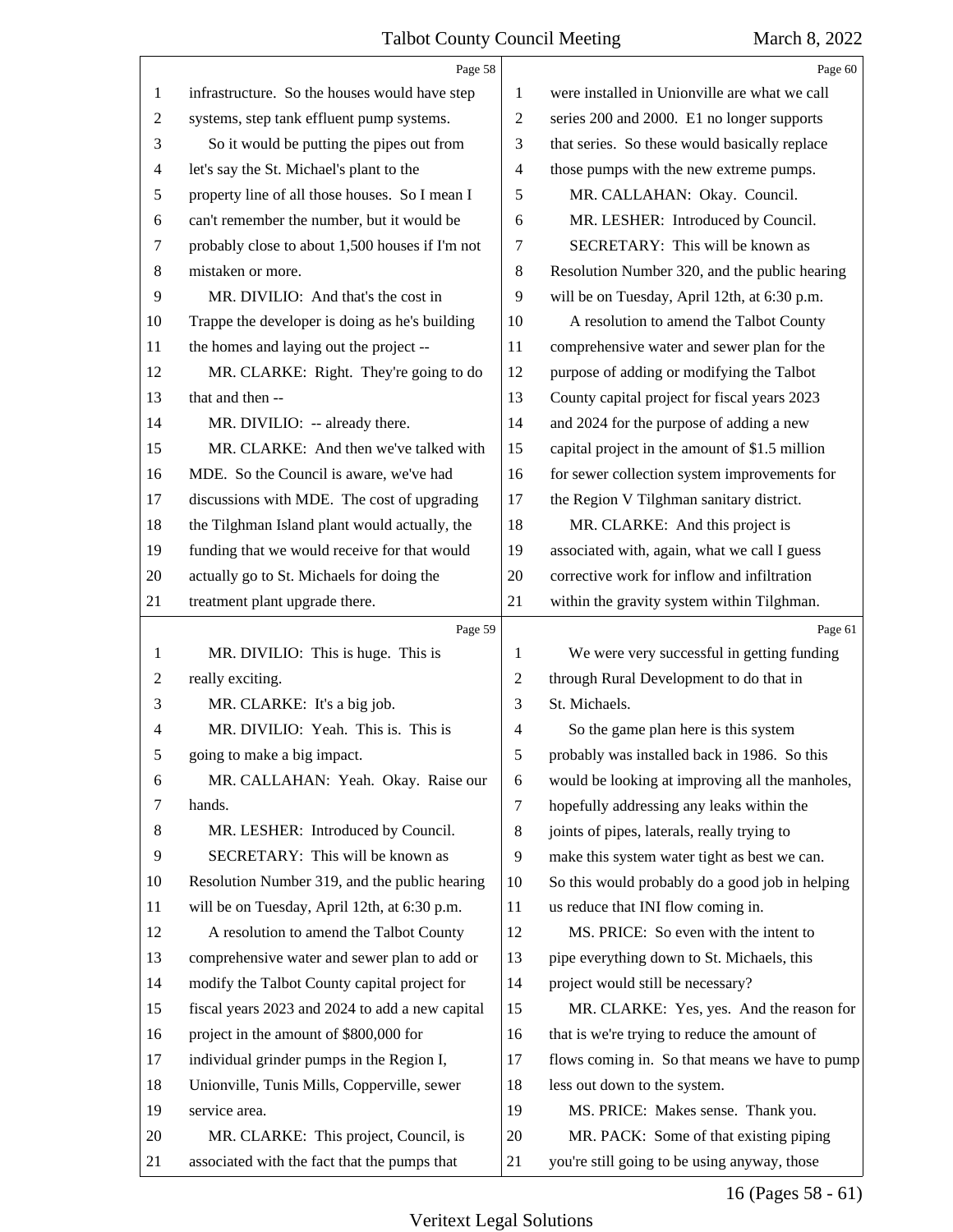|                | Page 62                                         |                | Page 64                                         |  |
|----------------|-------------------------------------------------|----------------|-------------------------------------------------|--|
| 1              | laterals, or no?                                | 1              | says that this is Miles River Road, but the map |  |
| $\overline{2}$ | MR. CLARKE: Yes, yeah. What will end            | 2              | says that this is, in fact, Unionville Road.    |  |
| 3              | up -- again, from a big picture, we would not   | 3              | MR. CLARKE: It's actually right off of          |  |
| $\overline{4}$ | be looking at changing the gravity system for   | $\overline{4}$ | Unionville Road, if I'm not mistaken. I'd have  |  |
| 5              | Tilghman. It would still go into the pump       | 5              | to doublecheck. I don't believe Miles River     |  |
| 6              | station.                                        | 6              | Road is there. I think it's --                  |  |
| 7              | At the wastewater treatment plant, we           | 7              | MR. LESHER: Miles River Road branches off       |  |
| 8              | would have a pump station. That pump station    | 8              | on the other side of the draw bridge.           |  |
| 9              | would pump all the wastewater --                | 9              | MR. CLARKE: I think it is.                      |  |
| 10             | MR. PACK: Back down, back down 33.              | 10             | MR. LESHER: Yeah. I know this                   |  |
| 11             | MR. CLARKE: We still have to do as much         | 11             | neighborhood a bit. So we might need to make    |  |
| 12             | as we can to make that system --                | 12             | that correction.                                |  |
| 13             | MR. PACK: Sure, sure. So those laterals         | 13             | MR. CLARKE: That's fine.                        |  |
| 14             | are still going to be used.                     | 14             | MR. CALLAHAN: Okay. Any other questions?        |  |
| 15             | MR. CLARKE: Correct.                            | 15             | Want to raise our hands?                        |  |
| 16             | MR. PACK: Okay.                                 | 16             | MS. PRICE: So the existing property can't       |  |
| 17             | MR. CALLAHAN: Show of hands.                    | 17             | be built on. So the next door property --       |  |
| 18             | MR. LESHER: Introduced by Council.              | 18             | MR. CLARKE: Yeah. He owns both                  |  |
| 19             | SECRETARY: This will be known as                | 19             | properties. So he was asking if we could move   |  |
| 20             | Resolution Number 321, and the public hearing   | 20             | the sewer service area over to the next         |  |
| 21             | will be on Tuesday, April 12th, at 6:30 p.m.    | 21             | property so he can build on that property.      |  |
|                |                                                 |                |                                                 |  |
|                | Page 63                                         |                | Page 65                                         |  |
| 1              | A resolution to amend the Talbot County         | 1              | MS. PRICE: So there will still only be          |  |
| 2              | comprehensive water and sewer plan for the      | $\overline{2}$ | one house?                                      |  |
| 3              | purpose of reclassifying or remapping certain   | 3              | MR. CLARKE: Correct.                            |  |
| 4              | real property located on Miles River Road,      | $\overline{4}$ | MS. PRICE: Not two?                             |  |
| 5              | Easton, Maryland, shown on tax map 24 as parcel | 5              | MR. CLARKE: Yes.                                |  |
| 6              | 129, from unprogrammed to S-1, immediate        | 6              | MR. PACK: So on the map, Mr. Clarke, it         |  |
| 7              | priority status.                                | 7              | is off of Unionville Road.                      |  |
| 8              | MR. CLARKE: Council, just give you a real       | 8              | MR. CLARKE: Yes.                                |  |
| 9              | brief. This is a resolution that the property   | 9              | MR. PACK: The one parcel we're looking at       |  |
| 10             | owner, Mr. Kent, brought to us. One of his      | 10             | is part 129. So he would be conveying the use   |  |
| 11             | properties was included in the sewer service    | 11             | from which property to this property?           |  |
| 12             | area as part of Resolution 235.                 | 12             | MR. CLARKE: There's a small triangular          |  |
| 13             | However, it's kind of like a small              | 13             | property that's right next to that property.    |  |
| 14             | rectangular property that's been designated as  | 14             | It's I think maybe --                           |  |
| 15             | S-1. And because of there's blue line streams,  | 15             | MR. PACK: I see it.                             |  |
| 16             | there's no way to build on this.                | 16             | MR. CLARKE: Yeah. It's a very small             |  |
| 17             | He owns the neighboring property. So we         | 17             | property. And its got like two blue line        |  |
| 18             | were looking at trying to bring that            | 18             | streams.                                        |  |
| 19             | neighboring property in.                        | 19             | MR. PACK: Okay. So when we look at the          |  |
| 20             | MR. CALLAHAN: Okay. Council.                    | 20             | proposed, though, both areas are now shaded,    |  |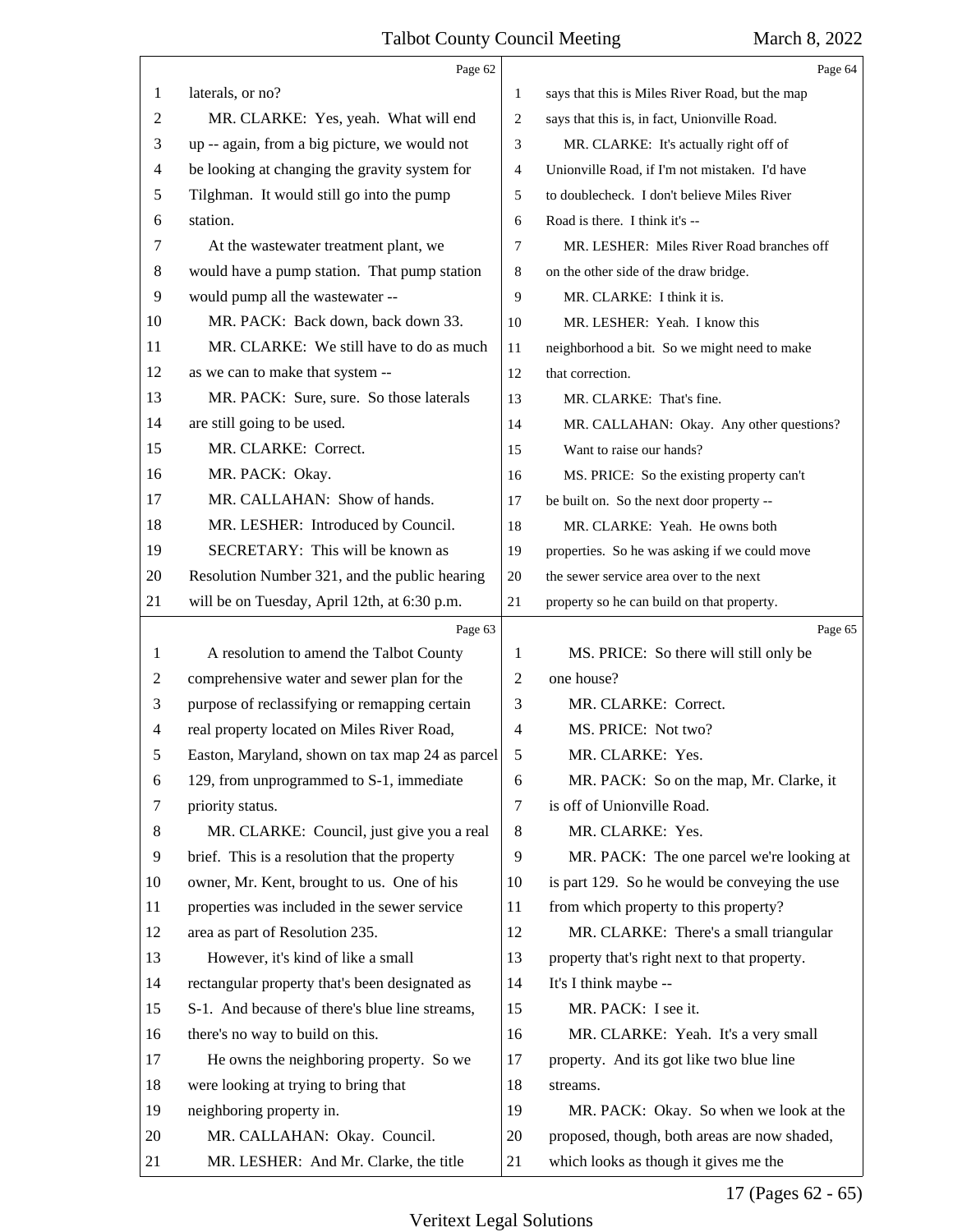|                | Page 66                                         |                          | Page 68                                         |
|----------------|-------------------------------------------------|--------------------------|-------------------------------------------------|
| 1              | impression that both lots would now have sewer. | 1                        | Resolution Number 322, and the public hearing   |
| $\overline{2}$ | MR. CLARKE: Right. I mean we could              | $\mathbf{2}$             | will be on Tuesday, April 12th, at 6:30 p.m.    |
| 3              | unprogram --                                    | 3                        | A resolution to amend the Talbot County         |
| 4              | MR. PACK: I'm just trying to make sure I        | $\overline{\mathcal{A}}$ | comprehensive water and sewer plan for the      |
| 5              | understand what the ask is. If the ask is to    | 5                        | purpose of reclassifying and remapping certain  |
| 6              | have this new lot, which is surrounded by -- I  | 6                        | real property located on St. Michaels Road,     |
| 7              | mean, you know, it makes sense to me. I mean    | 7                        | Maryland Route 33, Easton, Maryland, and shown  |
| $\,8\,$        | it's surrounded by sewer on three sides.        | $\,8\,$                  | on tax map 33 as parcels 38 and 105, from       |
| 9              | MR. CLARKE: Right.                              | 9                        | unprogrammed to S-1, immediate priority status. |
| 10             | MR. PACK: I just want to make sure I            | 10                       | MR. CLARKE: And this is the property I          |
| 11             | understand what the ask is.                     | 11                       | think that used to have the (inaudible)         |
| 12             | MR. CLARKE: The ask is basically to             | 12                       | station.                                        |
| 13             | provide sewer to the vacant property so he can  | 13                       | I did -- in working with the property           |
| 14             | build --                                        | 14                       | owner, Mr. Hoffsetter I think it is, basically  |
| 15             | MR. PACK: Vacant property, okay.                | 15                       | he has received a letter from Environmental     |
| 16             | MR. CLARKE: -- a house.                         | 16                       | Health indicating there's no way to do a septic |
| 17             | MR. PACK: So we're not conveying it from        | 17                       | system on this property. So that was the        |
| 18             | one to the other?                               | 18                       | reason moving forward with that request.        |
| 19             | MR. CLARKE: No. It's just --                    | 19                       | MR. PACK: Probably not big enough.              |
| 20             | MR. PACK: I agree with Mr. Lesher. I            | 20                       | MR. CLARKE: It's so wet. The high ground        |
| 21             | think we need to make this change in the title. | 21                       | water and poor draining soils, he's unable to   |
|                |                                                 |                          |                                                 |
|                | Page 67                                         |                          | Page 69                                         |
| 1              | MR. CLARKE: I agree. That is Unionville         | 1                        | do a septic system.                             |
| 2              | Road.                                           | $\overline{2}$           | MS. PRICE: So what does he want to put          |
| 3              | MR. PACK: Okay.                                 | 3                        | there? A little store or something?             |
| 4              | MR. CALLAHAN: Okay. Raise our hands.            | $\overline{4}$           | MR. CLARKE: He has been talking about           |
| 5              | MR. LESHER: One final question.                 | 5                        | trying -- one of the things he was talking      |
| 6              | Mr. Clarke, following up on Mr. Pack's question | 6                        | about is going back to what was there before.   |
| 7              | on this, is there -- I mean could we be getting | 7                        | Like there was a service station and a store.   |
| 8              | additional requests for construction here       | 8                        | So that was what he was talking about.          |
| 9              | because there were two lots of record, one was  | 9                        | MR. PACK: We looked at this property,           |
| 10             | unbuildable and then move of lot line? Is       | 10                       | Clay did, for a substation.                     |
| 11             | there a slippery slope here that we're going to | 11                       | MS. PRICE: But this isn't the same thing        |
| 12             | see more?                                       | 12                       | as, gosh, I remember back in 2010 when you guys |
| 13             | MR. CLARKE: I would say right now the           | 13                       | had the big discussion over Carol's Market --   |
| 14             | resolution is only for one EDU. So if that      | 14                       | MR. PACK: No, no.                               |
| 15             | were the case, they'd have to come back to the  | 15                       | MR. CLARKE: Right.                              |
| 16             | County Council for increasing that to two EDUs, | 16                       | MS. PRICE: And connecting in. This is           |
| 17             | per se.                                         | 17                       | not the same type of thing.                     |
| 18             | MR. LESHER: Okay. Thank you.                    | 18                       | MR. CLARKE: It is not. And to your              |
| 19             | MR. CALLAHAN: Okay. Raise our hands.            | 19                       | point, Resolution 175 would say to be           |
| 20             | MR. LESHER: Introduced by Council.              | 20                       | contiguous. And also, the force main would be   |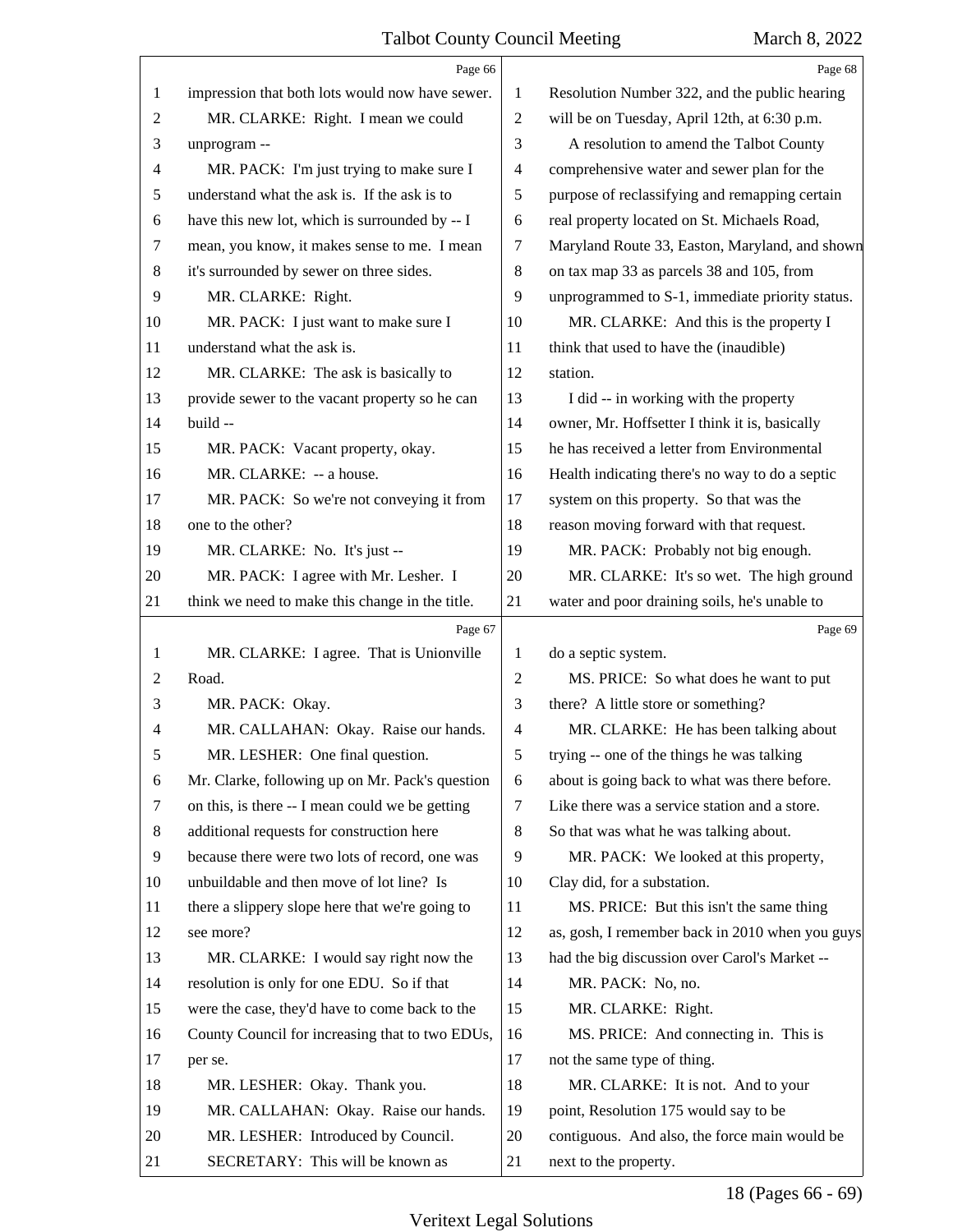|    | Page 70                                         |    | Page 72                                         |
|----|-------------------------------------------------|----|-------------------------------------------------|
| 1  | In this situation, I don't believe the          | 1  | had never been gone, he could have just stayed  |
| 2  | force main is next to the property. It's on     | 2  | on septic?                                      |
| 3  | the other side of the road. So that's the big   | 3  | MR. CLARKE: Correct.                            |
| 4  | difference.                                     | 4  | MR. PACK: But he wouldn't have enough of        |
| 5  | MS. PRICE: But it's not contiguous,             | 5  | a spray field. You need two acres to spray,     |
| 6  | right?                                          | 6  | right?                                          |
| 7  | MR. CLARKE: It's not, no. The force main        | 7  | MS. PRICE: But it was already existing.         |
| 8  | coming from Unionville is actually on the other | 8  | MR. CLARKE: This is a very difficult            |
| 9  | side of the road.                               | 9  | property. I hate to say that.                   |
| 10 | MR. PACK: And 175 only pertained to             | 10 | (Cross talk.)                                   |
| 11 | those, to that line serving Unionville,         | 11 | MS. PRICE: Yeah.                                |
| 12 | Newcomb, Bellevue.                              | 12 | MR. PACK: He would have to qualify with         |
| 13 | MR. CLARKE: Really it was from the              | 13 | two acres.                                      |
| 14 | Unionville pump station. So 175, in fairness,   | 14 | MR. CLARKE: I know the property owner has       |
| 15 | 175 would set the requirements for this, but    | 15 | tried. He's looked at all options. He's been    |
| 16 | it's on the other side of the road.             | 16 | working with Environmental Health.              |
| 17 | Again, he has no ability at this point in       | 17 | Environmental Health has said, come back and    |
| 18 | time to do anything on that parcel because --   | 18 | said there's nothing, you can't do a septic     |
| 19 | MR. PACK: Do you know the lot size?             | 19 | system on the property. We did get a letter     |
| 20 | MR. CLARKE: I thought it was in the             | 20 | for that.                                       |
| 21 | resolution. It's not much, it's not much.       | 21 | But I told him that. It's his desire if         |
|    | Page 71                                         |    | Page 73                                         |
| 1  | MR. DIVILIO: The lot size?                      | 1  | he would like to go to the comp water and sewer |
| 2  | MR. PACK: What's the lot size? About            | 2  | plan process. No guaranty.                      |
| 3  | four acres?                                     | 3  | MR. PACK: Okay.                                 |
| 4  | MR. CLARKE: They're less than that.             | 4  | MR. CALLAHAN: Any more questions,               |
| 5  | MR. DIVILIO: 18,615 acres. I mean --            | 5  | Council? Raise our hands.                       |
| 6  | MR. CALLAHAN: Acre and a half.                  | 6  | MR. PACK: I will go along. It has to go         |
| 7  | MR. DIVILIO: And then another 1.68 acres        | 7  | to the Planning Commission anyway.              |
| 8  | right next to it.                               | 8  | MS. PRICE: Right. This is just to get it        |
| 9  | MS. PRICE: If the building had never come       | 9  | there.                                          |
| 10 | down, because there used to be a building       | 10 | SECRETARY: This will be known as                |
| 11 | there, would they have had to go through this   | 11 | Resolution 323, and the public hearing will be  |
| 12 | process? Does it matter?                        | 12 | held on Tuesday, April 12th, at 6:30 p.m.       |
| 13 | MR. CLARKE: And that's a good question.         | 13 | A resolution to amend the Talbot County         |
| 14 | I mean they did raze the building. My           | 14 | comprehensive water and sewer plan for the      |
| 15 | understanding, once they've razed that          | 15 | purpose of reclassifying and remapping certain  |
| 16 | building, the Environmental Health Office would | 16 | real property located at 26491 Royal Oak Road,  |
| 17 | work with them to try and do something. But     | 17 | Maryland Route 329, Royal Oak, Maryland, and    |
| 18 | because it went over a year, that's -- the      | 18 | shown on tax map 41 as parcel 156, and certain  |
| 19 | Health Department has to look at this as a new  | 19 | real property located on Royal Oak Road,        |
| 20 | site. And so they're coming back --             | 20 | Maryland Route 329, Royal Oak, Maryland, and    |
| 21 | MS. PRICE: But in theory, if the building       | 21 | shown on tax map 41 as parcel 233, lot one,     |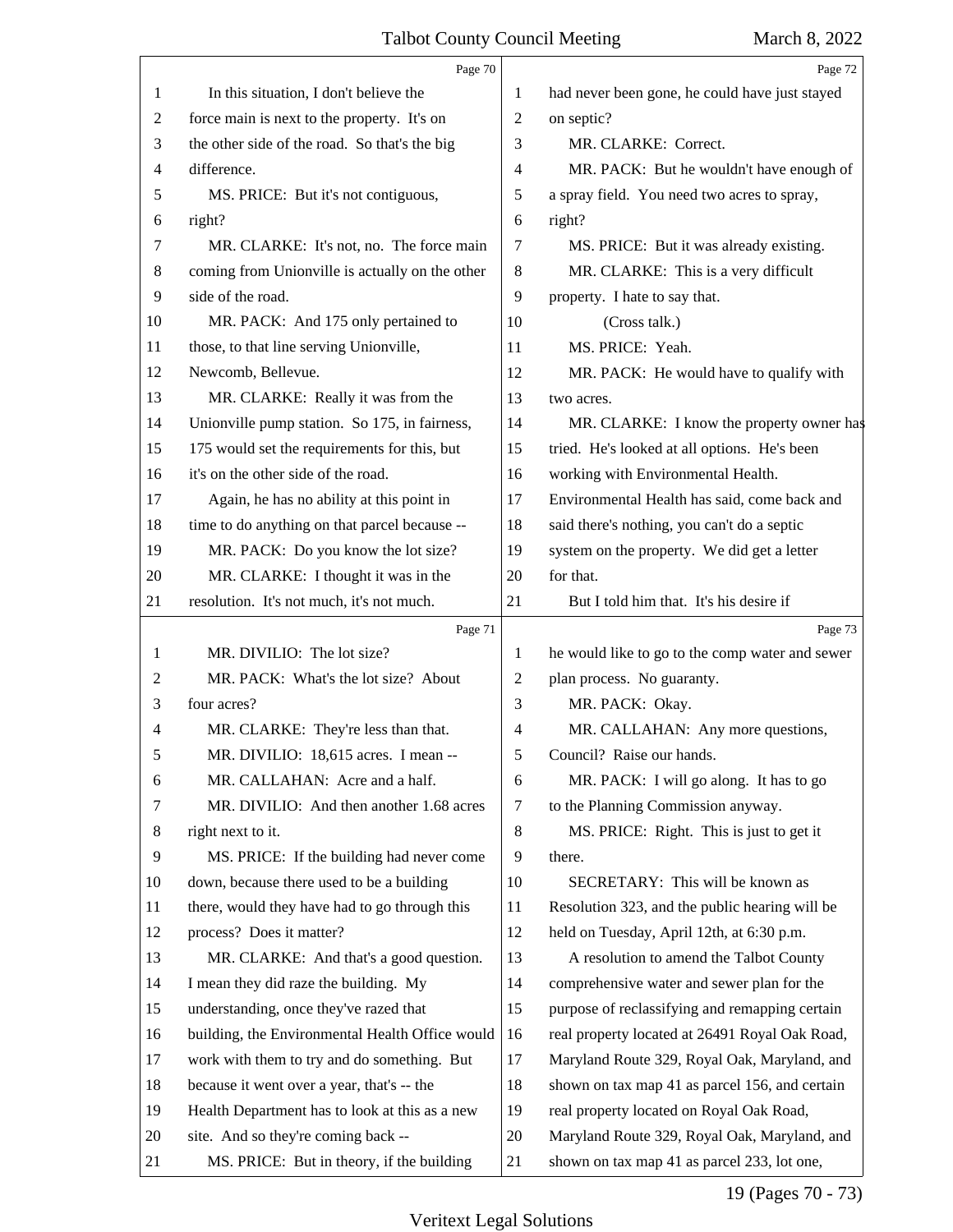|                | Page 74                                         |                | Page 76                                         |
|----------------|-------------------------------------------------|----------------|-------------------------------------------------|
| 1              | from unprogrammed to S-1, immediate priority    | 1              | is better than septic. It cleans it to better   |
| $\overline{c}$ | status.                                         | 2              | levels and all of that.                         |
| 3              | MR. CLARKE: And these two lots, Council,        | 3              | But are they -- do they not have the            |
| 4              | currently we are in the process, as part of     | 4              | ability right now to do it on septic?           |
| 5              | Resolution 235, extending sewer out to about I  | 5              | MR. CLARKE: They were coming in                 |
| 6              | want to say maybe ten houses, small lots. And   | 6              | requesting sewer at this point in time.         |
| 7              | they would be along the route. So they're just  | 7              | MS. PRICE: Is there a house there now?          |
| 8              | let's say south or north of those properties.   | 8              | MR. CLARKE: There is, yes.                      |
| 9              | And there's one property that's right on the    | 9              | I don't know what the size of the house         |
| 10             | road and another property just behind the road. | 10             | is. I thought I might have provided that, but   |
| 11             | And if I'm not mistaken, the one property       | 11             | I'd have to look at it. I can get that for      |
| 12             | that's on the road has an improved structure    | 12             | you.                                            |
| 13             | and the one that's behind the road does not,    | 13             | MS. PRICE: So it's just basically               |
| 14             | it's unimproved.                                | 14             | converting a house on septic to a house on the  |
| 15             | MS. PRICE: Which would give them the            | 15             | sewer line?                                     |
| 16             | ability to build a house there now?             | 16             | MR. CLARKE: Yes, ma'am.                         |
| 17             | MR. CLARKE: Correct.                            | 17             | MS. PRICE: Okay. That's a good thing.           |
| 18             | MR. CALLAHAN: Okay. Council, raise our          | 18             | MR. DIVILIO: It's 1,120 square foot home        |
| 19             | hands.                                          | 19             | built in '76.                                   |
| 20             | SECRETARY: This will be known as                | 20             | MR. CLARKE: I knew it wasn't too big.           |
| 21             | Resolution Number 324, and the public hearing   | 21             | MR. CALLAHAN: Any other questions? Okay.        |
|                | Page 75                                         |                | Page 77                                         |
| $\mathbf{1}$   | will be held on Tuesday, April 12th, at         | 1              | Raise our hands.                                |
| 2              | 6:30 p.m.                                       | 2              | I just want to make sure that everybody         |
| 3              | A resolution to amend the Talbot County         | 3              | understands. All this stuff, when it comes to   |
| 4              | comprehensive water and sewer plan for the      | $\overline{4}$ | wastewater, will be going to the Planning       |
| 5              | purpose of reclassifying and remapping certain  | 5              | Commission.                                     |
| 6              | real property located at 26383 Royal Oak Road,  | 6              | MR. PACK: Yes.                                  |
| 7              | Maryland Route 329, Easton, Maryland, and shown |                |                                                 |
| 8              |                                                 | 7              | MR. CLARKE: Correct.                            |
| 9              | on tax map 41 as parcel 214 from unprogrammed   | 8              | MS. PRICE: And Public Works.                    |
|                | to S-1, immediate priority status.              | 9              | MR. CALLAHAN: And Public Works. Thank           |
| 10             | MR. CLARKE: And this is a property that's       | 10             | you. I just want to make sure everybody         |
| 11             | just outside the Royal Oak, Newcomb, Bellevue   | 11             | understands that. It's not automatic.           |
| 12             | sewer service area, but it's on the same        | 12             | SECRETARY: This will be known as                |
| 13             | Maryland Route 329 where we're going out to     | 13             | Resolution Number 325, and the public hearing   |
| 14             | pick up those ten houses. And it's also just    | 14             | will be held on Tuesday, April 12th, at         |
| 15             | before the Stevenson McEachern property.        | 15             | 6:30 p.m.                                       |
| 16             | MS. PRICE: So this property looks               | 16             | A resolution to amend the Talbot County         |
| 17             | significantly larger.                           | 17             | comprehensive water and sewer plan to authorize |
| 18             | MR. CLARKE: Right. It's just for one            | 18             | Talbot County, Maryland's, acquisition of the   |
| 19             | EDU. I'm not aware they've proposing            | 19             | wastewater treatment plant serving The Preserve |
| 20             | anything --                                     | 20             | at Wye Mills, with the wastewater treatment     |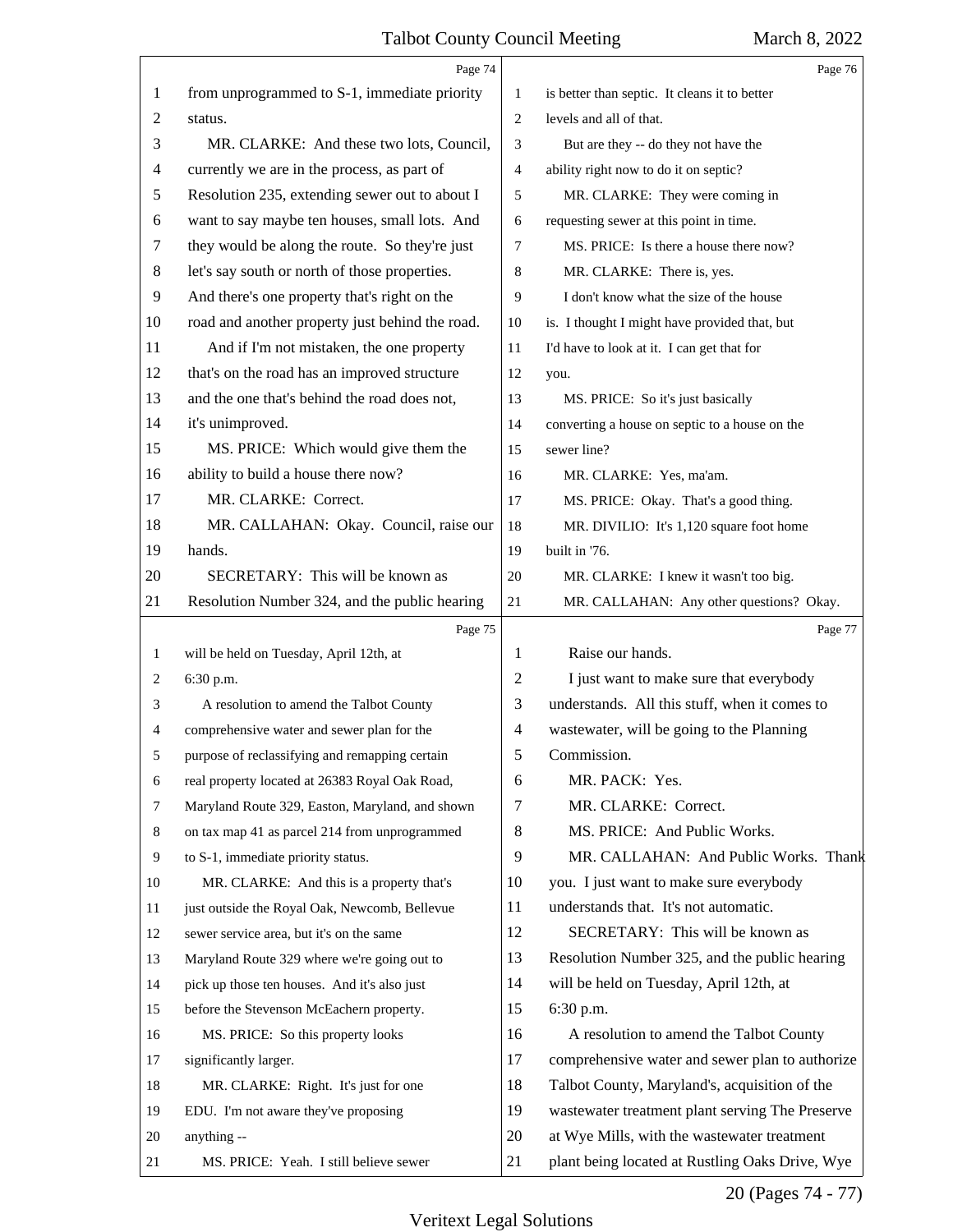|                | Page 78                                         |                | Page 80                                         |
|----------------|-------------------------------------------------|----------------|-------------------------------------------------|
| 1              | Mills, Maryland 21679, described as tax map 01, | 1              | MR. CLARKE: I thought I did. And I              |
| $\overline{c}$ | parcel 98.                                      | $\mathfrak{2}$ | thought I sent you the budget.                  |
| 3              | MR. CLARKE: And Council, in working with        | 3              | MR. PACK: And the chart. Okay. I will           |
| 4              | the Office of Law, we did review the shared     | 4              | search. I may have overlooked it. Thank you.    |
| 5              | sanitary facility ordinance and that we can     | 5              | MR. CALLAHAN: Any other questions or            |
| 6              | actually move in this direction by amending the | 6              | anything like that?                             |
| 7              | comp water and sewer plan as a process of       | 7              | I just want to say, you know, we've been        |
| 8              | taking over that facility.                      | 8              | working on this with Mr. Divilio, I think       |
| 9              | What we would be looking at is The              | 9              | Mr. Pack was out there, maybe a year and a      |
| 10             | Preserve at Wye Mills would actually be gifting | 10             | half, two years ago, you know.                  |
| 11             | the wastewater treatment plant to the county.   | 11             | So it's really -- there's a lot of people       |
| 12             | MR. PACK: That's a gift?                        | 12             | out there tonight listening to us on the        |
| 13             | MS. PRICE: What a nice gift.                    | 13             | wastewater treatments and stuff like that. So   |
| 14             | MR. DIVILIO: Will there be a ribbon             | 14             | I just want to make sure that everybody         |
| 15             | cutting?                                        | 15             | understands that the Council wants what is best |
| 16             | MR. CLARKE: What's that?                        | 16             | for the community, okay, and the county. And    |
| 17             | MR. DIVILIO: Will there be a ribbon             | 17             | this is really a good step for us that makes us |
| 18             | cutting?                                        | 18             | look, I feel, really good that we're stepping   |
| 19             | MR. CLARKE: I'll let y'all handle that          | 19             | up to the plate and saving a community is what  |
| 20             | part.                                           | 20             | we're really doing.                             |
| 21             | MR. CALLAHAN: Yeah. Nice gift.                  | 21             | MR. CLARKE: And --                              |
|                |                                                 |                |                                                 |
|                | Page 79                                         |                | Page 81                                         |
| 1              | MR. LESHER: This has been quite a while         | 1              | MR. CALLAHAN: And I really appreciate,          |
| 2              | coming. And I thank you for all the work that   | 2              | Ray, all your hard work on this. You know what  |
| 3              | you've done to get this up to this point so we  | 3              | I mean? I really do.                            |
| 4              | can --                                          | 4              | MR. CLARKE: I think, just so you're             |
| 5              | MR. CALLAHAN: Right.                            | 5              | aware, this actually came to us from the        |
| 6              | MR. LESHER: -- clean up this situation.         | 6              | property owner's association.                   |
| 7              | MR. CLARKE: Next stop is trying to get          | 7              | MR. CALLAHAN: Right.                            |
| 8              | money now. So that's what we're working on.     | 8              | MR. CLARKE: Brought it to our attention         |
| 9              | MR. PACK: Mr. Clarke, I see that there's        | 9              | back in 2018.                                   |
| 10             | a chart attached to this proposed resolution.   | 10             | MR. CALLAHAN: Oh, '18. Okay. So it's            |
| 11             | Are these the numbers that I requested          | 11             | taken a while to get there. But that's what     |
| 12             | during your budget presentation regarding The   | 12             | we're here for, to help these communities.      |
| 13             | Preserve at Wye Mills plant? If you remember,   | 13             | MR. CLARKE: And things are moving. I            |
| 14             | you had some --                                 | 14             | would say we are working with the Maryland      |
| 15             | MR. CLARKE: I gave you some information         | 15             | Department of the Environment. Things are       |
| 16             | after the budget, yes.                          | 16             | moving with the Maryland Department of the      |
| 17             | MR. PACK: Did you send me a chart?              | 17             | Environment. So we're trying to get the         |
| 18             | MR. CLARKE: Yes. I sent you the Excel           | 18             | funding all laid out. I think we're working     |
| 19             | spreadsheet that they gave me on their          | 19             | with the Office of Law as well as the County    |
| 20             | financial stuff. I'm not sure.                  | 20             | Manager Office as well.                         |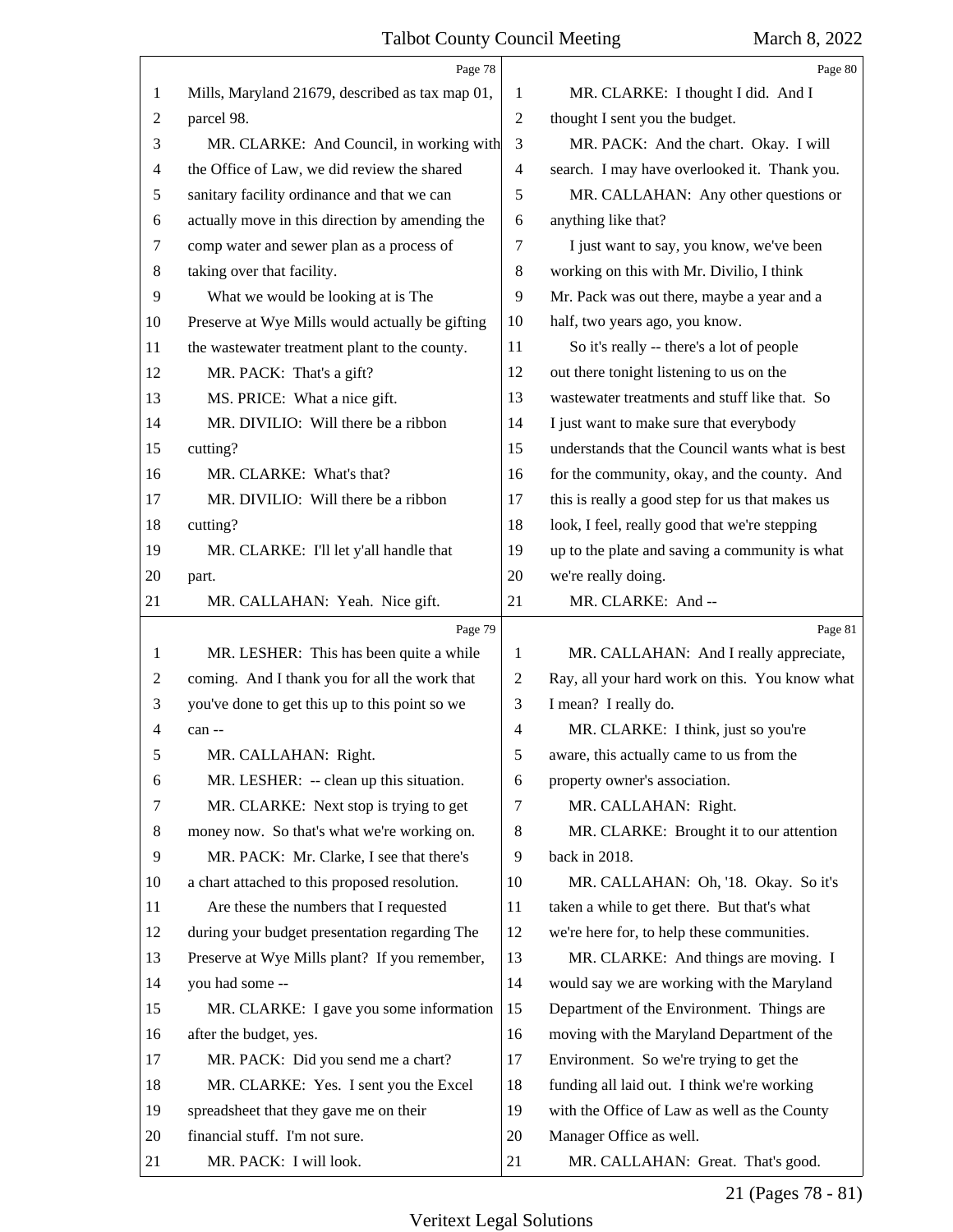|                | Page 82                                         |                | Page 84                                         |
|----------------|-------------------------------------------------|----------------|-------------------------------------------------|
| 1              | MR. CLARKE: We'll be keeping you abreast.       | 1              | to. And it just didn't get written exactly I    |
| 2              | MR. CALLAHAN: Show of hands.                    | $\overline{2}$ | think the way that it was intended.             |
| 3              | MR. LESHER: Introduced by Council.              | 3              | And so this allows a lot more flexibility.      |
| 4              | MR. PACK: Mr. Clarke, I do have that            | 4              | It just has the developer connect to some type  |
| 5              | chart. Thanks.                                  | 5              | of ENR, whatever they can bring in. Allows      |
| 6              | MR. CLARKE: Okay.                               | 6              | them flexibility to do that in whatever way     |
| 7              | SECRETARY: This will be known as                | 7              | would be best.                                  |
| 8              | Resolution Number 326, and the public hearing   | 8              | And the reason it's on the agenda tonight       |
| 9              | will be held on Tuesday, April 12th, at         | 9              | is obviously we don't know. We didn't have a    |
| 10             | 6:30 p.m.                                       | 10             | decision by the Planning Commission on the      |
| 11             | A resolution to amend the Talbot County         | 11             | amendment. And certainly, we don't know how     |
| 12             | comprehensive water and sewer plan for the      | 12             | the vote is going to go down in a half an hour  |
| 13             | purposes of providing that start-up wastewater  | 13             | or whatever.                                    |
| 14             | treatment for phase one, section one of the     | 14             | Because right now, and the next resolution      |
| 15             | Lakeside project and its treated effluent shall | 15             | will address this, because right now we can     |
| 16             | at least meet enhanced nutrient removal         | 16             | only introduce these once a quarter at the      |
| 17             | standards. And further providing that           | 17             | first meeting. We have to wait until June. So   |
| 18             | connection to the existing Trappe wastewater    | 18             | there was really no other option except to at   |
| 19             | system is conditioned in part upon the existing | 19             | least put it on the agenda tonight for          |
| 20             | system not having any outstanding Maryland      | 20             | introduction, and we'll see how the rest of the |
| 21             | Department of the Environment enforcement       | 21             | night goes.                                     |
|                |                                                 |                |                                                 |
|                | Page 83                                         |                | Page 85                                         |
| 1              | actions, consent orders, or violations.         | 1              | MR. CALLAHAN: Okay.                             |
| $\overline{2}$ | MR. CALLAHAN: Okay.                             | $\overline{2}$ | MR. CLARKE: I'm good.                           |
| 3              | MR. CLARKE: I mean I can probably turn it       | 3              | MR. CALLAHAN: Any questions?                    |
| 4              | over to Patrick if you'd like.                  | $\overline{4}$ | MR. PACK: I mean I don't have any               |
| 5              | MR. THOMAS: Sure. So this resolution was        | 5              | questions. I have my concerns about the         |
| 6              | requested by Council Member Price. And what     | 6              | resolution.                                     |
| 7              | this would essentially do is amend the plan for | 7              | MS. PRICE: It's just introduction.              |
| 8              | the purposes of providing that wherever the     | 8              | MR. PACK: Yeah, I know.                         |
| 9              | wastewater from phase one, section one of the   | 9              | I'll defer my comments for a later time.        |
| 10             | Lakeside project is treated, it would have to   | 10             | I just have some concerns about it.             |
| 11             | be treated at ENR standards.                    | 11             | MR. DIVILIO: I won't be supporting it.          |
| 12             | MS. PRICE: Okay. So what I would say is         | 12             | MR. CALLAHAN: Okay. All right. So show          |
| 13             | we have 313, and that was looking to do a       | 13             | of hands. Okay.                                 |
| 14             | compromise. And that was not considered         | 14             | SECRETARY: This will be known as                |
| 15             | consistent with the Comprehensive Plan. We'll   | 15             | Resolution Number 327, and the public hearing   |
| 16             | talk more about this later because we'll get to | 16             | is scheduled for Tuesday, April 12th, at 6:30   |
| 17             | that vote.                                      | 17             | p.m.                                            |
| 18             | And then amendment one was a little more        | 18             | MR. CALLAHAN: Okay.                             |
| 19             | restrictive I think than was really intended.   | 19             | SECRETARY: A resolution to amend the            |
| 20             | I think the point was just to have ENR          | 20             | Talbot County comprehensive water and sewer     |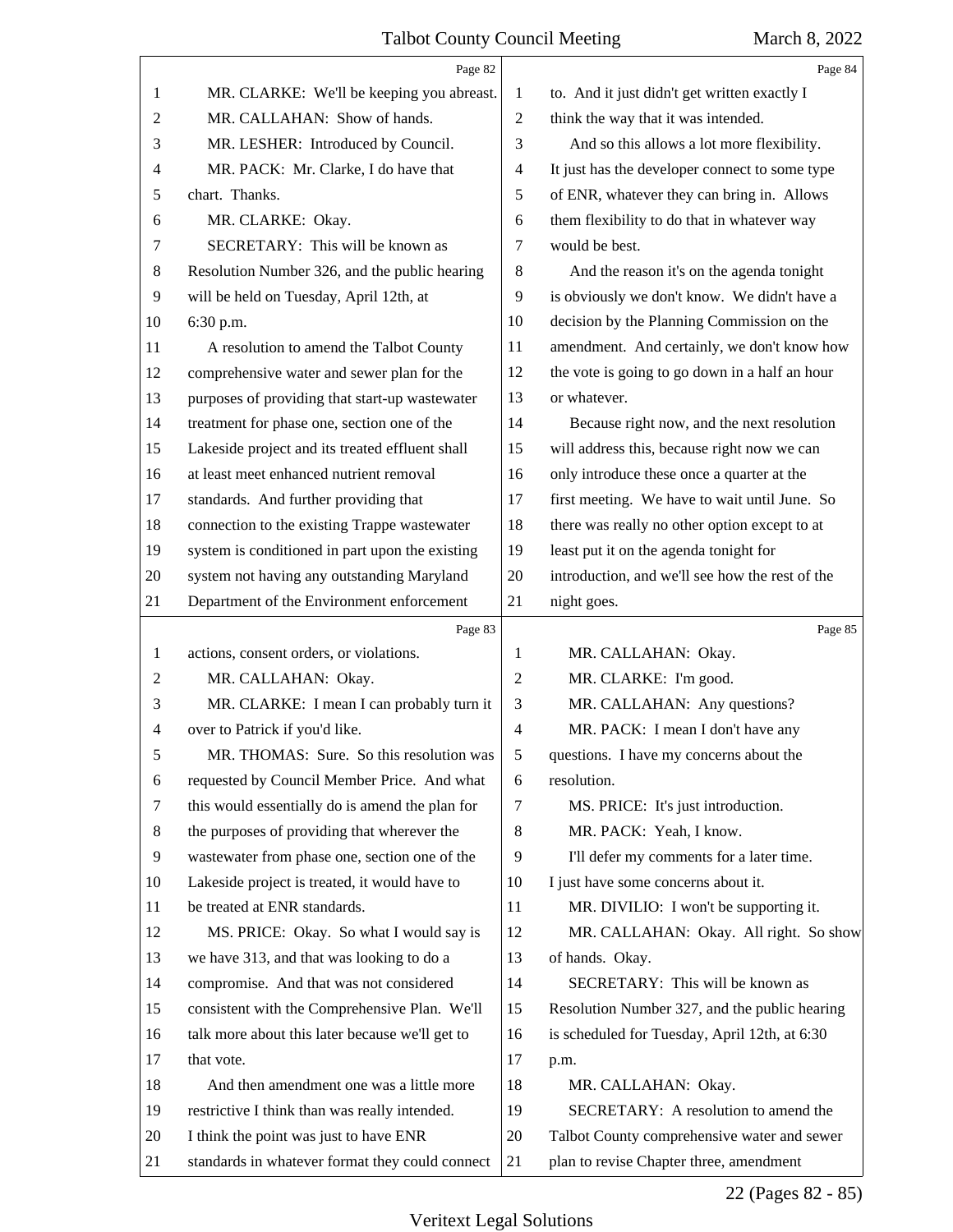|                | Page 86                                         |                | Page 88                                         |
|----------------|-------------------------------------------------|----------------|-------------------------------------------------|
| 1              | procedures.                                     | 1              | them.                                           |
| 2              | MR. CALLAHAN: Okay. Ray.                        | 2              | SECRETARY: And lastly, a resolution to          |
| 3              | MR. CLARKE: And I'll defer to Office of         | 3              | adopt a temporary moratorium on the processing  |
| 4              | Law, Patrick, on this.                          | 4              | of applications for large scale solar energy    |
| 5              | MR. THOMAS: Sure. So again, this was            | 5              | systems beyond the special exception stage for  |
| 6              | requested by Council Member Price. As she just  | 6              | a period of five months pending consideration   |
| 7              | mention, this resolution would amend Chapter    | $\tau$         | and adoption of such legislation as the County  |
| $\,8\,$        | three of the comprehensive water and sewer plan | $\,8\,$        | Council may consider advisable to promote       |
| 9              | to provide that the application procedures that | 9              | public health, safety, and welfare.             |
| 10             | are set forth therein do not apply to any       | 10             | MR. CALLAHAN: You want to come on up,           |
| 11             | amendment initiated by the county.              | 11             | Miguel.                                         |
| 12             | This would allow the county to introduce        | 12             | MR. SALINAS: Thank you, Members of the          |
| 13             | any of these amendments on any legislative day. | 13             | Council. As you recall, this draft resolution   |
| 14             | So it would give the county more flexibility    | 14             | came out from the work session that you had     |
| 15             | with these amendments and hopefully avoid like  | 15             | with the Planning Commission.                   |
| 16             | the log jam we have here this evening with      | 16             | The Planning Commission had requested that      |
| 17             | these amendments and wouldn't have to wait      | 17             | work session to talk about our current solar    |
| 18             | until June to bring them back. So it would      | 18             | regulations in Chapter 190 of the Talbot County |
| 19             | just give us some more flexibility in that      | 19             | Code. And in particular, some concerns they     |
| 20             | respect.                                        | 20             | expressed about large scale solar energy system |
| 21             | MS. PRICE: Exactly right. So we won't           | 21             | projects and their impact on agricultural       |
|                | Page 87                                         |                | Page 89                                         |
| $\mathbf{1}$   | get 17 resolutions in one night. Or if we have  | 1              | lands, in particular prime agricultural soils   |
| $\overline{c}$ | an emergency, we're able to deal with it and    | $\overline{c}$ | in Talbot County.                               |
| 3              | not wait.                                       | 3              | And this moratorium would allow the             |
| 4              | MR. CALLAHAN: Okay. Council. Okay.              | 4              | Planning Commission and the Council and the     |
| 5              | Show of hands.                                  | 5              | public to take a look at our current            |
| 6              | MR. LESHER: Introduced by Misters               | 6              | regulations to see if there are ways to offset  |
| 7              | Callahan, Divilio, Lesher, and Ms. Price.       | 7              | those impacts.                                  |
| 8              | MR. PACK: I'm sorry. Did he call? I had         | 8              | And so we felt five months was                  |
| 9              | my head down.                                   | 9              | appropriate. This resolution would place a      |
| 10             | MR. LESHER: By Council then.                    | 10             | five-month moratorium on any permits that would |
| 11             | MR. CALLAHAN: Okay.                             | 11             | be issued after special exception because       |
| 12             | MR. PACK: I had my head down.                   | 12             | mitigation -- large scale solar energy systems  |
| 13             | MR. CALLAHAN: No problem.                       | 13             | require a special exception approval by the     |
| 14             | MR. PACK: I didn't hear you.                    | 14             | Board of Appeals.                               |
| 15             | MR. CALLAHAN: I didn't even look,               | 15             | The mitigation issues that the Commission       |
| 16             | Mr. Pack. I'm sorry.                            | 16             | expressed concern about at the work session     |
|                |                                                 |                |                                                 |
| 17             | SECRETARY: This will be known as                | 17             | really happen at the site plan level, which is  |
| 18             | Resolution 328, and the public hearing will be  | 18             | after special exception approval.               |
| 19             | held on Tuesday, April 12th, at 6:30 p.m.       | 19             | So this resolution would actually place         |
| 20             | MS. PRICE: This is really all going to          | 20             | that moratorium for five months on any          |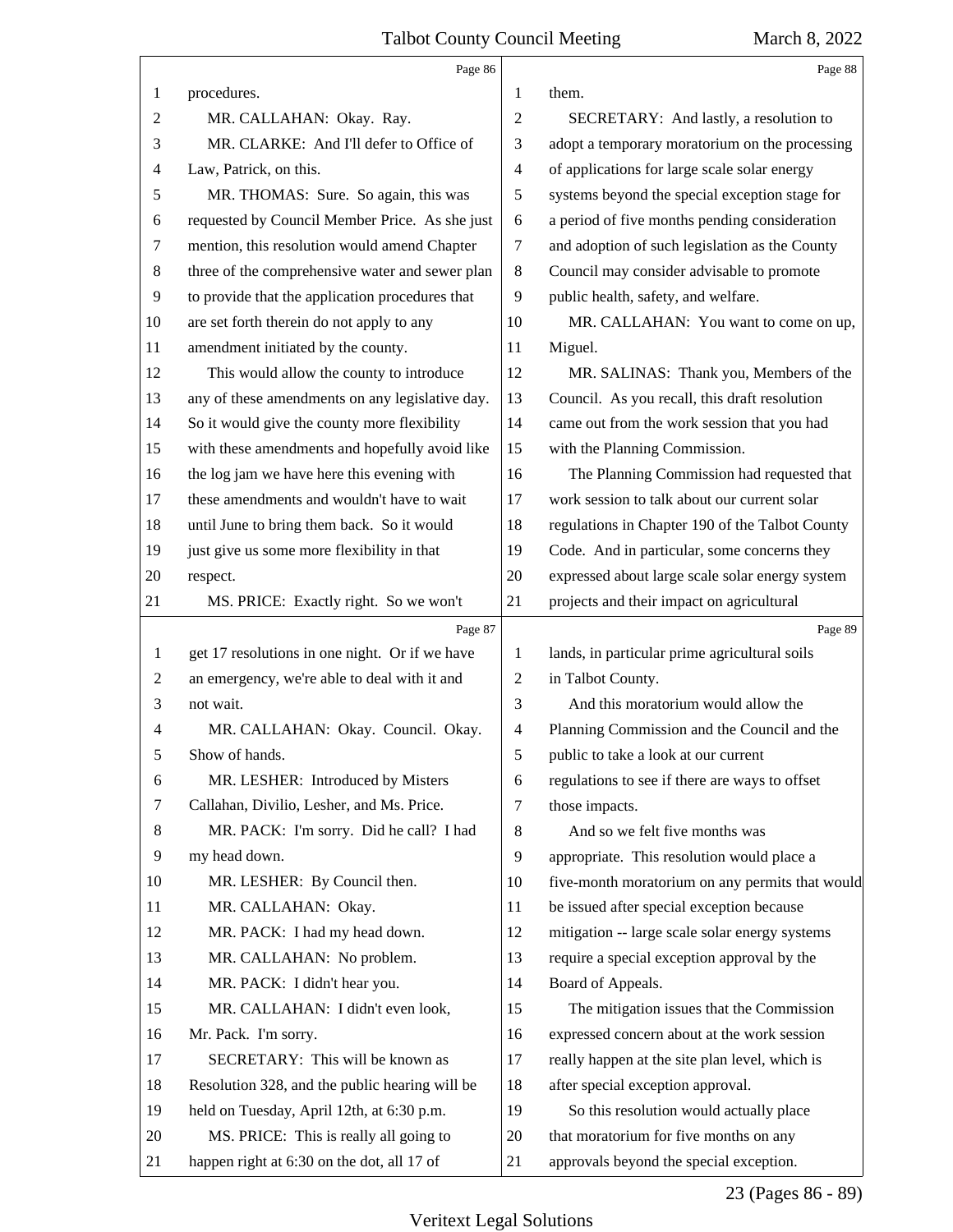|                | Page 90                                        |                | Page 92                                                                                       |
|----------------|------------------------------------------------|----------------|-----------------------------------------------------------------------------------------------|
| 1              | MR. CALLAHAN: Okay. Mr. Pack.                  | 1              | remember when we drafted the current solar, the                                               |
| 2              | MR. PACK: I was not able to attend the         | $\overline{c}$ | existing solar legislation. We had work                                                       |
| 3              | work session due to my health.                 | 3              | sessions on that. We heard from a number of                                                   |
| $\overline{4}$ | So why the need for a moratorium? Is           | $\overline{4}$ | individuals regarding where they could go in                                                  |
| 5              | there a mad rush for large scale solar         | 5              | the county, they had to be near a transmission                                                |
| 6              | developments in the county?                    | 6              | line.                                                                                         |
| 7              | MR. SALINAS: Well, we currently only have      | 7              | MR. SALINAS: Right.                                                                           |
| 8              | one in process right now, which is --          | 8              | MR. PACK: The only could go in certain                                                        |
| 9              | MR. PACK: And that's currently in              | 9              | zoning areas. So we did a lot of work on that                                                 |
| 10             | process, which means this moratorium wouldn't  | 10             | legislation.                                                                                  |
| 11             | affect that one.                               | 11             | What about the legislation as it's                                                            |
| 12             | MR. SALINAS: Well, they're in the process      | 12             | currently written is, again, would a moratorium                                               |
| 13             | for special exception. And actually their      | 13             | address?                                                                                      |
| 14             | special exception was just heard last night at | 14             | MR. DIVILIO: So can I take this?                                                              |
| 15             | the Board of Appeals.                          | 15             | MR. PACK: I wasn't there. So I'm --                                                           |
| 16             | And so but I mean there is --                  | 16             | MR. DIVILIO: I sort of -- I hate a                                                            |
| 17             | MR. PACK: Do you know that finding of          | 17             | moratorium. And I just wanted to applaud                                                      |
| 18             | that special exception?                        | 18             | Ms. Price for speeding up things in the                                                       |
| 19             | MR. SALINAS: That finding for a special        | 19             | previous one when government acts slow.                                                       |
| 20             | exception was, that finding was approved.      | 20             | This is a new concept that's coming. And                                                      |
| 21             | MR. PACK: So it was approved. So now the       | 21             | with technology constantly changing, I really                                                 |
|                | Page 91                                        |                | Page 93                                                                                       |
| 1              | next stage is for it to have its site visit by | 1              | feel that we just have one chance to do this                                                  |
| 2              | your office.                                   | 2              | right.                                                                                        |
| 3              | MR. SALINAS: So well, actually so the          | 3              | We've seen other counties that have tried                                                     |
| 4              | Board of Appeals approved that special         | 4              | to fight this and tried to fight the solar                                                    |
| 5              | exception.                                     | 5              | farms. And when they do, they just get run                                                    |
| 6              | The applicant for that project is aware of     | 6              | over and set aside and the State does what they                                               |
| 7              | this resolution pending consideration by the   | 7              | want to do because there are a lot of State                                                   |
| 8              | Council. And they're looking forward to being  | 8              | incentives.                                                                                   |
| 9              | a part of that discussion as well. If this     | 9              | MR. PACK: Sure.                                                                               |
| 10             | resolution were to be introduced by the        | 10             | MR. DIVILIO: There's a lot of advantages                                                      |
| 11             | Council, they are looking forward to playing a | 11             | to doing it, as well as they have a plan for                                                  |
| 12             | role and talking with staff and the Planning   | 12             | it.                                                                                           |
| 13             | Commission as we consider potential changes to | 13             | So what we came up with was that this is,                                                     |
| 14             | mitigation requirements for solar regulations. |                | yes, it is a moratorium, but it's a plan.                                                     |
|                |                                                | 14             |                                                                                               |
| 15             | The five months would give us enough time      | 15             | There's five months. We chose that time so                                                    |
| 16             | to be able to do that. And if anything comes   | 16             | that we could be quick with this, do it with a                                                |
| 17             | out of it that requires legislation to be      | 17             | timeline for the meetings, and come up with the                                               |
| 18             | approved by the Council, we feel the five      | 18             | best use of this land.                                                                        |
| 19             | months gives us enough time to be able to do   | 19             | Because there are concerns if they pull                                                       |
| 20<br>21       | that.<br>MR. PACK: Is there anything -- and I  | 20<br>21       | the topsoil off, there's better ways to farm<br>between some of the panels. You can do things |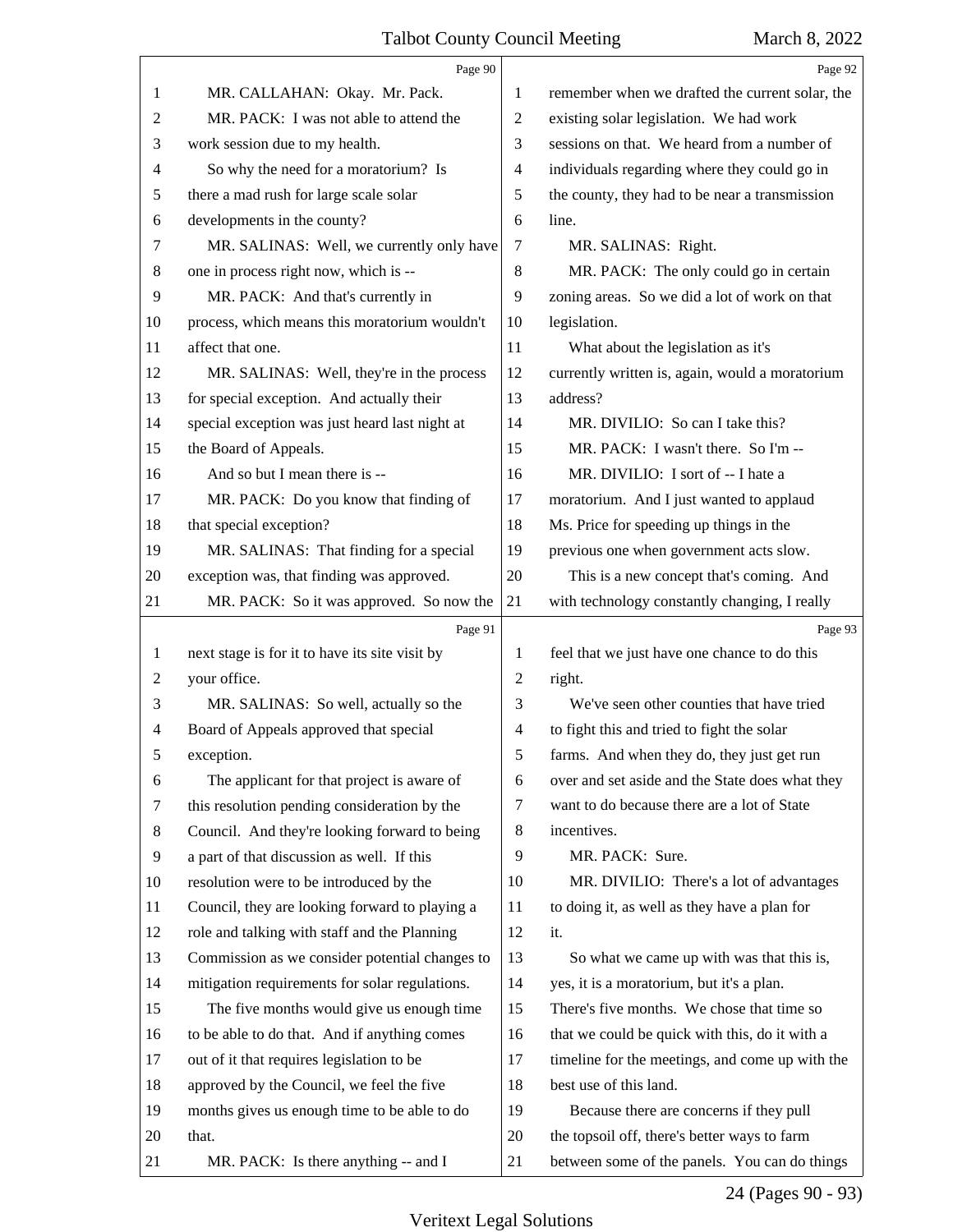|    | Page 94                                         |                | Page 96                                         |
|----|-------------------------------------------------|----------------|-------------------------------------------------|
| 1  | like that. There's opportunities to work with   | 1              | undevelopable area for his reservation of       |
| 2  | pollinators to improve the environment.         | $\overline{2}$ | development rights.                             |
| 3  | There's a lot of things in play with this,      | 3              | So I didn't see where that was really           |
| 4  | and there's other boards that are involved with | 4              | accomplishing what was the goal of I think you  |
| 5  | it, too. So it's not -- we're not trying to     | 5              | at the time as well as the solar committee.     |
| 6  | stop it. We're not trying to slow it down.      | 6              | So we came up with an idea for an offset.       |
| 7  | We're just doing it, in my mind, trying to do   | 7              | So what the offset would do is a solar          |
| 8  | it right because this is a big 738-acre project | 8              | developer would pay a fee to Talbot County that |
| 9  | that's I think been applied for.                | 9              | would be used for land preservation in the      |
| 10 | So we want to -- I don't want anybody to        | 10             | county.                                         |
| 11 | get the misconception that we're trying to just | 11             | So the offset would go towards Talbot           |
| 12 | stop it and we're doing this to prevent         | 12             | County's share of the MALPF program, their      |
| 13 | something. This is strictly to make sure we've  | 13             | matching funds program. So for every \$40 that  |
| 14 | got it right.                                   | 14             | the county puts in MALPF, the State would put   |
| 15 | MR. CALLAHAN: While we've got                   | 15             | in \$60. County puts in 40, MALPF will put in   |
| 16 | Mr. Councell here, Mr. Councell would you like  | 16             | 60. So Talbot County would get \$100 worth of   |
| 17 | to come up and comment on this?                 | 17             | land preservation for every \$40 investment.    |
| 18 | MR. COUNCELL: Not really, but I will.           | 18             | So funding the land preservation program        |
| 19 | MR. CALLAHAN: I knew you probably didn't.       | 19             | has always been a challenge. There's huge       |
| 20 | MS. PRICE: Because you had such a good          | 20             | demand from farmers that want to do it. So we   |
| 21 | idea. You explained it so well.                 | 21             | thought maybe this was an opportunity to        |
|    | Page 95                                         |                | Page 97                                         |
|    |                                                 |                |                                                 |
| 1  | MR. CALLAHAN: You did, you did, you did.        | 1              | explore to fund that program.                   |
| 2  | And I appreciate it.                            | $\overline{2}$ | So by my calculations, and this is just         |
| 3  | MR. COUNCELL: Chip Councell, chairman of        | 3              | back of the envelope, but if we were to see our |
| 4  | the Talbot County Planning Commission.          | $\overline{4}$ | acreage cap of just say 700 acres and that cost |
| 5  | So Mr. Pack, you and I had a conversation       | 5              | share or the easement value of last year's      |
| 6  | on the street one day. And we talked about the  | 6              | easement, which was around \$7,000 an acre I    |
| 7  | mitigation requirements in the solar, large     | 7              | believe. So seven sevens are \$4.9 million if   |
| 8  | scale solar ordinance of the county.            | 8              | we saw a total build-out of the cap.            |
| 9  | And what it currently says is that, and         | 9              | So if we took that 4.9 million and got          |
| 10 | Miguel, help me out here, for every acre that's | 10             | matching funds from the State of 60 percent,    |
| 11 | in the solar field, the developer would have to | 11             | somebody help me out here real quick, but I     |
| 12 | set aside an equal number of acres through a    | 12             | think that's like 13 or \$14 million that the   |
| 13 | reservation of development rights.              | 13             | county could use to preserve farmland, which is |
| 14 | You were under the impression that it           | 14             | more than we've done in the last 15 years.      |
| 15 | would be an equal quality of land, much like    | 15             | MR. PACK: So the moratorium would allow         |
| 16 | the open space requirements. But it isn't. It   | 16             | you to revise the current mitigation process.   |
| 17 | just says an equal number of acres.             | 17             | Okay.                                           |
| 18 | So when we got looking at that, when I          | 18             | MR. COUNCELL: Yup.                              |
| 19 | look at most of the farms in Talbot County, the | 19             | MR. SALINAS: To look at whether or not          |
| 20 | solar developer could develop the farm fields,  | 20             | it's feasible.                                  |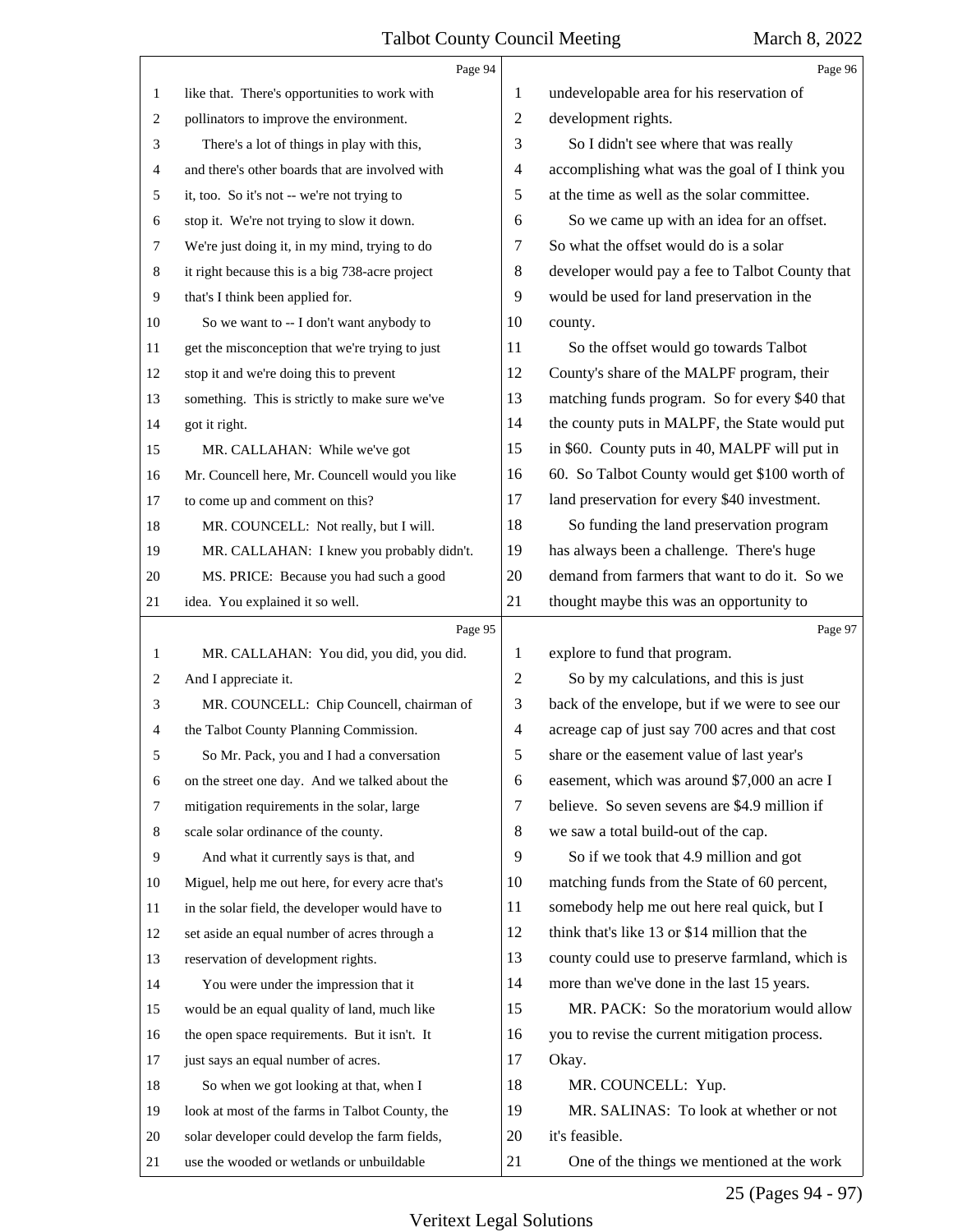|    | Page 98                                         |                | Page 100                                        |
|----|-------------------------------------------------|----------------|-------------------------------------------------|
| 1  | session is that this came out, what Chip talked | 1              | MR. PACK: Okay.                                 |
| 2  | about, is that this came out of the governor's  | $\overline{2}$ | MR. CALLAHAN: You guys stay right there.        |
| 3  | task force report was on solar regulations.     | 3              | MR. SALINAS: That's what I just told him.       |
| 4  | MR. COUNCELL: Correct.                          | 4              | MR. CALLAHAN: All right. Go ahead.              |
| 5  | MR. SALINAS: As one idea for                    | 5              | MR. PACK: I'm sorry.                            |
| 6  | implementation --                               | 6              | MR. CALLAHAN: You got one more and that's       |
| 7  | MR. PACK: And I wasn't there. Thank you,        | $\tau$         | it.                                             |
| 8  | Chip. That explains it for me.                  | 8              | MR. PACK: So we formed a committee last         |
| 9  | MR. COUNCELL: And then there's some             | 9              | time we did a moratorium looking at the Carol's |
| 10 | little things that I think we have to do.       | 10             | Market project, the last one I remember.        |
| 11 | Mr. Divilio mentioned the removing of topsoil.  | 11             | Who -- we will put this committee together      |
| 12 | We want to make sure that a land owner doesn't  | 12             | then, correct? The moratorium, we had a         |
| 13 | strip all the topsoil off, sell the topsoil,    | 13             | committee that was formed.                      |
| 14 | put the solar field in, and move on. That's     | 14             | MR. CALLAHAN: I don't think we did that         |
| 15 | just something that we have to do.              | 15             | at the work session. You guys were going to     |
| 16 | MR. PACK: Isn't there -- yeah. Isn't            | 16             | look at together.                               |
| 17 | there a requirement that if the field becomes,  | 17             | MR. PACK: Yeah. There was a committee           |
| 18 | well, if the solar field is not of use, that    | 18             | that was formed.                                |
| 19 | the owner has to pay to get those panels        | 19             | MR. CALLAHAN: I was on that.                    |
| 20 | removed and return the field back to open       | 20             | You mean the solar committee?                   |
| 21 | space?                                          | 21             | MR. PACK: No, no, no. The last                  |
|    | Page 99                                         |                | Page 101                                        |
| 1  | MR. SALINAS: If it's been abandoned for         | 1              | moratorium we did, we did with Carol's Market I |
| 2  | 12 months or longer, correct.                   | $\overline{2}$ | thought we put --                               |
| 3  | MR. PACK: Yeah. Twelve months or longer.        | 3              | MS. PRICE: I don't know that we talked          |
| 4  | Okay.                                           | $\overline{4}$ | about it for this particular purpose.           |
| 5  | MR. COUNCELL: But I think it says they          | 5              | MR. CALLAHAN: Yeah.                             |
| 6  | have to remove the panels and it's returned to  | 6              | MR. COUNCELL: How about, in the interest        |
| 7  | open space.                                     | 7              | of time, I think this is going to be pretty     |
| 8  | But again, that topsoil, doesn't say            | 8              | straightforward, pretty directed.               |
| 9  | anything about that.                            | 9              | I don't know if you would be agreeable to       |
| 10 | MR. PACK: So it won't be an agricultural        | 10             | the Planning Commission having a shot at this,  |
| 11 | field anymore. Okay.                            | 11             | bringing some experts.                          |
| 12 | MR. DIVILIO: Thank you. Much better than        | 12             | We've come to find that there's a lot of        |
| 13 |                                                 |                |                                                 |
| 14 | what I said.                                    | 13             | knowledge in the county that we can reach out   |
|    | MR. CALLAHAN: You started it.                   | 14             | to and come back at you with something.         |
| 15 | MR. PACK: I wasn't there. So                    | 15             | Not, you know, I'm not opposed to a task        |
| 16 | MR. CALLAHAN: Yup.                              | 16             | force or whatnot. I'm just trying to think      |
| 17 | MR. PACK: I just wanted to get caught up        | 17             | about a time frame.                             |
| 18 | to speed.                                       | 18             | Miguel, do you have any thoughts?               |
| 19 | MS. PRICE: So you got the Cliff Notes           | 19             | MR. SALINAS: No. I mean the County Code         |
| 20 | version.                                        | 20             | allows the Planning Commission to suggest or    |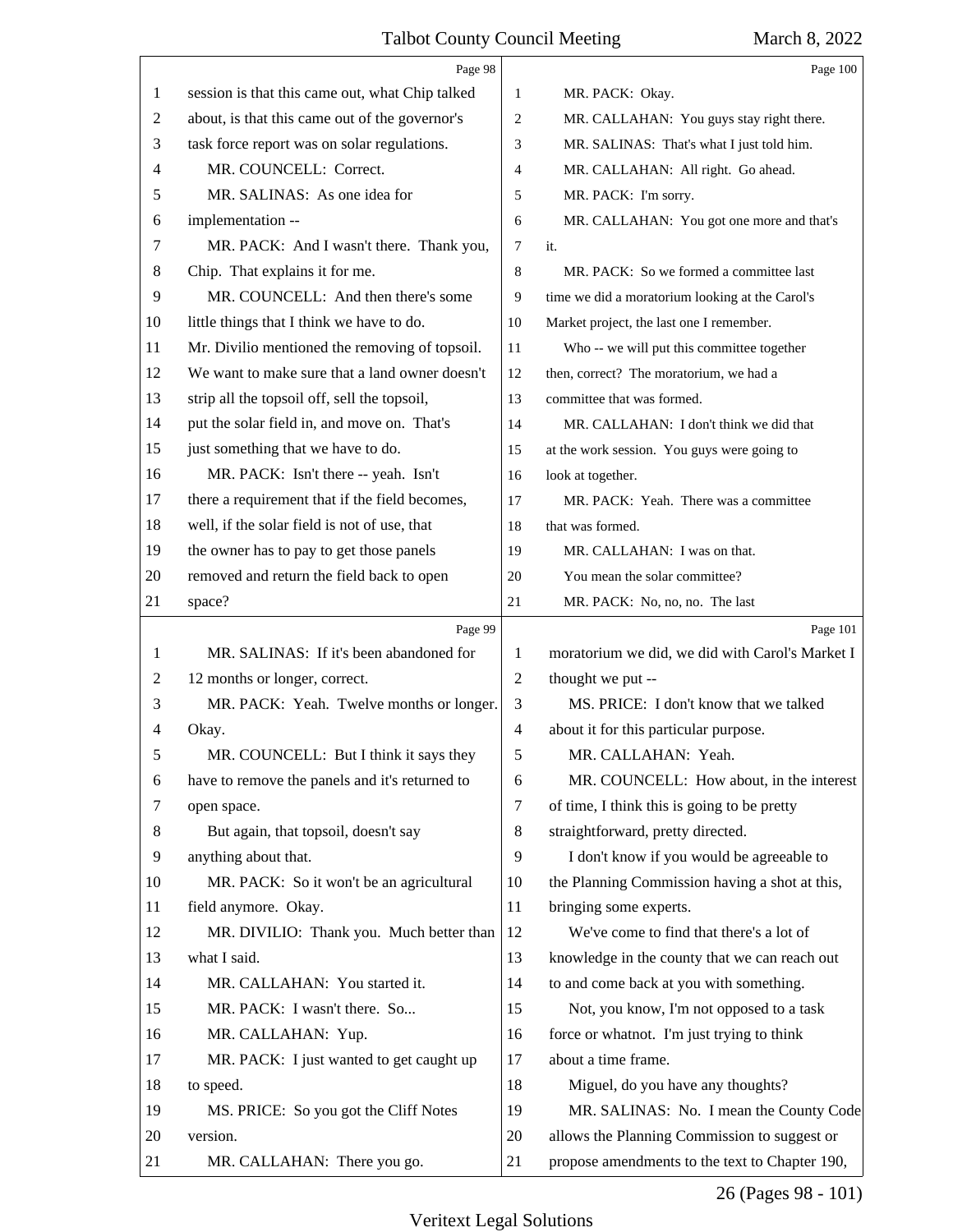|                | Page 102                                        |                | Page 104                                        |
|----------------|-------------------------------------------------|----------------|-------------------------------------------------|
| 1              | including solar regs.                           | 1              | and tax map 59, parcel four. The total area     |
| 2              | And so if this came out of the Planning         | $\overline{c}$ | consisting of 865 acres, more or less, the      |
| 3              | Commission in terms of the request for the work | 3              | property, from S-2 and W-2, areas where         |
| $\overline{4}$ | session, if maybe the Planning Commission leads | $\overline{4}$ | improvements or extensions to existing or       |
| 5              | that effort, we'll come up with a game plan on  | 5              | construction of new community, multi-use, or    |
| 6              | how to solicit input and conversation and come  | 6              | shared sanitary facilities are programmed for   |
| 7              | back to the Council with some suggestions, if   | 7              | progress within three to five years, to S-1 and |
| 8              | there are any that come out of it in terms of   | 8              | W-1, areas served or to be served by community, |
| 9              | amendments to the code for the Council to       | 9              | multi-use, or shared sanitary facilities, which |
| 10             | consider.                                       | 10             | are existing, under construction, or have       |
| 11             | MR. CALLAHAN: Okay. Council, is that            | 11             | immediate priority status. To amend the plan    |
| 12             | okay with Council?                              | 12             | to add certain water and sewer capital projects |
| 13             | MR. PACK: That's okay.                          | 13             | related to the Lakeside project and existing    |
| 14             | MR. LESHER: So long as it doesn't prolong       | 14             | systems for the fiscal years 2020 through 2030. |
| 15             | this process. I think we want to move on.       | 15             | And to amend the plan to update the narrative   |
| 16             | MR. SALINAS: Right. That probably would         | 16             | description in the plan relative to the         |
| 17             | be the quickest way to do it. Right.            | 17             | Lakeside project and existing systems, as       |
| 18             | MR. CALLAHAN: Okay. All right. So raise         | 18             | amended, without prejudice.                     |
| 19             | our hands of going forward.                     | 19             | MR. CALLAHAN: Okay, Council. Mr. Lesher.        |
| 20             | SECRETARY: Yeah. You haven't done it            | 20             | MR. LESHER: Well, let's start with              |
| 21             | yet.                                            | 21             | Mr. Salinas.                                    |
|                |                                                 |                |                                                 |
|                | Page 103                                        |                | Page 105                                        |
| 1              | MR. LESHER: Introduced by Council.              | 1              | MR. SALINAS: Sure. So Resolution 308 is         |
| 2              | MR. CALLAHAN: Yup.                              | $\overline{c}$ | not a resolution to amend the comp water and    |
| 3              | SECRETARY: This will be known as                | 3              | sewer plan. So the Planning Commission didn't   |
| 4              | Resolution Number 329. The public hearing will  | 4              | have the responsibility of certifying whether   |
| 5              | be on Tuesday, April 12th, at 6:30 p.m.         | 5              | it was consistent with the Comp Plan.           |
| 6              | MR. CALLAHAN: Okay. Sounds good. Good           | 6              | But the Council did direct the Planning         |
| 7              | job, Madam Secretary, with all that. Okay.      | 7              | Commission to provide some sort of formal       |
| 8              | Next on the list here we got 308 and 313        | 8              | written opinion to the Council, which I did     |
| 9              | eligible for vote. So could you go ahead and    | 9              | transmit to you via memo.                       |
| 10             | read Resolution 308, please.                    | 10             | So at our Planning Commission meeting last      |
| 11             | SECRETARY: Resolution Number 308, a             | 11             | week, they did discuss Resolution 308. And      |
| 12             | resolution to rescind adoption of Resolution    | 12             | they recommended to the Council that the        |
| 13             | Number 281, a resolution to amend the Talbot    | 13             | resolution be withdrawn in light of amendment   |
| 14             | County comprehensive water and sewer plan, the  | 14             | number one to Resolution 313, which they felt   |
| 15             | plan, to reclassify and remap portions of       | 15             | was a good compromise between all the parties   |
| 16             | certain real property located in the Town of    | 16             | involved.                                       |
| 17             | Trappe, Maryland, associated with the Lakeside  | 17             | MR. CALLAHAN: Okay.                             |
| 18             | planned unit development, the Lakeside project, | 18             | MR. LESHER: And with that, I will, with         |
| 19             | formerly known at Trappe East. Further          | 19             | that feedback from the Planning Commission, I   |
| 20             | described as tax map 54, parcel 304, tax map    | 20             | will withdraw my sponsorship of this            |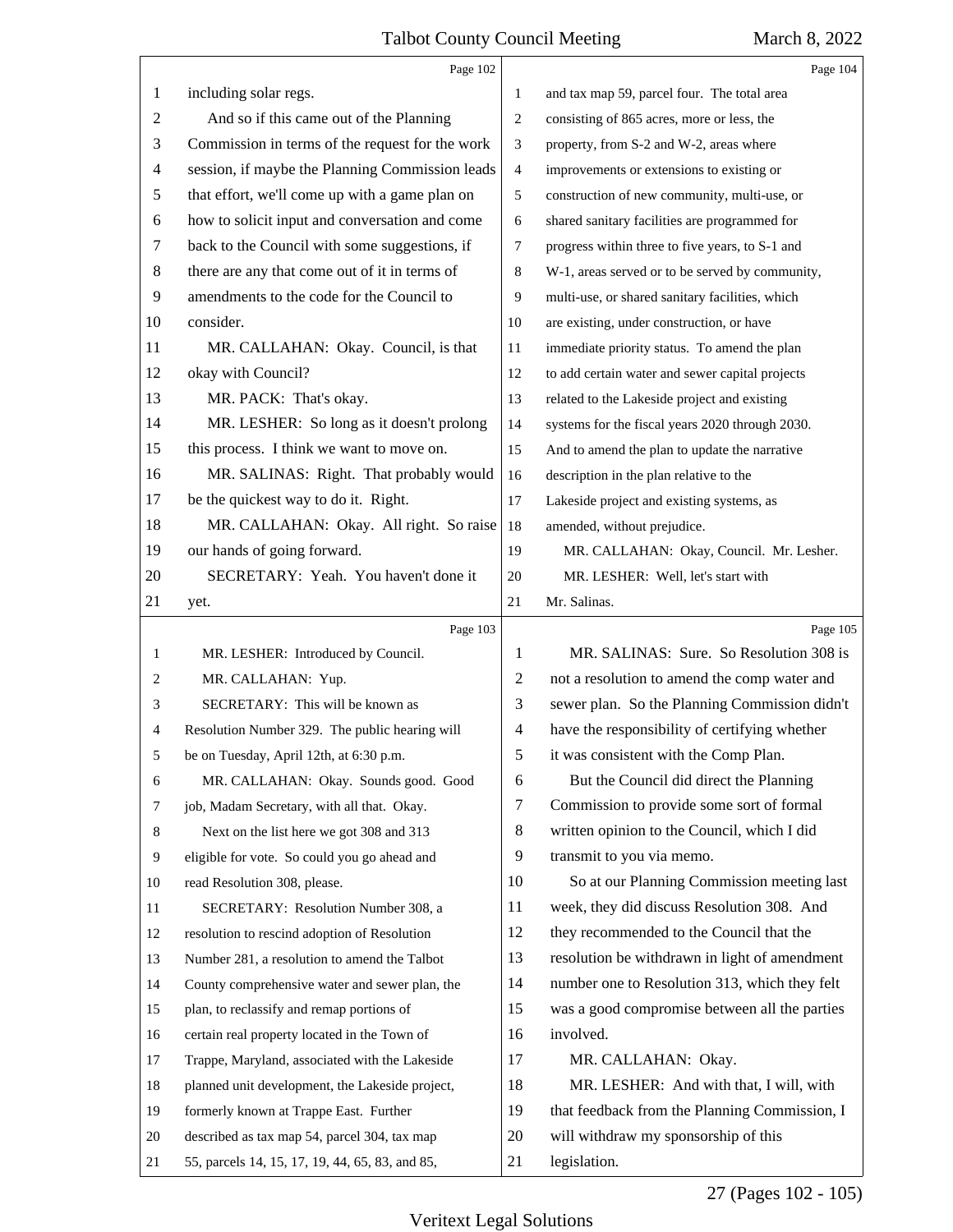|                | Page 106                                        |                | Page 108                                        |
|----------------|-------------------------------------------------|----------------|-------------------------------------------------|
| 1              | MR. DIVILIO: Thank you.                         | 1              | MR. CALLAHAN: Okay.                             |
| $\overline{c}$ | MR. CALLAHAN: Thank you. Any other              | $\overline{c}$ | MR. COUNCELL: So I guess I'd like to            |
| 3              | member?                                         | 3              | start with a little bit of background.          |
| 4              | MR. DIVILIO: And thank you for the time         | $\overline{4}$ | So as you know, a resolution or an              |
| 5              | that the Planning Commission put into that.     | 5              | amendment to the comprehensive water and sewer  |
| 6              | MR. CALLAHAN: Yeah. Really appreciate           | 6              | plan comes before the Planning Commission. So   |
| 7              | that. Yup.                                      | $\tau$         | when the Planning Commission looks at           |
| 8              | Madam Secretary, do we need to call a vote      | 8              | consistency with the Comprehensive Plan, we go  |
| 9              | on that or it's just withdrawn?                 | 9              | by seven standards, and we look at those seven  |
| 10             | SECRETARY: He just withdrew it.                 | 10             | standard alone.                                 |
| 11             | MR. CALLAHAN: All right. Let's move on          | 11             | So your job is a little bit tougher than        |
| 12             | to the next one. Madam Secretary, could you     | 12             | that. So if the Planning Commission finds that  |
| 13             | read 313, please.                               | 13             | a resolution or amendment is consistent, it     |
| 14             | SECRETARY: Resolution Number 313, a             | 14             | then comes back to you.                         |
| 15             | resolution to amend the Talbot County           | 15             | But we do not look at the financial             |
| 16             | comprehensive water and sewer plan regarding    | 16             | implications. We don't look at the              |
| 17             | the connection of phase one, section one of the | 17             | interjurisdictional politics, if you will. We   |
| 18             | Lakeside project to the existing Trappe         | 18             | don't look at vesting, if that has occurred or  |
| 19             | wastewater system.                              | 19             | it didn't. And quite honestly, we don't even    |
| 20             | MR. CALLAHAN: Okay. So Ms. Price, was           | 20             | look if it's really practical.                  |
| 21             | this something that was not something --        | 21             | What we do is say if the majority of the        |
|                | Page 107                                        |                | Page 109                                        |
|                |                                                 |                |                                                 |
| 1              | MS. PRICE: Do you want to get further           | 1              | County Council wanted to do this, is it         |
| 2              | into that? Mr. Councell is up there. Just to    | $\overline{2}$ | consistent with the Comprehensive Plan. So      |
| 3              | discuss what the Planning Commission did first? | 3              | MR. SALINAS: It's like a prerequisite           |
| $\overline{4}$ | MR. CALLAHAN: Sure. No problem, no              | $\overline{4}$ | before the Council can take up whether or not   |
|                | problem. Okay.                                  | 5              | they're going to adopt or not adopt the         |
| 6              | MR. SALINAS: So at their March 2nd              | 6              | resolution.                                     |
| 7              | meeting, the Commission voted that amendment    | 7              | Of course, if they said it was                  |
| 8              | number one to Resolution 301 (sic.) is          | 8              | inconsistent, then we have determined that the  |
| 9              | consistent with the Talbot County Comprehensive | 9              | resolution can go no further and either has to  |
| 10             | Plan.                                           | 10             | be withdrawn or tabled.                         |
| 11             | And during that discussion, they noted          | 11             | But in this case, when it's certified, now      |
| 12             | that the Comprehensive Plan policy supports the | 12             | it's at the Council's -- now the Council needs  |
| 13             | protection of the county's waterways, and that  | 13             | to decide whether or not they're going to       |
| 14             | upgrading of the existing wastewater treatment  | 14             | support the resolution. And they can have that  |
| 15             | plant to ENR standards can help with the        | 15             | deliberation because the Planning Commission    |
| 16             | existing impairment of La Trappe Creek.         | 16             | has determined consistency with the             |
| 17             | And they also noted that there are              | 17             | Comprehensive Plan.                             |
| 18             | alternatives to allowing connections to the     | 18             | I think that's what Chip is saying. There       |
| 19             | existing plant.                                 | 19             | are a lot of other factors, of course, that the |
| 20             | And I don't know if Mr. Councell wants to       | 20             | Council has to and has been weighing in in the  |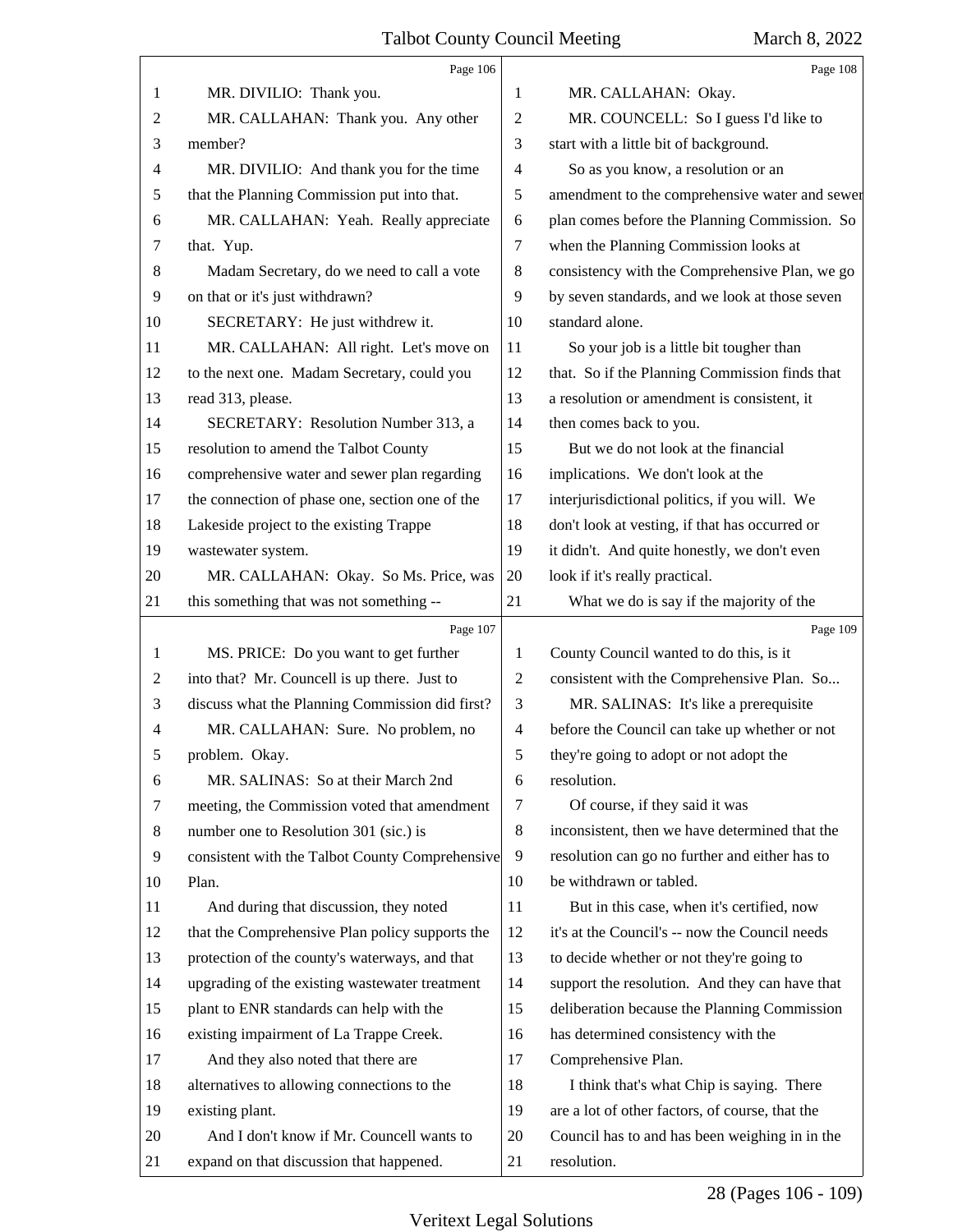|         | Page 110                                        |                | Page 112                                        |
|---------|-------------------------------------------------|----------------|-------------------------------------------------|
| 1       | MR. COUNCELL: Right. So again, when we          | 1              | existing, or it could be built in the future,   |
| 2       | look at a resolution or amendment, anything     | $\overline{c}$ | or something that's temporary.                  |
| 3       | that improves water quality, I would bet that   | 3              | MR. COUNCELL: Right.                            |
| 4       | the Planning Commission is going to find that   | 4              | MS. PRICE: So in trying to draft an             |
| 5       | consistent with the Comprehensive Plan.         | 5              | amendment once it came back, I've been trying   |
| 6       | But I would like to say that I think we're      | 6              | to come up with a compromise, never intending   |
| 7       | all trying to get to the same place, maybe from | 7              | to stop the project.                            |
| $\,8\,$ | a little different aspect. And if there is the  | 8              | Obviously, there's people out there that        |
| 9       | ability to do something to help the waters of   | 9              | don't like it. They just were hoping it would   |
| 10      | La Trappe Creek, I think we're all going to     | 10             | just go away.                                   |
| 11      | have to work together, we're going to have to   | 11             | That's never been my intention to stop the      |
| 12      | be creative and work with all the parties       | 12             | project.                                        |
| 13      | involved.                                       | 13             | And the original 313, which was basically       |
| 14      | And I don't think the Planning Commission       | 14             | to have the developer start building -- once    |
| 15      | is interested in -- we want to work together to | 15             | MDE gets through their process, because we're   |
| 16      | support you to work towards that means.         | 16             | talking about two different processes. You      |
| 17      | Whatever, you know, whatever that is.           | 17             | have the long term for the big part of the      |
| 18      | So if it's possible to work towards             | 18             | project, and MDE has to decide whether or not   |
| 19      | something, that would be great.                 | 19             | they are going to do a discharge permit for     |
| 20      | But I think, again, as I've said before,        | 20             | long term.                                      |
| 21      | we will look at whatever comes before us that   | 21             | And it was kind of up to us to figure out       |
|         |                                                 |                |                                                 |
|         | Page 111                                        |                | Page 113                                        |
| 1       | you want, we'll take a look at it. But I think  | 1              | what to do for this start-up phase, first 100   |
| 2       | that's kind of where we're sitting at this      | 2              | and so homes.                                   |
| 3       | point.                                          | 3              | MR. COUNCELL: Right.                            |
| 4       | MR. CALLAHAN: Got you. Okay.                    | 4              | MS. PRICE: And then you all wrote the           |
|         | MS. PRICE: So the letter that you all           | 5              | letter. That kind of threw a loop in things.    |
| 6       | wrote in November that basically -- I mean      | 6              | And so when the original 313, which was         |
| 7       | we've heard a lot of information, enough to     | 7              | just, okay, let them connect for 18 months,     |
| 8       | cause concern. Maybe not all of it's true, but  | 8              | just put something in writing so it would just  |
| 9       | enough to cause concern.                        | 9              | be a year and a half, maybe two years, probably |
| 10      | MR. COUNCELL: Right.                            | 10             | not that much would get built and we could all  |
| 11      | MS. PRICE: Hence, we've been going              | 11             | live with that. Well, that wasn't consistent.   |
| 12      | through this process for close to nine months.  | 12             | So it's like okay, so now what.                 |
| 13      | MR. COUNCELL: Yeah.                             | 13             | So based on your letter, I wanted to say        |
| 14      | MS. PRICE: And the letter that you all          | 14             | let's put an amendment to connect to ENR        |
| 15      | wrote in November basically said you wanted the | 15             | technology. And I think all the discussions     |
| 16      | start-up phase, as written, that connecting the | 16             | I've said I don't care what kind of ENR         |
| 17      | start-up phase was not consistent with the Comp | 17             | technology it is, as long as it's ENR. And the  |
| 18      | Plan. And that connecting to ENR technology,    | 18             | amendment did get written that the wastewater   |
| 19      | whatever that may be, whatever format is        | 19             | treatment plant itself needed to be ENR.        |
| 20      | available to do that, whether it's something    | 20             | Nobody caught it.                               |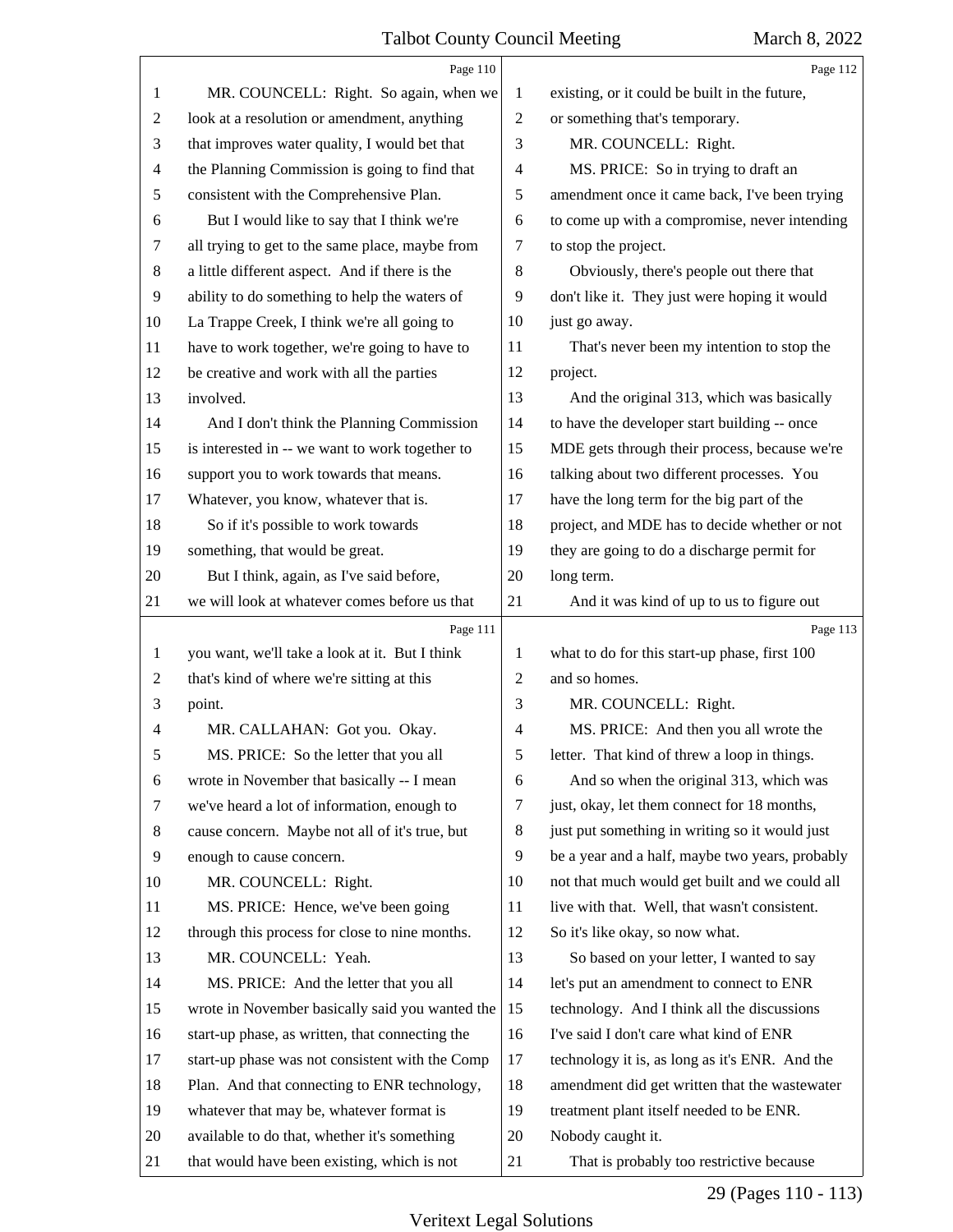|                | Page 114                                        |                | Page 116                                        |
|----------------|-------------------------------------------------|----------------|-------------------------------------------------|
| $\mathbf{1}$   | it does, I think, stop anything until the       | 1              | amendment two with that terminology or a brand  |
| $\overline{c}$ | wastewater treatment plant is going to get      | $\overline{2}$ | new resolution, the time frame is exactly the   |
| 3              | upgraded. We know that's in the works, but      | 3              | same because it would have to go back to you    |
| 4              | that's three or four years down the road.       | $\overline{4}$ | guys first meeting in April.                    |
| 5              | Okay.                                           | 5              | Did I get that right, Patrick?                  |
| 6              | So there's nothing about what we're doing       | 6              | MR. THOMAS: That's correct. So even if          |
| 7              | here that speeds up or slows down what Trappe   | 7              | it was, if you were to introduce an amendment,  |
| $\,8$          | has in the works, which is great. I mean that,  | 8              | it went back to the Planning Commission, it's   |
| $\overline{9}$ | just like Tilghman and St. Michaels and they    | 9              | still going to go back to April, for their      |
| 10             | need to be ENR technology, but it takes time.   | 10             | April meeting, and still going to come back.    |
| 11             | Meanwhile, we have a development being          | 11             | You're going to have a public hearing on 327 on |
| 12             | built. And the question is is there technology  | 12             | the 12th anyway.                                |
| 13             | available to make it better, like you're        | 13             | So it's really just complicating the            |
| 14             | saying, to protect the river ways, rather than  | 14             | process. It's already got a straightforward     |
| 15             | just connecting to a plant that's not great.    | 15             | path.                                           |
| 16             | Is it in compliance, most of the time.          | 16             | MS. PRICE: It's the exact same language,        |
| 17             | But we have something better and there is       | 17             | but it does much -- it does allow the developer |
| 18             | something better available.                     | 18             | a lot more flexibility than amendment one does. |
| 19             | So the resolution that was introduced at        | 19             | Again, in searching for a compromise to protect |
| 20             | the top of the meeting, just because of timing, | 20             | the rivers that is doable. There's something    |
| 21             | I would have loved to have made amendment two   | 21             | available that they could do.                   |
|                |                                                 |                |                                                 |
|                | Page 115                                        |                | Page 117                                        |
| $\mathbf{1}$   | and said you know what, amendment one was not   | $\mathbf{1}$   | So I've always been just searching for a        |
| $\overline{c}$ | written the way I intended it to be written.    | $\mathfrak{2}$ | compromise to make things better for everybody. |
| 3              | We introduced it together originally. And       | 3              | MR. CALLAHAN: I've got a question for           |
| 4              | that happens. It's been a lot of confusing      | 4              | Mr. Clarke. So now that 308 is gone away and    |
| 5              | conversation about this whole thing and a lot   | 5              | now we're back to the original 281 up and gone  |
| 6              | of information for everybody to digest.         | 6              | and out of the cage, okay, does this mean that  |
| 7              | But Mr. Thomas said that if we did an           | 7              | the developer can go ahead and break ground on  |
| 8              | amendment two, which is basically the           | 8              | their new sewer system?                         |
| $\mathbf{9}$   | terminology and I think you printed out. Same   | 9              | MR. CLARKE: To my knowledge, from what I        |
| 10             | thing that we introduced, that I introduced 20  | 10             | have been told, they have secured permits to go |
| 11             | minutes ago, could be amendment two. But it     | 11             | ahead and make the connection from the new      |
| 12             | would still have to go back to you guys.        | 12             | development to the --                           |
| 13             | So maybe the cleanest way to do it is,          | 13             | MR. CALLAHAN: Not the connection now.           |
| 14             | because amendment one, unless the rest of the   | 14             | I'm just talking about since 213 (sic.) is      |
| 15             | Council feels differently, may be too           | 15             | passed, do they have the capability now? Were   |
| 16             | restrictive. And my intent was always to just   | 16             | they holding up building that new plant?        |
| 17             | have them connect to some form of ENR           | 17             | MR. CLARKE: What I would advise the             |
| 18             | technology. It does exist. Is just to let       | 18             | county, if the County Council were to vote for  |
| 19             | that new resolution in a very clean format that | 19             | 313.                                            |
| 20             | we don't have to have amendments, this, that,   | 20             | MR. CALLAHAN: Right.                            |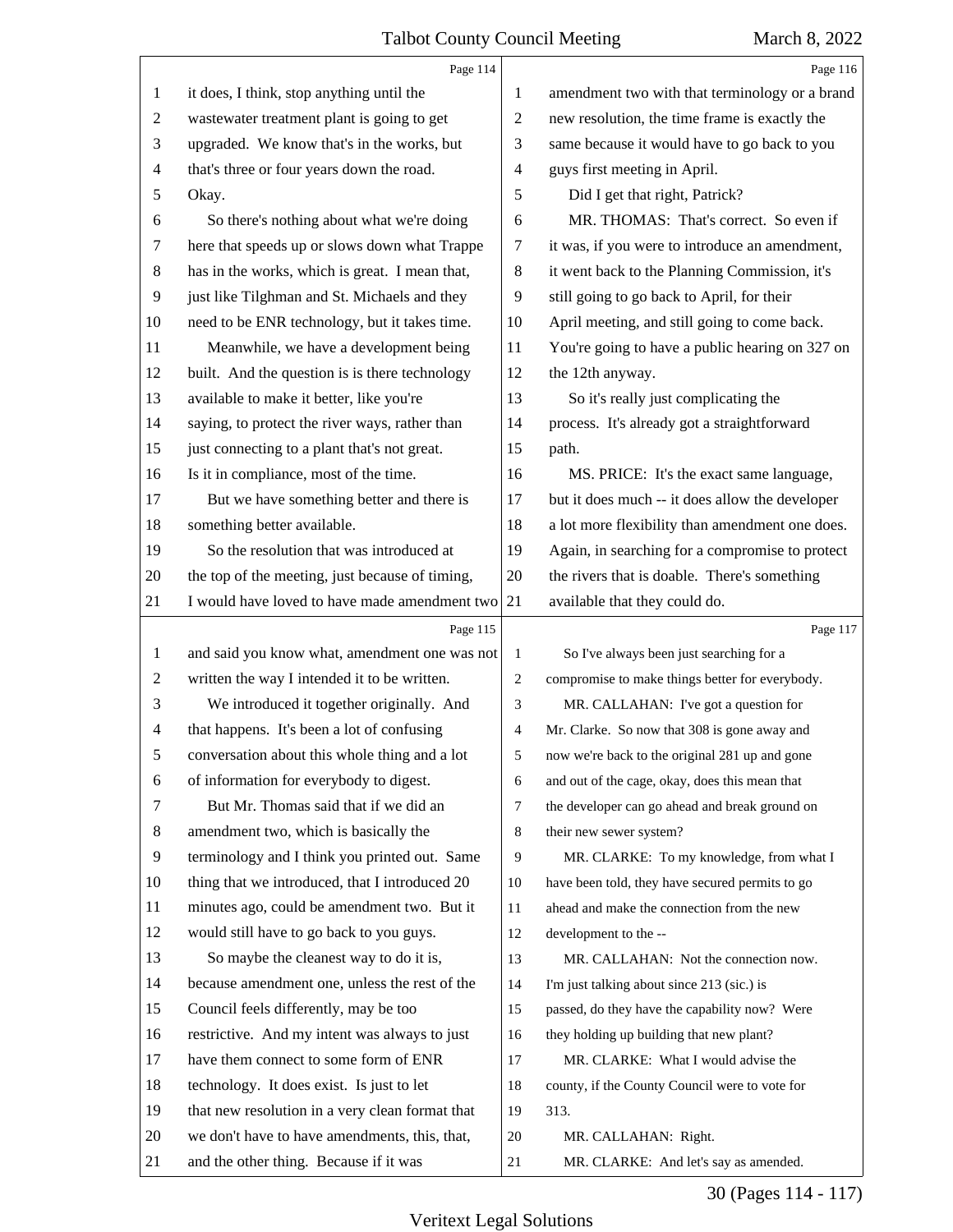|       | Page 118                                        |                | Page 120                                        |
|-------|-------------------------------------------------|----------------|-------------------------------------------------|
| 1     | MR. CALLAHAN: Right.                            | 1              | construction permit to do that plant.           |
| 2     | MR. CLARKE: That now is pending MDE             | 2              | MR. CALLAHAN: But now what you're saying        |
| 3     | approval. So I'd have to submit that to MDE     | 3              | is that permit is in their hands, not our       |
| 4     | for their approval.                             | $\overline{4}$ | hands?                                          |
| 5     | So every amendment that goes through the        | 5              | MR. CLARKE: Correct, correct.                   |
| 6     | comp water and sewer plan process, the County   | 6              | MR. CALLAHAN: Okay. So at that point,           |
| 7     | Council, once the Planning Commission finds it  | 7              | they are working with what they have done,      |
| $\,8$ | consistent with the Comp Plan, the County       | $\,8$          | which you were getting ready to explain, so     |
| 9     | Council then votes on that. And they vote in    | 9              | everybody understands, the developer and the    |
| 10    | favor of it, it's pending MDE approval. So      | 10             | Town of Trappe have signed an agreement and     |
| 11    | every resolution that we process has to be      | 11             | they have paid them \$600,000 to go ahead and   |
| 12    | submitted to MDE, and then they have to review  | 12             | hook up into their plant now until they get     |
| 13    | it and approve it.                              | 13             | their new discharge and their new plant all     |
| 14    | MR. CALLAHAN: I understand that. But I          | 14             | straight. That's where we're at?                |
| 15    | think, and maybe I'm not asking it right.       | 15             | MR. CLARKE: Correct. And there's -- to          |
| 16    | MR. CLARKE: Okay.                               | 16             | be honest, I mean there's been nothing from     |
| 17    | MR. CALLAHAN: So 218.                           | 17             | MDE's perspective saying there's a change.      |
| 18    | <b>MS. PRICE: 281?</b>                          | 18             | Right now they're working off of the            |
| 19    | MR. CLARKE: 281.                                | 19             | premise that Resolution 281 was approved,       |
| 20    | MR. CALLAHAN: 281 is passed.                    | 20             | they've approved it. They've been hearing a     |
| 21    | MR. CLARKE: Correct.                            | 21             | lot of information, and I think that's what     |
|       | Page 119                                        |                | Page 121                                        |
| 1     | MR. CALLAHAN: Right now. So can you             | 1              | transmitted the letter to the Council.          |
| 2     | explain to us now what does that do now?        |                |                                                 |
|       |                                                 | $\overline{c}$ | MR. CALLAHAN: Right.                            |
| 3     | MR. CLARKE: That means that the town and        | 3              | MR. CLARKE: And the Planning Commission         |
| 4     | the developer are working as if with MDE.       | $\overline{4}$ | was what's going on, because they were asking   |
| 5     | They've approved that. They approved            | 5              | questions about that.                           |
| 6     | Resolution 281 as amended on November 4, 2020.  | 6              | So I think because if the Council had           |
| 7     | MR. CALLAHAN: Okay.                             | $\tau$         | voted one way or another on 308, that meant MDE |
| 8     | MR. CLARKE: So the town and the developer       | 8              | is going to have to take some kind of action.   |
| 9     | have moved forward in seeking permits through   | 9              | If they do something on 313, MDE may have to    |
| 10    | MDE.                                            | 10             | take some type of action.                       |
| 11    | The one thing I think the developer is          | 11             | MR. CALLAHAN: Right. Yeah. That's what          |
| 12    | still working on, and I think everybody knows   | 12             | I'm getting clear in my head so everybody       |
| 13    | that, is the discharge permit. They have not    | 13             | understands in a simplified way.                |
| 14    | received the final discharge permit. So that    | 14             | So now where we're at now is they're            |
| 15    | is still in review by MDE.                      | 15             | hooked up.                                      |
| 16    | And my understanding is that until MDE          | 16             | MS. PRICE: No.                                  |
| 17    | issues the final determination on the discharge | 17             | MR. CALLAHAN: Yeah, they are.                   |
| 18    | permit, the developer is not in a position to   | 18             | MS. PRICE: They're not hooked up.               |
| 19    | move forward and construct the wastewater       | 19             | MR. CALLAHAN: They're hooked up. They're        |
| 20    | treatment plant. They would need that permit    | 20             | hooked up to the town right now. They're just   |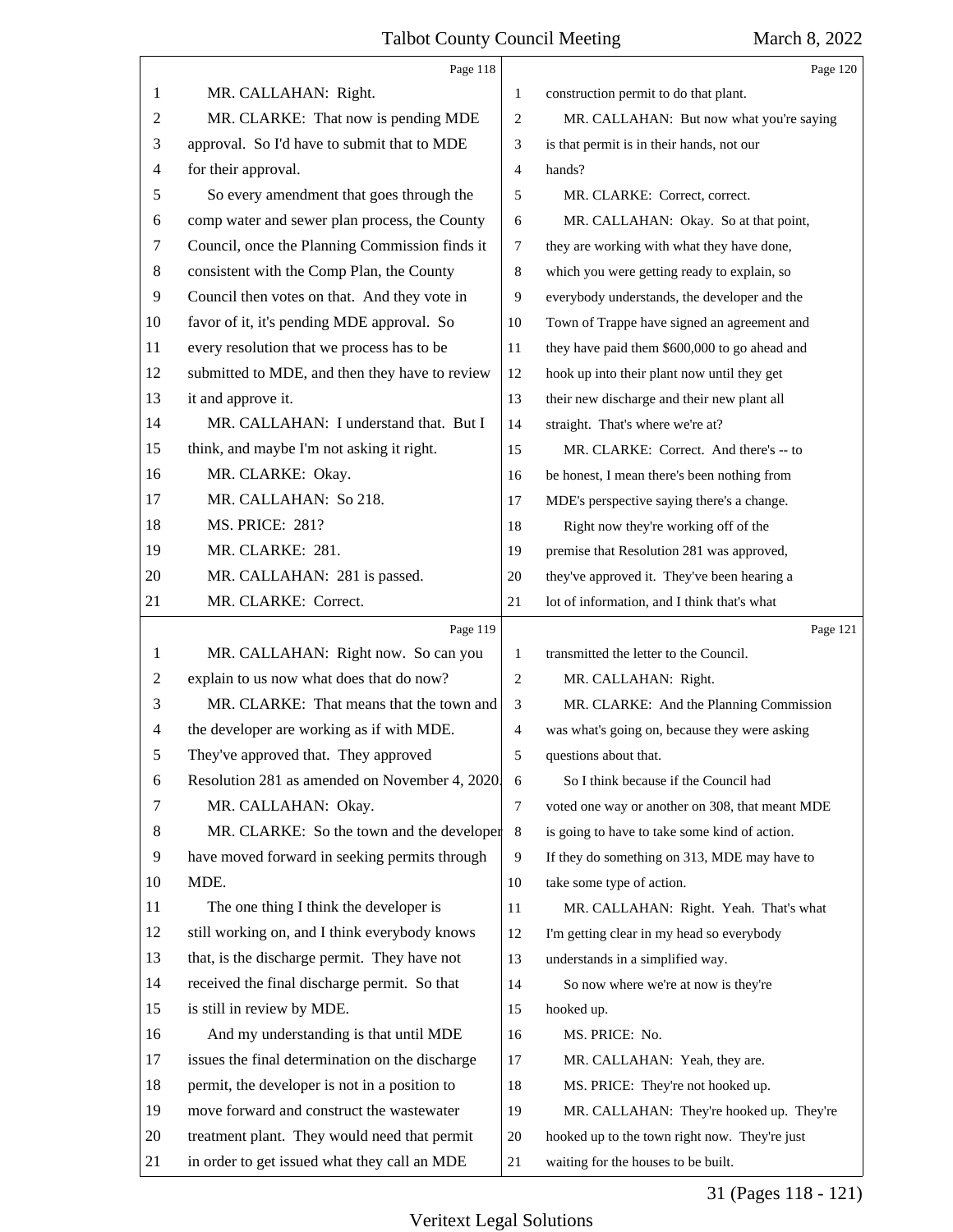|    | Page 122                                       |                | Page 124                                        |
|----|------------------------------------------------|----------------|-------------------------------------------------|
| 1  | MR. CLARKE: That is my understanding,          | 1              | discharge permit.                               |
| 2  | too.                                           | 2              | Where the county had a role, that MDE           |
| 3  | MR. CALLAHAN: Correct.                         | 3              | doesn't really care about, is the short-term    |
| 4  | MR. CLARKE: That they've secured a permit      | 4              | part of it, which was 313 in how to deal with   |
| 5  | from MDE to make that connection between the   | 5              | the start-up phase. MDE has no role in that.    |
| 6  | new development of Lakeside to the existing    | 6              | So we have the role in the start-up phase,      |
| 7  | wastewater treatment plant. That is my         | 7              | if we chose to change it, which we talked       |
| 8  | understanding, that it was done and issued.    | 8              | about.                                          |
| 9  | MR. CALLAHAN: That's my understanding,         | 9              | But 281, which you're referring to, you're      |
| 10 | too. And they have issued, our county has      | 10             | right, is the big picture. But I think what we  |
| 11 | issued the permits to build the new homes.     | 11             | were trying to solve was the start-up phase.    |
| 12 | MR. CLARKE: I don't think we can --            | 12             | And that's what 313, which now is maybe going   |
| 13 | MR. CALLAHAN: Not the county.                  | 13             | to be 327 depending on what we decide to do     |
| 14 | MR. CLARKE: The town.                          | 14             | here.                                           |
| 15 | MR. CALLAHAN: The Health Department has        | 15             | MR. CALLAHAN: Right.                            |
| 16 | signed off on building homes there.            | 16             | MS. PRICE: Was to address that.                 |
| 17 | MR. CLARKE: The Environmental Health           | 17             | So they really were two different areas.        |
| 18 | Office has signed off on the plat.             | 18             | I mean and people got confused with them being  |
| 19 | MR. CALLAHAN: Got you, got you. Okay.          | 19             | together.                                       |
| 20 | To build the homes.                            | 20             | And I think it's clear now that rescinding      |
| 21 | MR. CLARKE: Correct.                           | 21             | 281 is gone.                                    |
|    |                                                |                |                                                 |
|    | Page 123                                       |                | Page 125                                        |
| 1  | MS. PRICE: I've got a question or a            | 1              | Now we're just saying do we, should we          |
| 2  | statement.                                     | $\overline{c}$ | deal with the start-up phase and make that      |
| 3  | MR. CALLAHAN: Okay. No problem.                | 3              | better, make that connection better for however |
| 4  | MS. PRICE: So 308, which was all about         | 4              | long they're going to be connected while        |
|    | 281, was about what I'm going to say the       | 5              | everything else goes through the process.       |
| 6  | long-term connection, whether they could build | 6              | MR. CALLAHAN: And again, I agree with           |
| 7  | the spray irrigation plant for the long-term   | 7              | you, Ms. Price. So I'm just trying to           |
| 8  | solution for however many homes they build.    | 8              | understand really what 281 does. So 281 does    |
| 9  | What 313 was intending to address was          | 9              | exactly what you just said. It puts the         |
| 10 | simply the star-up phase for a finite period   | 10             | developer and the town together.                |
| 11 | of time. Because however many homes get built, | 11             | So and let me know if I'm not right here.       |
| 12 | five, ten, 50 or 100, in the next couple of    | 12             | So once that happens, okay, everything in that  |
| 13 | years, there's concern, based on a lot of      | 13             | municipality, in the Town of Trappe now, and    |
| 14 | information we heard about La Trappe Creek, of | 14             | it's Trappe doing what they want to do. So      |
| 15 | hooking up that number of homes.               | 15             | we're out of it now. So now what we're doing    |
| 16 | So it's really -- so there are two             | 16             | as a Council, we're making an amendment and     |
| 17 | different things.                              | 17             | diving into a municipality telling them how to  |
| 18 | MR. CALLAHAN: I understand.                    | 18             | hook up their septic.                           |
| 19 | MS. PRICE: 308 is kind of a long-term,         | 19             | MR. CLARKE: And that's where --                 |
| 20 | big picture thing where MDE has the            | 20             | MR. CALLAHAN: Sewer. I'm sorry.                 |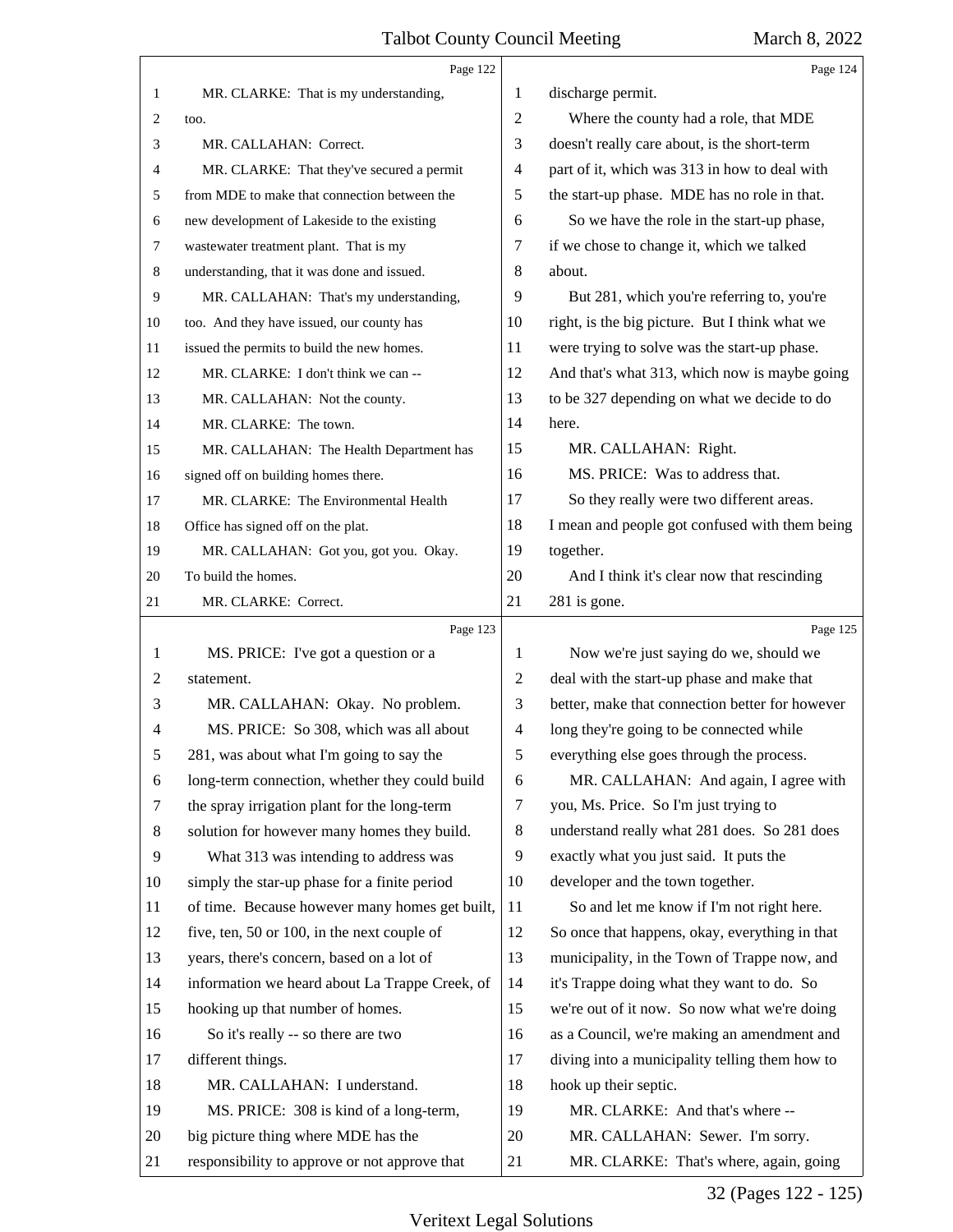|              | Page 126                                        |                | Page 128                                        |
|--------------|-------------------------------------------------|----------------|-------------------------------------------------|
| 1            | back, let's say you move with 313 or 327.       | 1              | administration.                                 |
| 2            | MR. CALLAHAN: Yes.                              | $\overline{2}$ | MR. PACK: (Inaudible) 126.                      |
| 3            | MR. CLARKE: The County Council, whatever        | 3              | MS. PRICE: But what I would say is I            |
| 4            | you decide to do, if you voted in majority for  | 4              | don't think we're jumping in between a          |
| 5            | one or those resolutions, again, the Council's  | 5              | developer and a town because it's our comp      |
| 6            | action is pending MDE approval.                 | 6              | water and sewer plan. And we've already been    |
| 7            | So what would happen is I would take that       | 7              | through this. That they have to come to us.     |
| 8            | resolution. Like let's say you voted on         | 8              | They needed to come to us to get our permission |
| 9            | Resolution 313 as amended tonight.              | 9              | to do it.                                       |
| 10           | MR. CALLAHAN: Yeah.                             | 10             | That's why 281 existed in the first place.      |
| 11           | MR. CLARKE: I'm just saying.                    | 11             | They had to come to us.                         |
| 12           | MR. CALLAHAN: Yeah, right.                      | 12             | It's not their comp water and sewer plan,       |
| 13           | MR. CLARKE: I would take that. I would          | 13             | it's ours. Hence, you saw 17 of them this       |
| 14           | basically put a cover letter on it, send that   | 14             | evening. And whether it's an individual         |
| 15           | to Lee Curry with MDE saying please review this | 15             | property, whether it's a municipality, or       |
| 16           | and process and review and approve this.        | 16             | whether it's our own change, it has to go       |
| 17           | So that would then go from me to him, that      | 17             | through us, that we are the governing body for  |
| 18           | it would take anywheres from 30 to 90 days to   | 18             | that.                                           |
| 19           | do that.                                        | 19             | So that's the only thing that I would say,      |
| 20           | And then they could come back with one of       | $20\,$         | is that we're not jumping in between the town   |
| 21           | three options. They deny it, they approve it,   | 21             | and the developer because they have to go       |
|              |                                                 |                |                                                 |
|              | Page 127                                        |                | Page 129                                        |
| $\mathbf{1}$ | or they approve it with changes.                | 1              | through us to begin with.                       |
| 2            | MR. CALLAHAN: Conditions.                       | $\overline{2}$ | MR. DIVILIO: I think we are and I think         |
| 3            | MR. CLARKE: Yeah, conditions or changes.        | 3              | we would be confusing MDE because the town is   |
| 4            | So then the same situation would happen if      | $\overline{4}$ | still accepting hookups from other properties   |
| 5            | you went with 327. If the County Council is     | 5              | in town.                                        |
| 6            | moving forward with 327, a new resolution       | 6              | So if I took the position, as I'm going         |
| 7            | that's amending the comp water and sewer plan,  | 7              | to, to move that we vote down 313 in its        |
| 8            | after the Planning Commission finds it          | 8              | entirety and have a majority vote that it is    |
| 9            | consistent, the County Council votes for it,    | 9              | voted down, and then provide you direction to   |
| 10           | it's now pending MDE approval.                  | 10             | send a letter in support to MDE requesting them |
| 11           | So then I don't know how MDE is going to        | 11             | to expedite the permits and work with us in any |
| 12           | respond to that.                                | 12             | capacity that we can work with the municipality |
| 13           | MS. PRICE: Yeah. But I mean I've had            | 13             | of Trappe to improve their facility and fund it |
| 14           | enough conversations with MDE. They don't want  | 14             | as quickly as we can, which I see as a          |
| 15           | to overrule a local government. If they trust   | 15             | compromise and nobody asked for it.             |
| 16           | that we go through a process, and they're       | 16             | Trappe on their own went out and decided        |
| 17           | pretty much going to approve the things that we | 17             | to upgrade their plant, while the developer     |
| 18           | send to them because they know we've gone       | 18             | already said that they were going to build      |
| 19           | through an entire process.                      | 19             | their own plant.                                |
| 20           | MR. PACK: They did before.                      | 20             | So I see -- I do see us getting in the way      |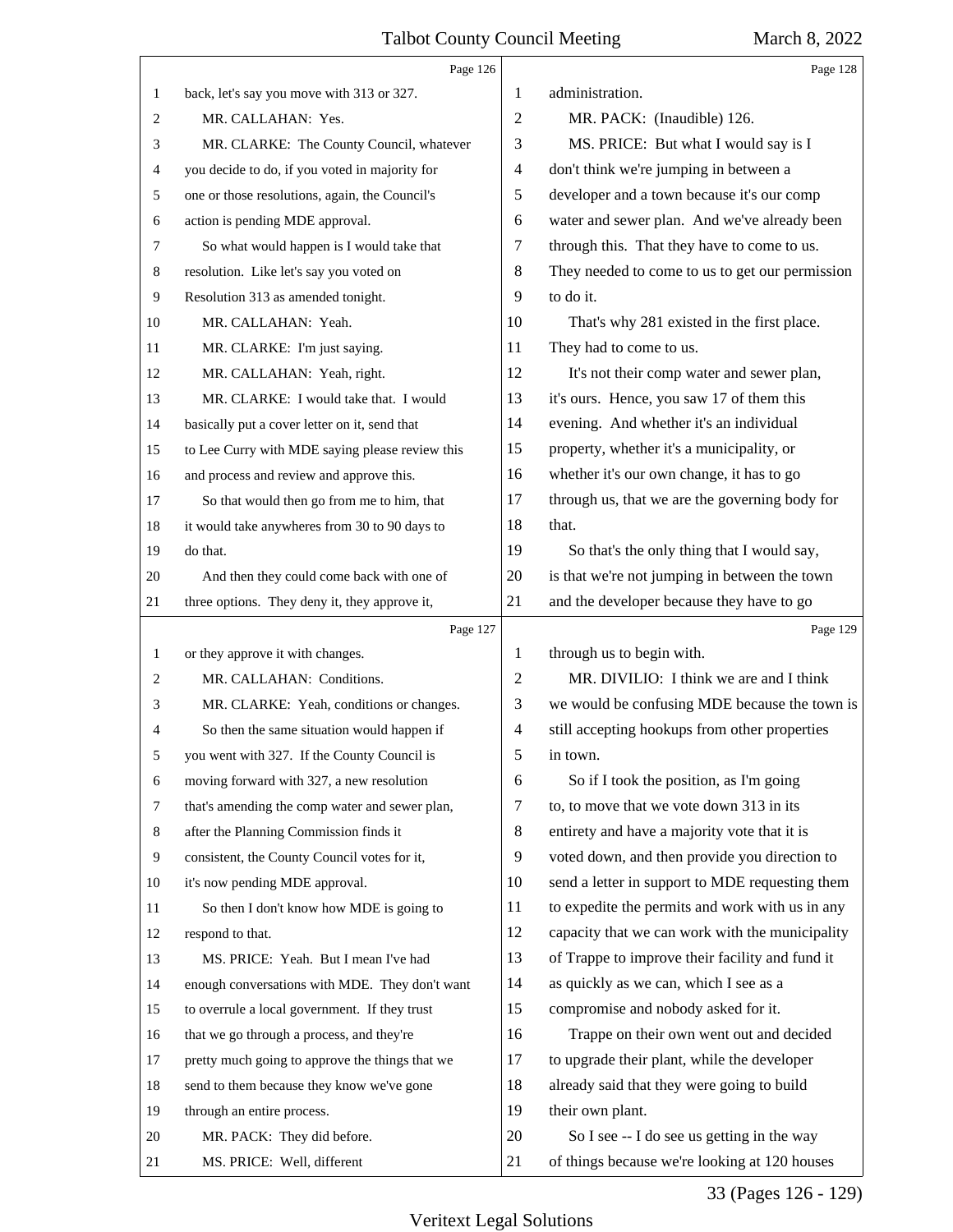|                | Page 130                                        |                          | Page 132                                         |
|----------------|-------------------------------------------------|--------------------------|--------------------------------------------------|
| 1              | that are going to hook up to this plant. And    | 1                        | going to maintain it. That's what we staff       |
| 2              | yes, it sounds scary, but I see septics fail    | $\overline{c}$           | for. That's such an offensive opinion that is    |
| 3              | all the time in this community. We just voted   | 3                        | being spread over and over again, when we do     |
| $\overline{4}$ | on legislation right now to clean up septics.   | $\overline{\mathcal{A}}$ | have the talent to do this.                      |
| 5              | And so if we end this, we allow them to         | 5                        | And when I see focused growth, and being         |
| 6              | hook up, the Trappe plant gets built, it gets   | 6                        | on the Neighborhood Service Center, I recognize  |
| 7              | improved faster, we do everything we can with   | 7                        | the need for affordable housing, hearing what    |
| 8              | the developer to improve that facility.         | $\,8\,$                  | the police force are going to be earning,        |
| 9              | We're going to direct the majority of the       | 9                        | hearing what teachers are going to be earning,   |
| 10             | development in this community to one            | 10                       | here is an opportunity for us to cause a         |
| 11             | municipality that's going to have two of the    | 11                       | developer more delays, more costs that he's      |
| 12             | best wastewater treatment facilities. And I     | 12                       | going to put back on the homes. No wonder        |
| 13             | see that as a win.                              | 13                       | building is so expensive.                        |
| 14             | In the short time, I'm extremely concerned      | 14                       | You heard The Arc. They're building what,        |
| 15             | about all of our rivers, but they haven't       | 15                       | eight rooms for \$7 million that are going to be |
| 16             | failed. Shore Rivers didn't fail Trappe Creek.  | 16                       | affordable housing for people to live in. Who    |
| 17             | Are there issues, certainly. Could it be        | 17                       | is giving out \$8 million to continue to build   |
| 18             | better, absolutely. Could we maybe add those    | 18                       | housing for free or low income individuals? No   |
| 19             | houses that have septics on Trappe Creek to     | 19                       | one.                                             |
| 20             | improve it, certainly. Have they asked, no.     | 20                       | What are we doing? We have Economic              |
| 21             | Could they ask, yes. But they're not going to   | 21                       | Development that's working hard to bring         |
|                |                                                 |                          |                                                  |
|                | Page 131                                        |                          | Page 133                                         |
| 1              | and they're not.                                | 1                        | careers here to balance out the economy so that  |
| 2              | And so I think we have -- Mr. Clarke, the       | $\overline{2}$           | people can afford to live here.                  |
| 3              | developer, and Shore Rivers all said that they  | 3                        | We have a developer here that said I'm not       |
| $\overline{4}$ | would prefer Mr. Clarke to run the facility if  | $\overline{4}$           | building another Cook's Hope with four, 5,000    |
| 5              | they could and not the developer.               | 5                        | square foot homes. I'm going to build mixed      |
| 6              | I think we have everything in house that        | 6                        | use homes that everybody can transition          |
| 7              | we can -- all the tools that we need to monitor | 7                        | through. And here we are saying no, no, you're   |
| 8              | Trappe to help a municipality in our county do  | 8                        | going to have to change your plant to spray      |
| 9              | the best that they can. And we have that        | 9                        | irrigation or no, maybe direct discharge is      |
| 10             | ability. We know how to fix problems and we     | 10                       | better.                                          |
| 11             | know how to monitor it. And that's what this    | 11                       | And here is a municipality that nobody is        |
| 12             | comes down to, is monitoring and making the     | 12                       | talking to that just on their own went out and   |
| 13             | small actions quickly enough to keep the        | 13                       | improved their plant. What a great confidence    |
| 14             | numbers in compliance.                          | 14                       | booster, that they know what's going on.         |
| 15             | And I get so frustrated with the community      | 15                       | I love talking with them. I feel much            |
| 16             | that says things like it's just the little Town | 16                       | more confident every single time I have a        |
| 17             | of Trappe, how are they going to hire anybody   | 17                       | discussion with them. Something better comes     |
| 18             | who can run that facility. That's so            | 18                       | out every time I talk to Trappe Town Council.    |
| 19             | offensive.                                      | 19                       | Yes, we've done this. Yes, we've moving in       |
| 20             | It's the same thing with the Town Council.      | 20                       | this direction. Yes, we're seeking funding.      |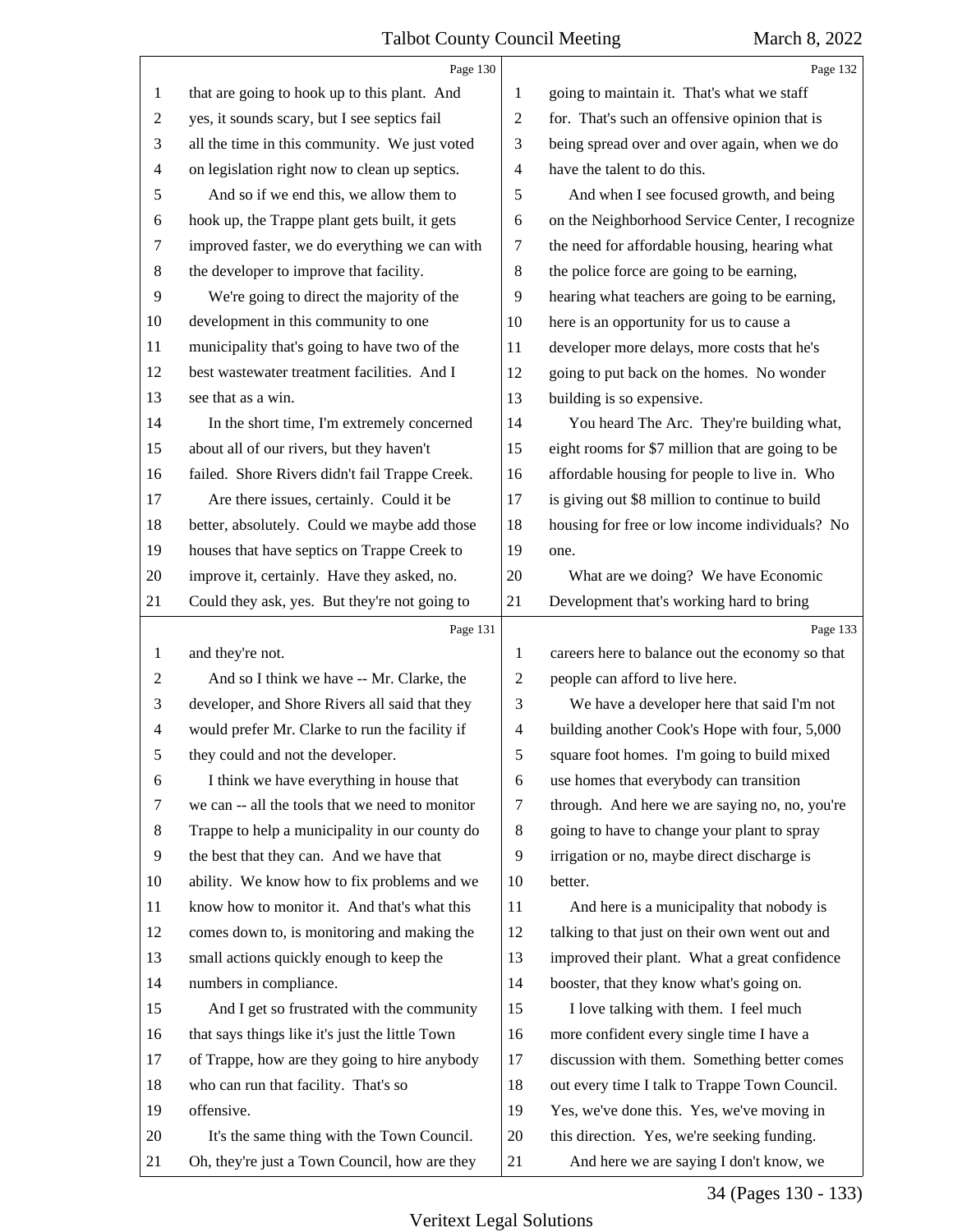#### Talbot County Council Meeting March 8, 2022  $\top$

5

|                | Page 134                                        |                | Page 136                                        |
|----------------|-------------------------------------------------|----------------|-------------------------------------------------|
| 1              | don't really trust you, we're going to try it   | 1              | MS. PRICE: So--                                 |
| $\overline{c}$ | this way for 100 homes. When nobody is          | $\overline{2}$ | MR. CALLAHAN: We wouldn't force anything.       |
| 3              | complaining about the apartments, the lots,     | 3              | MDE would.                                      |
| 4              | everything else, everything else that's being   | 4              | MR. DIVILIO: If we -- 327 would vote,           |
| 5              | hooked up out there.                            | 5              | would say that they could not hook up to those  |
| 6              | So I appreciate you rescinding 308. That        | 6              | houses. I'm sorry. To the Trappe plant.         |
| 7              | gave us a lot of time to do our research, to do | 7              | Right?                                          |
| $\,8\,$        | our homework, to reach out to developers.       | 8              | MS. PRICE: So can I interject?                  |
| 9              | This is not the first development in            | 9              | MR. CALLAHAN: Go ahead.                         |
| 10             | Maryland. This is not the first development on  | 10             | MS. PRICE: So again, two different              |
| 11             | the east coast. There's rivers all over the     | 11             | things. As far as the long-term solution and    |
| 12             | place. I've taken the time to talk to them and  | 12             | (inaudible), we can't do anything really to     |
| 13             | see how that's done.                            | 13             | speed up the Trappe wastewater treatment plant. |
| 14             | And I have a lot of confidence in us and I      | 14             | It just takes time. And that's moving forward.  |
| 15             | have a lot of confidence in our staff and I     | 15             | And we are going to be very supportive of that. |
| 16             | have a lot of confidence in our municipalities. | 16             | I'm supportive of that. Regardless of whether   |
| 17             | I think this is going to be a win. I'm          | 17             | Lakeside existed, that plant --                 |
| 18             | ready to get there. I'm done debating it.       | 18             | MR. DIVILIO: 327, and specifically --           |
| 19             | I'm ready to make a motion to rescind or        | 19             | MS. PRICE: I'm not talking about 327            |
| 20             | to vote down 313, 281 stands, the developer     | 20             | right now. I'm just trying to get at the big    |
| 21             | gets to move on. Is that correct how that       | 21             | picture.                                        |
|                |                                                 |                |                                                 |
|                | Page 135                                        |                | Page 137                                        |
| 1              | would happen?                                   | 1              | Whether Lakeside existed or not, that           |
| $\overline{c}$ | MR. CALLAHAN: Well, Mr. Divilio, I would        | 2              | wastewater treatment plant needed to be         |
| 3              | turn to Ms. Price and ask her that you're       | 3              | upgraded, just like Tilghman and others and The |
| 4              | looking for a compromise.                       | $\overline{4}$ | Wye Preserve, all that stuff.                   |
| 5              | MS. PRICE: Sure.                                | 5              | I think we all agree on the fact that we        |
| 6              | MR. CALLAHAN: Would you be willing to           | 6              | want to have the best technology possible for   |
| 7              | withdraw 313, okay, bear with me, go to 327,    | 7              | our wastewater treatment plants. And that is    |
| 8              | let the Planning Commission take a look at it?  | 8              | going to move forward whether Lakeside          |
| 9              | MS. PRICE: Yeah, 327.                           | 9              | development ever was on the map or not.         |
| 10             | MR. CALLAHAN: Okay. So if we all can get 10     |                | And yeah, maybe over the next couple of         |
| 11             | to a place, if we all can get to a place that   | 11             | years, maybe they will find a way for something |
| 12             | that works, 327, then that, Ray just said, we   | 12             | just to -- instead of building two. I'm not     |
| 13             | turn that over to MDE.                          | 13             | disagreeing with you on that.                   |
| 14             | MR. DIVILIO: They're already vested.            | 14             | My concern is the short-term connection.        |
| 15             | They've already made --                         | 15             | That is not going to be good for that river.    |
| 16             | MR. CALLAHAN: I know that.                      | 16             | And nothing about whether it's 313 or 327,      |
| 17             | MR. DIVILIO: The line is there. So with         | 17             | depending on what the amendment had been on     |
| 18             | Laura's plan, it's a package unit. You're       | 18             | 313, let's just say 327 as it goes through a    |
| 19             | going to force the developer to purchase a      | 19             | process, doesn't stop their involvement at all. |
| 20             | package unit to put out there and not use the   | 20             | And we'll discuss it a little further as        |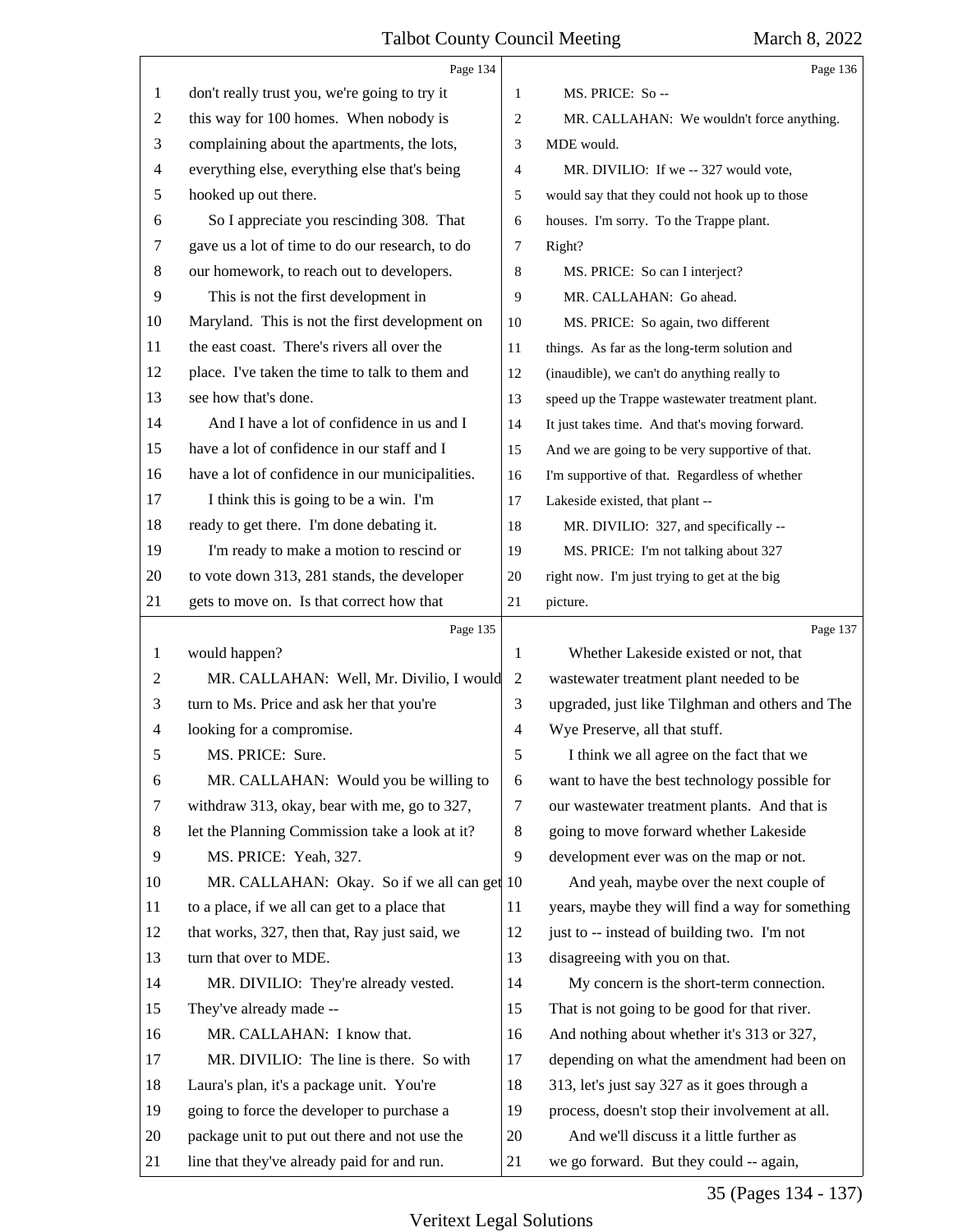|                | Page 138                                        |                | Page 140                                      |
|----------------|-------------------------------------------------|----------------|-----------------------------------------------|
| 1              | there's modular temporary that they can bring   | 1              | capacity. So we're not changing that at all.  |
| $\overline{2}$ | in and just let it filter through there and     | 2              | I just want the effluent to be to a better    |
| 3              | then it would still more than likely go over to | 3              | level. The technology --                      |
| $\overline{4}$ | the Trappe plant.                               | 4              | MR. DIVILIO: But have you addressed that      |
| 5              | But what you've done is you put a little,       | 5              | with the Town of Trappe? Is that even an      |
| 6              | I'm just going to be simple, a little unit in   | 6              | option that they would be willing to --       |
| 7              | between. You got houses, you have an ENR        | 7              | MS. PRICE: Well, they're going to take it     |
| $\,8\,$        | little unit, and then you go on over to the     | 8              | anyway. Why wouldn't they take effluent --    |
| 9              | Trappe wastewater treatment plant. It's         | 9              | MR. DIVILIO: Why haven't you talked to        |
| 10             | already been treated to ENR, and yet they're    | 10             | them?                                         |
| 11             | still receiving it. So you don't need to get a  | 11             | August 24th is when we rescinded this.        |
| 12             | discharge permit in the middle of this process  | 12             | MS. PRICE: Okay. We're not going to do        |
| 13             | because I did get a memo back from MDE today    | 13             | all this tonight because --                   |
| 14             | that if you did the little modular, temporary   | 14             | MR. DIVILIO: I'm 100 percent going to do      |
| 15             | thing, but they would still need the discharge  | 15             | all this tonight.                             |
| 16             | permit. Well, that's going to take too long     | 16             | MS. PRICE: 327 is not what we're              |
| 17             | and all that.                                   | 17             | discussing right now.                         |
| 18             | But you could, you can, I'm going to say,       | 18             | We're going to deal with 313, and we're       |
| 19             | it's a little filter unit is what I'm basically | 19             | going to see what we're going to do with 327. |
| 20             | trying to describe it as. However many homes,   | 20             | So right now --                               |
| 21             | filter unit, pipe it on over to the wastewater  | 21             | MR. DIVILIO: That has everything to do        |
|                |                                                 |                |                                               |
|                | Page 139                                        |                | Page 141                                      |
| $\mathbf{1}$   | treatment plant.                                | 1              | with my action tonight. I'm not going to make |
| $\overline{c}$ | So what you've done is you've found a way,      | 2              | an action tonight until I know what 327 is    |
| 3              | a compromise, to treat that effluent to ENR     | 3              | going to be.                                  |
| $\overline{4}$ | levels, still go to the Trappe wastewater       | $\overline{4}$ | MS. PRICE: I'm not willing to just let        |
| 5              | treatment plant, while they're figuring out the | 5              | them connect until we go through the process. |
| 6              | long-term solution.                             | 6              | MR. DIVILIO: But we don't even know if        |
| 7              | So I'm not stopping anything at all.            | 7              | that's a feasible option because you haven't  |
| 8              | Never-                                          | 8              | spoken with the municipality.                 |
| 9              | MR. DIVILIO: So you are going to -- so          | 9              | MS. PRICE: I've spoken with MDE. And it       |
| 10             | 327 as you see it would be forcing the          | 10             | is a feasible option. And if it costs the     |
| 11             | developer to purchase and build a package unit  | 11             | developer a little more money, then it does.  |
| 12             | and pump their effluent over to the Trappe      | 12             | It might not. Maybe pump and haul --          |
| 13             | plant for Trappe to discharge it?               | 13             | MR. DIVILIO: What if it costs the town        |
| 14             | MS. PRICE: That is one solution. If             | 14             | more money?                                   |
| 15             | there's a better solution for them, again --    | 15             | MR. CALLAHAN: Why don't we do this --         |
| 16             | MR. DIVILIO: Have you -- so what does           | 16             | MS. PRICE: We're not talking -- right         |
| 17             | Trappe think about that, because I haven't had  | 17             | now, what's on the agenda right now is 313 -- |
| 18             | an opportunity to ask them?                     | 18             | MR. CALLAHAN: That's right.                   |
| 19             | MS. PRICE: Well, they've already accepted       | 19             | MS. PRICE: -- with the amendment.             |
| 20             | that they're going to take a certain amount of  | 20             | MR. CALLAHAN: That's right.                   |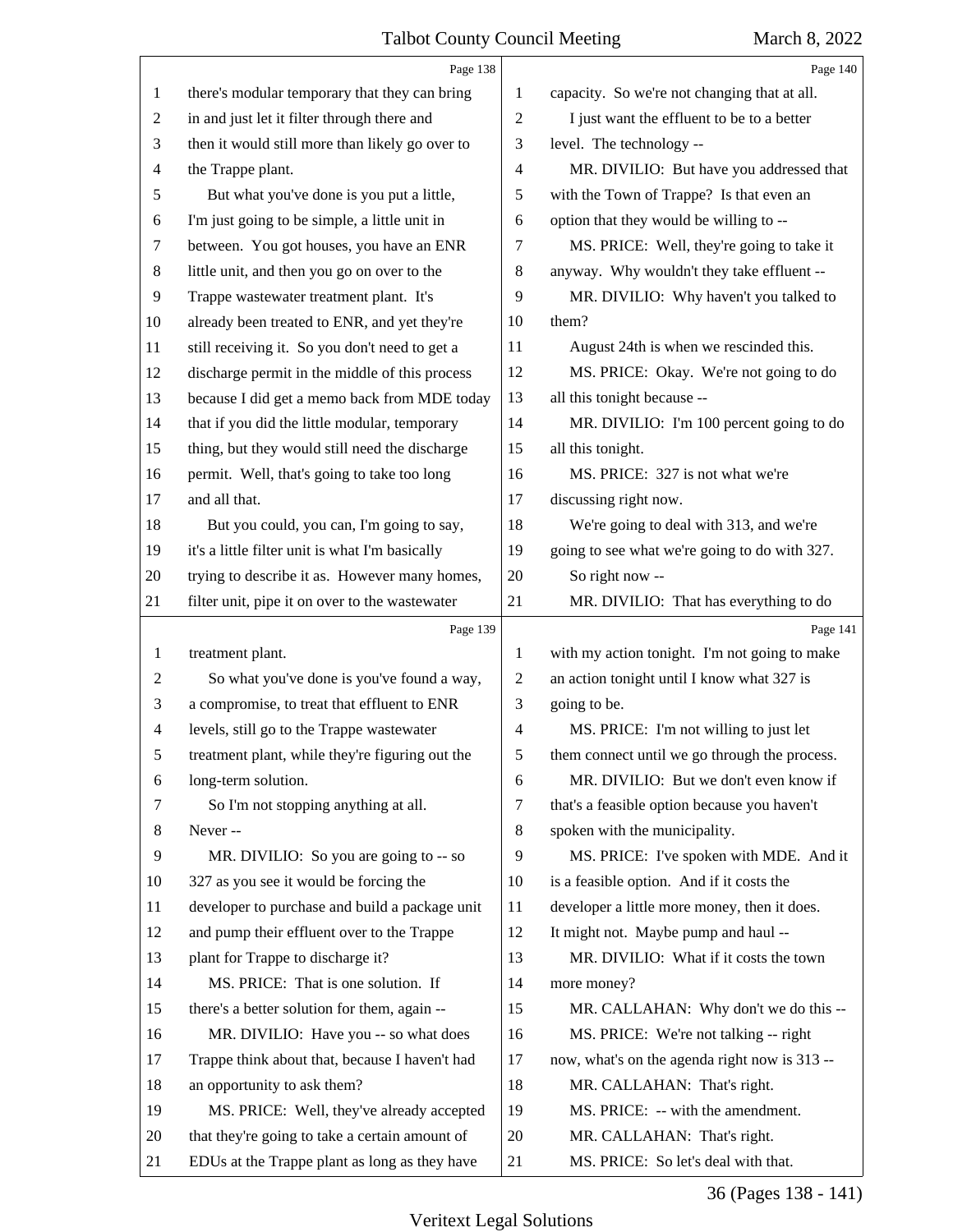<span id="page-36-0"></span>

|                | Page 142                                        |                | Page 144                                        |
|----------------|-------------------------------------------------|----------------|-------------------------------------------------|
| 1              | MR. CALLAHAN: Let's deal with that.             | 1              | I don't understand. If you're going to          |
| $\overline{c}$ | Are you willing to withdraw that?               | 2              | come to a compromise, you speak to both parties |
| 3              | MS. PRICE: So it's not my amendment.            | 3              | and you figure out what they can compromise     |
| 4              | It's actually Mr. Lesher's amendment.           | $\overline{4}$ | $on -$                                          |
| 5              | MR. CALLAHAN: Okay. Mr. Lesher, can we          | 5              | MS. PRICE: I've put forth --                    |
| 6              | get to 327?                                     | 6              | MR. DIVILIO: Who's compromising?                |
| 7              | MR. DIVILIO: Well, three of you                 | 7              | MS. PRICE: I've put forth three                 |
| $\,8\,$        | introduced it. Mr. Callahan, Mr. Lesher, and    | 8              | compromises that protects the rivers and the    |
| 9              | Ms. Price.                                      | 9              | citizens of Talbot County, which is what I was  |
| 10             | MR. CALLAHAN: Correct. And I will               | 10             | elected to do, not to protect the developer.    |
| 11             | withdraw.                                       | 11             | MR. DIVILIO: And I don't feel that I'm          |
| 12             | MR. LESHER: I think you already did.            | 12             | putting them in harm's way.                     |
| 13             | MR. CALLAHAN: Right. I did.                     | 13             | MS. PRICE: A lot of people feel                 |
| 14             | MS. PRICE: So what do we need to do? Do         | 14             | differently. There's a difference of opinion    |
| 15             | we need to vote on the amendment since it's     | 15             | on the effluent that's going to go out. And     |
| 16             | gone to the Planning Commission officially?     | 16             | the technology exists.                          |
| 17             | MR. THOMAS: Well, there's a couple of           | 17             | So I'm just trying to go through a process      |
| 18             | options.                                        | 18             | that gives now the developer options to go      |
| 19             | One, as it's Mr. Lesher's amendment, he         | 19             | through ENR technology, which can be done.      |
| 20             | could withdraw it and then you're left with     | 20             | MR. DIVILIO: So help me understand how          |
| 21             | 313. And then you could vote to withdraw 313.   | 21             | you got to this process? Who did you work with  |
|                |                                                 |                |                                                 |
|                | Page 143                                        |                | Page 145                                        |
| 1              | MS. PRICE: Because it's not consistent?         | 1              | to figure out the package --                    |
| 2              | MR. THOMAS: Because it was determined not       | $\overline{c}$ | MS. PRICE: -- I don't need to have that         |
| 3              | to be consistent with the Comprehensive Plan.   | 3              | discussion up here with you, what process I     |
| 4              | Or you can vote on -- make a motion, you        | $\overline{4}$ | went through.                                   |
| 5              | would have to make a motion on the amendment to | 5              | MR. DIVILIO: I would appreciate it              |
| 6              | 313 and then it would have to get a second,     | 6              | because I'm getting ready to make a decision on |
| 7              | you'd have a vote. And if it's approved, then   | 7              | how I'm voting on 313 based off of what could   |
| 8              | you have to vote on 313 as amended. If it       | 8              | happen in the future.                           |
| 9              | fails, then you're back to having to withdraw   | 9              | MS. PRICE: Mr. Lesher, do you want to           |
| 10             | Resolution 313 as introduced.                   | 10             | withdraw amendment one or do you want us to     |
| 11             | MR. DIVILIO: So will the developer go for       | 11             | vote on amendment one?                          |
| 12             | this?                                           | 12             | MR. LESHER: Well, honestly, since last          |
| 13             | MS. PRICE: That's not my job, is to             | 13             | summer, I've heard from hundreds of our         |
| 14             | determine whether the developer or the town     | 14             | constituents and they have asked us, they have  |
| 15             | will go for it. I'm trying to do what's best    | 15             | asked us to do something about this. They have  |
| 16             | for the county. That's my job.                  | 16             | concerns about the health of La Trappe Creek.   |
| 17             | MR. DIVILIO: But you have to                    | 17             | They have some broader concerns.                |
| 18             | MS. PRICE: The development is going --          | 18             | This is fairly narrowly focused. This           |
| 19             | MR. DIVILIO: You're just dictating what         | 19             | amendment is fairly narrowly focused on not     |
| 20             | everybody is going to do without even           | 20             | this whole Lakeside development, but just on    |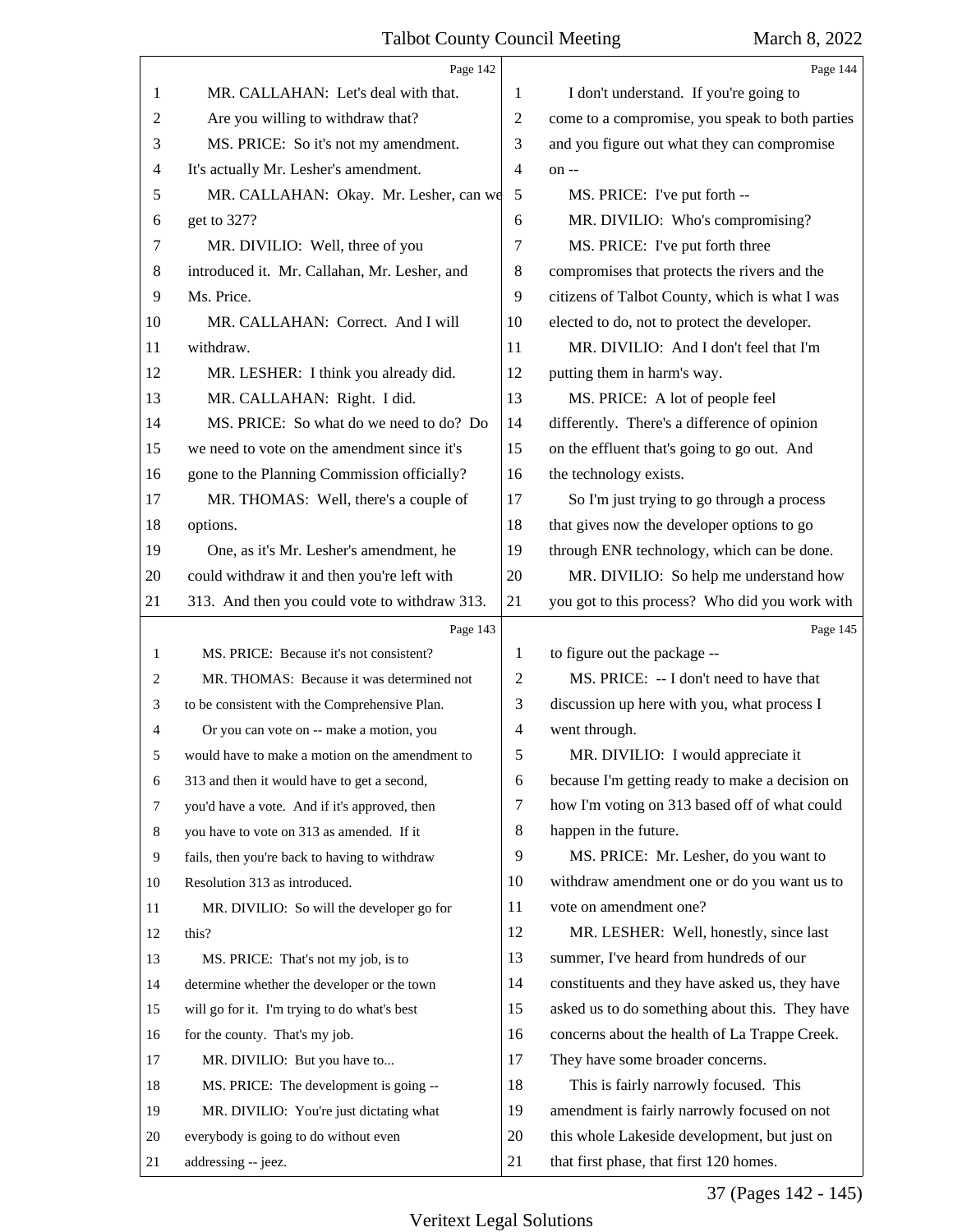<span id="page-37-0"></span>

|                | Page 146                                        |                          | Page 148                                        |
|----------------|-------------------------------------------------|--------------------------|-------------------------------------------------|
| 1              | Not one of those people that we've heard        | 1                        | think he's absolutely right --                  |
| $\overline{c}$ | from has said to leave things as the Council    | $\overline{c}$           | MR. DIVILIO: He's absolutely right that         |
| 3              | set forth in Resolution 281 as amended, that    | 3                        | The Spy has only put out one side of this whole |
| $\overline{4}$ | not one of them has said that the sewer plan    | $\overline{\mathcal{A}}$ | story. And he's absolutely right that The Star  |
| 5              | that we set forth there and approved by MDE is  | 5                        | Democrat -- are they here? Hasn't put out       |
| 6              | good enough.                                    | 6                        | anything about how wonderful it will be for     |
| 7              | The only exceptions that we've heard from       | 7                        | people to afford housing in this community.     |
| 8              | to the contrary are those representing either   | $\,8\,$                  | Nobody has talked about how wonderful it        |
| 9              | the Town of Trappe or the developer, Rocks, in  | 9                        | would be to have multiple restaurants in that   |
| 10             | some sort of official capacity, those in whose  | 10                       | town. Nobody has talked about that Easton       |
| 11             | financial interest it is to leave the           | 11                       | Elementary School is at capacity, but everybody |
| 12             | arrangements as they are.                       | 12                       | keeps saying where are the kids going to go     |
| 13             | I think that we owe it to our constituents      | 13                       | school in Trappe. 4,500 lots here in Easton we  |
| 14             | to vote for this amendment on 313.              | 14                       | can still develop, and nobody is concerned      |
| 15             | And so I will ask us to vote on that.           | 15                       | about where those students are going to go.     |
| 16             | This is a vote for cleaner water.               | 16                       | MS. PRICE: Oh, I'm concerned about the          |
| 17             | MR. DIVILIO: That is offensive because to       | 17                       | other two developments, but I think Mr. Lesher  |
| 18             | say that the only people that we've heard from  | 18                       | was, again, we're trying to deal with the vote  |
| 19             | are from a financial interest in this.          | 19                       | here now.                                       |
| 20             | Was it to Trappe's financial interest to        | 20                       | MR. DIVILIO: Yes. We're trying to figure        |
| 21             | upgrade their plant to ENR?                     | 21                       | out if we're going to force this developer to   |
|                | Page 147                                        |                          | Page 149                                        |
| 1              | MS. PRICE: They're going to get money for       | 1                        | buy a package unit and pump their effluent over |
| $\overline{2}$ | that. That's not really a lot --                | $\overline{c}$           | to the Town of Trappe without having discussion |
| 3              | MR. DIVILIO: Was it to their financial          | 3                        | with the Town of Trappe if they're willing to   |
| $\overline{4}$ | interest? Do they have the cash in hand to      | 4                        | deal with that or how they would do it          |
| 5              | immediately upgrade to --                       | 5                        | financially, if there would be a cost.          |
| 6              | MS. PRICE: -- it's about responsibility         | 6                        | I would assume if a development comes and       |
| 7              | to being good --                                | 7                        | is going to pump effluent to one of our         |
| 8              | MR. DIVILIO: Why not tell the developer         | 8                        | wastewater treatment facilities, we'd have a    |
| 9              | that they need to do the plant for the entire   | 9                        | shared agreement with them or something, right? |
| 10             | town? That would have been in their financial   | 10                       | Wouldn't we have to work with them?             |
| 11             | interest.                                       | 11                       | MR. CLARKE: Yes.                                |
| 12             |                                                 |                          |                                                 |
| 13             | MS. PRICE: And that's still a                   | 12                       | MR. DIVILIO: So has that been addressed         |
|                | possibility, Mr. Divilio --                     | 13                       | or thought of?                                  |
| 14             | MR. DIVILIO: But you just said that the         | 14                       | MS. PRICE: We've heard from hundreds and        |
| 15             | only people that we're hearing from are those   | 15                       | hundreds and hundreds of people that have       |
| 16             | who are going to financially benefit from this. | 16                       | concerns, and I think that we need to find some |
| 17             | MS. PRICE: Well, he's not completely            | 17                       | kind of solution. They are clearly saying as    |
| 18             | wrong. I think of all the citizens that we've   | 18                       | Mr. Lesher said, they're not okay with this as  |
| 19             | heard from, they all have concerns about this.  | 19                       | written.                                        |
| 20             | I think Mr. Lesher's statement is true that all | 20                       | MR. DIVILIO: Have we seen the article           |

38 (Pages 146 - 149)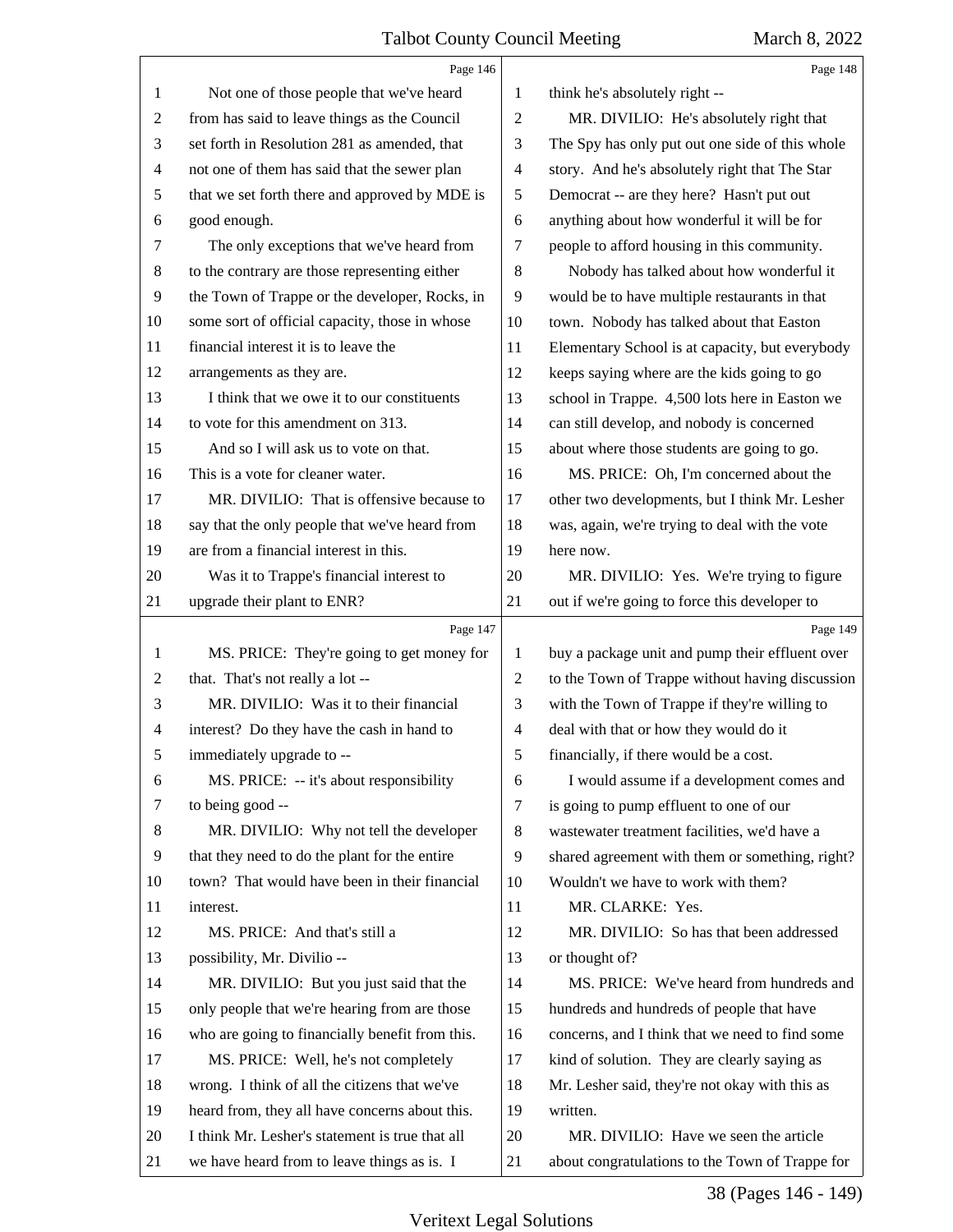<span id="page-38-0"></span>

|    | Page 150                                        |    | Page 152                                        |
|----|-------------------------------------------------|----|-------------------------------------------------|
| 1  | improving their plant to ENR or setting --      | 1  | MS. PRICE: I'll second the motion.              |
| 2  | MS. PRICE: You're going to get --               | 2  | MR. PACK: I mean I don't know what we're        |
| 3  | MR. DIVILIO: Have we seen anything from         | 3  | doing. I mean the amendment is before us to     |
| 4  | Dan Watson, Shore Rivers, Chesapeake Bay        | 4  | vote, right?                                    |
| 5  | Foundation, any of the organizations who are    | 5  | MS. PRICE: Yes.                                 |
| 6  | against this development coming, have we seen   | 6  | MR. PACK: You don't need the motion.            |
| 7  | anybody from them say oh, thank you, Trappe, we | 7  | Just call for the vote.                         |
| 8  | didn't know that you were going to do this.     | 8  | MR. THOMAS: So it's a motion. Somebody          |
| 9  | Because they did and the only way you did is if | 9  | has a motion to adopt the amendment and then it |
| 10 | you talked to the Town of Trappe.               | 10 | needs a second and then you put it to a vote.   |
| 11 | MS. PRICE: I've known Trappe was going to       | 11 | MS. PRICE: We just did.                         |
| 12 | upgrade for two years. That was going to        | 12 | MR. CALLAHAN: Okay. Madam Secretary.            |
| 13 | happen with or without Lakeside.                | 13 | SECRETARY: Mr. Callahan.                        |
| 14 | Trappe upgrading has really nothing to do       | 14 | MR. CALLAHAN: No.                               |
| 15 | with Lakeside.                                  | 15 | SECRETARY: Mr. Divilio.                         |
| 16 | MR. DIVILIO: With or without Lakeside?          | 16 | MR. DIVILIO: No.                                |
| 17 | MS. PRICE: Right.                               | 17 | SECRETARY: Mr. Lesher.                          |
| 18 | MR. DIVILIO: That they would upgrade            | 18 | MR. LESHER: Aye.                                |
| 19 | $to -$                                          | 19 | SECRETARY: Ms. Price.                           |
| 20 | MS. PRICE: Absolutely.                          | 20 | MS. PRICE: Aye.                                 |
| 21 | MR. DIVILIO: To ENR standards.                  | 21 | SECRETARY: Mr. Pack.                            |
|    | Page 151                                        |    | Page 153                                        |
| 1  | MS. PRICE: Yes. Because you're going to         | 1  | MR. PACK: No.                                   |
| 2  | get all kinds of grant funding to do something  | 2  | MR. LESHER: Well, unamended, I think we         |
| 3  | like that.                                      | 3  | have no option then. The Planning Commission    |
| 4  | Mr. Clarke finds that kind of grant             | 4  | has found this Resolution 313 without amendment |
| 5  | funding. He's a magician. He finds it all the   | 5  | to be inconsistent with the Comprehensive Plan. |
| 6  | time.                                           | 6  | And so I am forced to withdraw my sponsorship.  |
| 7  |                                                 |    |                                                 |
| 8  | MR. DIVILIO: Yes. But he doesn't apply          | 7  | MR. CALLAHAN: Okay.                             |
| 9  | at one whole facility over what, how many homes | 8  | MS. PRICE: Myself as well.                      |
|    | are in the Town of Trappe? That would not have  | 9  | MR. DIVILIO: So I would like to go ahead        |
| 10 | been a feasible financial option.               | 10 | and request that we send a letter to MDE        |
| 11 | MS. PRICE: Okay. So --                          | 11 | explaining that we're prepared to move forward  |
| 12 | MR. DIVILIO: You guys are going to              | 12 | with legislation as passed and that we would    |
| 13 | continue to delay this until -- I don't         | 13 | like their help and would be willing to help    |
| 14 | understand why we can't just vote down 313 and  | 14 | them in any possible way to help improve        |
| 15 | let the powers be sue MDE and prove that MDE    | 15 | Trappe's plant as quickly as we can as well as  |
| 16 | was fine and we move forward.                   | 16 | permits.                                        |
| 17 | MS. PRICE: Each Council member gets a           | 17 | MS. PRICE: That's not on our agenda this        |
| 18 | vote. So let's take it.                         | 18 | evening. And there's another resolution that's  |
| 19 | MR. CALLAHAN: Okay. So there's a motion 19      |    | pending. So since it's not on our agenda, we    |
| 20 | on the floor. Do I have a second?               | 20 | didn't amend it into the agenda, I don't        |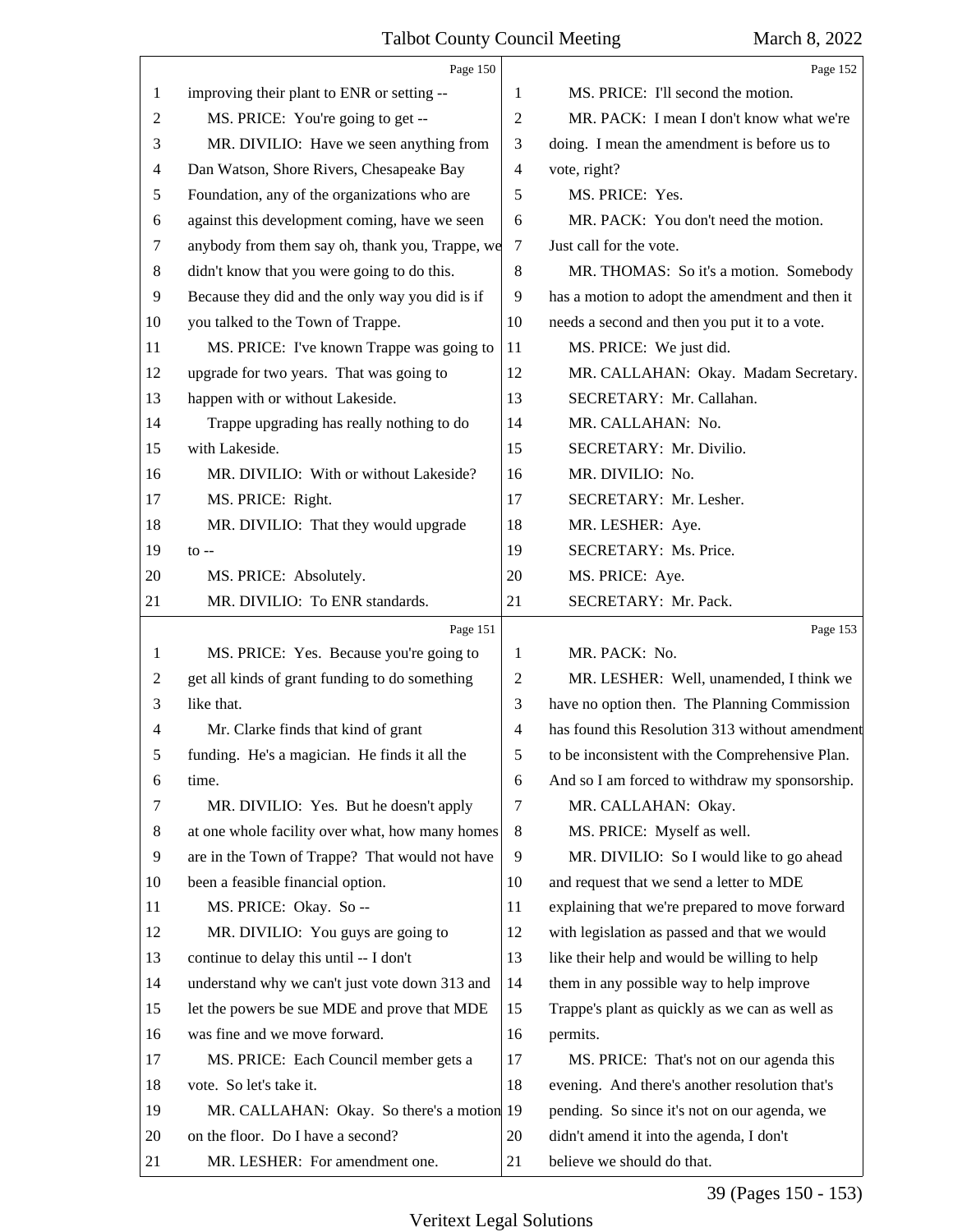<span id="page-39-0"></span>

|                | Page 154                                        |    | Page 156                                        |
|----------------|-------------------------------------------------|----|-------------------------------------------------|
| 1              | MR. DIVILIO: I believe that they have to        | 1  | Trappe improve their plant and that we're       |
| $\overline{2}$ | send a letter over to MDE based off of this     | 2  | willing to work with them as well. That's my    |
| 3              | vote.                                           | 3  | motion.                                         |
| 4              | MR. CLARKE: Actually we do not. We do           | 4  | MR. PACK: I'll second.                          |
| 5              | not, sir.                                       | 5  | MS. PRICE: So that is just a letter about       |
| 6              | MR. PACK: Let me just as one point of           | 6  | the Trappe wastewater treatment plant, which    |
| 7              | clarification. I believe, I forget which        | 7  | really isn't                                    |
| 8              | meeting, Mr. Callahan, so bear with me, when we | 8  | MR. CALLAHAN: That's what we've done            |
| 9              | were dealing with the letter from MDE. And I    | 9  | tonight.                                        |
| 10             | asked you what would be the next step, we had   | 10 | MS. PRICE: Right, right. But it's not --        |
| 11             | the work session with the Planning Commission   | 11 | that's a good thing no matter what. It doesn't  |
| 12             | regarding the letter from MDE. And you said     | 12 | really have anything to do with the other --    |
| 13             | that after we took the vote on, consider 308,   | 13 | MR. LESHER: It does have something --           |
| 14             | that we would send our response back through    | 14 | MS. PRICE: -- out there --                      |
| 15             | the Planning Commission. Do you remember?       | 15 | MR. LESHER: It does have something to do        |
| 16             | MR. CALLAHAN: Vaguely, yeah.                    | 16 | with Resolution 281, which was, this upgrade I  |
| 17             | MR. PACK: Vaguely.                              | 17 | believe was one of the things that was enabled  |
| 18             | MR. CALLAHAN: You're right.                     | 18 | by Resolution 281.                              |
| 19             | MR. PACK: To Mr. Divilio's point, 308 has       | 19 | MS. PRICE: Well, we all want the Trappe         |
| 20             | now been resolved.                              | 20 | wastewater treatment plant upgraded regardless. |
| 21             | MR. CALLAHAN: Right.                            | 21 | (Cross talk.)                                   |
|                |                                                 |    |                                                 |
|                | Page 155                                        |    | Page 157                                        |
| $\mathbf{1}$   | MR. PACK: So we should follow what you          | 1  | MR. CALLAHAN: Madam Secretary, would you        |
| 2              | said and send that response back to MDE.        | 2  | call the vote. We got a motion and a second.    |
| 3              | MR. CALLAHAN: Because they needed a             | 3  | MS. PRICE: But I don't -- we need to            |
| 4              | response from us.                               | 4  | see -- we are going to see the letter. I would  |
| 5              | MR. PACK: And you said that we would wait       | 5  | like to see --                                  |
| 6              | until after we dealt with 308.                  | 6  | MR. CALLAHAN: Okay.                             |
| 7              | MR. CALLAHAN: I remember.                       | 7  | MS. PRICE: I mean how do I vote on a            |
| 8              | MR. PACK: I'm taking your word as a man.        | 8  | letter that I don't know what the wording is?   |
| 9              | MR. CALLAHAN: You're right.                     | 9  | MR. CALLAHAN: Well, you'll see it when          |
| 10             | MR. PACK: After we dealt with 308. Not          | 10 | you read. And if you don't like it, we'll       |
| 11             | wait again.                                     | 11 | change it.                                      |
| 12             | MR. CALLAHAN: Right.                            | 12 | MS. PRICE: I'm sorry. You have to pass          |
| 13             | MR. PACK: For 327.                              | 13 | it before you know what's in it. I think I've   |
| 14             | MR. CALLAHAN: You're 100 percent right.         | 14 | heard that line before.                         |
| 15             | MR. PACK: But you said you would wait for       | 15 | I think I would like to see the draft           |
| 16             | 308. That's what you told me.                   | 16 | letter.                                         |
| 17             | MR. CALLAHAN: Yup, yup.                         | 17 | Of course, I am supportive of anything MDE      |
| 18             | MR. DIVILIO: So I make a motion that we         | 18 | can do to expedite the Trappe wastewater        |
| 19             | submit a letter to MDE explaining what we've    | 19 | treatment plant. But if it starts getting       |
| 20             | done, our stance, and that we would prefer to   | 20 | wrapped up in all the other stuff, then I'd be  |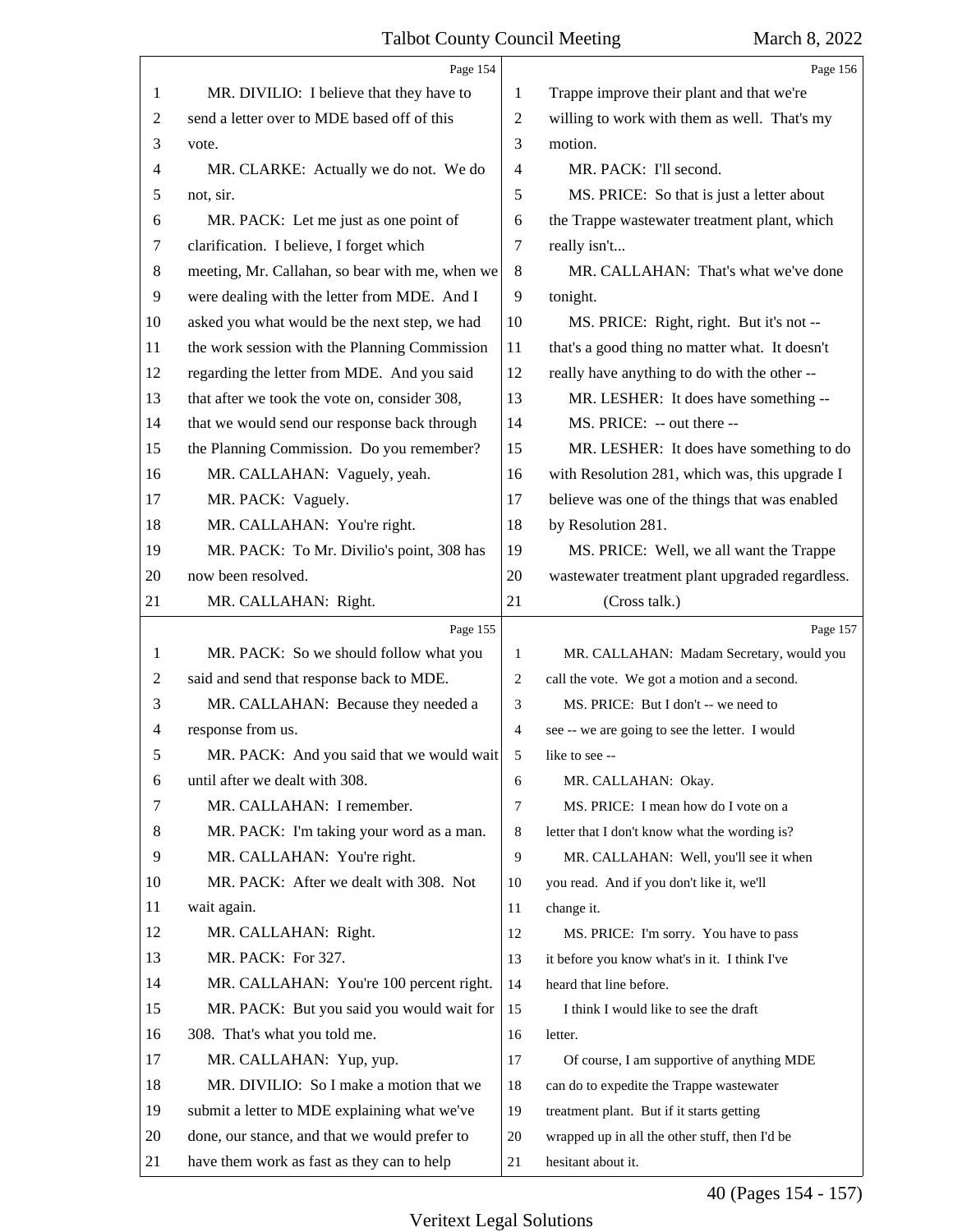<span id="page-40-0"></span>

|                | Page 158                                       |                | Page 160                                        |
|----------------|------------------------------------------------|----------------|-------------------------------------------------|
| 1              | So is there any way that we can actually       | 1              | So Madam Secretary, next thing on the           |
| $\overline{2}$ | see the draft letter? Because I don't want to  | 2              | agenda, discussion of pending General Assembly  |
| 3              | vote for support or against something when I   | 3              | legislation. Okay.                              |
| $\overline{4}$ | don't actually know the verbiage that's in it. | $\overline{4}$ | SECRETARY: I believe we have four pieces        |
| 5              | MR. THOMAS: I think we can draft a letter      | 5              | of legislation.                                 |
| 6              | and bring it back to the Council for approval  | 6              | MR. CALLAHAN: Okay.                             |
| 7              | by the next meeting certainly.                 | 7              | SECRETARY: Tonight. The first one is            |
| 8              | MS. PRICE: Okay.                               | 8              | House Bill 1476, Correctional Officers          |
| 9              | MR. THOMAS: And then you can approve it        | 9              | Retirement System, Talbot County. For the       |
| 10             | and we can send it.                            | 10             | purpose of requiring membership in the          |
| 11             | In the meantime, I think one of us can         | 11             | Correctional Officers Retirement System for     |
| 12             | just reach out to MDE informally just to let   | 12             | certain local Detention Center officers of      |
| 13             | them know what happened and the letter will be | 13             | Talbot County in the event Talbot County        |
| 14             | forthcoming so that they're aware.             | 14             | becomes a participating governmental unit in    |
| 15             | MR. CALLAHAN: Okay. I have a motion and 15     |                | the Correctional Officers Retirement System.    |
| 16             | second. Madam Secretary.                       | 16             | Providing that certain local Detention Center   |
| 17             | MS. PRICE: Wait. But we're not. They're        | 17             | officers who join the Correctional Officers     |
| 18             | going to draft it first, right?                | 18             | Retirement System and receive certain service   |
| 19             | MR. THOMAS: I think the motion should be       | 19             | credit shall no longer be members of the        |
| 20             | to direct staff and the Office of Law to draft | 20             | employees pension system, and generally         |
| 21             | a letter for Council's approval at the next    | 21             | relating to Talbot County's participation in    |
|                |                                                |                |                                                 |
|                | Page 159                                       |                | Page 161                                        |
| 1              | meeting.                                       | 1              | the Correctional Officer Retirement System.     |
| $\overline{c}$ | MS. PRICE: Okay.                               | 2              | MR. CALLAHAN: Okay. There we go.                |
| 3              | MR. DIVILIO: So                                | 3              | MR. LESHER: This is legislation that was        |
| 4              | MR. CALLAHAN: That's fine, that's fine.        | $\overline{4}$ | introduced by our delegates at our request.     |
| 5              | SECRETARY: Mr. Callahan.                       | 5              | And this is all about I believe recruitment and |
| 6              | MR. CALLAHAN: Aye.                             | 6              | retention of our correctional officers, one of  |
| 7              | SECRETARY: Mr. Divilio.                        | 7              | several areas in which we've had a challenge in |
| 8              | MR. DIVILIO: Aye.                              | 8              | recruitment and retention.                      |
| 9              | SECRETARY: Mr. Lesher.                         | 9              | And I am grateful to our representatives        |
| 10             | MR. LESHER: Aye.                               | 10             | in Annapolis for getting this in this year. We  |
| 11             | SECRETARY: Ms. Price.                          | 11             | were told that it was an uphill battle to make  |
| 12             | MS. PRICE: Aye.                                | 12             | this happen.                                    |
| 13             | SECRETARY: Mr. Pack.                           | 13             | And I think that we need to do what we can      |
| 14             | MR. PACK: Yeah. Why not. Aye.                  | 14             | to make sure that this becomes a possibility    |
| 15             | MR. CALLAHAN: Thank you, guys.                 | 15             | for us.                                         |
| 16             | Appreciate it.                                 | 16             | It does require State enabling                  |
| 17             | Need a little break? Five minutes.             | 17             | legislation, as we've been told. And so I'll    |
| 18             | I'd call recess, Madam Secretary.              | 18             | move that we send a letter of support for this  |
| 19             | (Recess taken.)                                | 19             | legislation.                                    |
| 20             | MR. CALLAHAN: Okay. Let's get started          | 20             | MS. PRICE: Second.                              |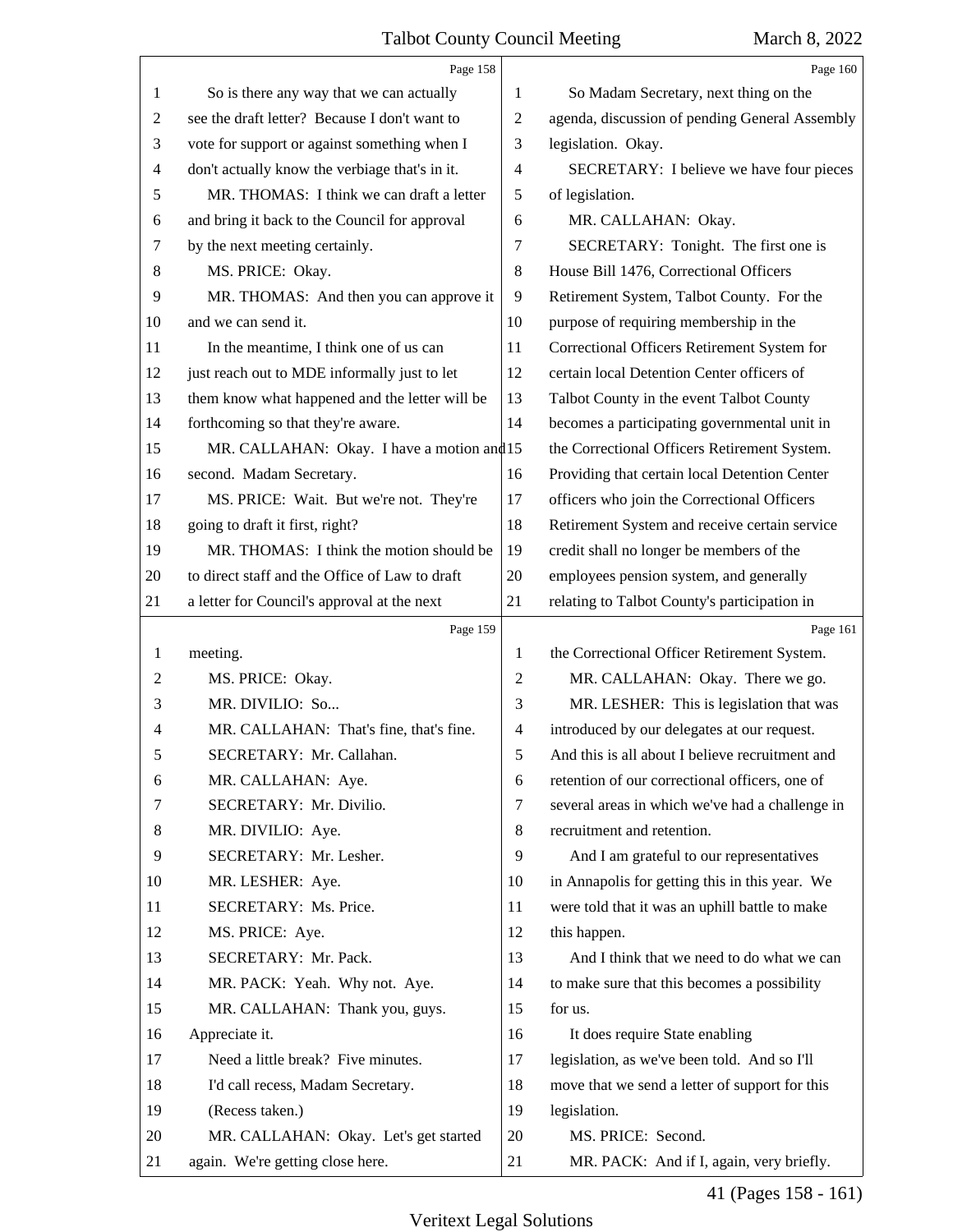<span id="page-41-0"></span>

|                | Page 162                                        |        | Page 164                                        |
|----------------|-------------------------------------------------|--------|-------------------------------------------------|
| $\mathbf{1}$   | I'll join Mr. Lesher in thanking both Senator   | 1      | committee that it will end up in after it.      |
| 2              | Eckardt and Delegate Mautz for their work on    | 2      | Cross my fingers, it gets through rules as      |
| 3              | this.                                           | 3      | well. So we'll end up doing two letters, being  |
| $\overline{4}$ | Understand the importance of it. We are         | 4      | optimistic.                                     |
| 5              | seeing our correctional officers take on more   | 5      | And then I don't see the cross file yet.        |
| 6              | and more responsibility. And Kent County has    | 6      | I don't see that Senator Eckardt has the cross  |
| 7              | already moved their correctional officers into  | $\tau$ | file. Maybe you just have to -- maybe when      |
| $\,8\,$        | the system. I think you're going to see a lot   | 8      | it's late like this, it just goes in one House  |
| 9              | more of the local correction departments move   | 9      | first. And then if it gets through, maybe then  |
| 10             | this way. The State correctional officers are   | 10     | you can cross file.                             |
| 11             | already in the 20-year plan, the CORS plan.     | 11     | MR. CALLAHAN: Madam Secretary, we got a         |
| 12             | And it just makes sense that we treat our       | 12     | motion and second to write a letter.            |
| 13             | officers.                                       | 13     | SECRETARY: Mr. Callahan.                        |
| 14             | MR. CALLAHAN: Right.                            | 14     | MR. CALLAHAN: Aye.                              |
| 15             | MR. PACK: Under the same vein. They are         | 15     | SECRETARY: Mr. Divilio.                         |
| 16             | taking more -- if you go look at the current    | 16     | MR. DIVILIO: Aye.                               |
| 17             | roster right now over at the Detention Center,  | 17     | SECRETARY: Mr. Lesher.                          |
| 18             | the number of federal inmates that we are       | 18     | MR. LESHER: Aye.                                |
| 19             | holding, the number that we're holding of State | 19     | SECRETARY: Ms. Price.                           |
| 20             | inmates pending sentencing.                     | 20     | MS. PRICE: Aye.                                 |
| 21             | So again, I certainly will support this.        | 21     | SECRETARY: Mr. Pack.                            |
|                | Page 163                                        |        | Page 165                                        |
| $\mathbf{1}$   | I hope that we do get it past the legislature.  | 1      | MR. PACK: Aye.                                  |
| 2              | I think it's about time that we treat our law   | 2      | MR. CALLAHAN: Okay.                             |
| 3              | enforcement officers and our correctional       | 3      | SECRETARY: The second piece of                  |
| 4              | officers with the dignity that they deserve.    | 4      | legislation this evening is House Bill 1262,    |
| 5              | MR. CALLAHAN: Yeah.                             | 5      | Talbot County speed monitoring systems,         |
| 6              | MS. PRICE: So because this was introduced       | 6      | intersection of Maryland Route 33, Oxford Road  |
| 7              | late, it has to go through the rules committee  | $\tau$ | and Bonfield Avenue.                            |
| 8              | first. So we have to get through -- we have to  |        |                                                 |
| 9              |                                                 | 8      | MR. LESHER: Again, our local delegation         |
| 10             | get a hearing set in the rules committee. And   | 9      | has done this. This is special legislation for  |
|                | then it has to get out of rules.                | 10     | speed monitoring at a location that is not near |
| 11             | I mean there's just been so much                | 11     | a school and, therefore, requires special       |
| 12             | legislation being written kind of last minute   | 12     | legislation in the General Assembly.            |
| 13             | that it didn't meet the deadline by a few weeks | 13     | There are only a few of these in the            |
| 14             | ago. So hopefully we can get it done this       | 14     | State. This is an uphill battle to do. This     |
| 15             | year, but we do have a couple of hurdles to get | 15     | is at a location, as some people might recall,  |
| 16             | past. And the first one is to get through the   | 16     | where there was a pedestrian death a couple of  |
| 17             | rules committee.                                | 17     | years ago from a speeding vehicle.              |
| 18             | So I guess we can probably prepare letters      | 18     | I'll move that we send a letter of              |
| 19             | to the rules committee first. And then if it    | 19     | support.                                        |
| 20             | gets out of rules, we'll just need to then      | 20     | MS. PRICE: Second.                              |

42 (Pages 162 - 165)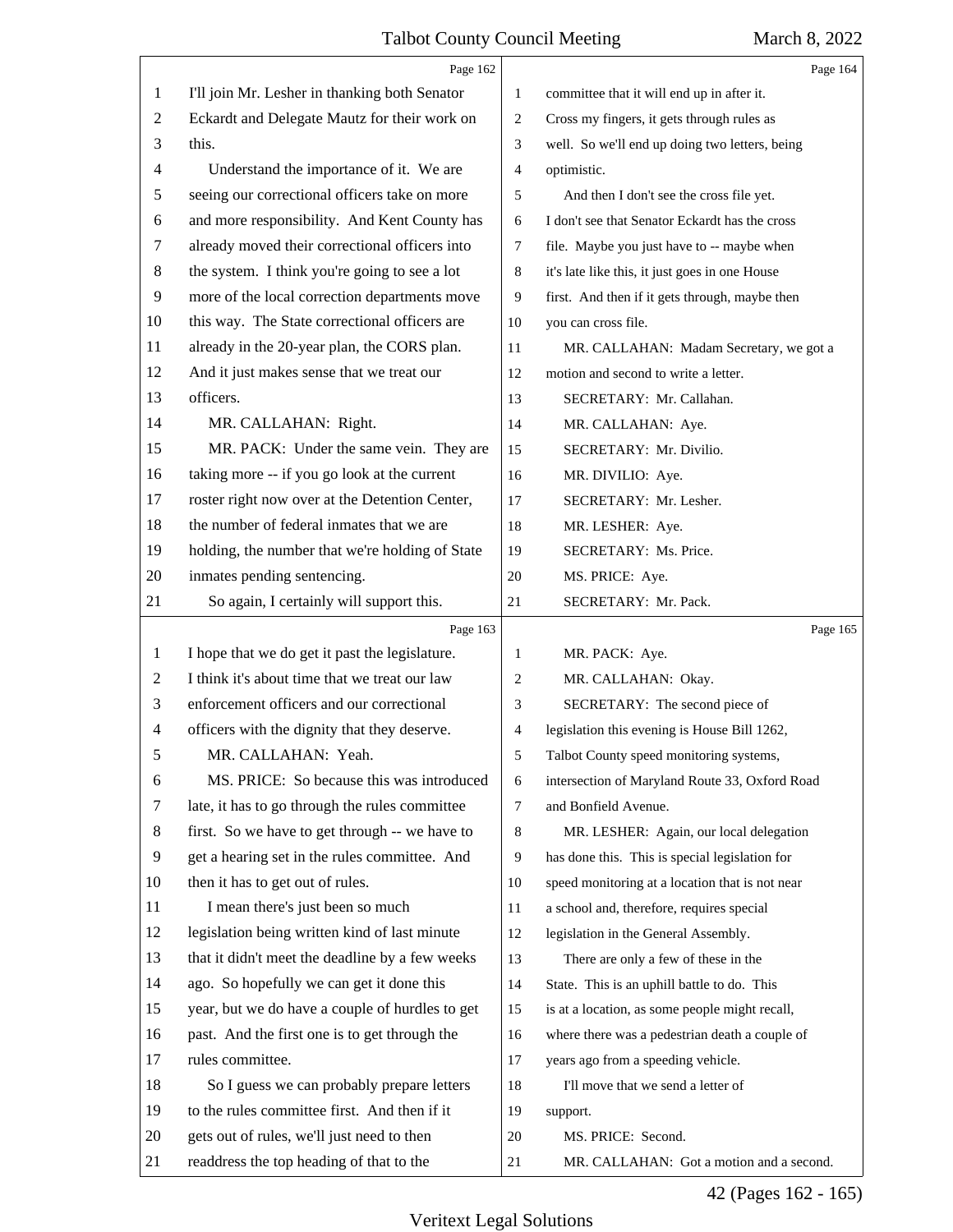<span id="page-42-0"></span>

|                | Page 166                                        |                | Page 168                                                                                    |
|----------------|-------------------------------------------------|----------------|---------------------------------------------------------------------------------------------|
| 1              | Madam Secretary, could you call the vote,       | 1              | The governor has a bill, and that's HB410,<br>I believe. Unfortunately, his bill only -- so |
| 2<br>3         | please.<br>SECRETARY: Mr. Callahan.             | 2<br>3         | we got the restoration to 3.2 percent, but it's                                             |
| 4              | MR. CALLAHAN: Aye.                              | $\overline{4}$ | only until fiscal year 24 and then it stops and                                             |
| 5              | SECRETARY: Mr. Divilio.                         | 5              |                                                                                             |
|                |                                                 |                | we would actually revert back to one and a half                                             |
| 6              | MR. DIVILIO: Aye.<br>SECRETARY: Mr. Lesher.     | 6              | percent.                                                                                    |
| 7              |                                                 | 7              | The governor's bill, which is not this                                                      |
| 8              | MR. LESHER: Aye.                                | $\,8\,$        | one, his is House Bill 410, only gets rid of                                                |
| 9              | SECRETARY: Ms. Price.                           | 9              | what I call the cliff effect and just keeps 3.2                                             |
| 10             | MS. PRICE: Aye.                                 | 10             | percent for permanent. His bill also requires                                               |
| 11             | SECRETARY: Mr. Pack.                            | 11             | documentation to prove what projects we haven't                                             |
| 12             | MR. PACK: Abstain.                              | 12             | done. So while we appreciate the permanency of                                              |
| 13             | SECRETARY: And the third piece of               | 13             | at least keeping what we have, MACo is like                                                 |
| 14             | legislation is Senate Bill 726 and House Bill   | 14             | that's not enough. So we certainly went                                                     |
| 15             | 1187, transportation highway user revenues,     | 15             | forward with our bill for full restoration.                                                 |
| 16             | revenue and distribution. For the purpose of    | 16             | The hearing is tomorrow in the Senate and                                                   |
| 17             | altering the amounts of certain capital grants  | 17             | Thursday in the House, which will also have an                                              |
| 18             | calculated based on highway user revenues that  | 18             | opportunity -- I'm going to testify on both of                                              |
| 19             | are required to be appropriated to Baltimore    | 19             | those. We'll have an opportunity to comment as                                              |
| 20             | City, counties, and municipalities in certain   | 20             | favorable with amendments on the governor's                                                 |
| 21             | fiscal years and generally relating to revenue  | 21             | bill.                                                                                       |
|                | Page 167                                        |                | Page 169                                                                                    |
| $\mathbf{1}$   | for and distributions of highway user revenues. | 1              | But what I'd like the Council to do is to                                                   |
| $\overline{c}$ | MS. PRICE: I can give you a little              | $\overline{c}$ | support the testimony that I'm going to give on                                             |
| 3              | background on this one, as most I think people  | 3              | behalf of all the counties, to have Talbot                                                  |
| $\overline{4}$ | have heard me talk about this one for probably  | $\overline{4}$ | County have its own letter, which I think is                                                |
| 5              | about 12 years now.                             | 5              | basically prepared. We had a template to work                                               |
| 6              | In 2008, nine era, when there was a big         | 6              | from that we are able to submit a letter for                                                |
| 7              | recession, the State cut the county user        | 7              | both the Senate and the House bills.                                                        |
| 8              | revenues by 90 percent. We used to receive --   | 8              | So I'll make a motion for that.                                                             |
| 9              | it was a 70/30 split, 70 percent to the State,  | 9              | MR. LESHER: And I'll second.                                                                |
| 10             | 30 percent to the local, of that amount the     | 10             | But I'd like to add to this just for the                                                    |
| 11             | counties received 15 percent. It was cut down   | 11             | public's benefit. When we buy a gallon of gas                                               |
| 12             | to one and a half percent about 12 years ago.   | 12             | in Maryland, we pay fuel taxes. And those fuel                                              |
| 13             | This has been MACo's number one initiative      | 13             | taxes are supposed to pay for our roads, all of                                             |
| 14             | almost every year. Sometimes we've wrapped it   | 14             | our roads.                                                                                  |
| 15             | into infrastructure, but we felt like with all  | 15             | But as Ms. Price explained, ten years ago                                                   |
| 16             | of the infrastructure money that's coming down, | 16             | the State decided to keep most of those funds                                               |
| 17             | that this was the year to go for getting full   | 17             | just for State highways and not share them with                                             |
| 18             | restoration.                                    | 18             | municipalities and counties. So they stopped                                                |
| 19             | We have been partially restored to              | 19             | paying for local roads.                                                                     |
| 20             | 3.2 percent. But again, nowhere near the        | 20             | Now, your fuel taxes didn't go down, just                                                   |
|                |                                                 |                |                                                                                             |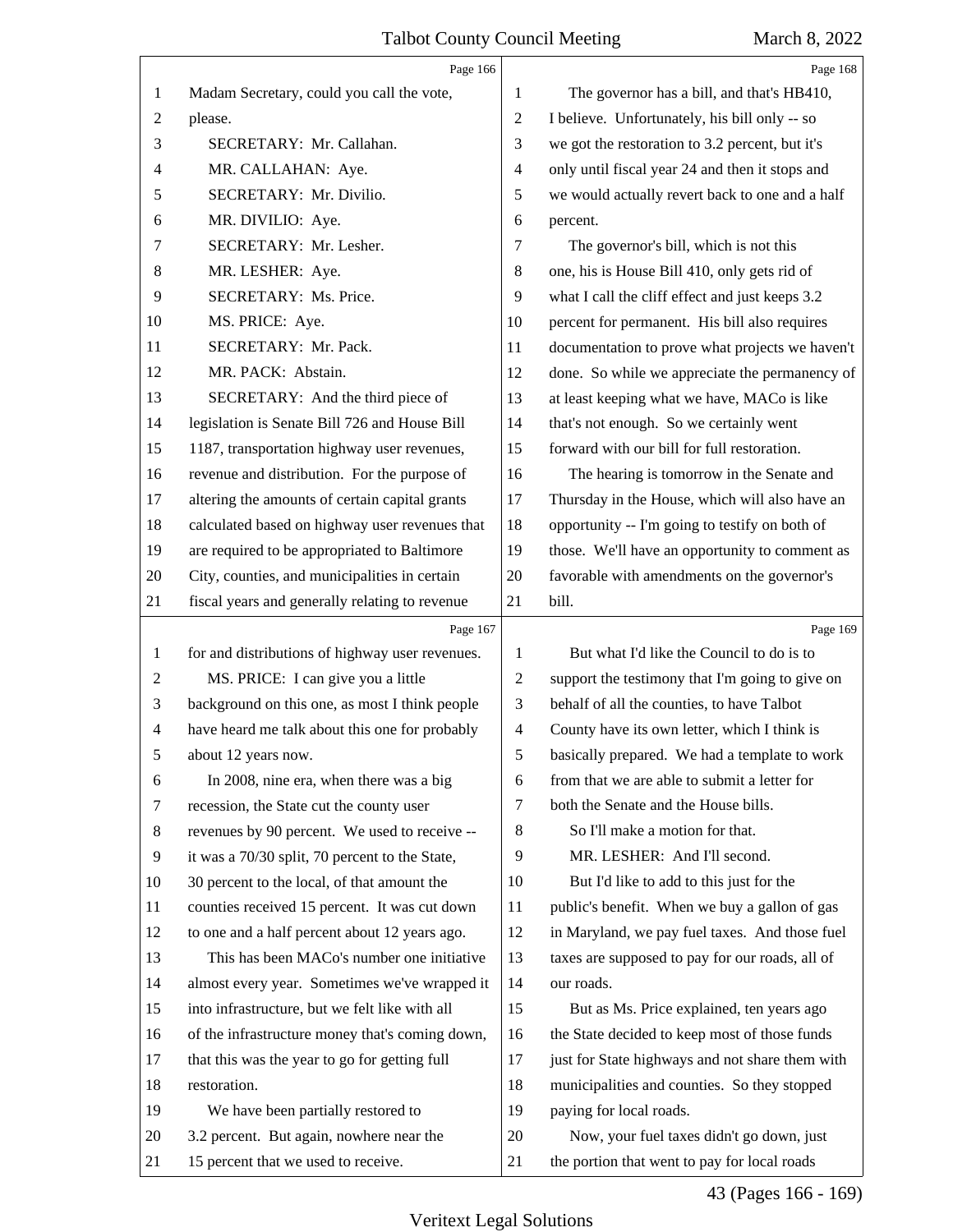<span id="page-43-0"></span>

|    | Page 170                                        |                | Page 172                                        |
|----|-------------------------------------------------|----------------|-------------------------------------------------|
| 1  | was diverted away from local roads. This will   | 1              | SECRETARY: Mr. Divilio.                         |
| 2  | restore that allocation that had existed        | $\mathfrak{2}$ | MR. DIVILIO: Aye.                               |
| 3  | previously, and local roads will once again be  | 3              | SECRETARY: Mr. Lesher.                          |
| 4  | fixed with a fair share of your fuel taxes.     | 4              | MR. LESHER: Aye.                                |
| 5  | MS. PRICE: And I will also say that the         | 5              | SECRETARY: Ms. Price.                           |
| 6  | sign-up for the House has passed, but you have  | 6              | MS. PRICE: Aye.                                 |
| 7  | until ten o'clock tomorrow to sign up for the   | 7              | SECRETARY: Mr. Pack.                            |
| 8  | Senate.                                         | 8              | MR. PACK: Aye.                                  |
| 9  | The hearing is tomorrow. And you can            | 9              | MR. CALLAHAN: Okay. Great.                      |
| 10 | literally go onto the Maryland General Assembly | 10             | SECRETARY: And I believe the last piece         |
| 11 | website, create an account with just your       | 11             | of legislation for consideration is House Bill  |
| 12 | e-mail address and password, and you can upload | 12             | 1448. District Court, concurrent civil          |
| 13 | a letter.                                       | 13             | jurisdiction, violation of ordinances. For the  |
| 14 | I mean you're probably not going to go and      | 14             | purpose of establishing that the District Court |
| 15 | testify at two o'clock tomorrow afternoon.      | 15             | has concurrent civil jurisdiction with a        |
| 16 | However, if anybody's out there listening,      | 16             | governing body of a county or the mayor and     |
| 17 | go on the web tonight, go on the web first      | 17             | City Council of Baltimore over a proceeding for |
| 18 | thing tomorrow morning and upload a letter to   | 18             | adjudication of a violation of certain          |
| 19 | the Senate, Maryland General Assembly website,  | 19             | ordinances and generally relating to the        |
| 20 | in support of full restoration to the counties. | 20             | District Court and concurrent civil             |
| 21 | That would be great.                            | 21             | jurisdiction.                                   |
|    |                                                 |                |                                                 |
|    | Page 171                                        |                | Page 173                                        |
| 1  | MR. CALLAHAN: Okay. Anything else?              | 1              | MS. PRICE: I think probably Mr. Thomas is       |
| 2  | MR. DIVILIO: Do you want us to put that         | 2              | best to explain this one.                       |
| 3  | together tonight?                               | 3              | MR. THOMAS: Sure. So this legislation is        |
| 4  | MS. PRICE: She's already got the letter.        | $\overline{4}$ | in response to the recent Court of Appeals      |
| 5  | MR. DIVILIO: Cool.                              | 5              | opinion in the Angel Enterprises case in which  |
| 6  | MS. PRICE: Ready to go.                         | 6              | the Court of Appeals stated that local Boards   |
| 7  | MR. CALLAHAN: Okay.                             | 7              | of Appeal are not authorized to adjudicate      |
| 8  | MS. PRICE: So that yeah. But we've got          | 8              | these civil infractions. And what this -- that  |
| 9  | one. And she's doing it with all five of our    | 9              | the courts exclusively had that authority.      |
| 10 | signatures. And I think that's more impactful   | 10             | So what this bill would do is give              |
| 11 | than just the president. If you're good with    | 11             | concurrent jurisdiction to the District Court   |
| 12 | that, Mr. President. All five of our names on   | 12             | and to the governing body of the county and     |
| 13 | there?                                          | 13             | that it would also allow for counties to        |
| 14 | MR. DIVILIO: He's got the biggest               | 14             | delegate its authority to a board, commission,  |
| 15 | signature.                                      | 15             | agency, or officer under its jurisdiction or    |
| 16 | MR. CALLAHAN: You brought me down. You          | 16             | control. So it would address the issue in that  |
| 17 | brought me way down. Okay.                      | 17             | case.                                           |
| 18 | We've got a motion and a second to write a      | 18             | MR. CALLAHAN: Okay.                             |
| 19 | letter.                                         | 19             | MR. THOMAS: In this case, it would allow        |
| 20 | SECRETARY: Mr. Callahan.                        | 20             | the county to have Board of Appeals hear these  |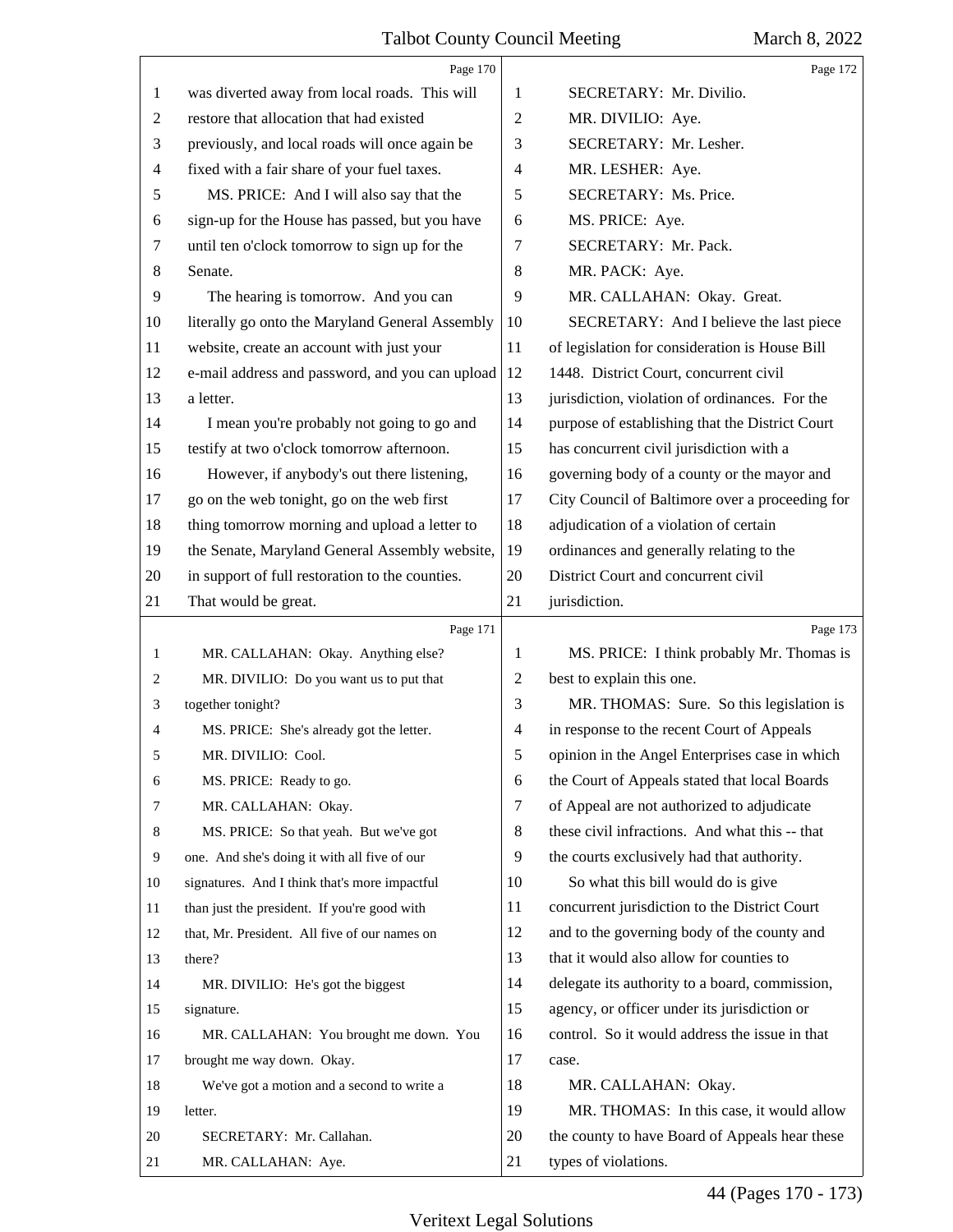<span id="page-44-0"></span>

|                | Page 174                                        |    | Page 176                                        |
|----------------|-------------------------------------------------|----|-------------------------------------------------|
| 1              | MR. CALLAHAN: I see. Okay.                      | 1  | need to also be behind this as well. So I will  |
| 2              | MS. PRICE: And this is something that           | 2  | certainly support it.                           |
| 3              | when this happened and mentioning this to MACo, | 3  | MS. PRICE: And I just looked him up.            |
| $\overline{4}$ | we actually considered this initiative. There   | 4  | He's from Baltimore City. So they must have     |
| 5              | was just so many other initiatives.             | 5  | had an issue there in Baltimore City as well.   |
| 6              | But MACo has been working on this because       | 6  | (Cross talk.)                                   |
| 7              | it doesn't just affect Talbot County. There's   | 7  | MR. THOMAS: I actually spoke with one of        |
| 8              | several other counties that this affects. And   | 8  | the city solicitors in Baltimore about this.    |
| 9              | I'm not sure. I can't remember which            | 9  | And they were supportive of it because they had |
| 10             | jurisdiction Delegate Clippinger is from, who   | 10 | the same concerns.                              |
| 11             | introduced this.                                | 11 | MR. CALLAHAN: Can you say that again?           |
| 12             | But again, it's just one of those things        | 12 | MR. THOMAS: I'm sorry. Yes. I spoke to          |
| 13             | where all these hearings are coming at the tail | 13 | one of the city solicitors from Baltimore about |
| 14             | end because there's just so many. But at least  | 14 | this. And he was -- they have the same system   |
| 15             | this one does not have to go through rules.     | 15 | in Baltimore. So they were concerned about the  |
| 16             | This will be in the judiciary on March 15th.    | 16 | impact of that decision. I think they're going  |
| 17             | So yeah.                                        | 17 | to be supportive of this.                       |
| 18             | So we'll testify on that and send a letter      | 18 | MR. CALLAHAN: Okay.                             |
| 19             | of support because it came from Talbot County.  | 19 | MS. PRICE: So I'll make a motion to send        |
| 20             | I mean we got the memo. It was like this one    | 20 | a letter of a support.                          |
| 21             | was introduced because of Talbot.               | 21 | MR. DIVILIO: Second.                            |
|                | Page 175                                        |    | Page 177                                        |
| 1              | MR. CALLAHAN: Okay. Go ahead. Mr. Pack.         | 1  | MR. CALLAHAN: Okay. We got a motion and         |
| 2              | MR. PACK: I certainly will be supporting        | 2  | second to send a letter.                        |
| 3              | this. This is one that just makes sense.        | 3  | SECRETARY: Mr. Callahan.                        |
| 4              | When you have a citizen who violates a          | 4  | MR. CALLAHAN: Aye.                              |
| 5              | local ordinance, zoning in this particular      | 5  | SECRETARY: Mr. Divilio.                         |
| 6              | case, why wouldn't that local ordinance be      | 6  | MR. DIVILIO: Aye.                               |
| 7              | addressed by the local appeals board, whether   | 7  | SECRETARY: Mr. Lesher.                          |
| 8              | or not the amount of the fine or the assessment | 8  | MR. LESHER: Aye.                                |
| 9              | thereof is appropriate.                         | 9  | SECRETARY: Ms. Price.                           |
| 10             | He already has, that individual would have      | 10 | MS. PRICE: Aye.                                 |
| 11             | appellate rights. He could appeal, but why      | 11 | SECRETARY: Mr. Pack.                            |
| 12             |                                                 |    |                                                 |
| 13             | wouldn't you start at the local level since     | 12 | MR. PACK: Aye.                                  |
|                | it's a local ordinance.                         | 13 | MS. PRICE: And I just got a text from           |
| 14             | So this was one that totally escaped me.        | 14 | Mr. Stamp. And he said that Senator Eckardt     |
| 15             | And I think we didn't find out about this until | 15 | has dropped the bill and it's SB997, for the    |
| 16             | we had gone to our third or fourth hearing,     | 16 | correctional officers? bill.                    |
| 17             | that someone dug this up out of some antiquated | 17 | MR. PACK: Thank her again.                      |
| 18             | code and said hey, look, you don't have rights  | 18 | MR. CALLAHAN: What was the number?              |
| 19             | to hear this.                                   | 19 | MR. PACK: 997.                                  |
| 20             | So yeah. This is one that I'm hoping gets       | 20 | MR. CALLAHAN: 997?                              |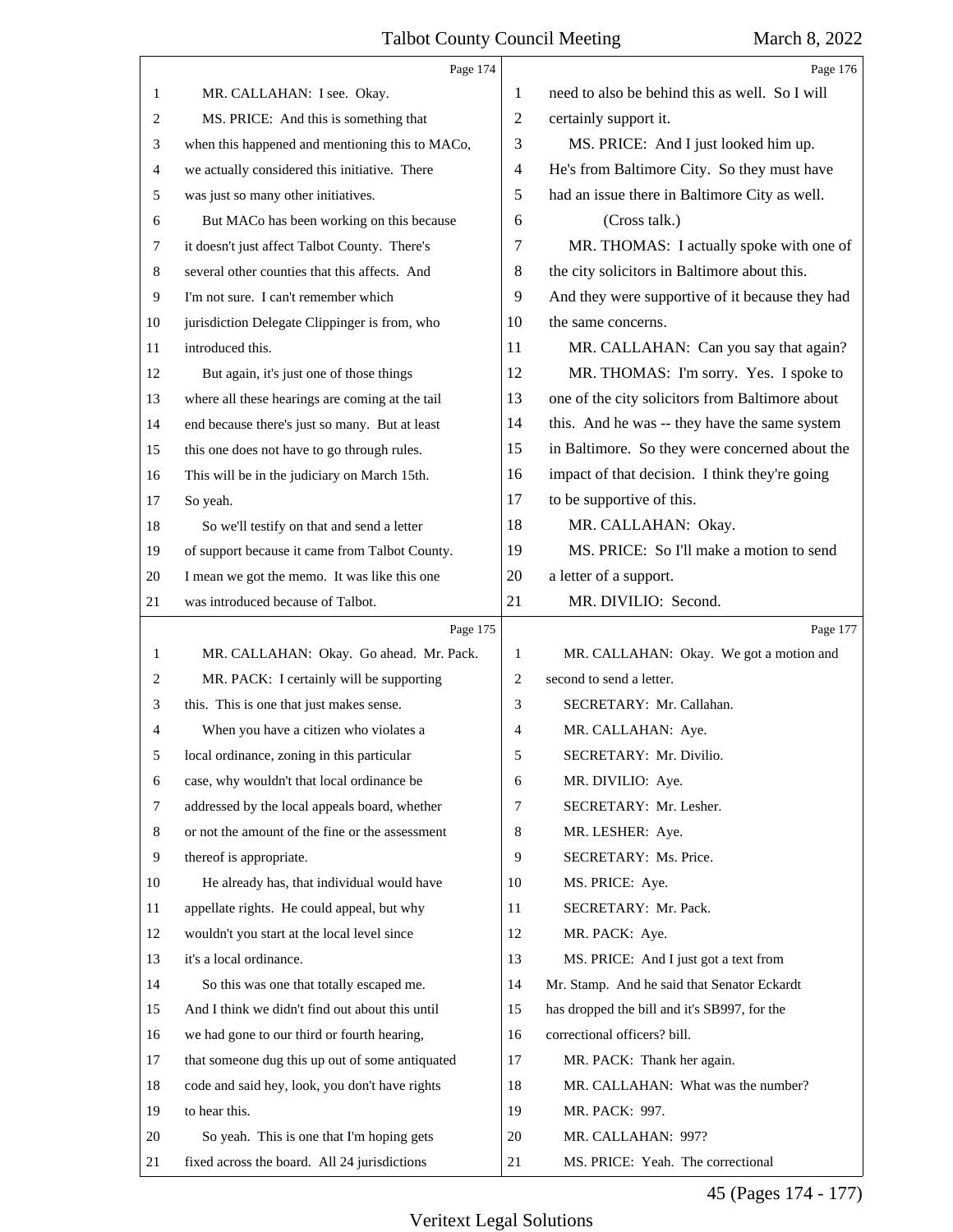<span id="page-45-0"></span>

|    | Page 178                                       |                          | Page 180                                        |
|----|------------------------------------------------|--------------------------|-------------------------------------------------|
| 1  | officers.                                      | 1                        | tonight from the Department of Public Works to  |
| 2  | MR. CALLAHAN: Okay. All right. Next up         | 2                        | award Bid 17-08, open ended engineering         |
| 3  | is county manager. Jess.                       | 3                        | services agreement. This is a recommendation    |
| 4  | MS. MORRIS: All right.                         | $\overline{\mathcal{A}}$ | to award architectural and engineering services |
| 5  | MR. CALLAHAN: Hey.                             | 5                        | for Talbot County north EMS station schematic   |
| 6  | MS. MORRIS: Hi there.                          | 6                        | design.                                         |
| 7  | MR. CALLAHAN: How you doing?                   | 7                        | Ray is here this evening. We are                |
| 8  | MS. MORRIS: Great.                             | 8                        | requesting Council approval to award            |
| 9  | MR. CALLAHAN: Good.                            | 9                        | architectural and engineering services for the  |
| 10 | MS. MORRIS: Thank you, Susan, who did a        | 10                       | Talbot County north EMS station schematic       |
| 11 | lot of reading tonight. I won't be as long.    | 11                       | design to Davis, Bowen & Friedel in the amount  |
| 12 | MR. CALLAHAN: She did. You guys are            | 12                       | of \$28,800.                                    |
| 13 | doing a good job.                              | 13                       | There are sufficient funds in the capital       |
| 14 | MS. MORRIS: Next is a request from             | 14                       | project for this project.                       |
| 15 | trustees of Third Haven Friends Meeting for a  | 15                       | If Council is supportive of moving forward      |
| 16 | letter of support for a grant application to   | 16                       | this evening, we would request that a committee |
| 17 | Preservation Maryland Heritage Fund.           | 17                       | be appointed to include Mr. Callahan,           |
| 18 | MR. PACK: So moved.                            | 18                       | Mr. Stamp, Brian LeCates, director of EMS, and  |
| 19 | MR. CALLAHAN: Got a motion.                    | 19                       | a representative of Public Works to work with   |
| 20 | MR. LESHER: Second.                            | 20                       | Davis, Bowen & Friedel on this project.         |
| 21 | MR. CALLAHAN: Motion and second. Madam         | 21                       | MR. PACK: So moved.                             |
|    | Page 179                                       |                          | Page 181                                        |
| 1  | Secretary.                                     | 1                        | MR. DIVILIO: I'll second.                       |
|    |                                                |                          |                                                 |
| 2  | SECRETARY: Mr. Callahan.                       | 2                        | MR. CALLAHAN: Got a motion and second to        |
| 3  | MR. CALLAHAN: Aye.                             | 3                        | go ahead and move forward with Davis Biddel     |
| 4  | SECRETARY: Mr. Divilio.                        | $\overline{4}$           | (sic.) on a design of the new substation on the |
| 5  | MR. DIVILIO: Aye.                              | 5                        | way to Cordova. Madam Secretary.                |
| 6  | SECRETARY: Mr. Lesher.                         | 6                        | SECRETARY: Mr. Callahan.                        |
| 7  | MR. LESHER: Aye.                               | 7                        | MR. CALLAHAN: Aye.                              |
| 8  | SECRETARY: Ms. Price.                          | 8                        | SECRETARY: Mr. Divilio.                         |
| 9  | MS. PRICE: Aye.                                | 9                        | MR. DIVILIO: Aye.                               |
| 10 | SECRETARY: Mr. Pack.                           | 10                       | SECRETARY: Mr. Lesher.                          |
| 11 | MR. PACK: Aye.                                 | 11                       | MR. LESHER: Aye.                                |
| 12 | MS. MORRIS: Great. And Council, as you         | 12                       | SECRETARY: Ms. Price.                           |
| 13 | are well aware, you did provide funding in the | 13                       | MS. PRICE: Aye.                                 |
| 14 | budget for Hog Neck Golf Course to do an       | 14                       | SECRETARY: Mr. Pack.                            |
| 15 | irrigation project, which was well needed.     | 15                       | MR. PACK: Aye.                                  |
| 16 | Rich Setter, the golf course manager, has      | 16                       | MR. CALLAHAN: And I just want to say one        |
| 17 | provided an update to you. That project is on  | 17                       | thing. That's huge for the county. So I'm       |
| 18 | schedule and still scheduled for completion at | 18                       | proud of Council and proud of EMS and Brian and |
| 19 | the end of May.                                | 19                       | all his staff over there with 911. This is      |
| 20 | MR. CALLAHAN: Nice.                            | 20                       | huge for them.                                  |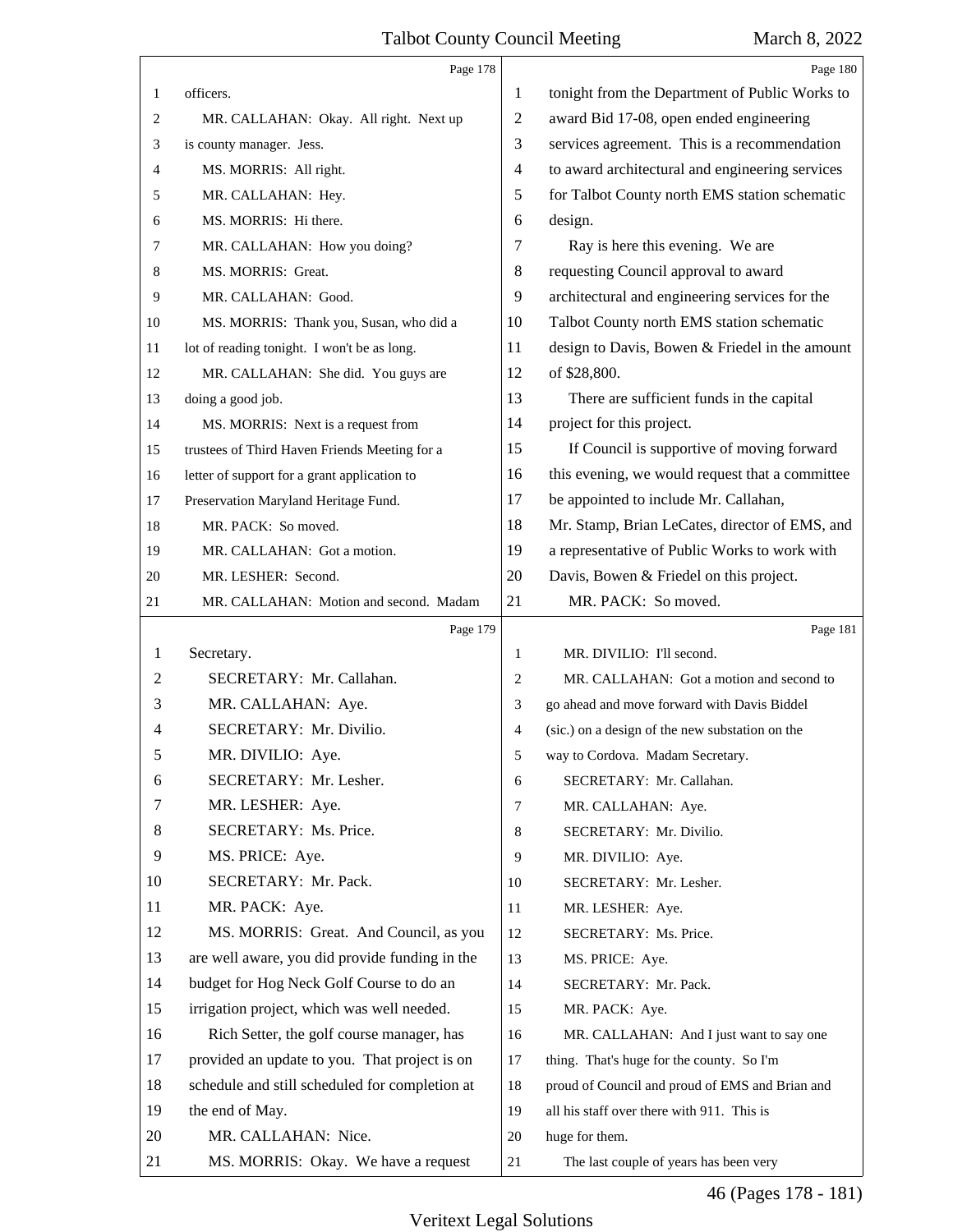<span id="page-46-0"></span>

|    | Page 182                                        |                | Page 184                                        |
|----|-------------------------------------------------|----------------|-------------------------------------------------|
| 1  | tough on them. So this gives them a little bit  | 1              | extend the current contract for Bid 17-16,      |
| 2  | of flexibility of knowing what is going on in   | $\overline{2}$ | grass cutting services, parks, ball fields, and |
| 3  | the future and knowing that they have a Council | 3              | landings for Talbot County.                     |
| 4  | that's going to back them and keep an eye on    | $\overline{4}$ | MR. PACK: So moved.                             |
| 5  | the citizens. And better, and better            | 5              | MR. DIVILIO: I'll second.                       |
| 6  | responses. That's what it's all about.          | 6              | MR. CALLAHAN: Okay. Got a motion and            |
| 7  | So you know, I'm really happy for the           | 7              | second. Madam Secretary, could you call the     |
| 8  | citizens that they're going to get this type of | 8              | vote, please.                                   |
| 9  | service. So it means a lot.                     | 9              | SECRETARY: Mr. Callahan.                        |
| 10 | MS. MORRIS: Absolutely.                         | 10             | MR. CALLAHAN: Aye.                              |
| 11 | And then while Mr. Clarke is here at the        | 11             | SECRETARY: Mr. Divilio.                         |
| 12 | table, I did just want to give an opportunity   | 12             | MR. DIVILIO: Aye.                               |
| 13 | for him to discuss the regional agricultural    | 13             | SECRETARY: Mr. Lesher.                          |
| 14 | scrap tire collection event that is being held  | 14             | MR. LESHER: Aye.                                |
| 15 | by Maryland Environmental Service. That is      | 15             | SECRETARY: Ms. Price.                           |
| 16 | taking place at the Midshore Regional Landfill  | 16             | MS. PRICE: Aye.                                 |
| 17 | in Caroline County.                             | 17             | SECRETARY: Mr. Pack.                            |
| 18 | It's being held March 21st through the          | 18             | MR. PACK: Aye.                                  |
| 19 | 25th and again March 28th through April 1st.    | 19             | MS. MORRIS: Second is to extend the             |
| 20 | I'll give Ray an opportunity to talk about      | 20             | current contract for Bid 17-17, portable        |
| 21 | that.                                           | 21             | sanitary chemical toilet service in Talbot      |
|    |                                                 |                |                                                 |
|    | Page 183                                        |                | Page 185                                        |
| 1  | MR. CLARKE: Yeah. This is actually,             | $\mathbf{1}$   | County.                                         |
| 2  | they'll be actually accepting ag tires free of  | 2              | MR. PACK: So moved.                             |
| 3  | charge. So I would say if there's a farmer in   | 3              | MR. DIVILIO: Second.                            |
| 4  | Talbot County that's interested in getting rid  | $\overline{4}$ | MR. CALLAHAN: Okay. Motion and a second.        |
| 5  | of their ag tires, I'd highly recommend getting | 5              | Madam Secretary, could you call the vote.       |
| 6  | there early and doing it the first week because | 6              | SECRETARY: Mr. Callahan.                        |
| 7  | it is going to be limited funding. So if they   | $\tau$         | MR. CALLAHAN: Aye.                              |
| 8  | can get there with their ag tires that first    | 8              | SECRETARY: Mr. Divilio.                         |
| 9  | week, they'll probably have those tires taken   | 9              | MR. DIVILIO: Aye.                               |
| 10 | away free of charge.                            | 10             | SECRETARY: Mr. Lesher.                          |
| 11 | MR. CALLAHAN: That's great.                     | 11             | MR. LESHER: Aye.                                |
| 12 | MS. MORRIS: And if anybody has any              | 12             | SECRETARY: Ms. Price.                           |
| 13 | questions about that project, they can call     | 13             | MS. PRICE: Aye.                                 |
| 14 | Public Works at 410-770-8170 or look at the     | 14             | SECRETARY: Mr. Pack.                            |
| 15 | Talbot County website.                          | 15             | MR. PACK: Aye.                                  |
| 16 | MR. PACK: Great.                                | 16             | MS. MORRIS: And we have a request from          |
| 17 | MS. MORRIS: Thanks, Ray.                        | 17             | the Roads Department to utilize fiscal year 22  |
| 18 | MR. CALLAHAN: Thank you, Ray.                   | 18             | funding to piggyback on a contract with         |
| 19 | MR. CLARKE: No problem.                         | 19             | Somerset County for tar and chip services.      |
| 20 | MS. MORRIS: Next we have two items for          | 20             | MR. PACK: So moved.                             |

47 (Pages 182 - 185)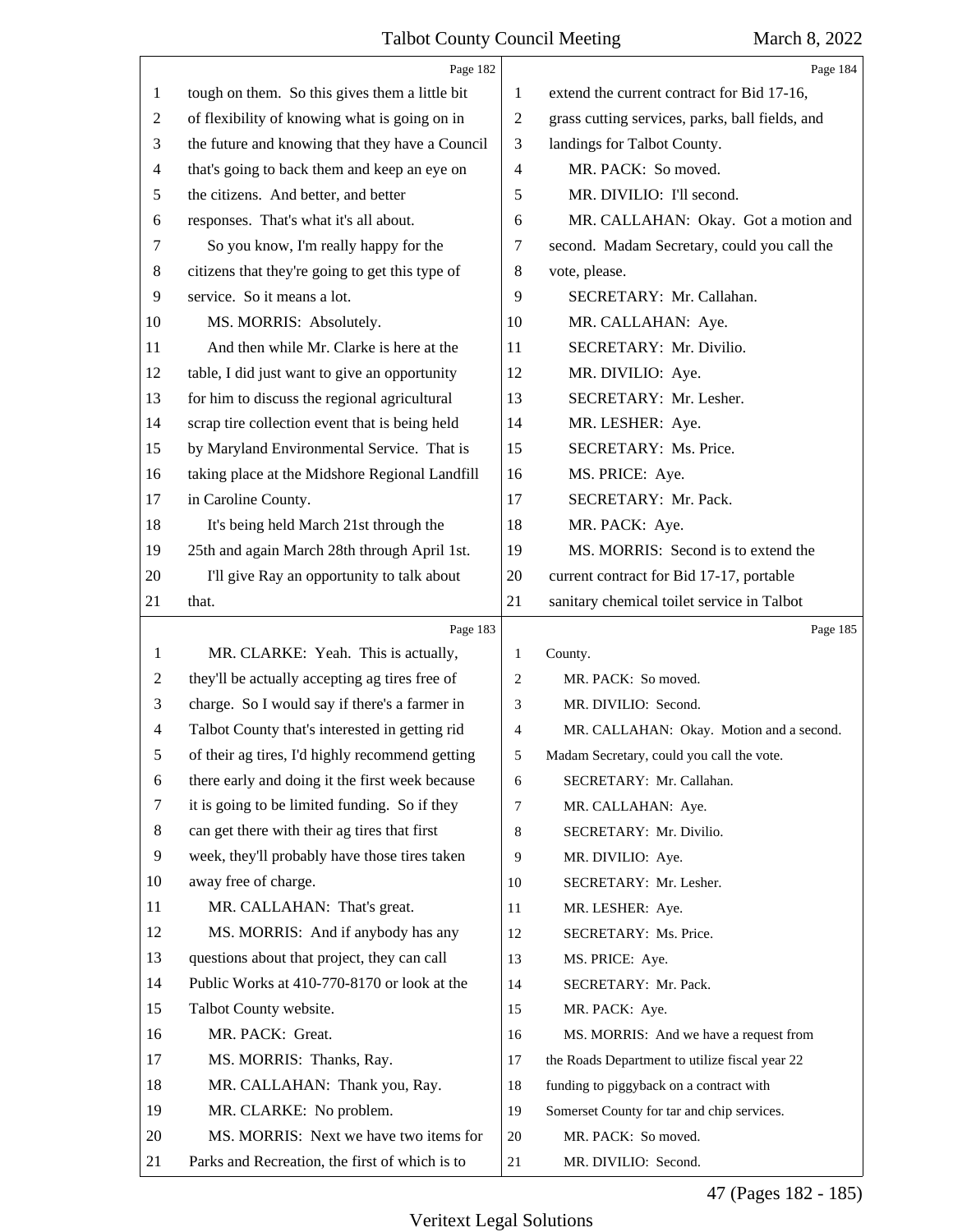<span id="page-47-0"></span>

|               |                                         | Page 186                                       |                          | Page 188                                        |
|---------------|-----------------------------------------|------------------------------------------------|--------------------------|-------------------------------------------------|
| 1             |                                         | MR. CALLAHAN: Motion and second. Madam         | 1                        | in the Cordova vicinity.                        |
| 2             | Secretary, call the vote.               |                                                | $\overline{2}$           | MR. CALLAHAN: Yes, sir.                         |
| 3             |                                         | SECRETARY: Mr. Callahan.                       | 3                        | MR. JULIANI: The vicinity of Cordova.           |
| 4             | MR. CALLAHAN: Aye.                      |                                                | 4                        | MR. CALLAHAN: Yes.                              |
| 5             | SECRETARY: Mr. Divilio.                 |                                                | 5                        | MR. JULIANI: And this project began             |
| 6             | MR. DIVILIO: Aye.                       |                                                | 6                        | development in 2018. And we submitted a         |
| 7             | SECRETARY: Mr. Lesher.                  |                                                | 7                        | pre-application in November of 2021. And then   |
| 8             | MR. LESHER: Aye.                        |                                                | $\,8\,$                  | we learned a couple of weeks ago that, or last  |
| 9             | SECRETARY: Ms. Price.                   |                                                | 9                        | week, that this solar moratorium was going to   |
| 10            | MS. PRICE: Aye.                         |                                                | 10                       | be called.                                      |
| 11            | SECRETARY: Mr. Pack.                    |                                                | 11                       | And we appreciate that. We appreciate the       |
| 12            | MR. PACK: Aye.                          |                                                | 12                       | fact that the county wants to reassess where    |
| 13            |                                         | MS. MORRIS: Great. And then the last           | 13                       | they are and how they can protect prime ag      |
| 14            |                                         | thing this evening, Council, is just an        | 14                       | land. And essentially that and figure out a     |
| 15            |                                         | announcement that the Talbot County Department | 15                       | greater way to get some MALPF funding. And we   |
| 16            |                                         | of Planning and Zoning, which does include     | 16                       | support that.                                   |
| 17            |                                         | permits and inspections, has gone live with    | 17                       | Just I wanted to say that we are available      |
| 18            |                                         | Open Gov. So that means that any citizen or    | 18                       | to speak with Planning and Zoning and help, see |
| 19            |                                         | contractor that wants to apply for a permit    | 19                       | if we can help simplify the process and come up |
| 20            |                                         | will now be going through the Open Gov         | 20                       | with practical solutions.                       |
| 21            |                                         | platform, which is on our Talbot County        | 21                       | We are solar developers. We've been doing       |
|               |                                         |                                                |                          |                                                 |
|               |                                         |                                                |                          |                                                 |
|               | $1\quad1$<br>website.                   | Page 187                                       |                          | Page 189                                        |
|               | 2 <sub>2</sub>                          | If anybody has any questions or needs a        | 1                        | this. We do this in 20 states. We have 60       |
|               | 3 <sup>3</sup>                          | little help, please reach out to Planning and  | 2                        | operating projects, etc.                        |
| 4             | Zoning, 410-770-8030.<br>$\overline{4}$ |                                                | 3                        | So if we are able to participate and allow      |
|               | 55                                      | And that concludes the report.                 | $\overline{\mathcal{L}}$ | for practical solutions with Planning and       |
|               | MR. PACK: Good.<br>66                   |                                                | 5                        | Zoning, we'd be more than happy to do that.     |
| 7             | -7                                      | MR. CALLAHAN: All right. Sounds great.         | 6                        | MR. CALLAHAN: That's great, that's great.       |
| 8             | -8<br>Good job, Jess.                   |                                                | 7                        | I got one question.                             |
|               | 99                                      | MS. MORRIS: Thank you, Mr. Pack. Moving        | 8                        | MR. JULIANI: Yes.                               |
| 10 10         | right along.                            |                                                | 9                        | MR. CALLAHAN: Did you happen to do the          |
| 11 11         |                                         | MR. CALLAHAN: Moving right along. Okay.        | 10                       | one in Hurlock that was just done?              |
| 12 12         | Public comments.                        |                                                | 11                       | MR. JULIANI: No.                                |
| 13 13         |                                         | MR. JULIANI: Yes.                              | 12                       | MR. CALLAHAN: You know which one I'm            |
| 14 14         |                                         | MR. CALLAHAN: Yes, sir, come on up.            | 13                       | talking about, right?                           |
| 15 15         |                                         | MR. JULIANI: I've been sitting here.           | 14                       | MR. JULIANI: I do not know that project.        |
| 16 16         |                                         | MR. CALLAHAN: You've been very patient.        | 15                       | MR. CALLAHAN: Yeah. There was a couple          |
| 17 17         |                                         | MR. JULIANI: All evening.                      | 16                       | hundred acres there that was just done.         |
| 18 18         | i.                                      | MR. CALLAHAN: Very patient.                    | 17                       | MR. JULIANI: In what county, what town?         |
| 19            |                                         |                                                | 18                       | MR. CALLAHAN: It was in --                      |
| $20\,$ $20\,$ |                                         | I'm with (Inaudible) Green Power. And we're    | 19                       | MR. THOMAS: Dorchester.                         |
| 20            |                                         |                                                | 20                       | MR. LESHER: It would be Dorchester.             |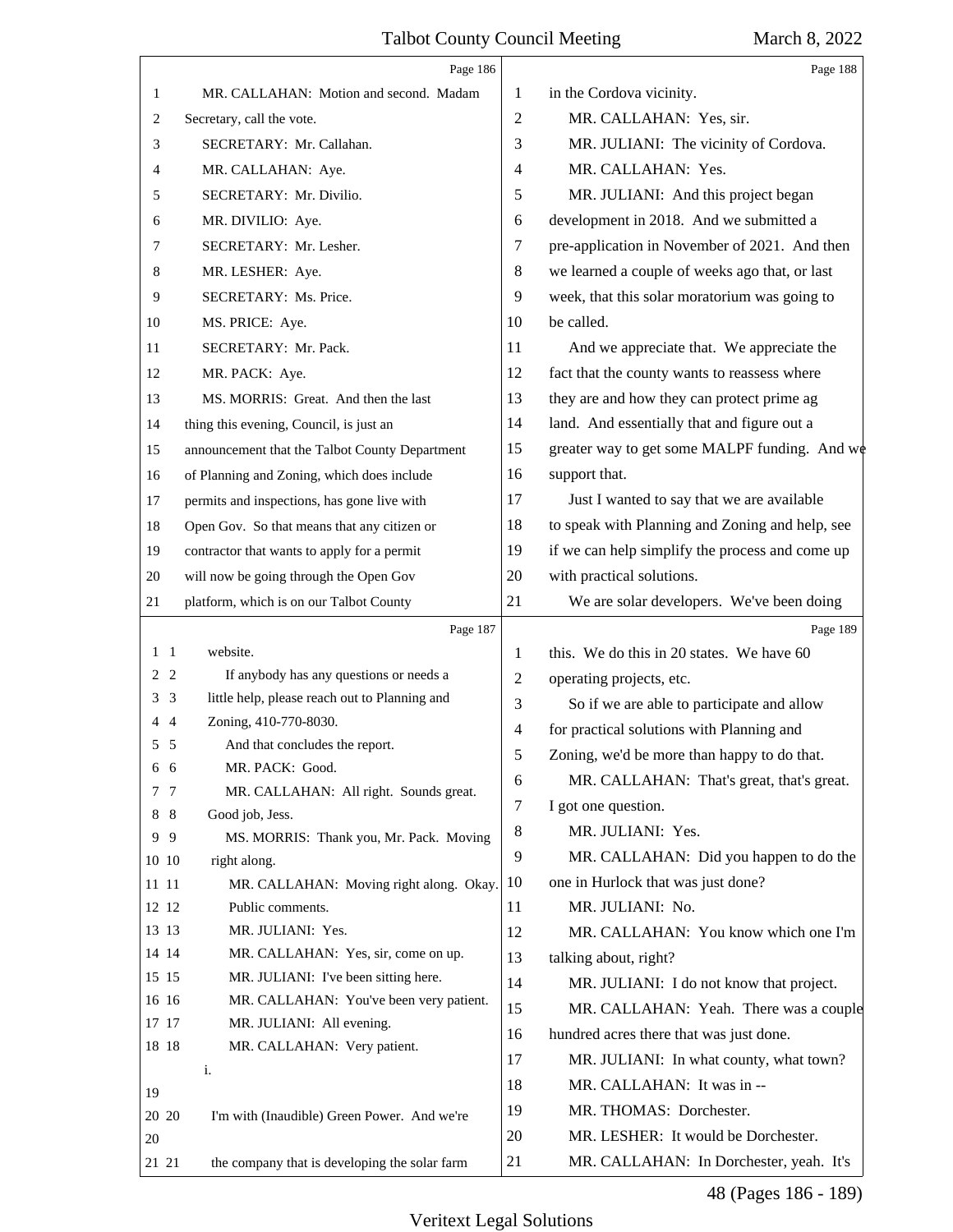<span id="page-48-0"></span>

|                          | Page 190                                               |                | Page 192                                                      |  |
|--------------------------|--------------------------------------------------------|----------------|---------------------------------------------------------------|--|
| 1                        | Dorchester County.                                     | 1              | Commission, I know that Mr. Salinas is already                |  |
| 2                        | MR. JULIANI: Okay. Is that Blue Ridge?                 | 2              | gone, does include expert subject matters as                  |  |
| 3                        | It might be Blue Ridge Solar.                          | 3              | yourself at their hearings. I would almost                    |  |
| 4                        | MR. CALLAHAN: Yeah. I was just curious.                | $\overline{4}$ | insist that they do.                                          |  |
| 5                        | I was just curious because it is big.                  | 5              | I know when we did the previous moratorium                    |  |
| 6                        | MR. JULIANI: Well, we currently have                   | 6              | several years ago, that body that we put                      |  |
| 7                        | three projects in development in Maryland              | 7              | together, they did take information from other                |  |
| 8                        | today. We have one in Caroline County.                 | 8              | sources. When we did our legislation on fire                  |  |
| 9                        | MR. CALLAHAN: Oh, you do. Okay.                        | 9              | suspension, making sure that sprinklers were in               |  |
| 10                       | MR. JULIANI: It's somewhat advanced.                   | 10             | homes, new buildings in Talbot County, we got                 |  |
| 11                       | Then we have the project here in Talbot County.        | 11             | expert subject matters to give testimony on                   |  |
| 12                       | And we have one more in Queen Anne's County.           | 12             | that.                                                         |  |
| 13                       | MR. CALLAHAN: The one you have going on                | 13             | So you would think something of this                          |  |
| 14                       | in Talbot, how big is it right now?                    | 14             | nature, they would need to hear from persons                  |  |
| 15                       | MR. JULIANI: Well, that is a 59 megawatt               | 15             | like yourself in the industry. And I would                    |  |
| 16                       | project.                                               | 16             | almost insist that Mr. Salinas pass that on to                |  |
| 17                       | And to correct some information I heard a              | 17             | the Planning Commission that when they have the               |  |
| 18                       | little bit earlier, it's really only affecting         | 18             | hearings, they invite you at the table.                       |  |
| 19                       | about 360 acres, not 750. So I mean the                | 19             | MR. JULIANI: Well, we appreciate that.                        |  |
| 20                       | initial disturbance was much larger. But once          | 20             | And just as I mentioned, when we build a                      |  |
| 21                       | we conclude with various environmental studies         | 21             | project, we own it and we operate it. That's                  |  |
|                          |                                                        |                |                                                               |  |
|                          | Page 191                                               |                | Page 193                                                      |  |
| $\mathbf{1}$             | and we understand the constraints, then we can         | $\mathbf{1}$   | generally for 30, 35 years.                                   |  |
| 2                        | actually reduce the footprint.                         | $\overline{2}$ | So we become members of the community.                        |  |
| 3                        | MS. PRICE: 750 acres wasn't the size of                | 3              | And we want to be seen as members of the                      |  |
| $\overline{\mathcal{A}}$ | your project. 750 acres is what we've set              | $\overline{4}$ | community, not only coming up with early                      |  |
| 5                        | aside.                                                 | 5              | solutions, but also contributing over the life                |  |
| 6                        | MR. JULIANI: Okay.                                     | 6              | of the project.                                               |  |
| 7                        | MS. PRICE: As our share of the amount of               | 7              | So we're not a developer that's going to                      |  |
| 8                        | acreage that the State wanted to do for those          | 8              | come in, develop a project, and sell it                       |  |
| 9                        | types of projects. So we just took our fair            | 9              | necessarily. Our intention is to own it and                   |  |
| 10                       | share and come up with 750 acres. That wasn't          | 10             | operate it for the life of the project.                       |  |
| 11                       | the size of your project.                              | 11             | MR. PACK: Thank you. And I will make                          |  |
| 12                       | MR. JULIANI: Okay, Okay.                               | 12             | sure we pass that on to Mr. Salinas.                          |  |
| 13                       | MS. PRICE: If that helps clarify.                      | 13             | MR. JULIANI: Thank you very much.                             |  |
| 14                       | MR. CALLAHAN: Mr. Pack.                                | 14             | MR. DIVILIO: Do you have a card?                              |  |
| 15                       |                                                        | 15             | MR. JULIANI: I do.                                            |  |
| 16                       | MR. PACK: And thank you, Mr. -- I'm<br>sorry, I didn't | 16             |                                                               |  |
| 17                       | MR. JULIANI: Gerald Juliani.                           | 17             | MR. DIVILIO: Could you leave that with<br>Mr. Thomas, please? |  |
| 18                       | MR. PACK: Mr. Juliani, thank you for                   | 18             | MR. JULIANI: Yeah, absolutely.                                |  |
| 19                       | coming up and, as Mr. Callahan said, being so          | 19             | MR. CALLAHAN: Sounds good. Well, thanks                       |  |
| 20                       | patient.                                               | 20             | a lot. Really appreciate you coming here                      |  |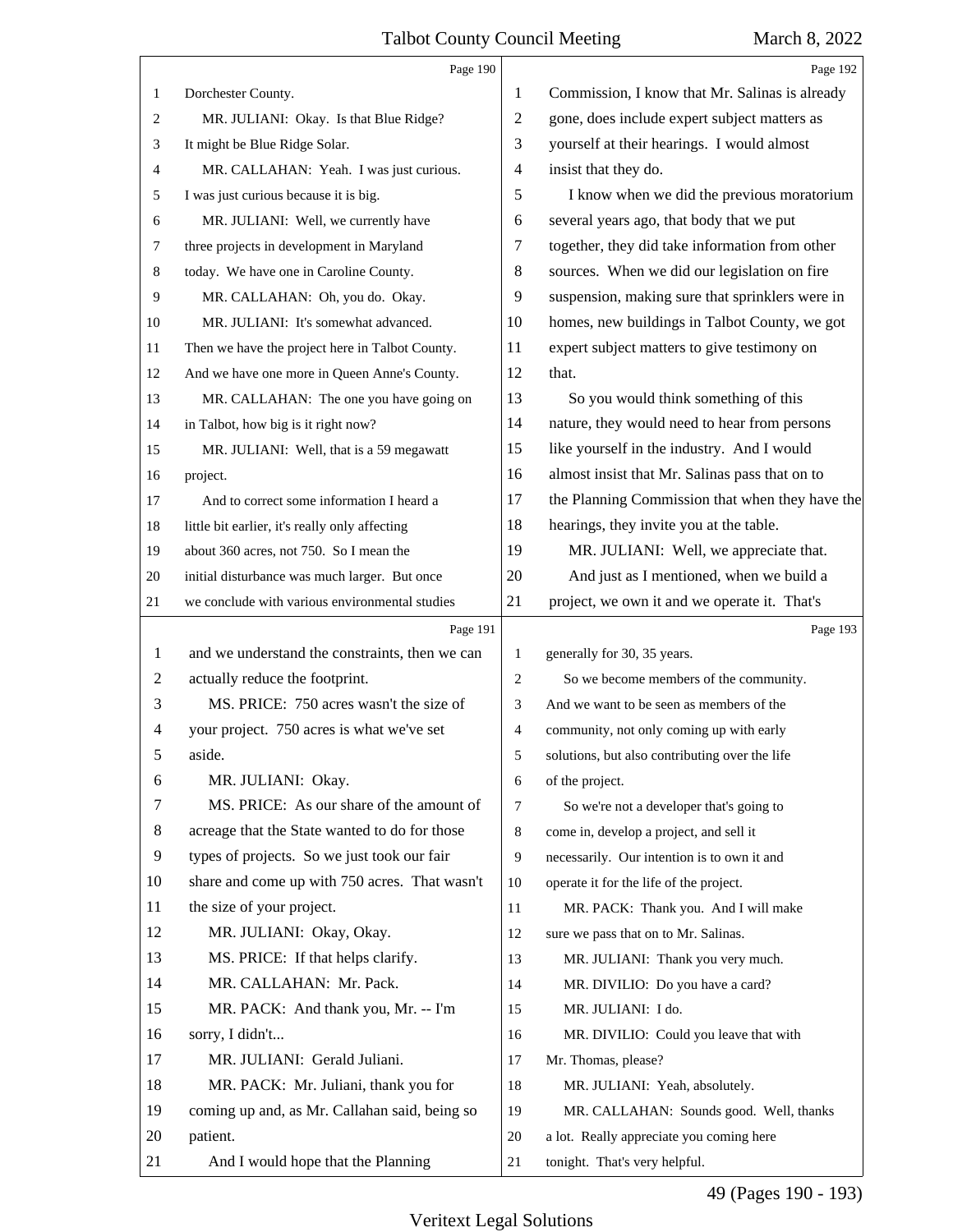<span id="page-49-0"></span>

|                | Page 194                                        |    | Page 196                                        |
|----------------|-------------------------------------------------|----|-------------------------------------------------|
| 1              | MR. JULIANI: Thank you. Thank you for           | 1  | Ms. Morris and Ms. Moran and getting them sick. |
| $\overline{c}$ | listening to me.                                | 2  | So if you're not feeling well, please stay      |
| 3              | MR. CALLAHAN: Thank you.                        | 3  | home.                                           |
| 4              | MR. PACK: Thank you.                            | 4  | Other than that, good to be here with you.      |
| 5              | MR. CALLAHAN: Okay.                             | 5  | MR. CALLAHAN: No problem.                       |
| 6              | MR. THOMAS: Thank you very much. I'll           | 6  | Ms. Price.                                      |
| 7              | pass this on to Miguel.                         | 7  | MS. PRICE: It's probably good advice no         |
| 8              | SPEAKER: Just observing.                        | 8  | matter what kind of infection you have.         |
| 9              | MR. CALLAHAN: Okay. So now we're -- no          | 9  | Doesn't matter whether it's COVID or the flu or |
| 10             | more, nobody. Okay. We're done. Okay.           | 10 | it's the common cold. Nobody wants your germs.  |
| 11             | So now we're doing Council comments.            | 11 | So I agree. It's good to be back in             |
| 12             | MS. PRICE: We're the only ones standing         | 12 | person. I think sometimes it also sets a much   |
| 13             | between us and going home.                      | 13 | better tone. While we're still going to have    |
| 14             | MR. CALLAHAN: Exactly. I got Mr. Pack           | 14 | good discussion up here, it's different in      |
| 15             | over there laughing a little bit. He's in a     | 15 | person. And you can kind of feel what is going  |
| 16             | good mood tonight.                              | 16 | on. And I think it's a big improvement to       |
| 17             | MR. PACK: I'm feeling much better               | 17 | sometimes, like happens, you know, on the       |
| 18             | tonight.                                        | 18 | Internet. Whether it's a Council meeting or     |
| 19             | MR. CALLAHAN: And I'm proud of you. I           | 19 | whether it's social media or whatever, people   |
| 20             | told you that.                                  | 20 | feel like they can say more. And I think when   |
| 21             | MR. PACK: I know. Thank you very much.          | 21 | you have to be in person and be accountable for |
|                |                                                 |    |                                                 |
|                | Page 195                                        |    | Page 197                                        |
| 1              | The medication is working.                      | 1  | what you say and what you do, it's so much      |
| 2              | MR. CALLAHAN: It really is.                     | 2  | better to be in person in any scenario. So I'm  |
| 3              | MS. PRICE: But you are missing a                | 3  | glad to be back.                                |
| 4              | basketball game.                                | 4  | MR. CALLAHAN: Thank you, Ms. Price.             |
| 5              | MR. PACK: I have it taped.                      | 5  | Mr. Divilio.                                    |
| 6              | MR. CALLAHAN: That's all right.                 | 6  | MR. DIVILIO: I just wanted to say that I        |
| 7              | Got anything for us?                            | 7  | went to the annual Weed Control Committee       |
| 8              | MR. PACK: I don't have anything. I would        | 8  | meeting that we have once a year. There's a     |
| 9              | just say it's good to be back in the Bradley    | 9  | new weed control coordinator. His name is JD    |
| 10             | Meeting Room once again unmasked and vaccinated | 10 | Nader. Tons of energy, very excited about the   |
| 11             | and boostered and all that kind of fun stuff.   | 11 | job. And his biggest goal right now is just to  |
| 12             | I would say just as a note, we're not done      | 12 | get out the word about who he is and what they  |
| 13             | with this virus yet. So just want to tell       | 13 | do.                                             |
| 14             | people just continue to be vigilant doing the   | 14 | We have a lot of noxious weeds around.          |
| 15             | things you need to do to keep yourself safe.    | 15 | The farmers know about it. They keep an eye     |
| 16             | And if you're not feeling well, as I was a      | 16 | out for it. But the regular homeowners,         |
| 17             | couple of weeks ago, stay home. Don't go into   | 17 | especially those with the second homes who      |
| 18             | the office and sneeze all over people. Say      | 18 | aren't down here all the time, pay a landscaper |
| 19             | home and keep yourself safe.                    | 19 | to take care of it, there's a new weed that's   |
| 20             | I think Mr. Stamp took that to heart and        | 20 | come out that goes from seed to seed in 40 days |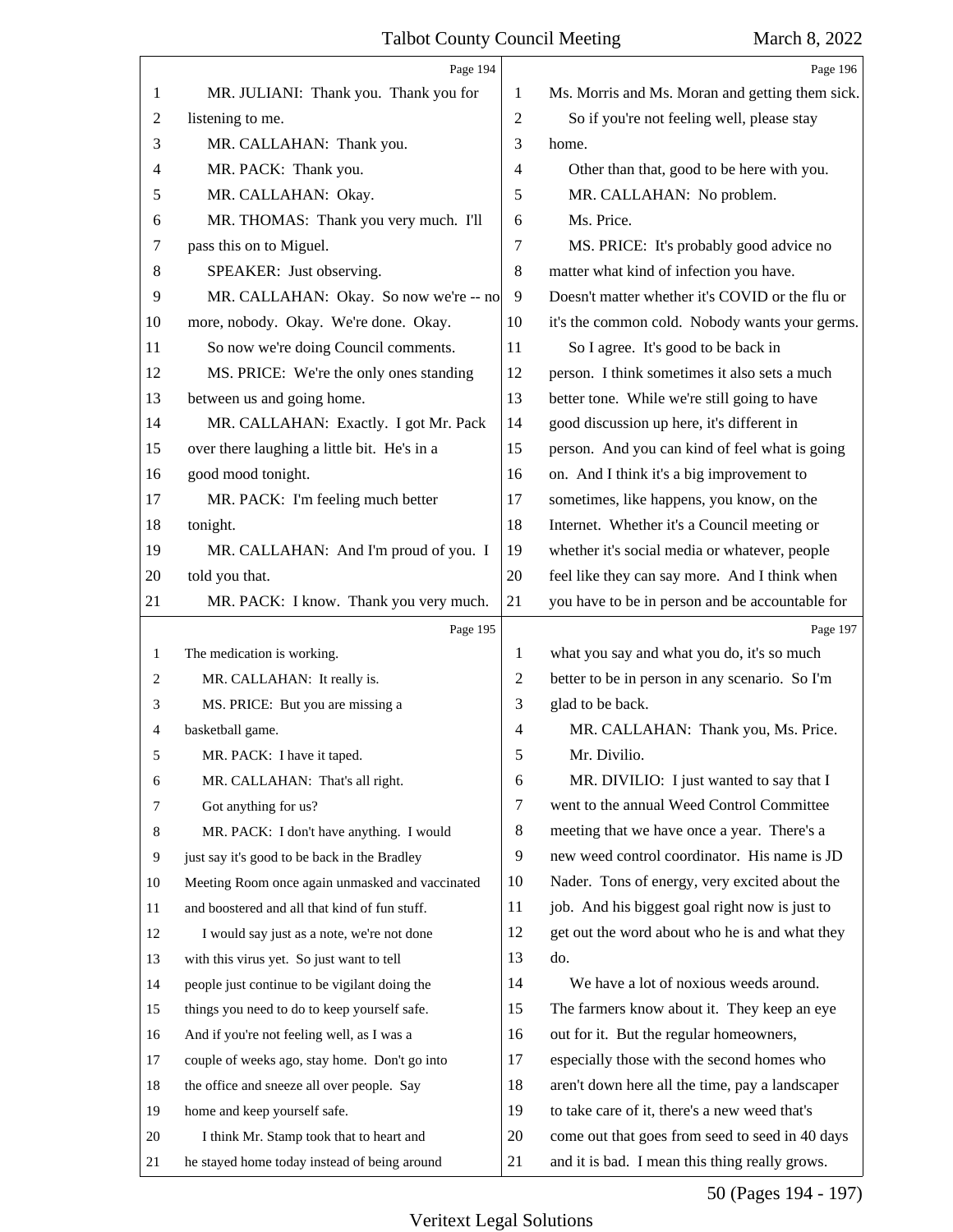<span id="page-50-0"></span>

|                | Page 198                                        |                | Page 200                                        |
|----------------|-------------------------------------------------|----------------|-------------------------------------------------|
| 1              | It's low growing. You really have to really     | 1              | can reach out to us and the people that can     |
| $\overline{c}$ | keep an eye on it.                              | $\overline{c}$ | come in here and see us, it just makes it so    |
| 3              | But JD is excited. I'm sure we're all           | 3              | much better.                                    |
| 4              | going to see his name around different rotary   | 4              | Jess and Susan, I really appreciate             |
| 5              | events talking and things. This will be a nice  | 5              | tonight you taking over. I hope Clay -- you     |
| 6              | change for the weed control coordinator, seeing | 6              | know he's listening. You know that.             |
| 7              | them out and about. And I think you guys, when  | 7              | MS. MORRIS: I know.                             |
| $\,8\,$        | you meet him, you're going to be excited.       | $\,8\,$        | MS. PRICE: He was texting.                      |
| 9              | MR. PACK: Excited about weed control?           | 9              | MR. DIVILIO: He just texted.                    |
| 10             | MR. DIVILIO: Yes. They take over quick.         | 10             | MR. CALLAHAN: I got it. So we're hopeful        |
| 11             | MR. PACK: They do.                              | 11             | he gets better so he can be back tomorrow.      |
| 12             | MR. CALLAHAN: So we got to be careful of        | 12             | And Patrick, appreciate this evening. You       |
| 13             | bad weed?                                       | 13             | did a good job tonight.                         |
| 14             | MR. DIVILIO: Bad weed.                          | 14             | MR. THOMAS: Thank you.                          |
| 15             | MR. CALLAHAN: Got you.                          | 15             | MR. CALLAHAN: I know we had some tough          |
| 16             | MR. PACK: Watch yourself, Mr. Callahan.         | 16             | things to kind of get over.                     |
| 17             | MR. CALLAHAN: That's what the man said.         | 17             | But I just really want to make sure             |
| 18             | MR. DIVILIO: And just one other thing.          | 18             | everybody understands all five of us are trying |
| 19             | Just piggyback on the COVID stuff, because I    | 19             | to get into the same, the finish line with a    |
| 20             | did this and I was a total jerk. I pulled up    | 20             | lot of this stuff with Trappe. So we'll get     |
| 21             | to an office today and they had a sign on that  | 21             | there.                                          |
|                | Page 199                                        |                | Page 201                                        |
| $\mathbf{1}$   | you had to wear a mask. And I grumpily put one  | 1              | The other big thing that Jessica talked         |
| 2              | on. And I walk inside and she's eight months    | 2              | about was the finishing of the golf course.     |
| 3              | pregnant. And I'm like how rude can I be. Of    | 3              | And I don't know if people realize how          |
| $\overline{4}$ | course, she's concerned. She doesn't want to    | 4              | important that golf course is. And it's really  |
| 5              | have COVID going into the birthing unit now     | 5              | something when you're coming into Easton and to |
| 6              | that they just allowed parents back in there.   | 6              |                                                 |
| 7              |                                                 |                | Talbot County, it's really a vital, a vital     |
| 8              | So you never know why. Just be                  | 7              | aspect of what we're all about.                 |
|                | compassionate. I wasn't.                        | $\,8\,$        | And it's good to have -- you know, I'm          |
| 9              | MR. PACK: And I still carry mine with me,       | 9              | proud of Council putting a couple of million    |
| 10             | too.                                            | 10             | dollars in there to do that. And it's huge.     |
| 11             | MR. CALLAHAN: There you go.                     | 11             | It brings a lot of people here. It's one of     |
| 12             | Mr. Vice President.                             | 12             | the best golf courses in Maryland. So I'm       |
| 13             | MR. LESHER: I have no comment tonight.          | 13             | happy to support all that.                      |
| 14             | MR. CALLAHAN: Wow.                              | 14             | With that being said, Mr. Vice President.       |
| 15             | MR. LESHER: It's a late night.                  | 15             | MR. LESHER: The County Council's next           |
| 16             | MS. PRICE: Let's go home.                       | 16             | meeting will be held on Tuesday, March 22nd,    |
| 17             | MR. CALLAHAN: Yeah. Well, I just got a          | 17             | beginning at six o'clock. The Council will be   |
| 18             | few words, too. It was, tonight was great.      | 18             | convening in open session at four o'clock p.m.  |
| 19             | I'm glad to be back, like Ms. Price said. I     | 19             | for budget deliberations and then adjourning    |
| 20             | think we work together. It's just a different   | 20             | into closed session to discuss real estate,     |

51 (Pages 198 - 201)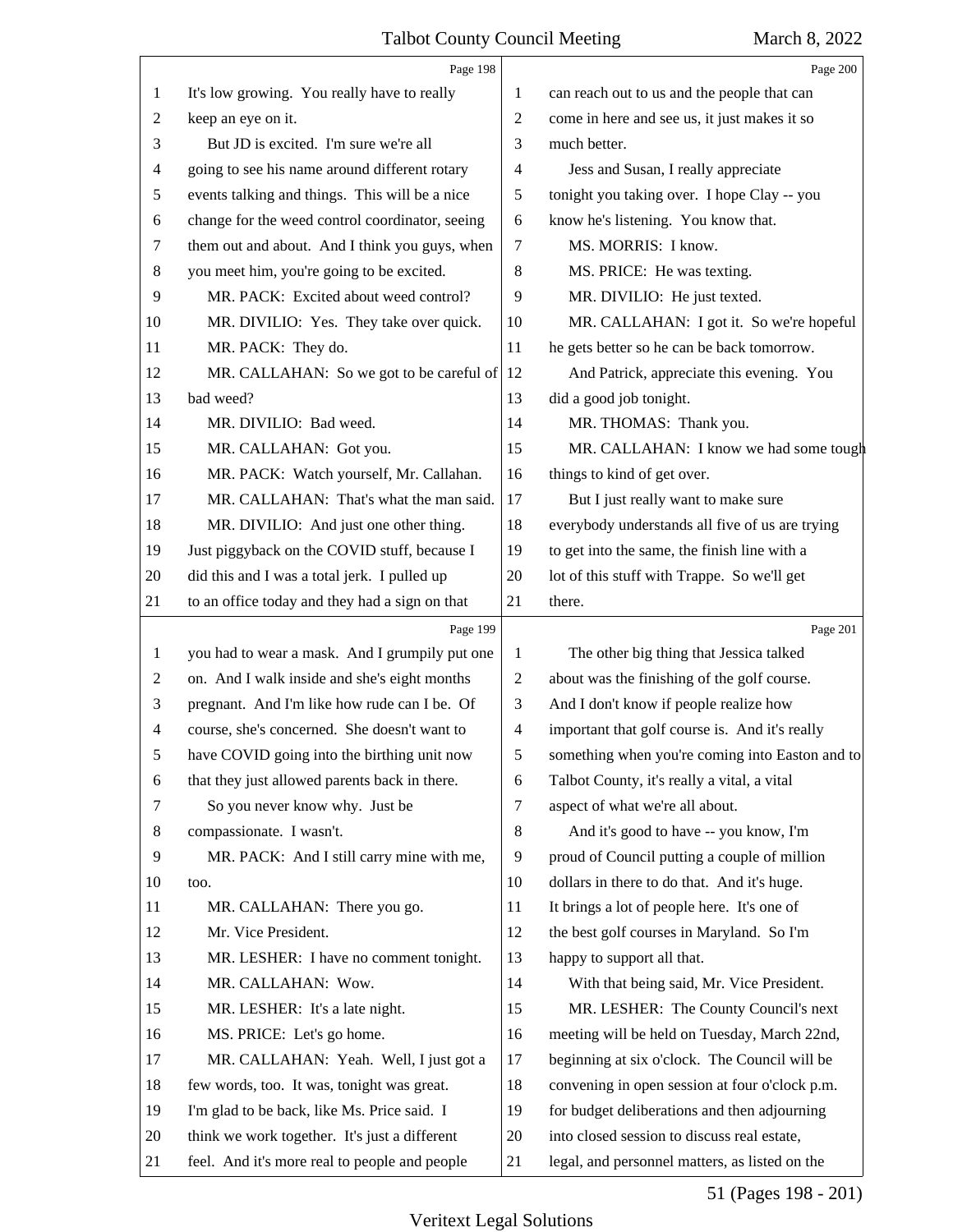<span id="page-51-0"></span>

|                | Page 202                                       |                                |                                                                                                          | Page 204 |
|----------------|------------------------------------------------|--------------------------------|----------------------------------------------------------------------------------------------------------|----------|
| 1              | statement for closing that meeting.            | $\mathbf{1}$<br>$\overline{2}$ | STATE OF MARYLAND<br>I, Diane Houlihan, a Notary Public in and                                           |          |
| $\overline{c}$ | The Council will be holding budget             |                                | for the State of Maryland, County of Baltimore City,                                                     |          |
| 3              | deliberations as well on Thursday, March 10th, |                                | 3 do hereby certify that the within named, Talbot<br>County Council Audio, personally appeared before me |          |
| 4              | beginning at 4:30 p.m. Those deliberations     |                                | 4 at the time and place herein set according to law,<br>was interrogated by counsel.                     |          |
| 5              | will be held virtually through WebEx Events.   | 5                              |                                                                                                          |          |
| 6              | Therefore, is there a motion to adjourn        |                                | I further certify that the examination was<br>6 recorded stenographically by me and then transcribed     |          |
| 7              | this meeting and reconvene as noted?           |                                | from my stenographic notes to the within printed<br>7 matter by means of computer-assisted transcription |          |
| 8              | MR. PACK: So moved.                            |                                | in a true and accurate manner.                                                                           |          |
| 9              | MS. PRICE: So moved.                           | 8                              | I further certify that the stipulations                                                                  |          |
| 10             | MR. CALLAHAN: Got a motion and second.         |                                | 9 contained herein were entered into by counsel in my                                                    |          |
| 11             | Madam Secretary.                               | 10                             | presence.                                                                                                |          |
| 12             | SECRETARY: Mr. Callahan.                       |                                | I further certify that I am not of counsel<br>11 to any of the parties, not an employee of counsel,      |          |
| 13             | MR. CALLAHAN: Aye.                             |                                | nor related to any of the parties, nor in any way                                                        |          |
| 14             | SECRETARY: Mr. Divilio.                        | 13                             | 12 interested in the outcome of this action.<br>AS WITNESS my hand Notorial Seal this 15th               |          |
| 15             | MR. DIVILIO: Aye.                              |                                | day of March, 2022, at Easton, MD.                                                                       |          |
| 16             | SECRETARY: Mr. Lesher.                         | 14<br>15                       |                                                                                                          |          |
| 17             | MR. LESHER: Aye.                               | 16                             | Alaufich                                                                                                 |          |
| 18             | SECRETARY: Ms. Price.                          |                                | Diane Houlihan                                                                                           |          |
| 19             | MS. PRICE: Aye.                                | 17<br>18                       | Notary Public                                                                                            |          |
| 20             | SECRETARY: Mr. Pack.                           | 19                             | 20 My commission expires September 16, 2025                                                              |          |
| 21             | MS. MORRIS: Aye.                               | 21                             |                                                                                                          |          |
|                | Page 203                                       |                                |                                                                                                          |          |
| 1              | MR. DIVILIO: He's a hard yes.                  |                                |                                                                                                          |          |
| $\overline{c}$ | (Meeting concluded at: 8:58 p.m.)              |                                |                                                                                                          |          |
| 3              |                                                |                                |                                                                                                          |          |
|                |                                                |                                |                                                                                                          |          |
|                |                                                |                                |                                                                                                          |          |
| 6              |                                                |                                |                                                                                                          |          |
| 7              |                                                |                                |                                                                                                          |          |
| 8              |                                                |                                |                                                                                                          |          |
| 9              |                                                |                                |                                                                                                          |          |
| 10             |                                                |                                |                                                                                                          |          |
| 11             |                                                |                                |                                                                                                          |          |
| 12             |                                                |                                |                                                                                                          |          |
| 13             |                                                |                                |                                                                                                          |          |
| 14             |                                                |                                |                                                                                                          |          |
| 15             |                                                |                                |                                                                                                          |          |
| 16             |                                                |                                |                                                                                                          |          |
| 17             |                                                |                                |                                                                                                          |          |
| 18             |                                                |                                |                                                                                                          |          |
| 19             |                                                |                                |                                                                                                          |          |
| 20             |                                                |                                |                                                                                                          |          |
| 21             |                                                |                                |                                                                                                          |          |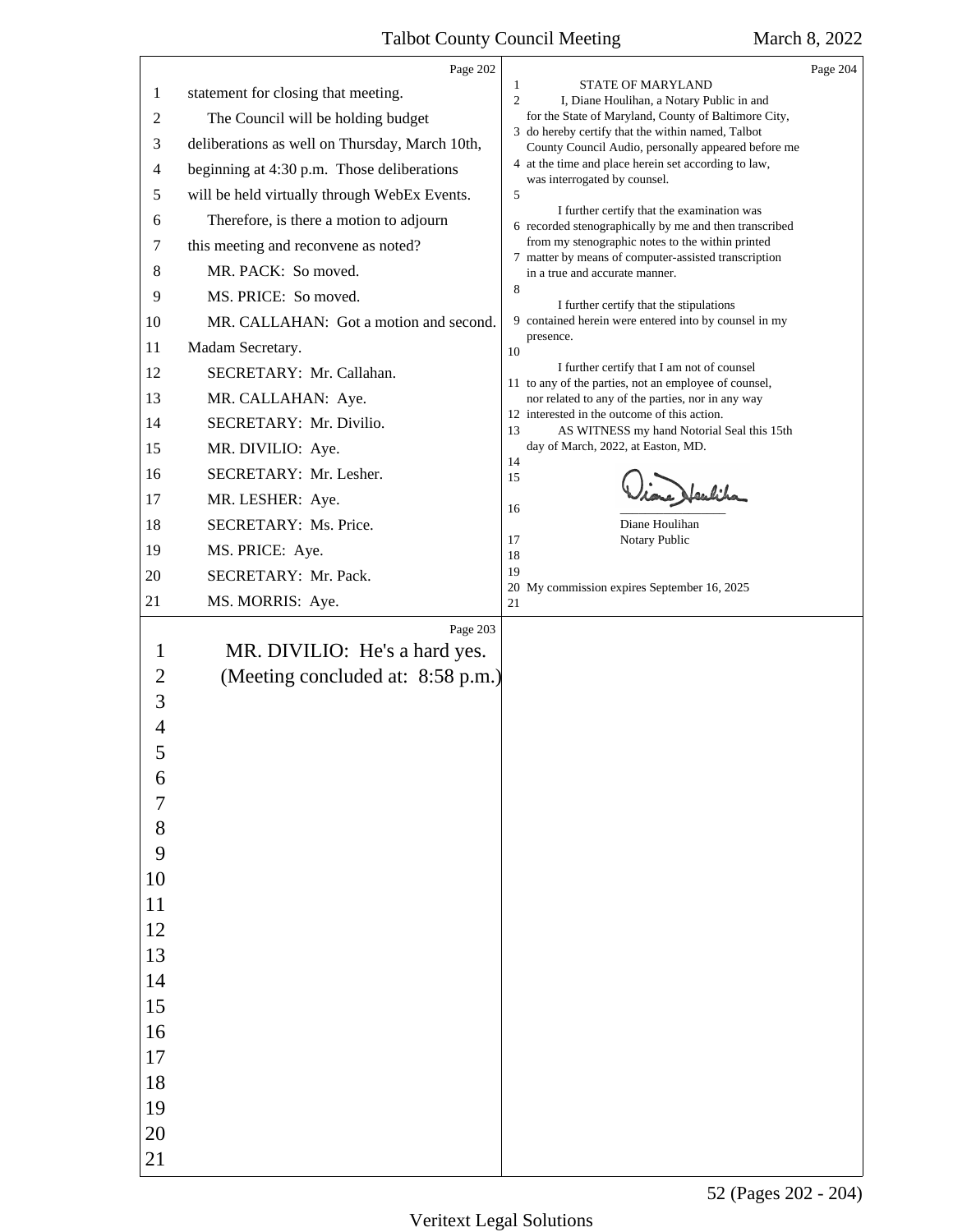**[& - 327]** Page 1

| $\boldsymbol{\&}$              | 1362 204:15            | 2020 104:14 119:6      | $\overline{\mathbf{3}}$ |
|--------------------------------|------------------------|------------------------|-------------------------|
| 180:11,20<br>$\boldsymbol{\&}$ | 14 97:12 103:21        | 2021<br>188:7          | 3 187:3                 |
| $\boldsymbol{0}$               | 187:14                 | 2022 1:7 15:1 17:2     | 3.2 167:20 168:3,9      |
|                                | 140 52:17 53:2         | 31:16 33:15 34:2       | 10:18 23:9,15<br>30     |
| 01 78:1                        | 1448 172:12            | 204:13                 | 32:6 53:17 54:2         |
| $\mathbf{1}$                   | 1476 160:8             | 2023 5:12 13:17        | 126:18 167:10           |
| 1 15:7 63:6,15                 | 15 20:7 97:14          | 48:13 50:2 51:8        | 193:1                   |
| 68:9 74:1 75:9                 | 103:21 167:11,21       | 52:10 54:18 59:15      | 300,000 12:18           |
| 104:7,8 187:1                  | 187:15                 | 60:13                  | 301 107:8               |
| 1,000 $20:10$                  | 156 73:18              | 2024 48:13 50:2        | 304<br>103:20           |
| 1,120 76:18                    | 15th 174:16            | 51:8 52:10 54:19       | 308 103:8,10,11         |
| 1,326,680 38:8                 | 204:13                 | 59:15 60:14            | 105:1,11 117:4          |
| 1,500 58:7                     | 16 187:16 204:20       | 2025 204:20            | 121:7 123:4,19          |
| 1.2 $54:5$                     | 17 $47:1887:1,21$      | 2030 104:14            | 134:6 154:13,19         |
| 1.3 8:5 11:17                  | 103:21 128:13          | 21 187:21              | 155:6,10,16             |
| 12:18                          | 187:17                 | 213<br>117:14          | 313 83:13 103:8         |
| 1.4 $11:15,17$                 | 17-08 180:2            | 214 75:8               | 105:14 106:13,14        |
| 1.5 $60:15$                    | 184:1<br>$17 - 16$     | 21679 78:1             | 112:13 113:6            |
| 1.68 $71:7$                    | $17 - 17$<br>184:20    | 218 118:17             | 117:19 121:9            |
| 10 187:10                      | 175 69:19 70:10        | 21st 182:18            | 123:9 124:4,12          |
| 100 96:16 113:1                | 70:14,15               | 22 185:17              | 126:1,9 129:7           |
| 123:12 134:2                   | 18 53:19 81:10         | 22nd 201:16            | 134:20 135:7            |
| 140:14 155:14                  | 113:7 187:18           | 233 73:21              | 137:16,18 140:18        |
| 105 68:8                       | 18,615 71:5            | 235 63:12 74:5         | 141:17 142:21,21        |
| 10th 202:3                     | 19 103:21              | 24 44:11 54:6 63:5     | 143:6,8,10 145:7        |
| 11 187:11                      | 190 88:18 101:21       | 168:4 175:21           | 146:14 151:14           |
| 110 52:17 53:2                 | 1961 15:11             | 246,454 38:9           | 153:4                   |
| 1187 166:15                    | 1986 61:5              | 24th 140:11            | 315 49:14               |
| 12 54:2 99:2 167:5             | <b>1st</b> 3:11 182:19 | 25 9:6                 | 316 50:17               |
| 167:12 187:12                  | $\overline{2}$         | 25,000 4:20 55:18      | 317<br>52:3             |
| 120 5:16 129:21                | 2 104:3,3 187:2        | 25th 182:19            | 318 54:13               |
| 145:21                         | 2.190 52:11            | 26383 75:6             | 319<br>59:10            |
| 126 128:2                      | $20 \quad 4:12\;23:16$ | 26491 73:16            | 320<br>60:8             |
| 1262 165:4                     | 44:18 115:10           | 28,800 180:12          | 62:20<br>321            |
| 129 63:6 65:10                 | 162:11 187:20          | 281 103:13 117:5       | 322<br>68:1             |
| 12th 49:15 50:18               | 189:1                  | 118:18,19,20           | 323<br>73:11            |
| 50:19,20,21 51:1               | 200 32:2 60:2          | 119:6 120:19           | 324<br>74:21            |
| 52:4 54:14 59:11               | 2000 60:2              | 123:5 124:9,21         | 325<br>77:13            |
| 60:9 62:21 68:2                | 2008 167:6             | 125:8,8 128:10         | 326<br>82:8             |
| 73:12 75:1 77:14               | 2010 39:8 69:12        | 134:20 146:3           | 327 85:15 116:11        |
| 82:9 85:16 87:19               | 2014 32:16             | 156:16,18              | 124:13 126:1            |
| 103:5 116:12                   | 2018 32:18 81:9        | <b>28th</b> 3:2 182:19 | 127:5,6 135:7,9         |
| 13 21:21 97:12                 | 188:6                  | 2nd 107:6              | 135:12 136:4,18         |
| 187:13                         |                        |                        | 136:19 137:16,18        |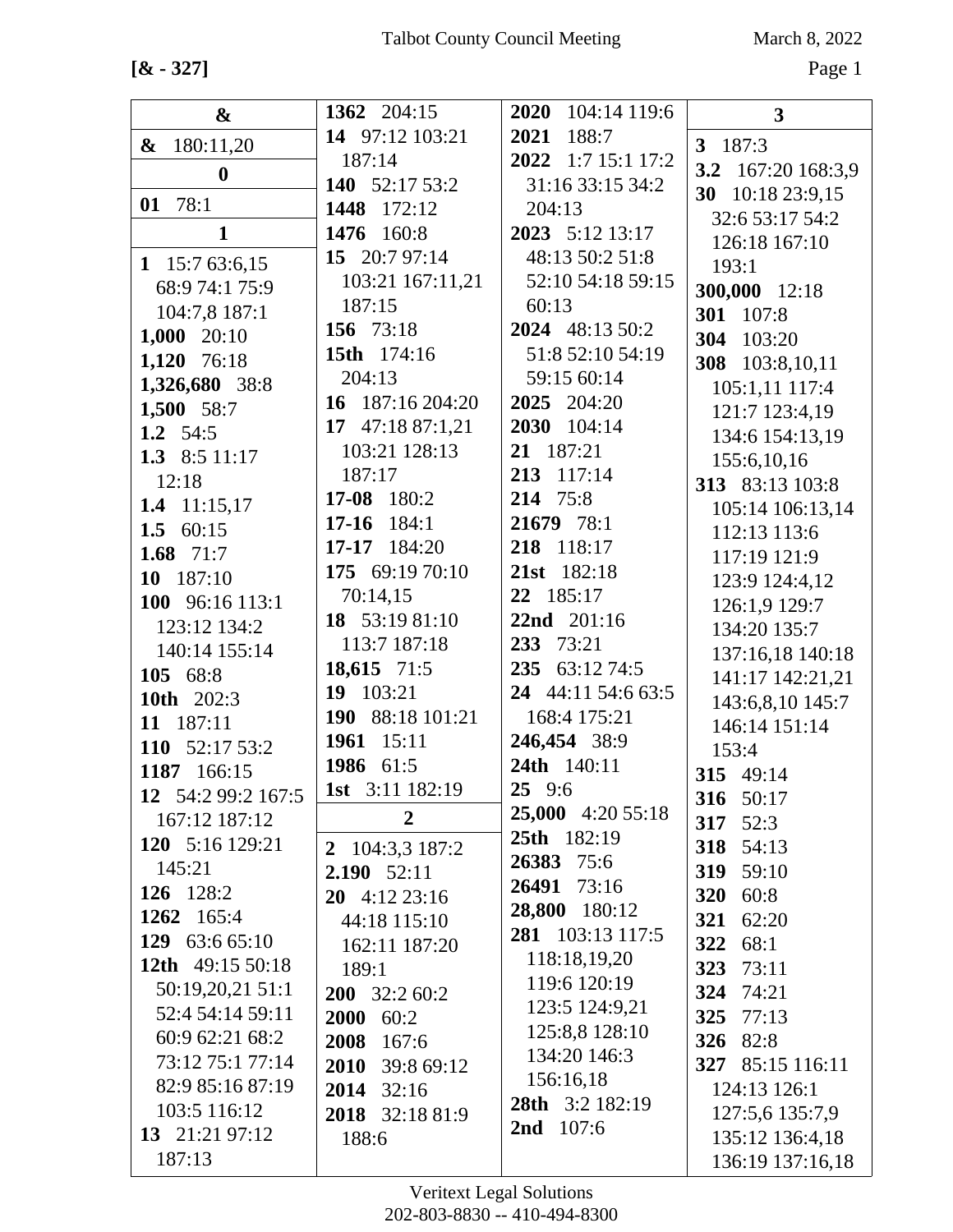## [327 - advantages]

March 8, 2022

| 139:10 140:16,19        | 600,000 120:11         | <b>able</b> 13:18 22:7   | $actual$ 12:1           |
|-------------------------|------------------------|--------------------------|-------------------------|
| 141:2 142:6             | 63 32:18               | 40:18 87:2 90:2          | add 48:13 50:2          |
| 155:13                  | 65 103:21              | 91:16,19 169:6           | 51:8 52:10 54:19        |
| 328 87:18               | $6:00$ 1:7             | 189:3                    | 59:13,15 104:12         |
| 329 73:17,20 75:7       | $\overline{7}$         | abreast $82:1$           | 130:18 169:10           |
| 75:13 103:4             |                        | absolutely 19:3          | adding 5:18 48:11       |
| 33 36:17 62:10          | 7 8:3 57:17 132:15     | 23:12 29:12 30:14        | 49:21 51:6 52:8         |
| 68:7,8 165:6            | 187:7                  | 47:4 130:18 148:1        | 54:17 60:12,14          |
| 35 5:18 193:1           | 7,000 97:6             | 148:2,4 150:20           | addition 37:15          |
| 360 190:19              | 70 167:9               | 182:10 193:18            | additional 7:4,5        |
| 360,000 51:9            | 70/30 167:9            | abstain $166:12$         | 67:8                    |
| 37,050 55:16            | 700 97:4               | ac 39:13                 | additions $2:183:4$     |
| 38 68:8                 | 726 166:14             | <b>accept</b> $24:246:5$ | 3:13                    |
| $\overline{\mathbf{4}}$ | 738 94:8               | $accepted \quad 2:203:9$ | address $84:15$         |
|                         | $75 \quad 4:15$        | 3:15 139:19              | 92:13 123:9             |
| 4 119:6 187:4           | 750 190:19 191:3       | accepting 129:4          | 124:16 170:12           |
| 4,500 148:13            | 191:4,10               | 183:2                    | 173:16                  |
| 4.9 97:7,9              | 76 76:19               | access 7:3 11:4          | addressed 140:4         |
| 40 10:20 32:17          | 8                      | 16:5                     | 149:12 175:7            |
| 96:13,15,17             | 8 1:7 57:17 132:17     | accessible 16:1          | addressing 61:7         |
| 197:20                  | 187:8                  | accomplishing            | 143:21                  |
| 41 73:18,21 75:8        | 8.6 48:14              | 96:4                     | adjourn 202:6           |
| 410 168:8               | 800,000 50:3           | account 170:11           | adjourning              |
| 410-770-8030            | 59:16                  | accountable              | 201:19                  |
| 187:4                   | 83 103:21              | 196:21                   | adjudicate 173:7        |
| 410-770-8170            | 85 103:21              | accurate 204:7           | adjudication            |
| 183:14                  | 865 104:2              | achievable 53:8          | 172:18                  |
| 43,688,300 54:20        | 8:58 203:2             | acquisition 77:18        | <b>adkins</b> 37:7 38:2 |
| 44 103:21               | <b>8th</b> 2:17 3:3,11 | acre 71:6 94:8           | 40:8,13,1642:1          |
| 45 56:18                | 17:1 34:1              | 95:10 97:6               | 43:11,14,18 44:1        |
| 4:30 202:4              | 9                      | $acreage$ 97:4           | 44:5,12 45:16           |
| 5                       | 9 57:17 187:9          | 191:8                    | 47:1,5,11               |
| 5 $41:7,10187:5$        | 90 40:12 126:18        | acres 71:3,5,7           | administration          |
| 5,000 133:4             | 167:8                  | 72:5,13 95:12,17         | 128:1                   |
| 50 5:15 12:3 32:7       | 911 181:19             | 97:4 104:2 189:16        | adopt 88:3 109:5        |
| 53:12 123:12            | <b>98</b> 78:2         | 190:19 191:3,4,10        | 109:5 152:9             |
| 54 103:20               | 997 177:19,20          | action 121:8,10          | adoption 88:7           |
| 103:21<br>55            |                        | 126:6 141:1,2            | 103:12                  |
| 104:1 190:15<br>59      | a                      | 204:12                   | adults 5:2              |
| 6                       | abandoned 99:1         | actions 83:1             | advanced 8:11           |
| 6 12:5 187:6            | ability $22:14$        | 131:13                   | 190:10                  |
| 60 7:14 10:20           | 56:16 70:17 74:16      | $active$ 11:18           | advantage 56:8          |
| 53:16 96:15,16          | 76:4 110:9 131:10      | acts 92:19               | advantages 93:10        |
|                         |                        |                          |                         |
| 97:10 189:1             |                        |                          |                         |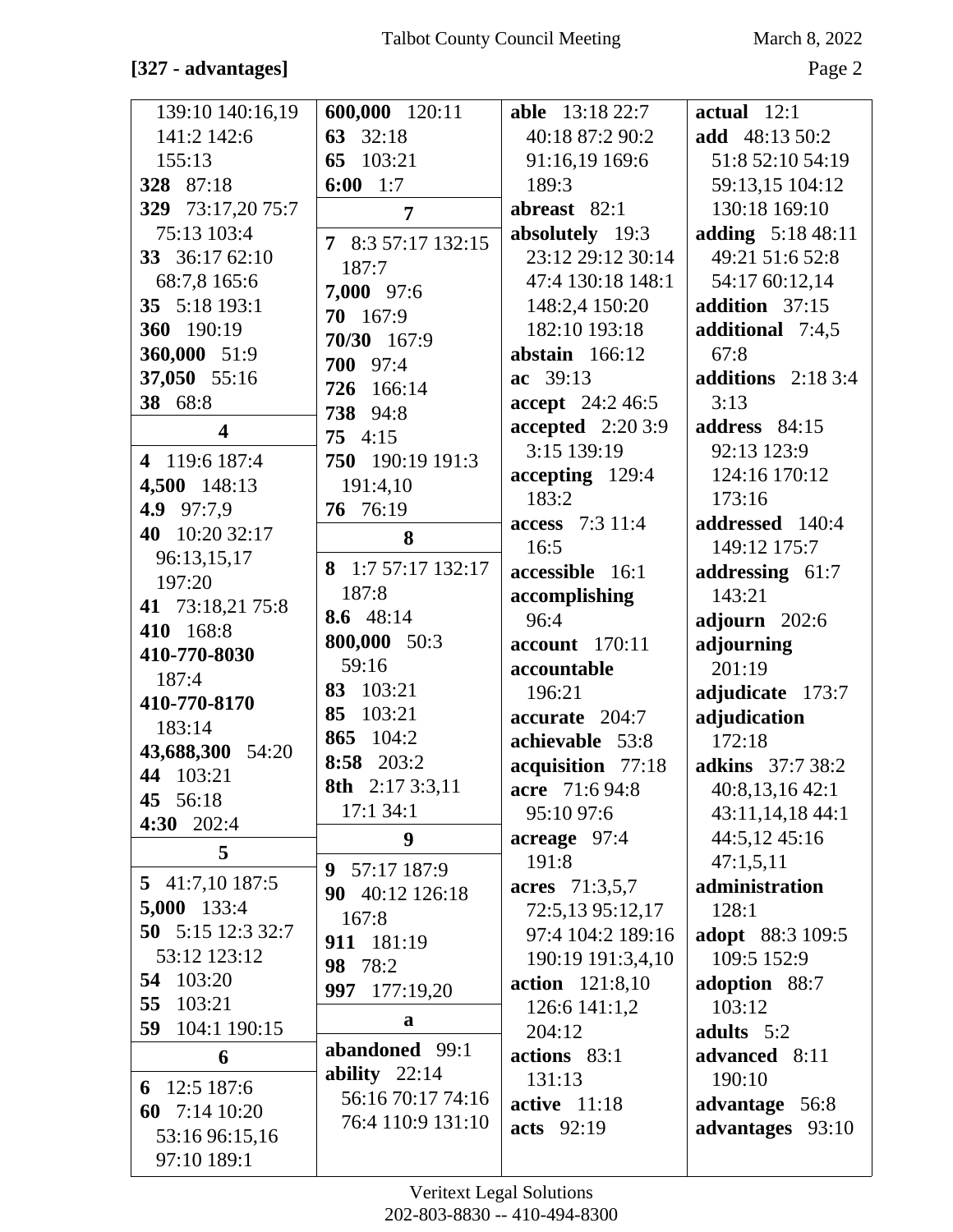## [advice - approve]

March 8, 2022

| <b>advice</b> 196:7       | air $39:9$              | 145:19 146:14            | anywheres 126:18    |
|---------------------------|-------------------------|--------------------------|---------------------|
| advisable 88:8            | alike $26:1$            | 151:21 152:3,9           | apartments 134:3    |
| <b>advise</b> 117:17      | allegiance 2:5,7        | 153:4                    | appeal 173:7        |
| advocate 26:15            | allocated 55:14         | amendments               | 175:11              |
| <b>affect</b> 32:9 90:11  | allocation 170:2        | 86:13,15,17              | appeals $89:14$     |
| 174:7                     | <b>allow</b> 5:14 86:12 | 101:21 102:9             | 90:15 91:4 173:4    |
| <b>afford</b> 133:2 148:7 | 89:3 97:15 116:17       | 115:20 168:20            | 173:6,20 175:7      |
| affordable 5:7            | 130:5 173:13,19         | amenities 7:18           | appeared 204:3      |
| 6:14 7:10,15 10:1         | 189:3                   | american 32:20           | appellate 175:11    |
| 10:6,131:1                | allowed 199:6           | 32:21 33:1               | applaud 29:13       |
| 132:7,16                  | allowing 27:3           | ami 10:18                | 30:8 92:17          |
| afternoon 170:15          | 107:18                  | amount $48:14$           | applicant 91:6      |
| ag 183:2,5,8              | <b>allows</b> 84:3,5    | 50:3 51:9 52:11          | application 86:9    |
| 188:13                    | 101:20                  | 54:20 59:16 60:15        | 178:16 188:7        |
| age 29:21 31:19           | altering 166:17         | 61:16 139:20             | applications 88:4   |
| agencies 57:7             | alternatives            | 167:10 175:8             | applied 94:9        |
| agency 173:15             | 107:18                  | 180:11 191:7             | applies 23:21       |
| agenda 2:16,17,19         | alzheimer's 42:8        | <b>amounts</b> 166:17    | apply 13:18 86:10   |
| 2:20 3:5,8 27:4           | 42:16 43:3              | andrea $35:16$           | 151:7 186:19        |
| 35:5 47:14 84:8           | ambassador 19:18        | 36:12 47:1               | appointed 180:17    |
| 84:19 141:17              | <b>amend</b> 48:9 49:19 | andrea's $35:19$         | appointment         |
| 153:17,19,20              | 51:4 52:6 54:15         | andy 36:18               | 42:10               |
| 160:2                     | 59:12 60:10 63:1        | <b>angel</b> 173:5       | appreciate $2:96:4$ |
| aging $42:6$              | 68:3 73:13 75:3         | angelou 25:12            | 9:19 30:20 31:10    |
| ago 39:12 80:10           | 77:16 82:11 83:7        | annapolis 161:10         | 45:20 47:12 81:1    |
| 115:11 163:14             | 85:19 86:7 103:13       | anne 4:10 7:16           | 95:2 106:6 134:6    |
| 165:17 167:12             | 104:11,15 105:2         | <b>anne's</b> 190:12     | 145:5 159:16        |
| 169:15 188:8              | 106:15 153:20           | announce 49:11           | 168:12 188:11,11    |
| 192:6 195:17              | amended 104:18          | announcement             | 192:19 193:20       |
| <b>agree</b> 66:20 67:1   | 117:21 119:6            | 186:15                   | 200:4,12            |
| 125:6 137:5               | 126:9 143:8 146:3       | <b>annual</b> 30:9 32:19 | appropriate 89:9    |
| 196:11                    | amending 78:6           | 35:8 38:4 197:7          | 175:9               |
| agreeable 101:9           | 127:7                   | anticipate 5:11          | appropriated        |
| agreement 120:10          | amendment 83:18         | anticipating 44:9        | 166:19              |
| 149:9 180:3               | 84:11 85:21 86:11       | antiquated 175:17        | approval $38:4,19$  |
| agricultural 88:21        | 105:13 107:7            | anxiety 21:5             | 44:7 89:13,18       |
| 89:1 99:10 182:13         | 108:5,13 110:2          | <b>anybody</b> 8:8 94:10 | 118:3,4,10 126:6    |
| <b>ahead</b> $2:46:10$    | 112:5 113:14,18         | 131:17 150:7             | 127:10 158:6,21     |
| 13:5 14:18 49:11          | 114:21 115:1,8,11       | 183:12 187:2             | 180:8               |
| 50:14 56:2 100:4          | 115:14 116:1,7,18       | anybody's $170:16$       | approvals 89:21     |
| 103:9 117:7,11            | 118:5 125:16            | anymore 99:11            | approve $17:5$      |
| 120:11 136:9              | 137:17 141:19           | anyway $61:21$           | 118:13 123:21,21    |
| 153:9 175:1 181:3         | 142:3,4,15,19           | 73:7 116:12 140:8        | 126:16,21 127:1     |
|                           | 143:5 145:10,11         |                          | 127:17 158:9        |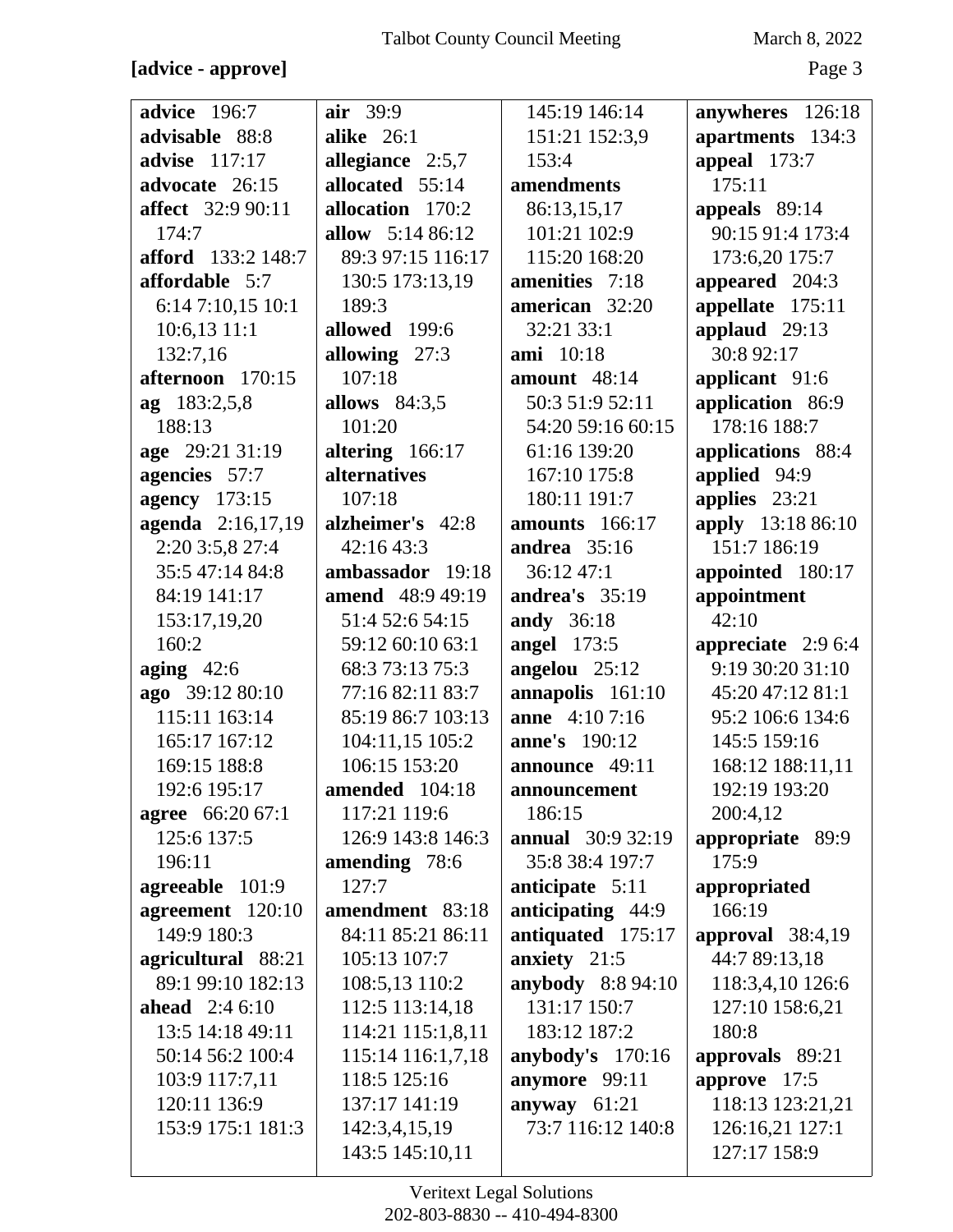## **[approved - best]** Page 4

| approved 39:10            | aspects $19:21$          | 152:18,20 159:6,8        | 176:13,15 204:2                         |
|---------------------------|--------------------------|--------------------------|-----------------------------------------|
| 39:11 90:20,21            | assembly 160:2           | 159:10,12,14             | <b>bank</b> 11:15,20                    |
| 91:4,18 119:5,5           | 165:12 170:10,19         | 164:14,16,18,20          | 12:5                                    |
| 120:19,20 143:7           | assessment 175:8         | 165:1 166:4,6,8          | <b>bar</b> $52:12,17$                   |
| 146:5                     | assisted 204:7           | 166:10 171:21            | barrier 7:1                             |
| <b>april</b> 49:15 50:19  | associated 57:20         | 172:2,4,6,8 177:4        | <b>based</b> 6:15 9:8,8,9               |
| 50:20,21 51:1             | 59:21 60:19              | 177:6,8,10,12            | 113:13 123:13                           |
| 52:4 54:14 59:11          | 103:17                   | 179:3,5,7,9,11           | 145:7 154:2                             |
| 60:9 62:21 68:2           | association 16:8         | 181:7,9,11,13,15         | 166:18                                  |
| 73:12 75:1 77:14          | 19:19 32:21 81:6         | 184:10,12,14,16          | basically 26:17                         |
| 82:9 85:16 87:19          | <b>assume</b> 57:1 149:6 | 184:18 185:7,9,11        | 48:20 49:4 50:8                         |
| 103:5 116:4,9,10          | assurances 47:9          | 185:13,15 186:4,6        | 60:3 66:12 68:14                        |
| 182:19                    | attached 79:10           | 186:8,10,12              | 76:13 111:6,15                          |
| arc $4:3,7,95:8$          | attend 90:2              | 202:13,15,17,19          | 112:13 115:8                            |
| 6:18 7:13 12:20           | attended 9:12            | 202:21                   | 126:14 138:19                           |
| 13:8 15:10,11,18          | attention 25:13          | $\mathbf b$              | 169:5                                   |
| 16:17 132:14              | 27:18,19 29:16           |                          | basketball 195:4                        |
| arc's 13:21               | 42:20 81:8               | <b>baby</b> 22:15,16,17  | <b>battle</b> 161:11                    |
| architectural             | <b>audio</b> 204:3       | <b>back</b> 2:11,14 20:3 | 165:14                                  |
| 180:4,9                   | august 140:11            | 20:16 21:1 30:11         | battlefield 24:6                        |
| area 5:15 11:8            | authority 173:9          | 42:10,11 45:2            | <b>bay</b> 150:4                        |
| 41:2,20,20 51:11          | 173:14                   | 47:3 61:5 62:10          | bear 135:7 154:8                        |
| 55:8 59:19 63:12          | authorize 77:17          | 62:10 67:15 69:6         | bedroom $5:9,10$                        |
| 64:20 75:12 96:1          | authorized 173:7         | 69:12 71:20 72:17        | 8:1,1                                   |
| 104:1                     | automatic<br>77:11       | 81:9 86:18 97:3          | began $188:5$                           |
| areas 50:7 52:18          | available 111:20         | 98:20 101:14             | beginning $201:17$                      |
| 65:20 92:9 104:3          | 114:13,18 116:21         | 102:7 108:14             | 202:4                                   |
| 104:8 124:17              | 188:17                   | 112:5 115:12             | <b>behalf</b> 169:3                     |
| 161:7                     | avenue $165:7$           | 116:3,8,9,10             | <b>behavioral</b> 5:5                   |
| $arm's$ 13:21             | <b>average</b> 22:5 32:4 | 117:5 126:1,20           | believe 20:20                           |
| arrangements              | avoid 86:15              | 132:12 138:13            | 47:19 64:5 70:1                         |
| 146:12                    | award 180:2,4,8          | 143:9 154:14             | 75:21 97:7 153:21                       |
| <b>article</b> 149:20     | aware 10:15 58:16        | 155:2 158:6 168:5        | 154:1,7 156:17                          |
| <b>arundel</b> 4:10 7:16  | 75:19 81:5 91:6          | 182:4 195:9              | 160:4 161:5 168:2                       |
| aside 93:6 95:12          | 158:14 179:13            | 196:11 197:3             | 172:10                                  |
| 191:5                     | awareness 3:18           | 199:6,19 200:11          | <b>bellevue</b> 50:6                    |
| asked 28:4 129:15         | 14:21 16:7,18            | background 37:19         | 70:12 75:11                             |
|                           |                          | 108:3 167:3              | benefit 40:4                            |
| 130:20 145:14,15          | 18:13 19:5,12            | backgrounds 15:4         |                                         |
| 154:10                    | 20:4 23:17 29:2          | <b>bad</b> 197:21 198:13 | 147:16 169:11<br><b>best</b> 23:20 61:9 |
| <b>asking</b> 26:8 49:2   | 31:16 33:16,18           | 198:14                   |                                         |
| 64:19 118:15              | aye 17:17,19,21          | <b>balance</b> 133:1     | 80:15 84:7 93:18                        |
| 121:4                     | 18:2,4 34:11,13          | <b>ball</b> 184:2        | 130:12 131:9                            |
| <b>aspect</b> 110:8 201:7 | 34:15,17,19 46:11        | <b>baltimore</b> 166:19  | 137:6 143:15                            |
|                           | 46:13,15,17,19           | 172:17 176:4,5,8         | 173:2 201:12                            |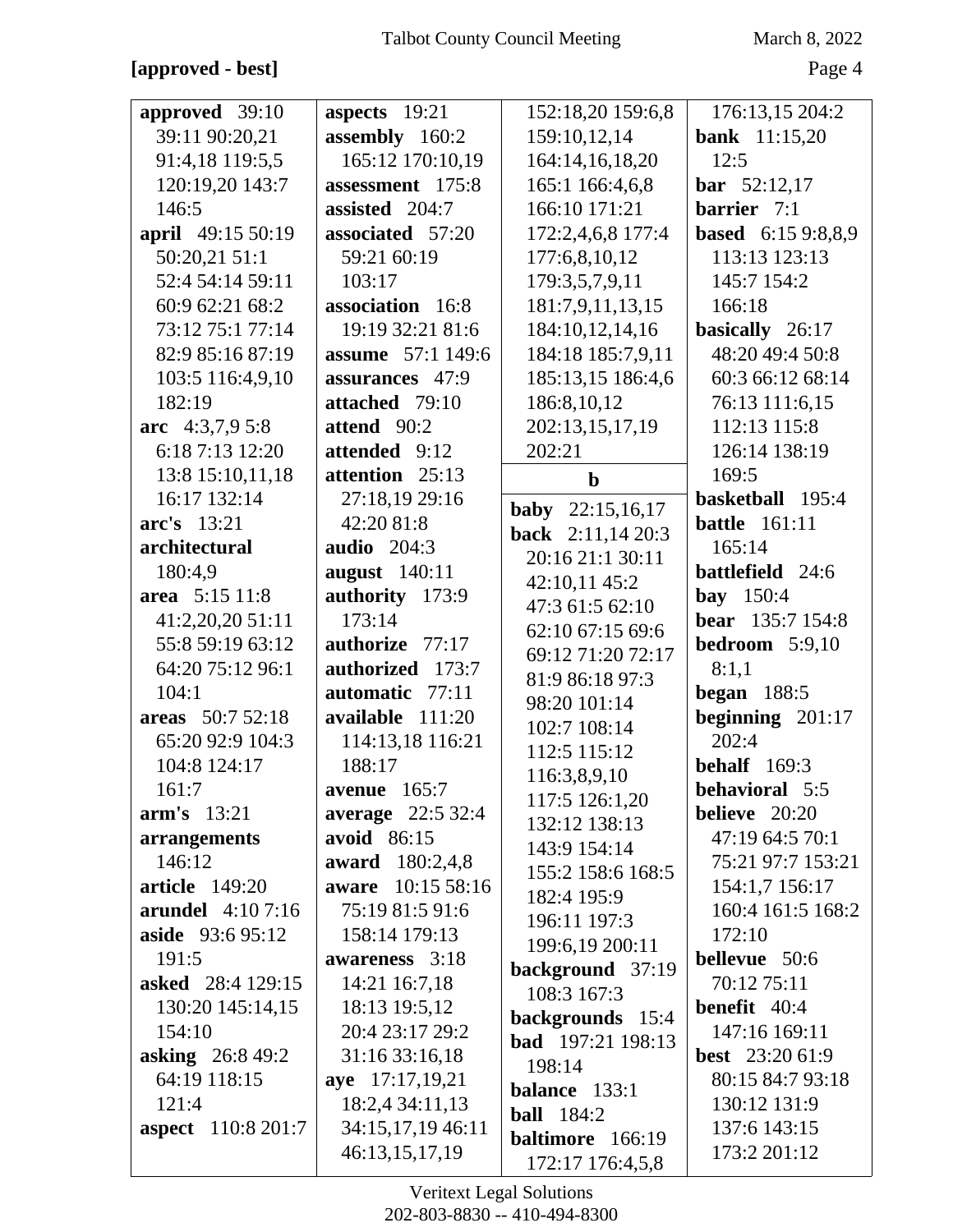# [bet - callahan]

March 8, 2022

Page 5

| <b>bet</b> 110:3          | <b>body</b> 32:9 128:17   | 133:5 139:11             | 36:5,7,15,18,21   |
|---------------------------|---------------------------|--------------------------|-------------------|
| <b>better</b> 26:20 36:6  | 172:16 173:12             | 192:20                   | 37:3,5,9,12,20    |
| 36:7 76:1,1 93:20         | 192:6                     | building $4:216:18$      | 38:1 39:15,19     |
| 99:12 114:13,17           | bonfield 165:7            | 9:7 13:17 55:9           | 40:5,7,17 45:5,12 |
| 114:18 117:2              | <b>booster</b> 133:14     | 57:21 58:10 71:9         | 46:3,6,8,10,11,21 |
| 125:3,3 130:18            | boostered 195:11          | 71:10,14,16,21           | 47:4,7,12,20 48:4 |
| 133:10,17 139:15          | <b>boss</b> 28:10         | 112:14 117:16            | 48:6 49:6,10,17   |
| 140:2 182:5,5             | <b>bowen</b> 180:11,20    | 122:16 132:13,14         | 50:11,13,21 51:2  |
| 194:17 196:13             | bradley 195:9             | 133:4 137:12             | 51:18,21 52:5,15  |
| 197:2 200:3,11            | <b>brain</b> $32:10$      | buildings $192:10$       | 52:19 54:10 55:5  |
| <b>beyond</b> 14:5 88:5   | brains $36:2$             | <b>built</b> 64:17 76:19 | 59:6 60:5 62:17   |
| 89:21                     | branches 64:7             | 112:1 113:10             | 63:20 64:14 67:4  |
| bid 44:15 180:2           | brand $116:1$             | 114:12 121:21            | 67:19 71:6 73:4   |
| 184:1,20                  | brave $31:8$              | 123:11 130:6             | 74:18 76:21 77:9  |
| <b>biddel</b> 181:3       | <b>break</b> 12:4 117:7   | bus 38:18 39:10          | 78:21 79:5 80:5   |
| big $8:129:21$            | 159:17                    | 42:9,19                  | 81:1,7,10,21 82:2 |
| 19:13 57:2 59:3,5         | breaking 5:11             | <b>buses</b> 38:21 39:2  | 83:2 85:1,3,12,18 |
| 62:3 68:19 69:13          | <b>brian</b> 180:18       | 42:3                     | 86:2 87:4,7,11,13 |
| 70:3 76:20 94:8           | 181:18                    | business 28:7            | 87:15 88:10 90:1  |
| 112:17 123:20             | bridge $64:8$             | businesses 9:9           | 94:15,19 95:1     |
| 124:10 136:20             | brief $63:9$              | 10:11                    | 99:14,16,21 100:2 |
| 167:6 190:5,14            | briefly $161:21$          | buy 149:1 169:11         | 100:4,6,14,19     |
| 196:16 201:1              | <b>bring</b> 19:12 29:15  | buying $41:12$           | 101:5 102:11,18   |
| biggest $171:14$          | 63:18 84:5 86:18          | 43:16,20                 | 103:2,6 104:19    |
| 197:11                    | 132:21 138:1              | $\mathbf c$              | 105:17 106:2,6,11 |
| <b>bill</b> 160:8 165:4   | 158:6                     | cage 117:6               | 106:20 107:4      |
| 166:14,14 168:1,2         | bringing $5:168:21$       | calculated 166:18        | 108:1 111:4 117:3 |
| 168:7,8,10,15,21          | 39:2 101:11               | calculations 97:2        | 117:13,20 118:1   |
| 172:11 173:10             | brings $201:11$           | call 17:15 34:9          | 118:14,17,20      |
| 177:15,16                 | broader $145:17$          | 50:14 60:1,19            | 119:1,7 120:2,6   |
| <b>bills</b> 169:7        | brought $25:12$           | 87:8 106:8 119:21        | 121:2,11,17,19    |
| birthing $199:5$          | 27:17,19 42:7             | 152:7 157:2              | 122:3,9,13,15,19  |
| <b>bit</b> 4:7 19:2 28:11 | 63:10 81:8 171:16         | 159:18 166:1             | 123:3,18 124:15   |
| 43:2 64:11 108:3          | 171:17                    | 168:9 183:13             | 125:6,20 126:2,10 |
| 108:11 182:1              | buddy $35:6,7$            | 184:7 185:5 186:2        | 126:12 127:2      |
| 190:18 194:15             | <b>budget</b> 13:1 38:11  | callahan $1:142:3$       | 135:2,6,10,16     |
| blood $21:16$             | 38:13 79:12,16            | 2:83:74:16:69            | 136:2,9 141:15,18 |
| <b>blue</b> $63:1565:17$  | 80:2 179:14               | 8:6 9:11 13:3,5          | 141:20 142:1,5,8  |
| 190:2,3                   | 201:19 202:2              | 14:12,17 17:3,8          | 142:10,13 151:19  |
| <b>board</b> 89:14 90:15  | <b>build</b> $5:13\,56:2$ | 17:13,16,17 18:5         | 152:12,13,14      |
| 91:4 173:14,20            | 63:16 64:21 66:14         | 18:15,19 19:1            | 153:7 154:8,16,18 |
| 175:7,21                  | 74:16 97:8 122:11         | 26:21 31:1,8,12          | 154:21 155:3,7,9  |
| <b>boards</b> 94:4 173:6  | 122:20 123:6,8            | 34:3,8,10,11,20          | 155:12,14,17      |
|                           | 129:18 132:17             | 35:1,5,12,18 36:2        | 156:8 157:1,6,9   |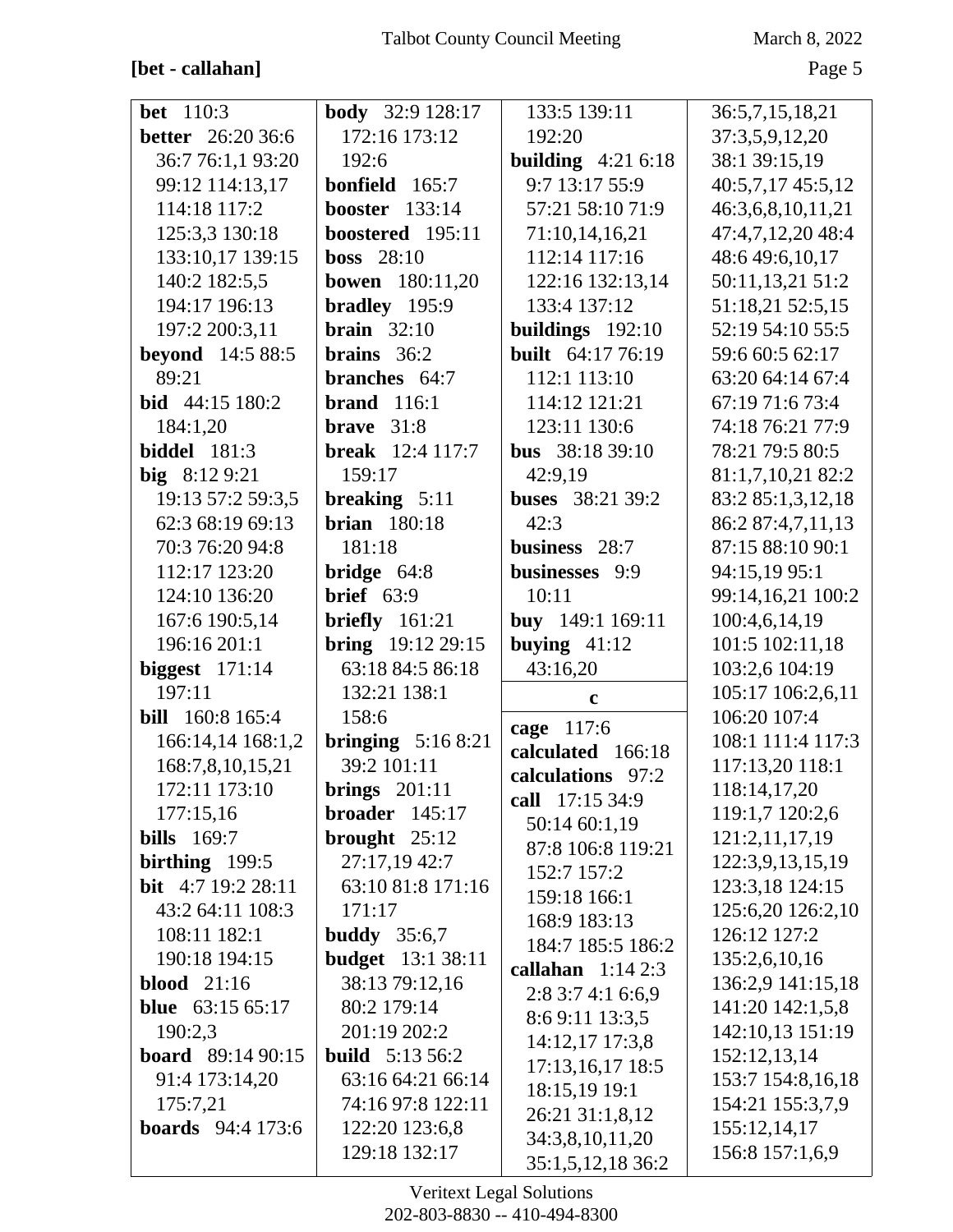# [callahan - cleaner]

March 8, 2022

| 158:15 159:4,5,6   | 180:13                     | chair $2:193:8$         | city 166:20 172:17  |
|--------------------|----------------------------|-------------------------|---------------------|
| 159:15,20 160:6    | card 193:14                | 35:14,15                | 176:4,5,8,13        |
| 161:2 162:14       | care 32:12 113:16          | chairman 95:3           | 204:2               |
| 163:5 164:11,13    | 124:3 197:19               | challenge 28:16         | civil 172:12,15,20  |
| 164:14 165:2,21    | careers 133:1              | 96:19 161:7             | 173:8               |
| 166:3,4 171:1,7    | careful 198:12             | chambers 1:10           | claiborne 55:3      |
| 171:16,20,21       | carol's $69:13$            | champion 30:16          | 56:6                |
| 172:9 173:18       | 100:9 101:1                | <b>chance</b> 22:4 93:1 | clarification 154:7 |
| 174:1 175:1        | caroline 38:5              | change $24:3,3$         | clarify $191:13$    |
| 176:11,18 177:1,3  | 182:17 190:8               | 66:21 120:17            | clarke 47:15 48:17  |
| 177:4,18,20 178:2  | carry 199:9                | 124:7 128:16            | 50:8 51:12 52:16    |
| 178:5,7,9,12,19    | carving $20:11$            | 133:8 157:11            | 53:1,2,4,10 54:8    |
| 178:21 179:2,3,20  | case 67:15 109:11          | 198:6                   | 55:656:157:3,19     |
| 180:17 181:2,6,7   | 173:5, 17, 19 175: 6       | changes $91:13$         | 58:12,15 59:3,20    |
| 181:16 183:11,18   | cash $147:4$               | 127:1,3                 | 60:18 61:15 62:2    |
| 184:6,9,10 185:4   | caught $99:17$             | changing $62:4$         | 62:11,15 63:8,21    |
| 185:6,7 186:1,3,4  | 113:20                     | 92:21 140:1             | 64:3,9,13,18 65:3   |
| 187:7,11,14,16,18  | cause 33:10 111:8          | chapter 85:21           | 65:5,6,8,12,16      |
| 188:2,4 189:6,9    | 111:9 132:10               | 86:7 88:18 101:21       | 66:2,9,12,16,19     |
| 189:12,15,18,21    | <b>cdl</b> 40:19,20        | character 24:9          | 67:1,6,13 68:10     |
| 190:4,9,13 191:14  | ceiling $41:6$             | charge 183:3,10         | 68:20 69:4,15,18    |
| 191:19 193:19      | celebrations 22:13         | chart 79:10,17          | 70:7,13,20 71:4     |
| 194:3,5,9,14,19    | center 132:6               | 80:3 82:5               | 71:13 72:3,8,14     |
| 195:2,6 196:5      | 160:12,16 162:17           | chemical 184:21         | 74:3,17 75:10,18    |
| 197:4 198:12,15    | central $4:4,9$            | chesapeake $4:4,9$      | 76:5,8,16,20 77:7   |
| 198:16,17 199:11   | 15:10 41:18                | 7:14 15:10 150:4        | 78:3,16,19 79:7,9   |
| 199:14,17 200:10   | ceo $4:3$                  | chestertown 39:2        | 79:15,18 80:1,21    |
| 200:15 202:10,12   | certain $21:1163:3$        | child 7:2 23:5          | 81:4,8,13 82:1,4,6  |
| 202:13             | 68:5 73:15,18              | children 5:2 15:12      | 83:3 85:2 86:3      |
| called 188:10      | 75:5 92:8 103:16           | 15:14 22:14             | 117:4,9,17,21       |
| calling $57:12$    | 104:12 139:20              | chip $95:398:1,8$       | 118:2, 16, 19, 21   |
| cambridge 39:3     | 160:12,16,18               | 109:18 185:19           | 119:3,8 120:5,15    |
| cap 97:4,8         | 166:17,20 172:18           | choice $21:2$           | 121:3 122:1,4,12    |
| capability 117:15  | certainly 30:16            | choose 15:21 16:3       | 122:14,17,21        |
| capacity 129:12    | 43:10 84:11                | chose 93:15 124:7       | 125:19,21 126:3     |
| 140:1 146:10       | 130:17,20 158:7            | chosen $25:1$           | 126:11,13 127:3     |
| 148:11             | 162:21 168:14              | chronic 32:3            | 131:2,4 149:11      |
| capital 13:1 38:8  | 175:2 176:2                | chuck $1:14$            | 151:4 154:4         |
| 38:17 39:17 40:9   | certifications 47:8        | citizen 175:4           | 182:11 183:1,19     |
| 48:12,13 49:3      | certified 109:11           | 186:18                  | clay 69:10 200:5    |
| 50:1,2 51:7,8 52:9 | <b>certify</b> $204:3,5,8$ | citizens 12:18 15:8     | clean 79:6 115:19   |
| 52:10 54:18,19     | 204:10                     | 16:13 33:17 40:4        | 130:4               |
| 59:14,15 60:13,15  | certifying 105:4           | 45:18 144:9             | cleaner 146:16      |
| 104:12 166:17      |                            | 147:18 182:5,8          |                     |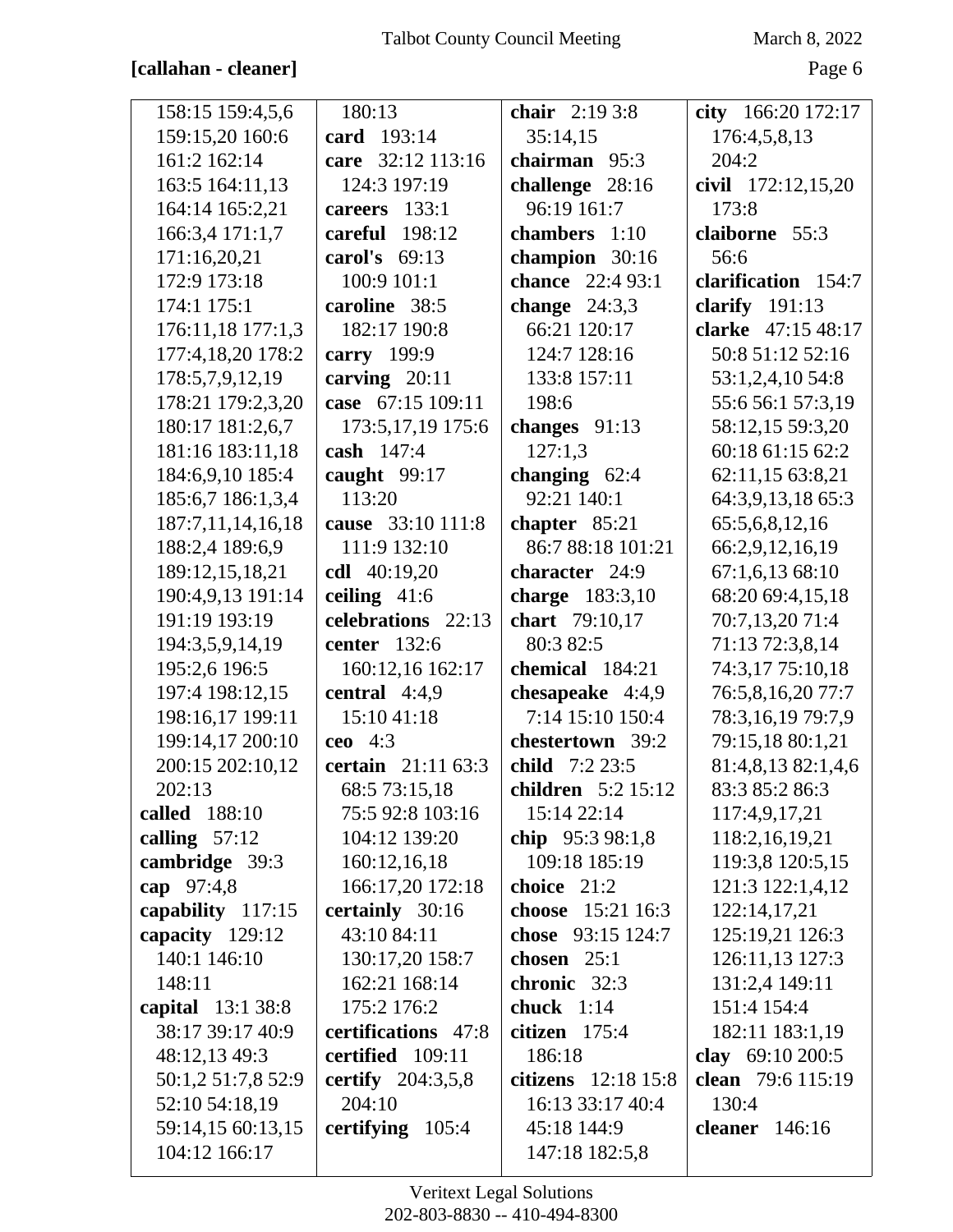## [cleanest - connections]

March 8, 2022

| cleanest 115:13      | 201:5             | 111:17 118:6,8    | concern $28:19$   |
|----------------------|-------------------|-------------------|-------------------|
| cleans 76:1          | commend 31:6      | 127:7 128:5,12    | 89:16 111:8,9     |
| clear 121:12         | comment 94:17     | company 187:21    | 123:13 137:14     |
| 124:20               | 168:19 199:13     | compared 38:11    | concerned 130:14  |
| clearly $149:17$     | comments 85:9     | compassion 28:11  | 148:14,16 176:15  |
| clients 13:8         | 187:12 194:11     | compassionate     | 199:4             |
| cliff 99:19 168:9    | commission 42:6   | 199:8             | concerns 42:7     |
| clippinger $174:10$  | 73:7 77:5 84:10   | competitive 38:14 | 85:5,10 88:19     |
| close 18:16,16       | 88:15,16 89:4,15  | 41:1              | 93:19 145:16,17   |
| 23:19 27:5,20        | 91:13 95:4 101:10 | complaining       | 147:19 149:16     |
| 58:7 111:12          | 101:20 102:3,4    | 134:3             | 176:10            |
| 159:21               | 105:3,7,10,19     | complete 13:17    | conclude 190:21   |
| <b>closed</b> 201:20 | 106:5 107:3,7     | completely 55:21  | concluded 203:2   |
| closing $202:1$      | 108:6,7,12 109:15 | 147:17            | concludes 187:5   |
| coast 134:11         | 110:4,14 116:8    | completion 179:18 | concurrent        |
| code 88:19 101:19    | 118:7 121:3 127:8 | complex 25:9      | 172:12,15,20      |
| 102:9 175:18         | 135:8 142:16      | compliance        | 173:11            |
| cold 196:10          | 153:3 154:11,15   | 114:16 131:14     | condition 23:4    |
| collection 60:16     | 173:14 192:1,17   | complicating      | conditioned 82:19 |
| 182:14               | 204:20            | 116:13            | conditions 28:8   |
| college $32:21$      | commit 12:5       | comprehensive     | 127:2,3           |
| come 3:19 13:14      | commitment        | 48:10 49:20 51:5  | confidence 133:13 |
| 18:7,20 30:11        | 12:21             | 52:7 54:16 59:13  | 134:14,15,16      |
| 31:3 34:20 35:7      | committed 11:16   | 60:11 63:2 68:4   | confident 133:16  |
| 47:16 67:15 71:9     | 12:12 13:10       | 73:14 75:4 77:17  | confused 42:21    |
| 72:17 88:10 93:17    | committee 96:5    | 82:12 83:15 85:20 | 124:18            |
| 94:17 101:12,14      | 100:8,11,13,17,20 | 86:8 103:14       | confusing $115:4$ |
| 102:5,6,8 112:6      | 163:7,9,17,19     | 106:16 107:9,12   | 129:3             |
| 116:10 126:20        | 164:1 180:16      | 108:5,8 109:2,17  | congratulations   |
| 128:7,8,11 144:2     | 197:7             | 110:5 143:3 153:5 | 149:21            |
| 187:14 188:19        | common 196:10     | compressor 39:9   | connect 4:17 10:9 |
| 191:10 193:8         | commons $4:19$    | compromise 83:14  | 83:21 84:4 113:7  |
| 197:20 200:2         | communities 4:17  | 105:15 112:6      | 113:14 115:17     |
| comes 28:13 77:3     | 15:21 81:12       | 116:19 117:2      | 141:5             |
| 91:16 108:6,14       | community $5:2$   | 129:15 135:4      | connected 5:8     |
| 110:21 131:12        | 9:3 10:2,10,16    | 139:3 144:2,3     | 125:4             |
| 133:17 149:6         | 11:3 13:11 15:15  | compromises       | connecting 69:16  |
| coming 9:19 10:4     | 16:16 27:7 28:19  | 144:8             | 111:16,18 114:15  |
| 10:5 20:16 29:14     | 30:2 35:8 37:16   | compromising      | connection 82:18  |
| 35:12 61:11,17       | 80:16,19 104:5,8  | 144:6             | 106:17 117:11,13  |
| 70:8 71:20 76:5      | 130:3,10 131:15   | computer 204:7    | 122:5 123:6 125:3 |
| 79:2 92:20 150:6     | 148:7 193:2,4     | conceive 23:4     | 137:14            |
| 167:16 174:13        | comp 48:19,21     | concept $92:20$   | connections       |
| 191:19 193:4,20      | 73:1 78:7 105:2,5 |                   | 107:18            |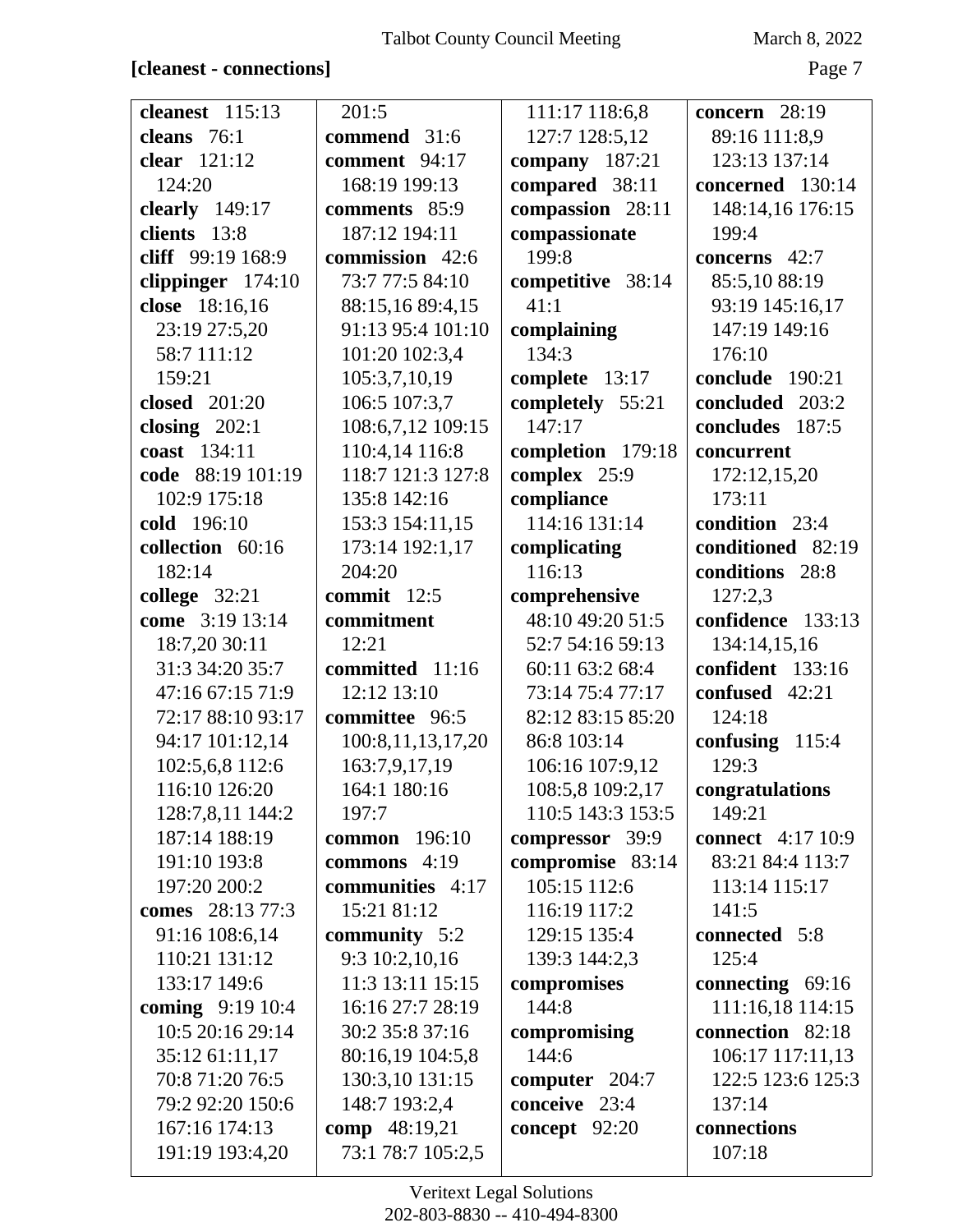# **[consent - county]** Page 8

| <b>consent</b> 2:21 3:9 | control $173:16$   | corrective 60:20        | 186:14 194:11           |
|-------------------------|--------------------|-------------------------|-------------------------|
| 3:1583:1                | 197:7,9 198:6,9    | cors 162:11             | 196:18 201:9,17         |
| conservancy 9:14        | convenience 47:5   | cost 8:2 38:8,8         | 202:2 204:3             |
| consider 88:8           | conveniences 7:11  | 58:9,17 97:4            | council's 109:12        |
| 91:13 102:10            | convening 201:18   | 149:5                   | 126:5 158:21            |
| 154:13                  | conversation 95:5  | costly $33:12$          | 201:15                  |
| consideration           | 102:6 115:5        | costs 10:14 39:7        | councils 16:9           |
| 88:691:7172:11          | conversations      | 39:18 41:4 132:11       | 30:12                   |
| considered 38:12        | 127:14             | 141:10,13               | counsel 204:4,9,10      |
| 83:14 174:4             | conversion 43:13   | councell 94:16,16       | 204:11                  |
| consistency 108:8       | 43:19              | 94:18 95:3,3            | <b>count</b> 20:15      |
| 109:16                  | convert 44:18      | 97:18 98:4,9 99:5       | counties 40:10          |
| consistent 83:15        | 45:1               | 101:6 107:2,20          | 45:15 46:1 93:3         |
| 105:5 107:9             | converting 42:2    | 108:2 110:1             | 166:20 167:11           |
| 108:13 109:2            | 76:14              | 111:10,13 112:3         | 169:3,18 170:20         |
| 110:5 111:17            | conveyance 57:20   | 113:3                   | 173:13 174:8            |
| 113:11 118:8            | conveying 65:10    | <b>council</b> 1:1,4,10 | countries 32:17,18      |
| 127:9 143:1,3           | 66:17              | 1:133:1,11,14           | <b>county</b> 1:1,1 4:8 |
| consisting 104:2        | cook's 133:4       | 16:10 17:4 27:1,2       | 4:11,12 5:19,21         |
| consolidating           | cool 171:5         | 31:1 33:14 34:5         | 7:16 8:13 9:1,8         |
| 55:11                   | coordinator 197:9  | 38:2 42:2 47:1          | 15:8 16:10,11,13        |
| constant 24:6           | 198:6              | 48:17 49:7,9            | 16:20 17:1 19:4         |
| constantly 92:21        | copperville 50:5   | 50:12 51:19,20          | 33:14,15,16 34:1        |
| constituents            | 59:18              | 54:11 58:16 59:8        | 36:4 38:6 39:3          |
| 145:14 146:13           | cordova 181:5      | 59:20 60:5,6            | 40:4 45:11,18           |
| constraints 191:1       | 188:1,3            | 62:18 63:8,20           | 48:10,12 49:20          |
| construct 119:19        | corey $1:17$       | 67:16,20 73:5           | 50:1 51:5,7 52:7,9      |
| construction            | correct 53:4 62:15 | 74:3,18 78:3            | 54:15,18 55:15          |
| 11:21 12:1,6 67:8       | 65:3 72:3 74:17    | 80:15 82:3 83:6         | 59:12,14 60:10,13       |
| 104:5,10 120:1          | 77:7 98:4 99:2     | 86:6 87:4,10 88:8       | 63:1 67:16 68:3         |
| contained 204:9         | 100:12 116:6       | 88:13 89:4 91:8         | 73:13 75:3 77:16        |
| contiguous 69:20        | 118:21 120:5,5,15  | 91:11,18 102:7,9        | 77:18 78:11 80:16       |
| 70:5                    | 122:3,21 134:21    | 102:11,12 103:1         | 81:19 82:11 85:20       |
| continue 6:4 11:9       | 142:10 190:17      | 104:19 105:6,8,12       | 86:11,12,14 88:7        |
| 132:17 151:13           | correction 64:12   | 109:1,4,12,20           | 88:18 89:2 90:6         |
| 195:14                  | 162:9              | 115:15 117:18           | 92:5 95:4,8,19          |
| contract $41:12$        | correctional 160:8 | 118:7,9 121:1,6         | 96:8,10,14,15,16        |
| 184:1,20 185:18         | 160:11,15,17       | 125:16 126:3            | 97:13 101:13,19         |
| contractor 186:19       | 161:1,6 162:5,7    | 127:5,9 131:20,21       | 103:14 106:15           |
| contrary 146:8          | 162:10 163:3       | 133:18 146:2            | 107:9 109:1             |
| contributing            | 177:16,21          | 151:17 158:6            | 117:18,18 118:6,8       |
| 193:5                   | corrections 2:18   | 169:1 172:17            | 122:10,13 124:2         |
| contributions           | 3:4,13             | 179:12 180:8,15         | 126:3 127:5,9           |
| 16:14                   |                    | 181:18 182:3            | 131:8 143:16            |
|                         |                    |                         |                         |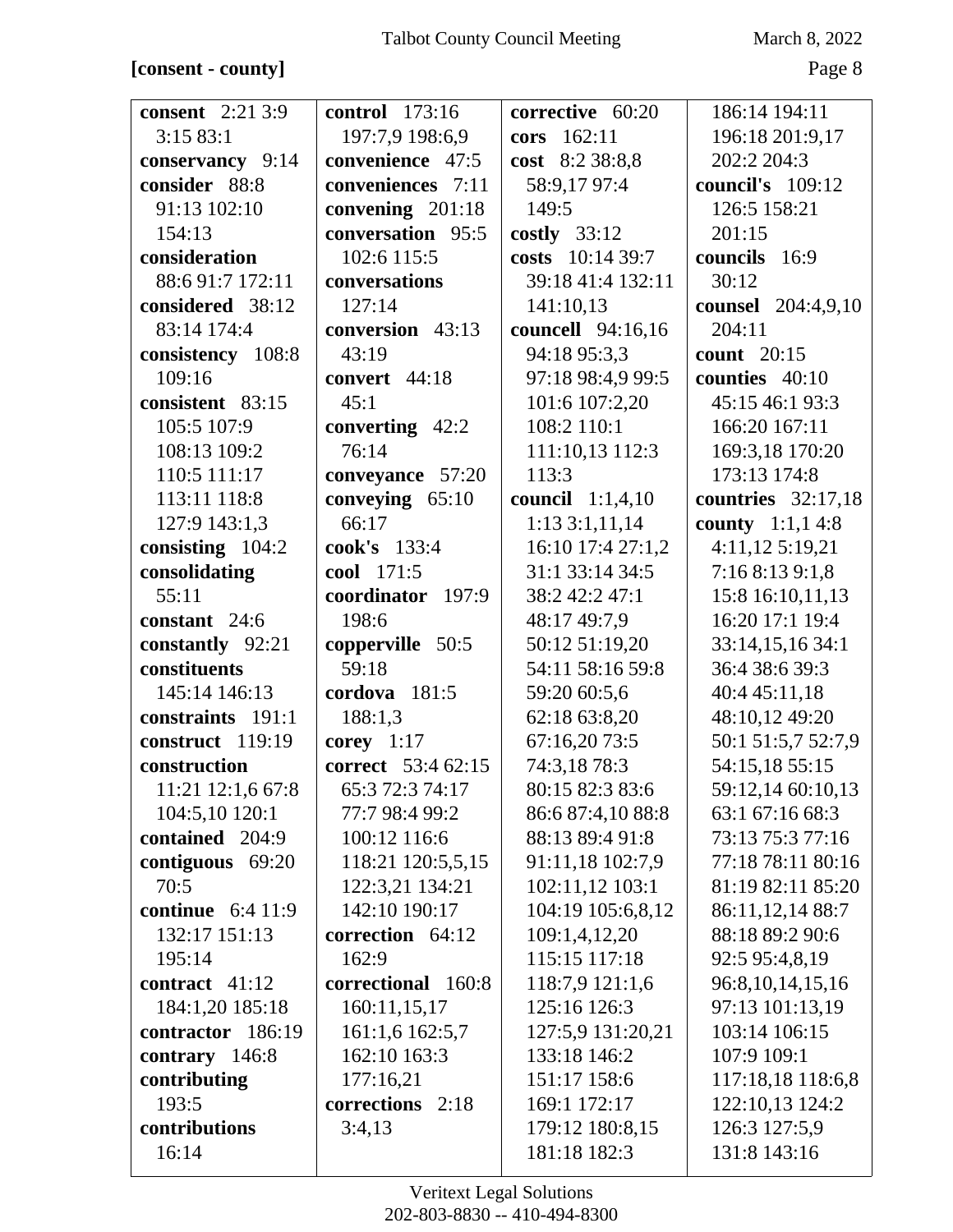# **[county - developers]** Page 9

| 144:9 160:9,13,13    | 176:6                      | decide $109:13$          | depression 21:5   |
|----------------------|----------------------------|--------------------------|-------------------|
| 162:6 165:5 167:7    | ct 20:15 21:17             | 112:18 124:13            | describe 138:20   |
| 169:4 172:16         | cure 22:19 33:13           | 126:4                    | described 78:1    |
| 173:12,20 174:7      | 33:20                      | decided 20:3             | 103:20            |
| 174:19 178:3         | curious $190:4,5$          | 129:16 169:16            | description       |
| 180:5,10 181:17      | current 88:17              | decision 84:10           | 104:16            |
| 182:17 183:4,15      | 89:5 92:1 97:16            | 145:6 176:16             | deserve 163:4     |
| 184:3 185:1,19       | 162:16 184:1,20            | decreased 20:13          | design 6:15 180:6 |
| 186:15,21 188:12     | currently 7:16             | defer 85:9 86:3          | 180:11 181:4      |
| 189:17 190:1,8,11    | 11:3,8 14:8 39:1           | defined 24:9             | designated 16:8   |
| 190:12 192:10        | 39:10 44:5 74:4            | defines $25:13$          | 63:14             |
| 201:6,15 204:2,3     | 90:7,9 92:12 95:9          | definitely 28:19         | designing 14:7    |
| county's $40:15$     | 190:6                      | definitively 32:11       | desire $72:21$    |
| 96:12 107:13         | curry 126:15               | delay 32:5 151:13        | detection 33:10   |
| 160:21               | cut 167:7,11               | delays 132:11            | detention 160:12  |
| couple $57:5$        | cutting 78:15,18           | delegate 162:2           | 160:16 162:17     |
| 123:12 137:10        | 184:2                      | 173:14 174:10            | determination     |
| 142:17 163:15        | cysts $20:9$               | delegates 161:4          | 119:17            |
| 165:16 181:21        | $\mathbf d$                | delegation 165:8         | determine 14:10   |
| 188:8 189:15         | daily $22:18$              | deletions $2:183:4$      | 143:14            |
| 195:17 201:9         | dan 150:4                  | 3:13                     | determined 13:20  |
| courage 24:3         | date 33:19 49:12           | deliberation             | 109:8,16 143:2    |
| 29:14 30:8           | 50:15 52:1                 | 109:15                   | devastation 25:15 |
| course 109:7,19      | dates $22:12$              | deliberations            | develop $4:19$    |
| 157:17 179:14,16     | <b>davis</b> 180:11,20     | 201:19 202:3,4           | 95:20 148:14      |
| 199:4 201:2,4        | 181:3                      | delmarva 35:8            | 193:8             |
| courses $201:12$     | day $17:126:834:1$         | 37:15                    | developer 58:10   |
| court 172:12,14      | 36:16 86:13 95:6           | <b>demand</b> $40:142:5$ | 84:4 95:11,20     |
| 172:20 173:4,6,11    | 204:13                     | 42:12 45:17 96:20        | 96:8 112:14       |
| courts $173:9$       | days 126:18                | dementia 42:16           | 116:17 117:7      |
| cover 126:14         | 197:20                     | 43:4                     | 119:4,8,11,18     |
| coverage 39:5        | dct 38:12                  | democrat 148:5           | 120:9 125:10      |
| covid 196:9          |                            | <b>denton</b> 38:21 39:3 | 128:5,21 129:17   |
| 198:19 199:5         |                            |                          |                   |
|                      | deadline 163:13            | 39:9,11                  | 130:8 131:3,5     |
| create 170:11        | deal 19:13 87:2            | deny 126:21              | 132:11 133:3      |
| creating $16:4$      | 124:4 125:2                | department 71:19         | 134:20 135:19     |
| creative 110:12      | 140:18 141:21              | 81:15,1682:21            | 139:11 141:11     |
| <b>credit</b> 160:19 | 142:1 148:18               | 122:15 180:1             | 143:11,14 144:10  |
| creek 107:16         | 149:4                      | 185:17 186:15            | 144:18 146:9      |
| 110:10 123:14        | dealing $43:3 154:9$       | departments              | 147:8 148:21      |
| 130:16,19 145:16     | dealt 155:6,10             | 162:9                    | 193:7             |
| critic 28:10         | death $165:16$             | depending 124:13         | developers 134:8  |
| cross 72:10 156:21   | debating $134:18$          | 137:17                   | 188:21            |
| 164:2,5,6,10         | debilitating 20:18<br>32:3 |                          |                   |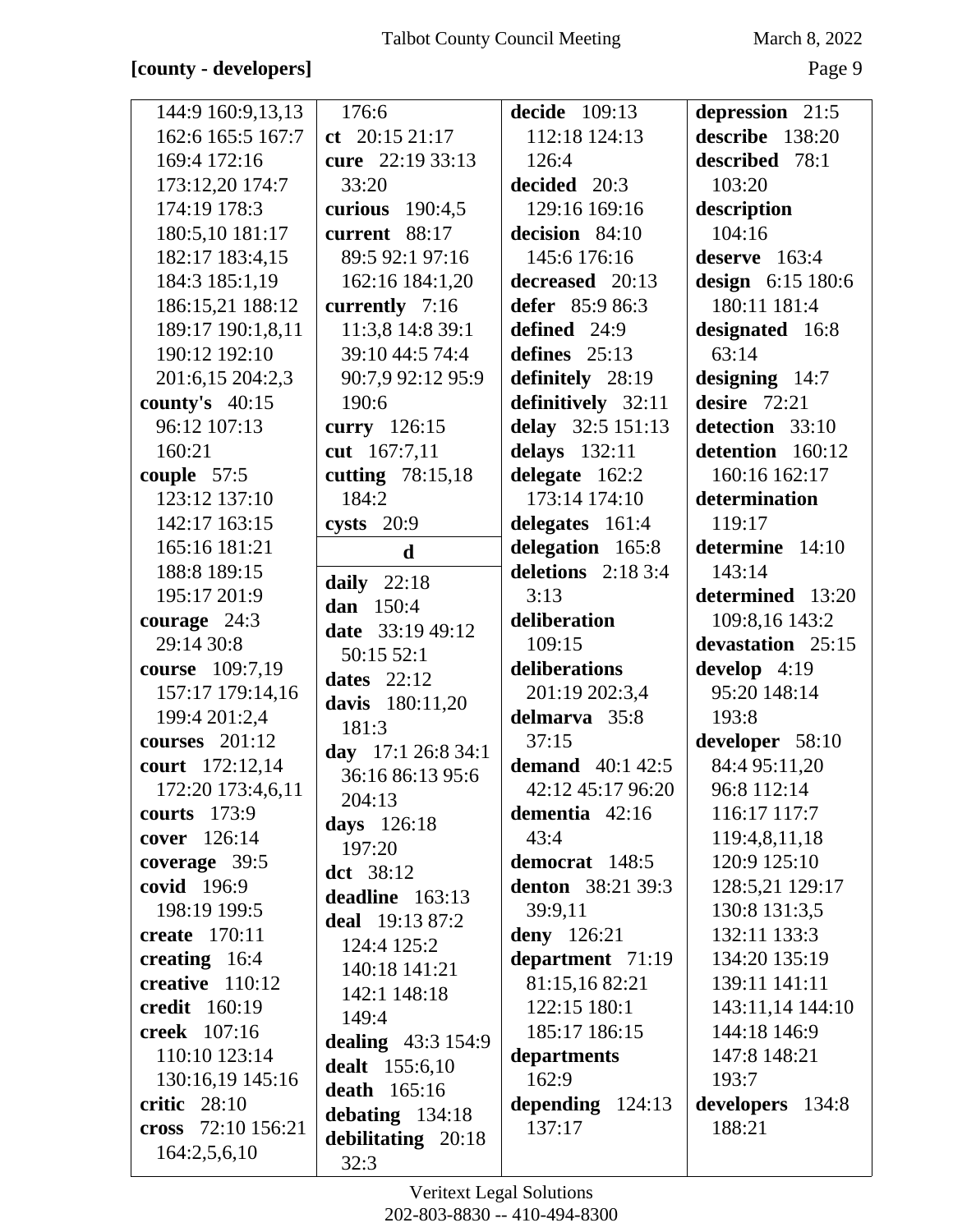# [developing - drafted]

March 8, 2022

| developing 187:21         | directed<br>101:8   | distributions              | 200:9 202:14,15         |
|---------------------------|---------------------|----------------------------|-------------------------|
| development 9:7           | direction 78:6      | 167:1                      | 203:1                   |
| 9:10 10:4,12,16           | 129:9 133:20        | <b>district</b> 49:5 60:17 | divilio's $154:19$      |
| 11:5,12 16:9 61:2         | director 4:5        | 172:12,14,20               | diving $125:17$         |
| 95:13 96:2 103:18         | 180:18              | 173:11                     | <b>doable</b> 116:20    |
| 114:11 117:12             | disabilities 4:16   | disturbance                | <b>doctor</b> 20:8 21:9 |
| 122:6 130:10              | 5:3 14:3,7,21       | 190:20                     | doctor's $42:9$         |
| 132:21 134:9,10           | 15:13,20 16:3,7,9   | diverted 170:1             | doctors 20:13,14        |
| 137:9 143:18              | 16:12,15,20         | divilio $1:169:12$         | 20:20 22:20 23:6        |
| 145:20 149:6              | disability 15:3,9   | 9:16 10:9 11:14            | 23:9,14                 |
| 150:6 188:6 190:7         | disabled $3:18$     | 12:13 17:10,18,19          | documentation           |
| developmental             | disagreeing         | 18:13 27:2 28:6            | 168:11                  |
| 3:17 4:16 14:21           | 137:13              | 34:6, 12, 13 35:14         | documents 47:2          |
| 15:2,13,20 16:2,7         | disbursements       | 42:5 43:5,10               | dodge 39:8              |
| 16:12,15,19               | 3:10,12,15          | 46:12,13 58:9,14           | doing $4:88:19$         |
| developments              | discharge 112:19    | 59:1,4 71:1,5,7            | 18:19 29:2,18           |
| 11:7 90:6 148:17          | 119:13,14,17        | 76:18 78:14,17             | 30:12 36:8 37:9         |
| diagnose $21:15$          | 120:13 124:1        | 80:8 85:11 87:7            | 40:2 55:13 57:4         |
| 22:4 33:12                | 133:9 138:12,15     | 92:14,16 93:10             | 58:10,20 80:20          |
| diagnosed 32:11           | 139:13              | 98:11 99:12 106:1          | 93:11 94:7,12           |
| 42:16                     | discharging 53:15   | 106:4 129:2 135:2          | 114:6 125:14,15         |
| diagnosing 33:19          | discovery 33:10     | 135:14,17 136:4            | 132:20 152:3            |
| diagnosis 22:5            | discuss $105:11$    | 136:18 139:9,16            | 164:3 171:9 178:7       |
| 24:8 32:6                 | 107:3 137:20        | 140:4,9,14,21              | 178:13 183:6            |
| diane 1:21 204:2          | 182:13 201:20       | 141:6,13 142:7             | 188:21 194:11           |
| 204:16                    | discussing 140:17   | 143:11,17,19               | 195:14                  |
| dictating $143:19$        | discussion 69:13    | 144:6,11,20 145:5          | dollars 12:21           |
| difference 24:4,10        | 91:9 107:11,21      | 146:17 147:3,8,13          | 201:10                  |
| 70:4 144:14               | 133:17 145:3        | 147:14 148:2,20            | donations 12:15         |
| different 8:19            | 149:2 160:2         | 149:12,20 150:3            | 12:17                   |
| 43:2 110:8 112:16         | 196:14              | 150:16,18,21               | donors $12:20$          |
| 123:17 124:17             | discussions 58:17   | 151:7,12 152:15            | door $64:17$            |
| 127:21 136:10             | 113:15              | 152:16 153:9               | doors 31:3.5            |
| 196:14 198:4              | disease $19:2023:8$ | 154:1 155:18               | dorchester 189:19       |
| 199:20                    | 23:15 24:12 25:9    | 159:3,7,8 164:15           | 189:20,21 190:1         |
| differently 25:8          | 26:4 31:6,17        | 164:16 166:5,6             | <b>dot</b> 87:21        |
| 115:15 144:14             | 32:10,14 33:11,12   | 171:2,5,14 172:1           | doublecheck 64:5        |
| difficult 26:6            | 33:19               | 172:2 176:21               | doubt $37:1$            |
| 42:17 72:8                | diseases $27:12$    | 177:5,6 179:4,5            | doubted 30:1            |
| digest $115:6$            | dishwasher 7:9      | 181:1,8,9 184:5            | draft $88:13$ 112:4     |
| dignity $163:4$           | dismissed 21:7      | 184:11,12 185:3,8          | 157:15 158:2,5,18       |
| dina $4:4$                | distribution        | 185:9,21 186:5,6           | 158:20                  |
| <b>direct</b> 105:6 130:9 | 166:16              | 193:14,16 197:5,6          | drafted 92:1            |
| 133:9 158:20              |                     | 198:10,14,18               |                         |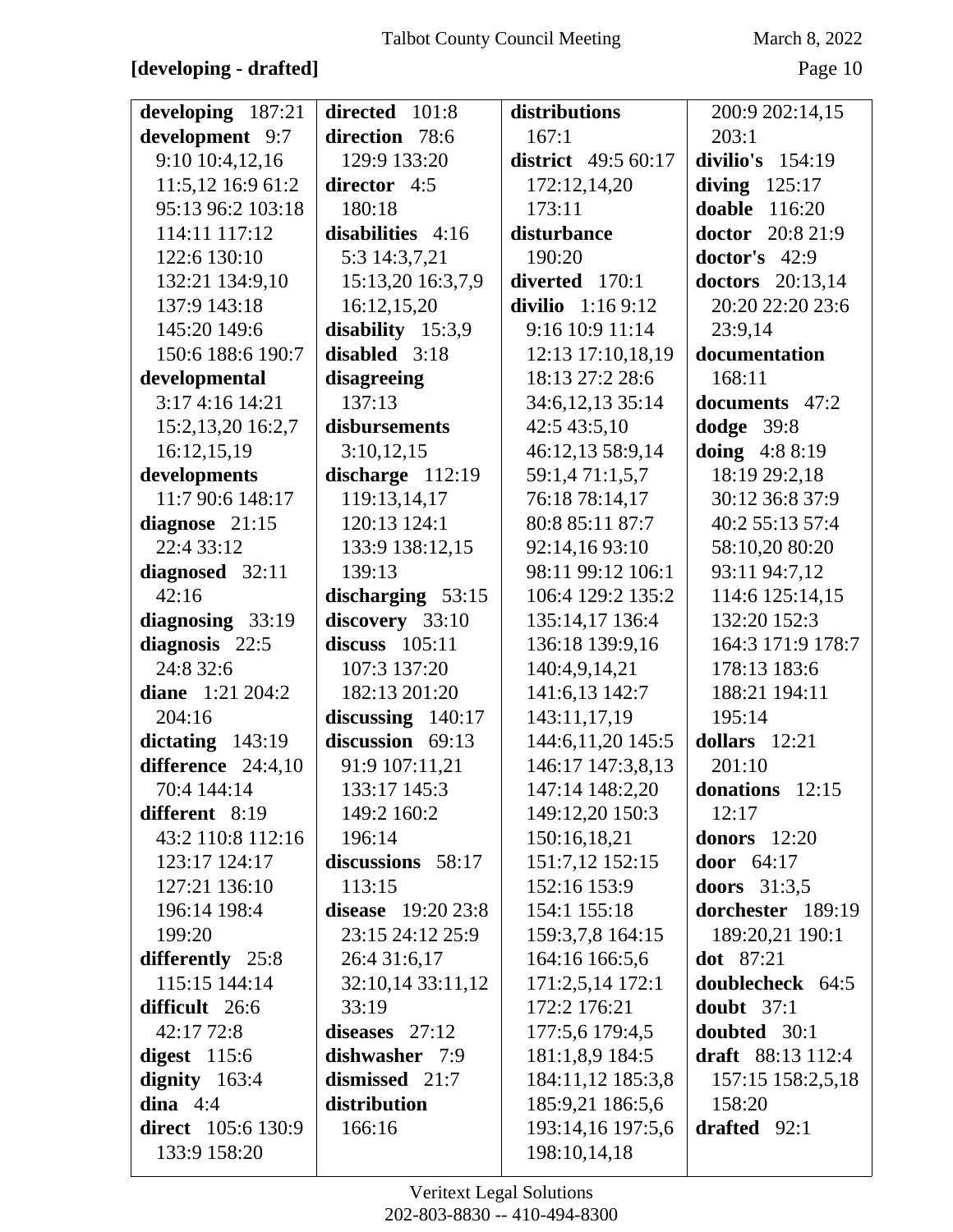## **[draining - exactly]** Page 11

| draining $68:21$   | educational 15:4         | endometrio 18:12     | 72:17 122:17              |
|--------------------|--------------------------|----------------------|---------------------------|
| draw $64:8$        | <b>edus</b> 67:16 139:21 | endometriosis        | 182:15 190:21             |
| dreamt $22:16$     | <b>effect</b> 168:9      | 18:13 19:6,10,12     | envisioned 15:13          |
|                    |                          |                      |                           |
| drive 24:20 77:21  | effective 33:13          | 19:16,19,20 20:1     | envisions 15:18           |
| driver 42:17 43:7  | efficient 38:16          | 21:3, 12, 12, 15, 20 | epa 57:12                 |
| drivers 40:19,19   | 39:6                     | 22:3,11,19 23:3      | episode 42:21             |
| 40:20 45:18        | effluent 58:2            | 23:10,13,18 24:1     | equal 95:12,15,17         |
| driving $42:20$    | 82:15 139:3,12           | 24:14 25:14 27:9     | equitable 15:21           |
| dropped $177:15$   | 140:2,8 144:15           | 31:15,17 32:3,8      | equity 16:5               |
| $\bf{dryer}$ 7:8   | 149:1,7                  | 32:16 33:9,16,18     | era 167:6                 |
| <b>due</b> 90:3    | <b>effort</b> 102:5      | endometrium          | escaped 175:14            |
| dug 175:17         | eight $5:6,98:1$         | 31:19                | especially 23:7           |
| dump $41:18$       | 13:7 132:15 199:2        | energy $88:4,20$     | 43:7 45:16 197:17         |
|                    | either 109:9 146:8       | 89:12 197:10         | essentially 6:17          |
| e                  | <b>elected</b> 144:10    | enforcement          | 83:7 188:14               |
| e 1:18 170:12      |                          | 82:21 163:3          |                           |
| e1 60:2            | <b>electric</b> 38:18,20 |                      | establishing              |
| ear 24:16          | 44:6                     | engage 11:11         | 172:14                    |
| earlier $33:10$    | elementary               | engagement 4:5       | <b>estate</b> 201:20      |
| 190:18             | 148:11                   | engineering 180:2    | estimated 32:1            |
| early 183:6 193:4  | eligible 103:9           | 180:4,9              | estimates 44:6            |
| earmark 57:7       | eliminate 52:11          | enhance 38:15        | ethnic 15:3               |
| earning 132:8,9    | eliminating 55:1         | enhanced 54:21       | european 33:5             |
|                    | 57:11                    | 55:782:16            | evening $4:2,47:13$       |
| easement 97:5,6    | elimination 57:10        | enjoy $45:10,12$     | 86:16 128:14              |
| easiest 28:17,18   | 57:13                    | enr 53:11 55:1,7     | 153:18 165:4              |
| east 103:19 134:11 | embryology 33:6          | 83:11,20 84:5        | 180:7,16 186:14           |
| eastern 4:11 9:7,9 | emergency 51:9           | 107:15 111:18        | 187:17 200:12             |
| 12:19 19:18 23:7   | 51:12,1687:2             | 113:14,16,17,19      | event 32:19               |
| easton 1:10 6:1    |                          |                      |                           |
| 48:18 63:5 68:7    | emotionally 19:21        | 114:10 115:17        | 160:13 182:14             |
| 75:7 148:10,13     | 21:4                     | 138:7,10 139:3       | events 32:17 198:5        |
| 201:5 204:13       | emphasize 25:21          | 144:19 146:21        | 202:5                     |
| easton's 8:16      | employee 204:11          | 150:1,21             | eventually 44:18          |
| 48:15              | employees 160:20         | entered 204:9        | everybody $2:3,10$        |
| easy 28:9,13       | ems 180:5,10,18          | enterprises 173:5    | 26:8 77:2,10              |
| eckardt 162:2      | 181:18                   | entertain 46:2       | 80:14 115:6 117:2         |
| 164:6 177:14       | <b>enabled</b> 156:17    | <b>entire</b> 127:19 | 119:12 120:9              |
|                    | enabling $161:16$        | 147:9                | 121:12 133:6              |
| economic 15:4      | encourage 16:13          | entirety 129:8       | 143:20 148:11             |
| 132:20             | 16:17                    | envelope 97:3        | 200:18                    |
| economy 133:1      | encouragement            | environment          | everybody's 29:9          |
| edu 67:14 75:19    | 8:21                     | 81:15,17 82:21       | exact 116:16              |
| educated 23:14     | 180:2                    | 94:2                 |                           |
| education 20:4     | ended                    |                      | <b>exactly</b> 47:20 84:1 |
| 23:10,17           | endo 19:17 25:6,8        | environmental        | 86:21 116:2 125:9         |
|                    |                          | 68:15 71:16 72:16    | 194:14                    |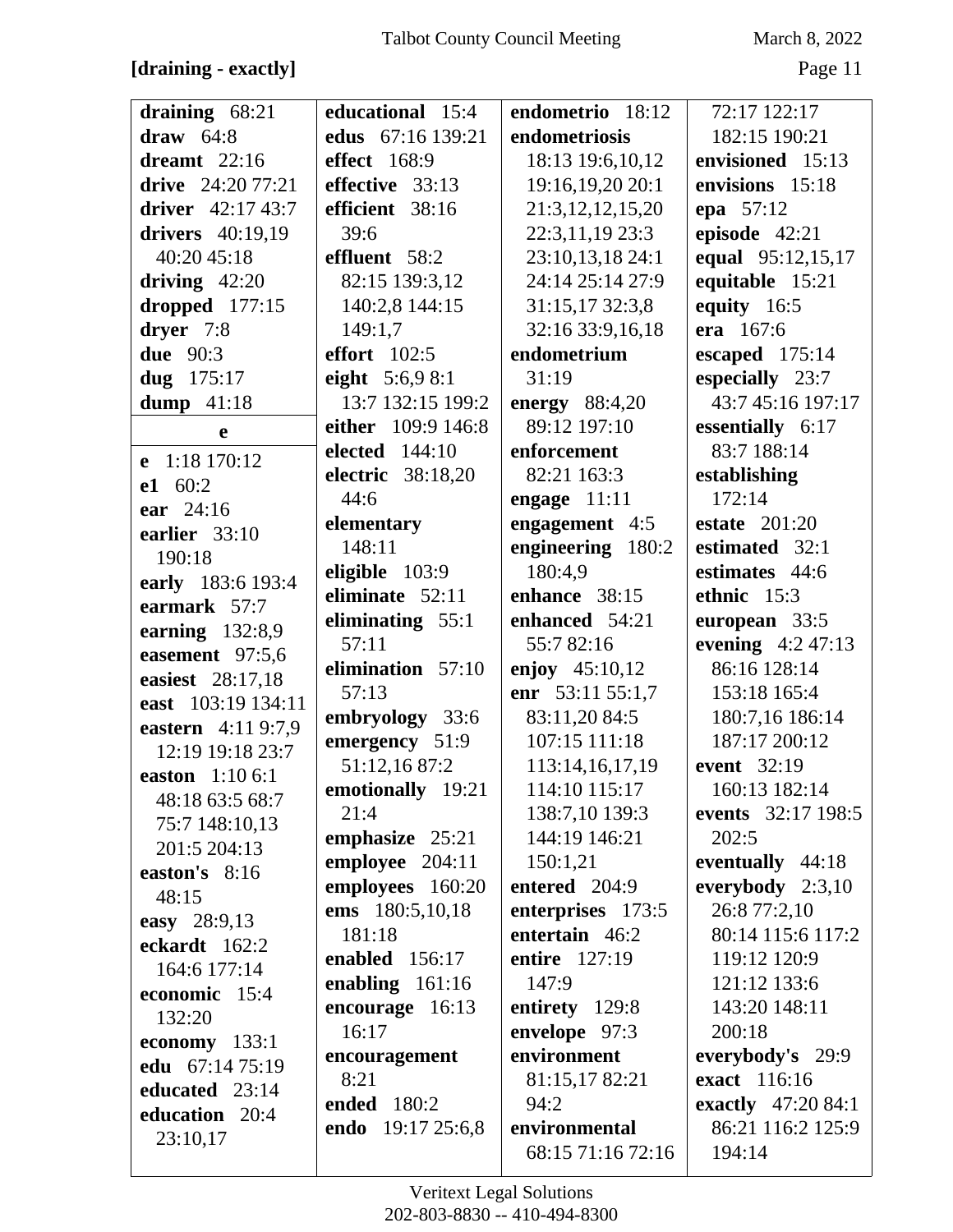## **[examination - fiscal]** Page 12

| examination            | explaining 153:11                    | farm $93:2095:20$          | figuring $139:5$              |
|------------------------|--------------------------------------|----------------------------|-------------------------------|
| 204:5                  | 155:19                               | 187:21                     | file $164:5,7,10$             |
| exceed 55:13           | explains 98:8                        | farmer $183:3$             | <b>filter</b> 138:2,19,21     |
| excel 79:18            | explore 97:1                         | farmers 96:20              | final $67:5$ 119:14           |
| exception 88:5         | expressed 88:20                      | 197:15                     | 119:17                        |
| 89:11,13,18,21         | 89:16                                | farmland 97:13             | finalize $13:13$              |
| 90:13,14,18,20         | <b>extend</b> 184:1,19               | farms 93:5 95:19           | finally $21:9$                |
| 91:5                   | extending 52:13                      | fast 155:21                | financial 79:20               |
| exceptions 146:7       | 55:3 74:5                            | <b>faster</b> 130:7        | 108:15 146:11,19              |
| excited 10:2           | extends 39:5                         | fatigue 32:4               | 146:20 147:3,10               |
| 197:10 198:3,8,9       | extension 8:16                       | favor 118:10               | 151:10                        |
| exciting 59:2          | extensions 104:4                     | favorable 168:20           | financially 147:16            |
| exclusively 173:9      | extreme 60:4                         | feasible 97:20             | 149:5                         |
| excruciating           | extremely 27:12                      | 141:7,10 151:10            | <b>find</b> $10:623:3$        |
| 20:18                  | 130:14                               | february 3:2,3             | 101:12 110:4                  |
| exist 115:18           | eye 182:4 197:15                     | <b>federal</b> 12:10 57:7  | 137:11 149:16                 |
| <b>existed</b> 128:10  | 198:2                                | 162:18                     | 175:15                        |
| 136:17 137:1           | eyes 32:9                            | federation 33:4            | <b>finding</b> $90:17,19$     |
| 170:2                  | f                                    | <b>feds</b> 40:11          | 90:20                         |
| existing 11:6 53:3     |                                      | fee 96:8                   | finds 108:12 118:7            |
| 61:20 64:16 72:7       | $f \ 1:14$                           | feedback 105:19            | 127:8 151:4,5                 |
| 82:18,19 92:2          | facebook 26:11                       | feel 23:20 25:7,19         | fine 18:19 35:17              |
| 104:4,10,13,17         | facilities 104:6,9                   | 26:14,15,16 45:9           | 35:19 64:13                   |
| 106:18 107:14,16       | 130:12 149:8                         | 80:18 91:18 93:1           | 151:16 159:4,4                |
| 107:19 111:21          | facility 78:5,8                      | 133:15 144:11,13           | 175:8                         |
| 112:1 122:6            | 129:13 130:8                         | 196:15,20 199:21           | fingers $164:2$               |
| exists 144:16          | 131:4,18 151:8                       | feeling 194:17             | finish $200:19$               |
| expand $107:21$        | fact 59:21 64:2                      | 195:16 196:2               | finishing $201:2$             |
| expanded 4:14          | 137:5 188:12                         | feels 115:15               | finite $123:10$               |
| expansion 8:14         | factors 38:12                        | <b>felt</b> 21:6 89:8      | <b>fire</b> 192:8             |
| expect $12:14$         | 109:19                               | 105:14 167:15              | first $2:11\,3:17$            |
| expedite 129:11        | fail 130:2,16                        | fertility $22:9,15$        | 6:21 9:20 19:8                |
| 157:18                 | <b>failed</b> 130:16                 | <b>field</b> 72:5 95:11    | 21:21 22:8 32:5               |
| expensive 132:13       | failing $53:5$                       | 98:14,17,18,20             | 32:15 84:17 107:3             |
| experience 23:2        | fails $143:9$                        | 99:11                      | 113:1 116:4                   |
| experiencing 32:4      | fair 170:4 191:9                     | <b>fields</b> 95:20 184:2  | 128:10 134:9,10               |
| 32:7                   | fairbank $52:13$                     | <b>fight</b> $20:3,423:21$ | 145:21,21 158:18              |
| <b>expert</b> 192:2,11 | fairly $145:18,19$<br>fairness 70:14 | 25:1 93:4,4                | 160:7 163:8,16,19             |
| experts $101:11$       | fall 13:16                           | fights $26:3$              | 164:9 170:17                  |
| expires 204:20         |                                      | figure $10:12$             | 183:6,8,21                    |
| explain 119:2          | families 5:7                         | 112:21 144:3               | <b>fiscal</b> $44:11$ $48:12$ |
| 120:8 173:2            | <b>family</b> $7:222:13$<br>27:21    | 145:1 148:20               | 50:1 51:7 52:9                |
| explained 94:21        | far $11:15$ 136:11                   | 188:14                     | 54:18 59:15 60:13             |
| 169:15                 |                                      |                            | 104:14 166:21                 |
|                        |                                      |                            |                               |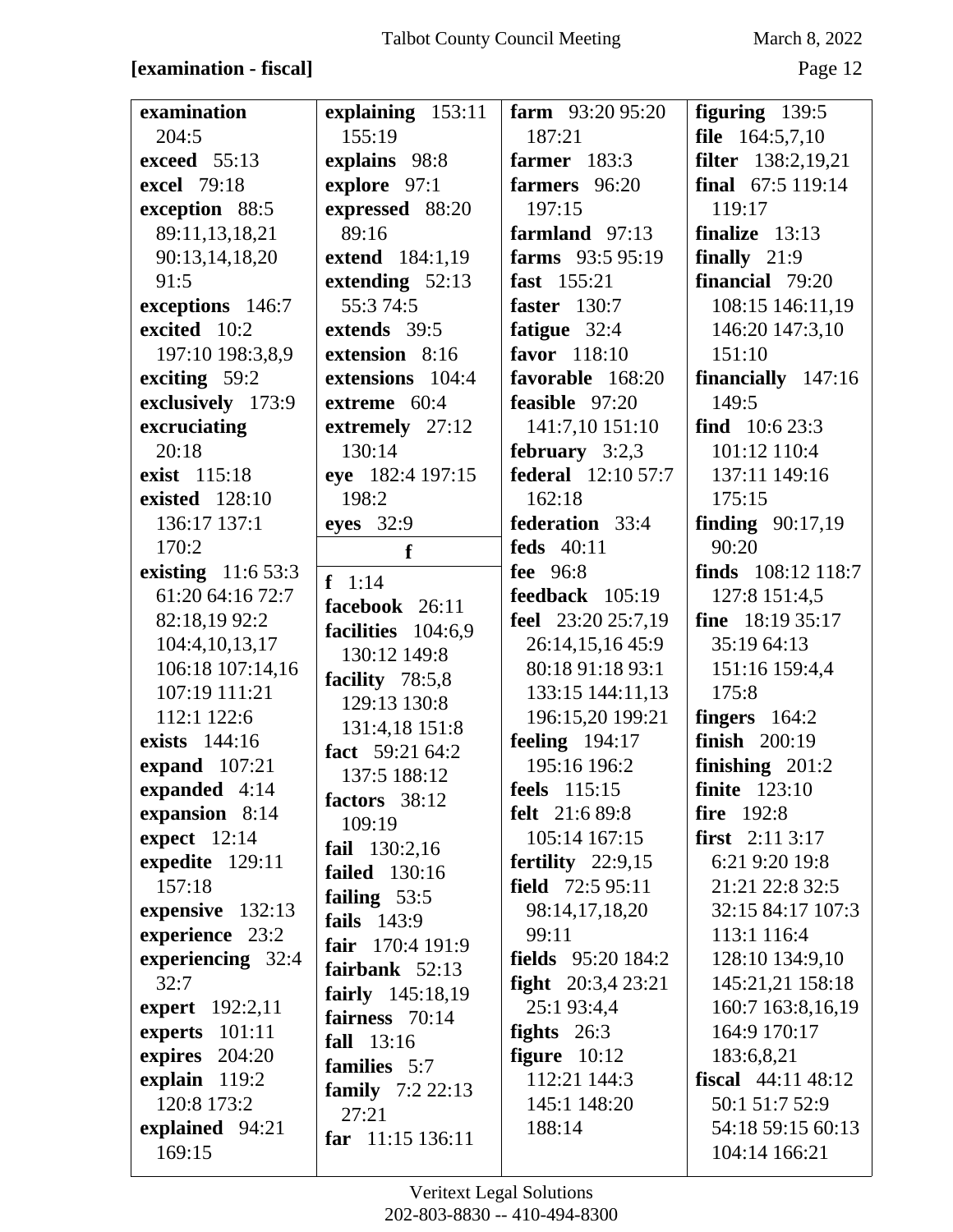# [fiscal - go]

| 168:4 185:17              | forthcoming        | <b>funded</b> 12:13       | 183:4,5 196:1     |
|---------------------------|--------------------|---------------------------|-------------------|
| five 4:13 21:9 88:6       | 158:14             | funding 33:8              | gift 78:12,13,21  |
| 89:8,10,20 91:15          | forward 31:3       | 48:20 57:2,6              | gifting $78:10$   |
| 91:18 93:15 104:7         | 68:18 91:8,11      | 58:19 61:1 81:18          | give 37:19 40:18  |
| 123:12 159:17             | 102:19 119:9,19    | 96:18 133:20              | 63:8 74:15 86:14  |
| 171:9,12 200:18           | 127:6 136:14       | 151:2,5 179:13            | 86:19 91:15 167:2 |
| $fix$ 131:10              | 137:8,21 151:16    | 183:7 185:18              | 169:2 173:10      |
| <b>fixed</b> 170:4 175:21 | 153:11 168:15      | 188:15                    | 182:12,20 192:11  |
| flag $2:6$                | 180:15 181:3       | fundraising 8:4           | given 8:10 16:21  |
| flexibility 45:19         | found 21:9 139:2   | 11:17,18,21 12:7          | 33:21             |
| 84:3,6 86:14,19           | 153:4              | <b>funds</b> 96:13 97:10  | gives 65:21 91:19 |
| 116:18 182:2              | foundation 150:5   | 169:16 180:13             | 144:18 182:1      |
| flooded 56:15             | founded 15:11      | <b>further</b> 33:7 82:17 | giving $132:17$   |
| floor $7:4,5$ 17:14       | founder $19:17$    | 103:19 107:1              | glad 3:19 18:20   |
| 151:20                    | four $5:9,108:1,1$ | 109:9 137:20              | 27:17 35:20 37:14 |
| flow $61:11$              | 21:20 71:3 104:1   | 204:5,8,10                | 197:3 199:19      |
| flows $56:461:17$         | 114:4 133:4 160:4  | <b>future</b> 26:18 30:12 | glebe 48:15       |
| $flu$ 196:9               | 201:18             | 112:1 145:8 182:3         | go $2:46:1013:5$  |
| focus $32:13$             | fourth 175:16      | fy2023 $35:8$             | 14:18 20:5 22:9   |
| focused 132:5             | frame $101:17$     | fy22 38:11                | 24:21 26:18 38:17 |
| 145:18,19                 | 116:2              | fy23 $38:4,11,13$         | 44:17 49:11 50:14 |
| follow 13:6 155:1         | frank 1:16 26:7    | g                         | 56:2 58:20 62:5   |
| following 67:6            | free 132:18 183:2  | gallon $41:10$            | 71:11 73:1,6,6    |
| foot 4:20 76:18           | 183:10             | 169:11                    | 84:12 92:4,8      |
| 133:5                     | friedel 180:11,20  | game 61:4 102:5           | 96:11 99:21 100:4 |
| footprint $191:2$         | friends 22:13      | 195:4                     | 103:9 108:8 109:9 |
| force 50:3 69:20          | 27:21 178:15       | gas 169:11                | 112:10 115:12     |
| 70:2,7 98:3               | friendships 15:16  | general 13:9 160:2        | 116:3,9 117:7,10  |
| 101:16 132:8              | fronts $8:19$      | 165:12 170:10,19          | 120:11 126:17     |
| 135:19 136:2              | frustrated 131:15  | generally 160:20          | 127:16 128:16,21  |
| 148:21                    | frustrating 30:6   | 166:21 172:19             | 135:7 136:9       |
| <b>forced</b> 153:6       | fta $44:15$        | 193:1                     | 137:21 138:3,8    |
| forcing $139:10$          | fuel 38:13 39:6    | generations 20:5          | 139:4 141:5       |
| forget $154:7$            | 41:4,12,18 169:12  | generator 51:10           | 143:11,15 144:15  |
| form 115:17               | 169:12,20 170:4    | 51:13,16                  | 144:17,18 148:12  |
| formal $105:7$            | fueling $44:6$     | gerald $191:17$           | 148:15 153:9      |
| format $83:21$            | fulfilling $8:17$  | germs 196:10              | 161:2 162:16      |
| 111:19 115:19             | 15:14              | getting 22:5 28:15        | 163:7 167:17      |
| <b>formed</b> 100:8,13    | full $5:18$ 167:17 | 44:5 53:16,19             | 169:20 170:10,14  |
| 100:18                    | 168:15 170:20      | 56:13 57:1 61:1           | 170:17,17 171:6   |
| formerly $103:19$         | fully $16:1$       | 67:7 120:8 121:12         | 174:15 175:1      |
| forth 86:10 144:5         | fun 195:11         | 129:20 145:6              | 181:3 195:17      |
| 144:7 146:3,5             | fund $97:1129:13$  | 157:19 159:21             | 199:11,16         |
|                           | 178:17             | 161:10 167:17             |                   |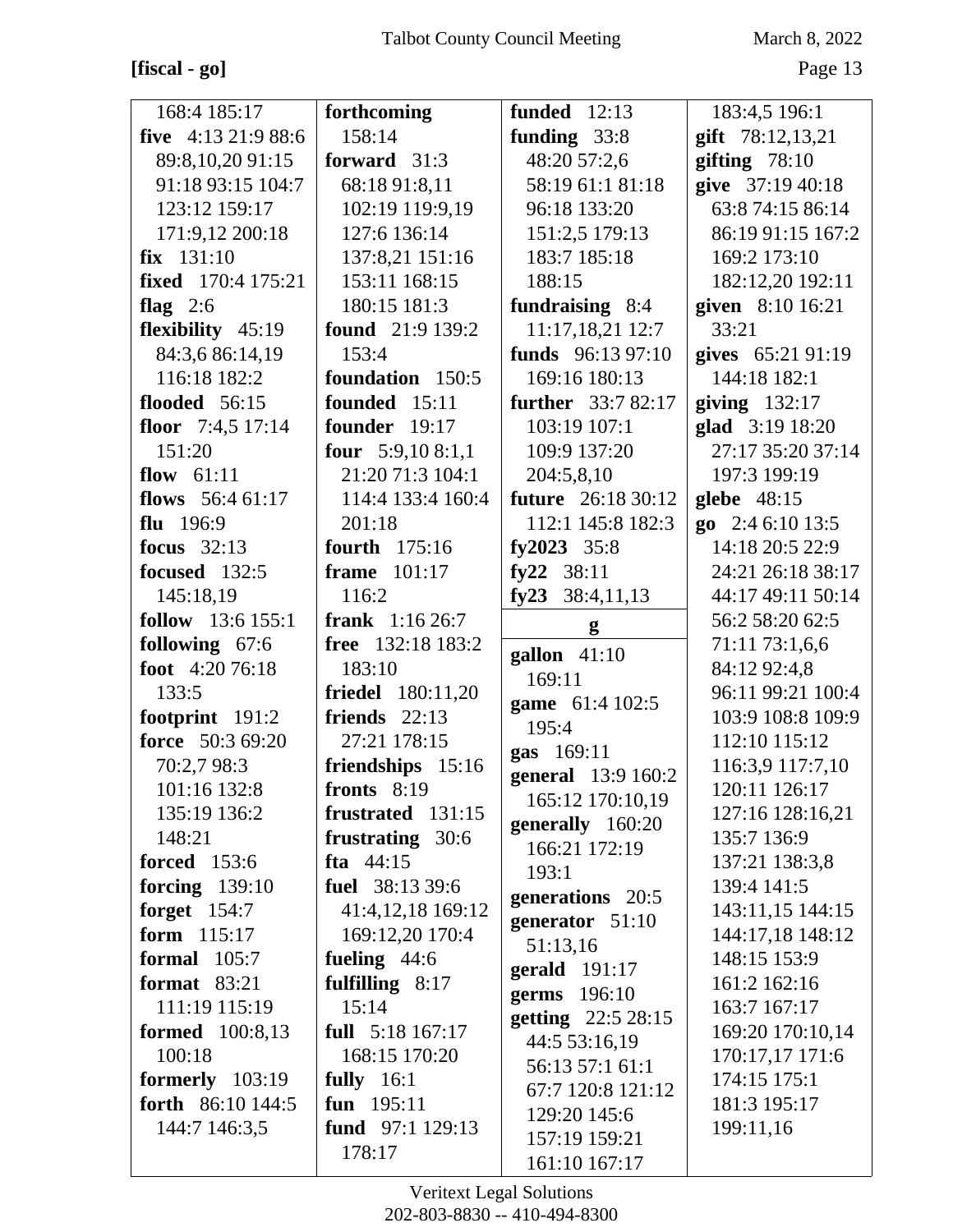## **[goal - happens]** Page 14

| goal 8:5 26:17      | 193:7 194:13       | 46:20 47:10                        | guys 3:18 18:7             |
|---------------------|--------------------|------------------------------------|----------------------------|
| 96:4 197:11         | 196:13,15 198:4,8  | grant $24:1 151:2,4$               | 45:7 56:18 69:12           |
| god 22:7 24:1       | 199:5              | 178:16                             | 100:2,15 115:12            |
| goes 30:19 84:21    | golf 179:14,16     | grants $36:10$                     | 116:4 151:12               |
| 118:5 125:5         | 201:2,4,12         | 166:17                             | 159:15 178:12              |
| 137:18 164:8        | good 4:2 6:9,11,13 | grass $184:2$                      | 198:7                      |
| 197:20              | 8:19 14:13,14      | grateful 19:6                      | gynecologists 33:1         |
| going 2:12,13 8:14  | 18:8,9,10,10 19:1  | 161:9                              | gynecology 33:4            |
| 10:10 21:8 27:13    | 19:1 35:18 36:5    | <b>gravity</b> $60:2162:4$         | $\mathbf h$                |
| 37:18 39:16 40:3    | 37:3 42:4,4 45:5   | great 2:9 8:6 13:3                 | half 6:18,20 8:4           |
| 40:3 41:5 44:9      | 47:13 61:10 71:13  | 16:21 18:6,8                       | 11:19 71:6 80:10           |
| 48:7 53:15,18       | 76:17 80:17,18     | 26:21,21 33:21                     | 84:12 113:9                |
| 54:3 58:12 59:5     | 81:21 85:2 94:20   | 35:1,1 36:8 37:2                   | 167:12 168:5               |
| 61:21 62:14 67:11   | 103:6,6 105:15     | 37:15 40:4 45:8                    | hand 18:6 147:4            |
| 69:6 75:13 77:4     | 137:15 146:6       | 45:11 52:5,19,20                   | 204:13                     |
| 84:12 87:20         | 147:7 156:11       | 81:21 110:19                       | handle $78:19$             |
| 100:15 101:7        | 171:11 178:9,13    | 114:8,15 133:13                    | hands 16:21 33:21          |
| 102:19 109:5,13     | 187:6,8 193:19     | 170:21 172:9                       | 49:7 50:11 51:19           |
| 110:4,10,11         | 194:16 195:9       | 178:8 179:12                       | 52:21 54:10 59:7           |
| 111:11 112:19       | 196:4,7,11,14      | 183:11,16 186:13                   | 62:17 64:15 67:4           |
| 114:2 116:9,10,11   | 200:13 201:8       | 187:7 189:6,6                      | 67:19 73:5 74:19           |
| 121:4,8 123:5       | gosh 69:12         | 199:18                             | 77:1 82:2 85:13            |
| 124:12 125:4,21     | gotten 36:18       | greater 188:15                     | 87:5 102:19 120:3          |
| 127:11,17 129:6     | gov 186:18,20      | green 187:20                       | 120:4                      |
| 129:18 130:1,9,11   | governing 128:17   | grinder 59:17                      | hannawald 18:18            |
| 130:21 131:17       | 172:16 173:12      | ground 5:11 12:4                   | 18:20 19:3,14              |
| 132:1,8,9,12,15     | government 12:9    | 54:4 68:20 117:7                   | 28:5,21 29:3,7,10          |
| 133:5,8,14 134:1    | 92:19 127:15       | group 15:11 26:11                  | 29:12 30:4,10,14           |
| 134:17 135:19       | governmental       | 27:7                               | 30:17,20 31:7,10           |
| 136:15 137:8,15     | 160:14             | grow $5:148:14$                    | 34:21 35:3                 |
| 138:6, 16, 18 139:9 | governor 13:1      | growing $23:1$                     | <b>happen</b> $12:1 13:16$ |
| 139:20 140:7,12     | 19:9,10 168:1      | 198:1                              | 41:9 55:20 87:21           |
| 140:14,18,19,19     | governor's 98:2    | $\boldsymbol{\mathsf{grown}}$ 24:8 | 89:17 126:7 127:4          |
| 141:1,3 143:18,20   | 168:7,20           | grows $31:20,21$                   | 135:1 145:8                |
| 144:1,15 147:1,16   | grace $22:7$       | 197:21                             | 150:13 161:12              |
| 148:12,15,21        | granddaughters     | $growth$ 132:5                     | 189:9                      |
| 149:7 150:2,8,11    | 26:18              | grumpily 199:1                     | happened $45:3$            |
| 150:12 151:1,12     | grande 35:10,13    | guarantied 14:8                    | 107:21 158:13              |
| 157:4 158:18        | 35:19 36:3,6,8,14  | guaranty $11:20$                   | 174:3                      |
| 162:8 168:18        | 36:16 37:4,7,10    | 73:2                               | happening $10:16$          |
| 169:2 170:14        | 37:13,21 39:16,20  | guess 9:13 60:19                   | 11:10,13                   |
| 176:16 182:2,4,8    | 40:6,18 41:7,14    | 108:2 163:18                       | happens 115:4              |
| 183:7 186:20        | 41:16 42:15 43:6   | guy 28:12                          | 125:12 196:17              |
| 188:9 190:13        | 44:14,17 45:9,14   |                                    |                            |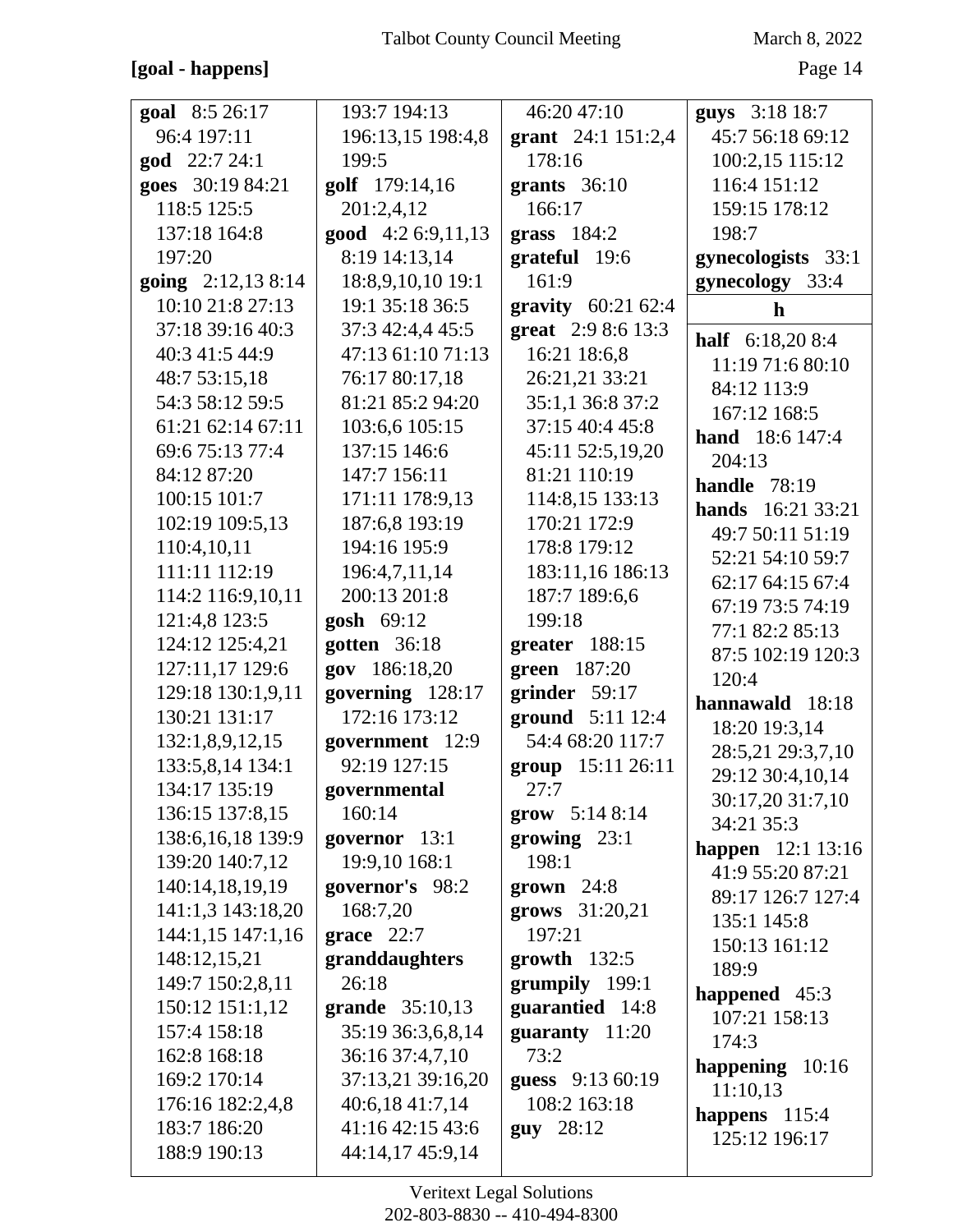## [happy - implementation]

March 8, 2022

Page 15

| happy $28:137:16$             | heart $195:20$                      | 195:17,19,21                   | 172:11                   |
|-------------------------------|-------------------------------------|--------------------------------|--------------------------|
| 40:2 182:7 189:5              | heck $43:6$                         | 196:3 199:16                   | <b>houses</b> 52:17 53:2 |
| 201:13                        | held 32:17 73:12                    | homeowners                     | 53:3 58:1,5,7 74:6       |
| <b>hard</b> $11:1141:16$      | 75:1 77:14 82:9                     | 197:16                         | 75:14 121:21             |
| 41:18 81:2 132:21             | 87:19 182:14,18                     | <b>homes</b> 58:11             | 129:21 130:19            |
| 203:1                         | 201:16 202:5                        | 113:2 122:11,16                | 136:6 138:7              |
| <b>harm's</b> $144:12$        | hello $6:11$                        | 122:20 123:8,11                | housing $5:76:14$        |
| harsh $28:10$                 | help $10:11$ $20:13$                | 123:15 132:12                  | 7:10,15 10:2,21          |
| <b>hat</b> 30:19              | 20:19 21:6,21                       | 133:5,6 134:2                  | 11:1 13:21 14:1,2        |
| <b>hate</b> 72:9 92:16        | 22:1 26:4,5 27:15                   | 138:20 145:21                  | 132:7, 16, 18 148:7      |
| haul 141:12                   | 33:17 42:12 50:9                    | 151:8 192:10                   | hub $5:2$                |
| <b>haven</b> 178:15           | 57:1 81:12 95:10                    | 197:17                         | huge 59:1 96:19          |
| $hb410$ 168:1                 | 97:11 107:15                        | homework 134:8                 | 181:17,20 201:10         |
| <b>head</b> 87:9,12           | 110:9 131:8                         | <b>honest</b> 120:16           | human $33:5$             |
| 121:12                        | 144:20 153:13,13                    | honestly 21:1                  | hundred 189:16           |
| heading $163:21$              | 153:14 155:21                       | 108:19 145:12                  | hundreds 145:13          |
| health $5:528:8$              | 187:3 188:18,19                     | <b>hook</b> 120:12             | 149:14,15,15             |
| 32:12 68:16 71:16             | $helpful$ 193:21                    | 125:18 130:1,6                 | hurdles $163:15$         |
| 71:19 72:16,17                | helping $61:10$                     | 136:5                          | <b>hurlock</b> 189:10    |
| 88:9 90:3 122:15              | <b>helps</b> 191:13                 | <b>hooked</b> 121:15,18        | hysterectomy             |
| 122:17 145:16                 | heritage $178:17$                   | 121:19,20 134:5                | 22:21                    |
| <b>hear</b> $10:728:18$       | hesitant $157:21$                   | hooking $123:15$               | $\mathbf{i}$             |
| 87:14 173:20                  | hey 175:18 178:5                    | hookups 129:4                  | <b>idea</b> 41:6 94:21   |
| 175:19 192:14                 | hi 18:18 178:6                      | <b>hop</b> $42:10$             | 96:6 98:5                |
| <b>heard</b> 26:14 90:14      | hidden $27:12$                      | hope 133:4 163:1               | <b>identify</b> 50:10    |
| 92:3 111:7 123:14             | high $68:20$                        | 191:21 200:5                   | ii $50:6,751:10$         |
| 132:14 145:13                 | higher $57:15$                      | hopeful $200:10$               | 53:21                    |
| 146:1,7,18 147:19             | highlighted 57:9                    | hopefully $2:12$               | imagine 29:20            |
| 147:21 149:14                 | highlights 50:9                     | 10:9 26:19 30:9                | <b>immediate</b> 63:6    |
| 157:14 167:4                  | highly $183:5$                      | 33:9 61:7 86:15                | 68:9 74:1 75:9           |
| 190:17                        | highway $166:15$                    | 163:14                         | 104:11                   |
| hearing $2:193:8$             | 166:18 167:1                        | hoping $112:9$                 | immediately              |
| 3:14 27:10 49:12              | highways 169:17                     | 175:20                         | 147:5                    |
| 49:15 50:17 52:3              | <b>hire</b> 131:17                  | houlihan 1:21                  | impact $8:13,14$         |
| 54:13 59:10 60:8              | history 19:8                        | 204:2,16                       | 59:5 88:21 176:16        |
| 62:20 68:1 73:11              | hit 12:3 27:20                      | hour $84:12$                   | impactful $171:10$       |
| 74:21 77:13 82:8              | hits $27:5$                         | hourly $40:21$                 | impacts 56:10            |
| 85:15 87:18 103:4             | hoffsetter 68:14                    | <b>house</b> 19:11 53:14       | 89:7                     |
| 116:11 120:20                 | $\log$ 179:14                       | 54:1 65:2 66:16                | impairment               |
| 132:7,9 147:15                | hogan $19:10$                       | 74:16 76:7,9,14                | 107:16                   |
| 163:9 168:16                  |                                     | 76:14 131:6 160:8              |                          |
|                               | holding $117:16$                    |                                | imperative 24:17         |
| 170:9 175:16                  | 162:19,19 202:2                     | 164:8 165:4                    | implementation           |
| hearings $174:13$<br>192:3,18 | <b>home</b> 27:6,20<br>76:18 194:13 | 166:14 168:8,17<br>169:7 170:6 | 98:6                     |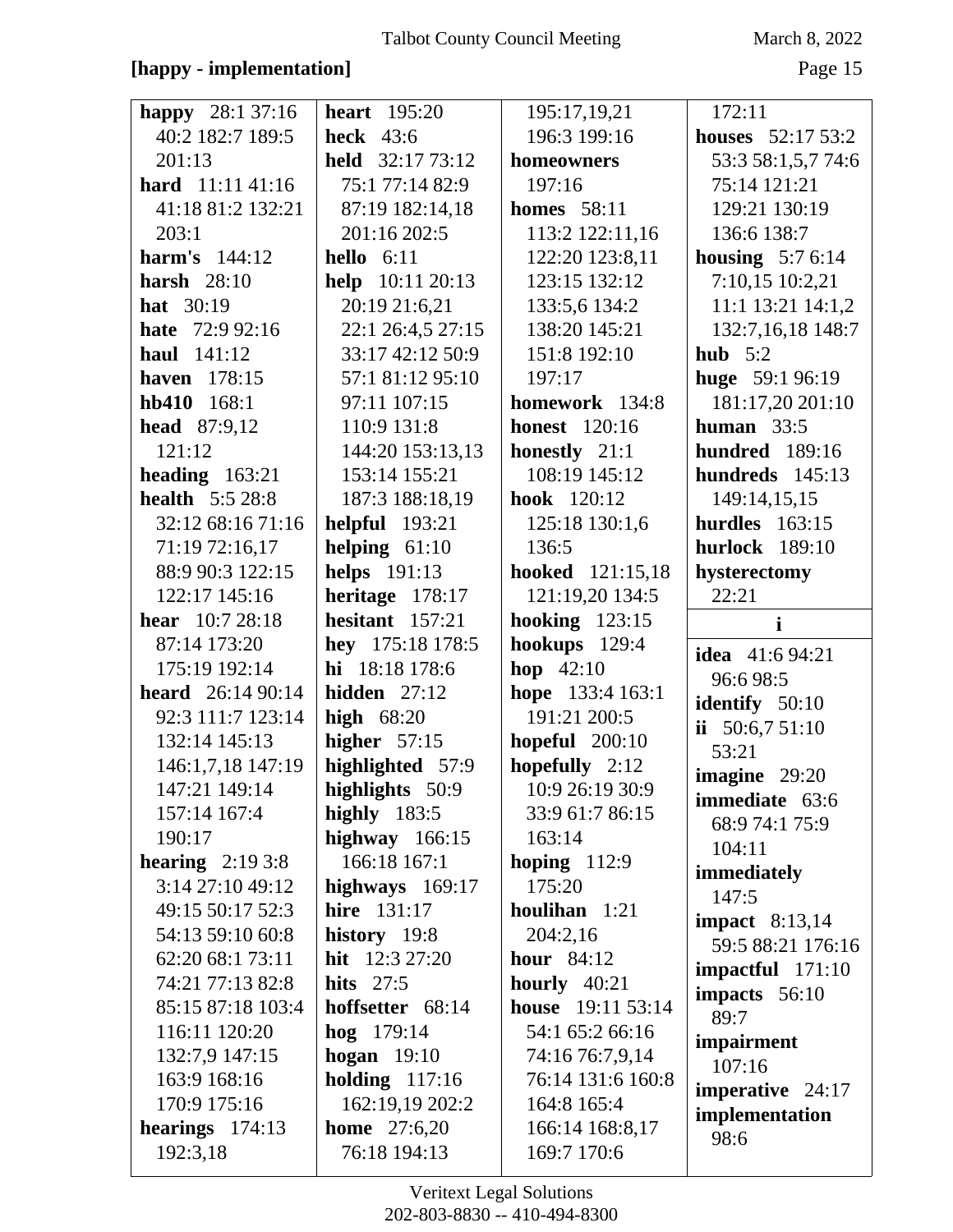## **[implications - jumping]** Page 16

| <i>implications</i>        | increases 38:13             | intended 83:19       | <b>irrigation</b> 123:7   |
|----------------------------|-----------------------------|----------------------|---------------------------|
| 108:16                     | 40:21,21                    | 84:2 115:2           | 133:9 179:15              |
| importance 24:5            | increasing 67:16            | intending $112:6$    | island $58:18$            |
| 33:18 162:4                | indicating 68:16            | 123:9                | <b>issue</b> 56:13 173:16 |
| important 9:3              | individual 59:17            | intent $61:12$       | 176:5                     |
| 22:12 36:3 201:4           | 128:14 175:10               | 115:16               | <b>issued</b> 19:9,10     |
| impressed 45:17            | individuals 10:11           | intention $112:11$   | 89:11 119:21              |
| impression 66:1            | 15:2 16:2,15,19             | 193:9                | 122:8,10,11               |
| 95:14                      | 92:4 132:18                 | intentional 11:4     | issues $89:15$            |
| improve 94:2               | industry $192:15$           | interest 101:6       | 119:17 130:17             |
| 129:13 130:8,20            | infection 24:17             | 146:11,19,20         | <b>items</b> 183:20       |
| 153:14 156:1               | 196:8                       | 147:4,11             |                           |
|                            |                             | interested 10:7      | j                         |
| <b>improved</b> $74:12$    | infertility 22:3            |                      | jam $86:16$               |
| 130:7 133:13               | 32:7                        | 110:15 183:4         | jd $197:9198:3$           |
| improvement 54:7           | infiltration 60:20          | 204:12               | jeez $143:21$             |
| 196:16                     | inflow $60:20$              | interject 136:8      | jerk 198:20               |
| improvements               | informally 158:12           | interjurisdictional  | jess 178:3 187:8          |
| 60:16 104:4                | information $5:1,3$         | 108:17               | 200:4                     |
| improves 110:3             | 79:15 111:7 115:6           | international 33:3   | jessica $201:1$           |
| improving 61:6             | 120:21 123:14               | internet 196:18      | <b>job</b> $18:835:1,2$   |
| 150:1                      | 190:17 192:7                | interrogated         | 36:9 38:14 45:8           |
| inaudible 15:3             | informed 6:5                | 204:4                | 59:3 61:10 103:7          |
| 44:21 68:11 128:2          | infractions 173:8           | intersection 165:6   | 108:11 143:13,16          |
| 136:12 187:20              | infrastructure              | intervention 22:8    | 178:13 187:8              |
| incentives 93:8            | 58:1 167:15,16              | introduce 49:8       | 197:11 200:13             |
| <b>include</b> $4:205:1,6$ | $\text{ini} \quad 61:11$    | 84:16 86:12 116:7    | <b>jobs</b> $5:1815:15$   |
| 6:21 9:5 180:17            | <b>initial</b> 190:20       | introduced 51:20     | join 16:17 160:17         |
| 186:16 192:2               | initiated 86:11             | 54:11 59:8 60:6      | 162:1                     |
| included 10:18             | initiative 167:13           | 62:18 67:20 82:3     |                           |
| 48:19,21 63:11             | 174:4                       | 87:6 91:10 103:1     | joint $51:16$             |
| including $15:7,14$        | initiatives 174:5           | 114:19 115:3,10      | joints $61:8$             |
| 102:1                      | <b>inmates</b> 162:18,20    | 115:10 142:8         | jonathan $6:7$            |
| inclusive $14:1,3$         | input $102:6$               | 143:10 161:4         | jonathon $4:2$            |
| 16:1                       | <b>inside</b> 25:5 199:2    | 163:6 174:11,21      | journey $24:19$           |
| income $13:12$             | insides $20:11$             | introduction         | judiciary $174:16$        |
| 132:18                     | <b>insist</b> 192:4,16      | 47:14 84:20 85:7     | juliani 187:13,15         |
| inconsistent 109:8         | inspections                 | invasive 33:11       | 187:17 188:3,5            |
| 153:5                      | 186:17                      | investment 96:17     | 189:8, 11, 14, 17         |
| increase 33:17             | inspiration 31:2            | <b>invite</b> 192:18 | 190:2,6,10,15             |
| 38:10 39:17 40:6           | install 39:12               | involved 94:4        | 191:6, 12, 17, 17, 18     |
| 40:14,19 41:4              | <b>installed</b> $60:161:5$ | 105:16 110:13        | 192:19 193:13,15          |
| increased 20:12            | intellectual 4:15           | involvement          | 193:18 194:1              |
| 33:8 39:21                 | 15:12,19 16:2               | 137:19               | july $4:18$               |
|                            |                             |                      | jumping $128:4,20$        |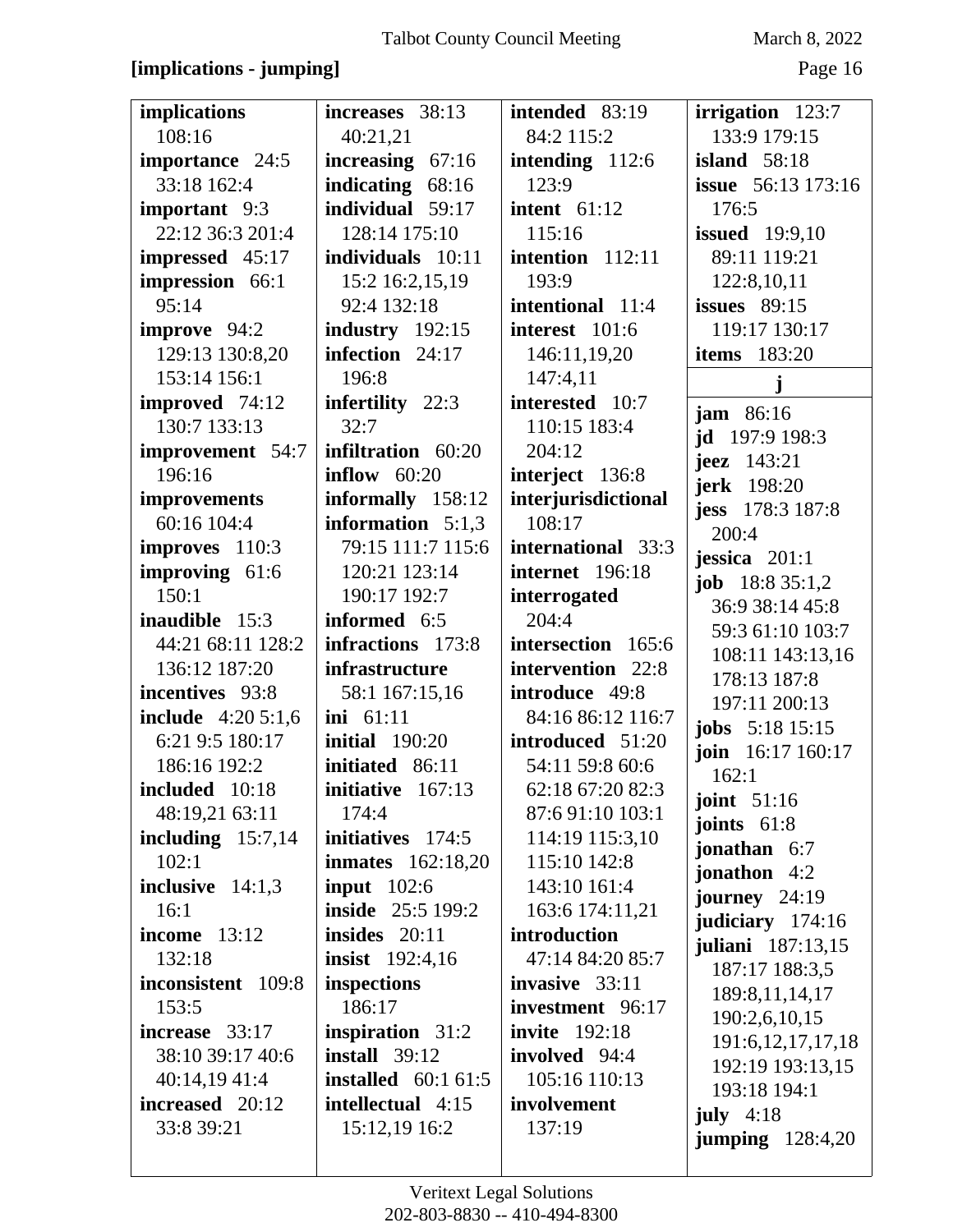# [june - letter]

March 8, 2022

| <b>june</b> 84:17 86:18               | 84:9,11 85:8      | landings $184:3$       | 173:3 192:8                |
|---------------------------------------|-------------------|------------------------|----------------------------|
| jurisdiction                          | 90:17 101:3,9,15  | lands $89:1$           | legislative 86:13          |
| 172:13,15,21                          | 107:20 108:4      | landscaper 197:18      | legislature 163:1          |
| 173:11,15 174:10                      | 110:17 114:3      | language 116:16        | lesher 1:15 2:8 8:9        |
| jurisdictions                         | 115:1 125:11      | laparoendoscopic       | 17:7,20,21 18:5            |
| 175:21                                | 127:11,18 131:10  | 33:3                   | 29:1 34:7,14,15            |
| $\bf k$                               | 131:11 133:14,21  | laparoscopic           | 46:14,15 49:9              |
| <b>keep</b> 6:5 10:13                 | 135:16 141:2,6    | 21:16 32:11            | 50:12 51:20 53:1           |
| 131:13 169:16                         | 150:8 152:2 157:8 | large 88:4,20          | 53:5 54:7,9,11             |
| 182:4 195:15,19                       | 157:13 158:4,13   | 89:12 90:5 95:7        | 59:8 60:6 62:18            |
| 197:15 198:2                          | 182:7 189:12,14   | larger $75:17$         | 63:21 64:7,10              |
| <b>keeping</b> 14:6 82:1              | 192:1,5 194:21    | 190:20                 | 66:20 67:5,18,20           |
| 168:13                                | 196:17 197:15     | lastly $88:2$          | 79:1,6 82:3 87:6,7         |
| keeps $35:21$                         | 199:7 200:6,6,7   | late 163:7 164:8       | 87:10 102:14               |
| 148:12 168:9                          | 200:15 201:3,8    | 199:15                 | 103:1 104:19,20            |
| keith 37:7,8,9,14                     | knowing $11:5$    | laterals $61:862:1$    | 105:18 142:5,8,12          |
| 38:1                                  | 27:21 182:2,3     | 62:13                  | 145:9,12 148:17            |
| kent 38:6 63:10                       | knowledge 20:13   | laughing $194:15$      | 149:18 151:21              |
| 162:6                                 | 23:8 101:13 117:9 | laundry $7:6,17$       | 152:17,18 153:2            |
| key 57:9,11                           | known 27:18       | laura 1:18 45:5        | 156:13,15 159:9            |
| kids 148:12                           | 33:20 50:16 52:2  | <b>laura's</b> 135:18  | 159:10 161:3               |
| killmon 4:4                           | 54:12 59:9 60:7   | law 78:4 81:19         | 162:1 164:17,18            |
| kilman 6:7                            | 62:19 67:21 73:10 | 86:4 158:20 163:2      | 165:8 166:7,8              |
| kind 28:10 37:18                      | 74:20 77:12 82:7  | 204:4                  | 169:9 172:3,4              |
| 42:13 43:8 53:9                       | 85:14 87:17 103:3 | laying $58:11$         | 177:7,8 178:20             |
| 63:13 111:2                           | 103:19 150:11     | <b>lead</b> 33:9       | 179:6,7 181:10,11          |
| 112:21 113:5,16                       | knows 119:12      | leads $102:4$          | 184:13,14 185:10           |
| 121:8 123:19                          | $\mathbf{l}$      | leaks $61:7$           | 185:11 186:7,8             |
| 149:17 151:4                          | la $107:16110:10$ | learn $11:10$          | 189:20 199:13,15           |
| 163:12 195:11                         | 123:14 145:16     | learned 188:8          | 201:15 202:16,17           |
| 196:8,15 200:16                       | labor $39:7$      | learning $25:2$        | <b>lesher's</b> $142:4,19$ |
| kinds 151:2                           | ladies $31:2$     | <b>leave</b> 146:2,11  | 147:20                     |
| <b>kit</b> $43:20$                    | laid 81:18        | 147:21 193:16          | lesions $22:1$             |
| <b>knew</b> $76:2094:19$              | lakeside $82:15$  | lecates $180:18$       | <b>letter</b> 68:15 72:19  |
| knives $20:10$                        | 83:10 103:17,18   | lee 126:15             | 111:5,14 113:5,13          |
| <b>know</b> $6:2 12:11$               | 104:13,17 106:18  | <b>left</b> $142:20$   | 121:1 126:14               |
| 21:8 24:4,11,15                       | 122:6 136:17      | $\text{legal } 201:21$ | 129:10 153:10              |
| 24:16 25:1,7                          | 137:1,8 145:20    | legislation 88:7       | 154:2,9,12 155:19          |
| 28:16 30:15 36:21                     | 150:13,15,16      | 91:17 92:2,10,11       | 156:5 157:4,8,16           |
| 37:1 41:7,8,9                         | land $9:1493:18$  | 105:21 130:4           | 158:2,5,13,21              |
| 42:19 44:20 45:3                      | 95:15 96:9,17,18  | 153:12 160:3,5         | 161:18 164:12              |
| 45:3 47:21 64:10                      | 98:12 188:14      | 161:3,17,19            | 165:18 169:4,6             |
|                                       |                   | 163:12 165:4,9,12      | 170:13,18 171:4            |
|                                       |                   | 166:14 172:11          | 171:19 174:18              |
| 66:7 70:19 72:14<br>76:9 80:7,10 81:2 | landfill $182:16$ |                        |                            |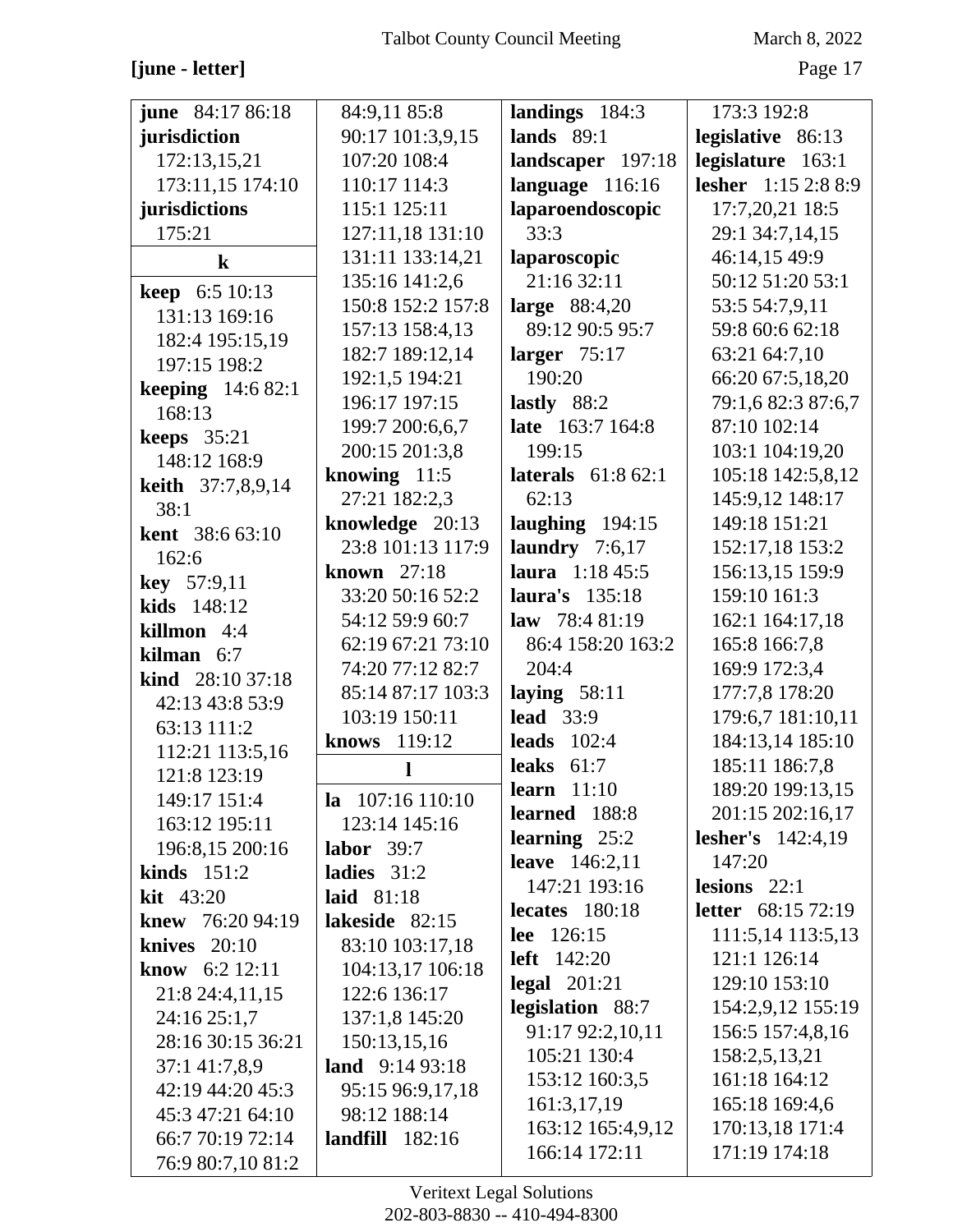# **[letter - march]** Page 18

| 176:20 177:2               | 133:2 186:17              | 55:7,8 56:1 57:5,8         | 103:7 106:8,12        |
|----------------------------|---------------------------|----------------------------|-----------------------|
| 178:16                     | lived $25:15$             | 61:6 62:4 63:18            | 152:12 157:1          |
| <b>letters</b> 163:18      | lives $15:2016:3$         | 65:9 78:9 83:13            | 158:16 159:18         |
| 164:3                      | load $55:14,15$           | 91:8,11 95:18              | 160:1 164:11          |
| <b>level</b> 6:21 7:1      | <b>loan</b> $11:21$ 12:6  | 100:9 129:21               | 166:1 178:21          |
| 12:10 56:9,13              | <b>local</b> 127:15       | 135:4                      | 181:5 184:7 185:5     |
| 89:17 140:3                | 160:12,16 162:9           | <b>looks</b> 25:4 40:9     | 186:1 202:11          |
| 175:12                     | 165:8 167:10              | 65:21 75:16 108:7          | magician 151:5        |
| <b>levels</b> 6:20 76:2    | 169:19,21 170:1,3         | <b>loop</b> $113:5$        | mail 170:12           |
| 139:4                      | 173:6 175:5,6,7           | <b>lord</b> 17:2 34:2      | main 22:2 26:17       |
| <b>liability</b> 43:7      | 175:12,13                 | <b>lot</b> $10:127:628:7$  | 50:3 69:20 70:2,7     |
| life 15:14 19:21           | locate $8:15$             | 43:6 57:16,18              | maintain 132:1        |
| 26:6 193:5,10              | located $51:13$           | 66:6 67:10 70:19           | maintenance           |
| <b>lift</b> $39:10$        | 56:17 63:4 68:6           | 71:1,2 73:21               | 38:21                 |
| light $105:13$             | 73:16,19 75:6             | 80:11 84:3 92:9            | majority $12:15$      |
| lighting $19:11$           | 77:21 103:16              | 93:7,10 94:3               | 108:21 126:4          |
| limited 183:7              | location 38:21            | 101:12 109:19              | 129:8 130:9           |
| line $58:563:15$           | 39:11,14 165:10           | 111:7 115:4,5              | making $7:11$         |
| 65:17 67:10 70:11          | 165:15                    | 116:18 120:21              | 40:21 125:16          |
| 76:15 92:6 135:17          | $log$ 86:16               | 123:13 134:7,14            | 131:12 192:9          |
| 135:21 157:14              | loneliness 25:16          | 134:15,16 144:13           | malpf 96:12,14,15     |
| 200:19                     | long 11:5 12:3            | 147:2 162:8                | 188:15                |
| <b>list</b> 103:8          | 13:12 102:14              | 178:11 182:9               | man 155:8 198:17      |
| listed $201:21$            | 112:17,20 113:17          | 193:20 197:14              | manage 33:13          |
| listen $21:6,10$           | 123:6,7,19 125:4          | 200:20 201:11              | manager 37:13         |
| listening 36:21            | 136:11 138:16             | <b>lots</b> 66:1 67:9 74:3 | 81:20 178:3           |
| 37:1 80:12 170:16          | 139:6,21 178:11           | 74:6 134:3 148:13          | 179:16                |
| 194:2 200:6                | <b>longer</b> $22:360:2$  | lottery $13:11,15$         | manages $7:14$        |
| lists $11:6$               | 99:2,3 160:19             | 14:9                       | managing 32:13        |
| <b>liter</b> $53:16,17,20$ | look $8:1011:1$           | <b>love</b> $133:15$       | manholes 61:6         |
| 54:5                       | 21:1 25:18 42:14          | loved $22:16$              | manner $204:7$        |
| literally 170:10           | 65:19 71:19 76:11         | 114:21                     | map 63:5 64:1         |
| <b>little</b> 4:7 19:2     | 79:21 80:18 87:15         | low $132:18198:1$          | 65:6 68:8 73:18       |
| 28:11 43:2 69:3            | 89:5 95:19 97:19          | m                          | 73:21 75:8 78:1       |
| 83:18 98:10 108:3          | 100:16 108:9,15           | ma'am 76:16                | 103:20,20 104:1       |
| 108:11 110:8               | 108:16,18,20              | machine 39:13              | 137:9                 |
| 131:16 137:20              | 110:2,21 111:1            | maco 168:13                | <b>march</b> 1:7 2:17 |
| 138:5,6,8,14,19            | 135:8 162:16              | 174:3,6                    | 3:11,11 15:1 16:6     |
| 141:11 159:17              | 175:18 183:14             | maco's 167:13              | 16:12 17:1 31:16      |
| 167:2 182:1 187:3          | <b>looked</b> 56:12 69:9  | <b>mad</b> 90:5            | 32:16 33:15 34:1      |
| 190:18 194:15              | 72:15 176:3               | <b>madam</b> 14:17         | 107:6 174:16          |
| live $4:16$ 14:10          | <b>looking</b> 11:2 38:15 | 17:3,14 31:12              | 182:18,19 201:16      |
| 15:20 16:3 32:3            | 40:8 42:2 44:3            | 34:3 46:3,9 49:10          | 202:3 204:13          |
| 113:11 132:16              | 45:1,21 53:12             | 50:13 51:3,21              |                       |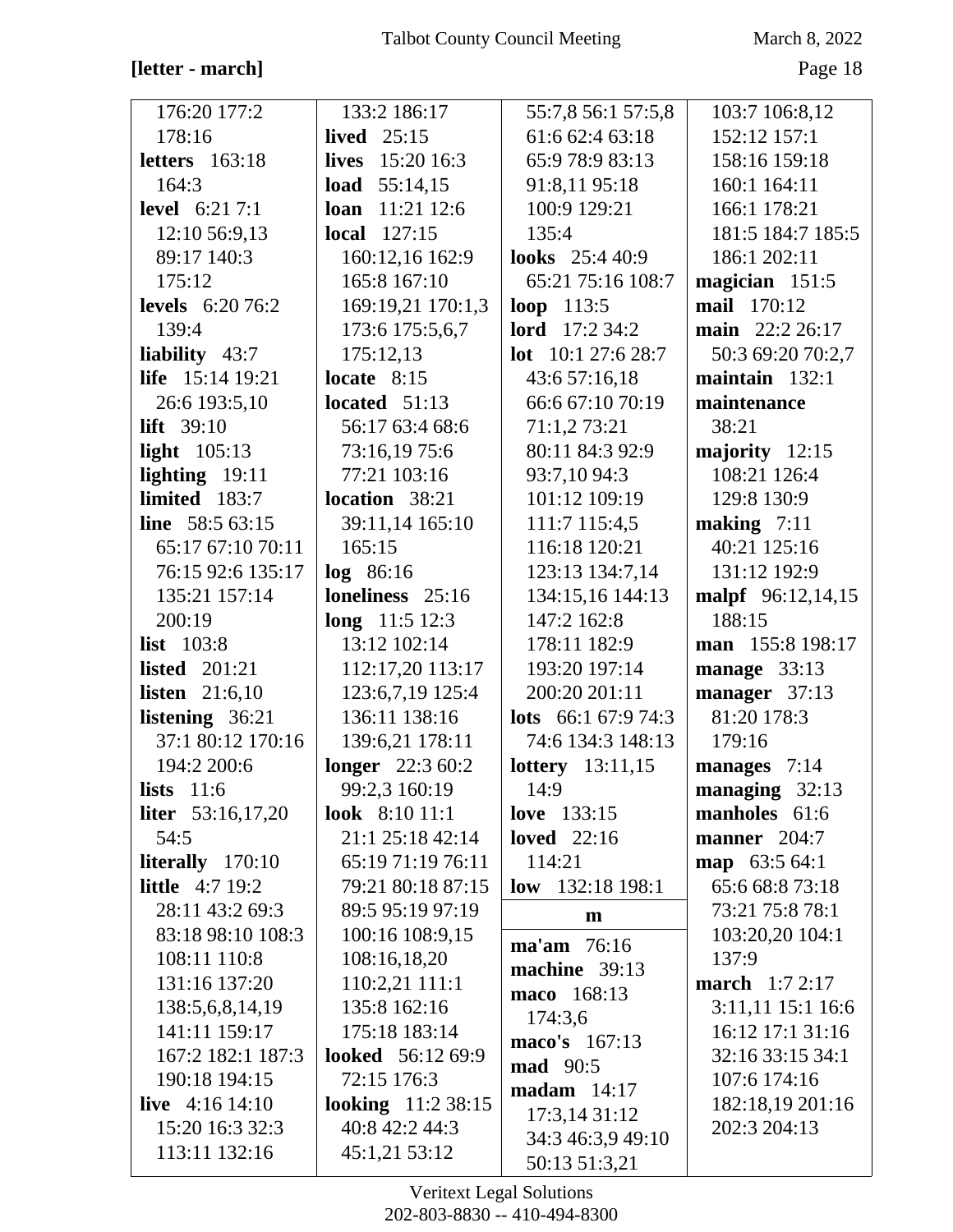## [market - months]

March 8, 2022

| <b>market</b> 38:14 41:1 | 151:15,15 153:10       | megawatt 190:15          | 79:13                   |
|--------------------------|------------------------|--------------------------|-------------------------|
| 41:13,14,15 69:13        | 154:2,9,12 155:2       | <b>member</b> 83:6 86:6  | mind 14:7 94:7          |
| 100:10 101:1             | 155:19 157:17          | 106:3 151:17             | mine 199:9              |
| martingham $50:7$        | 158:12                 | members 1:13             | minute $163:12$         |
| 51:10,11,14              | <b>mde's</b> 120:17    | 11:3 15:5 88:12          | minutes $3:1,2,6,7$     |
| maryland $1:1,10$        | mean 9:17 25:4         | 160:19 193:2,3           | 4:6 23:10,15            |
| 15:6 19:8 63:5           | 39:17 58:5 66:2,7      | membership               | 56:18 115:11            |
| 68:7,7 73:17,17          | 66:7 67:7 71:5,14      | 160:10                   | 159:17                  |
| 73:20,20 75:7,7          | 81:3 83:3 85:4         | <b>memo</b> 105:9        | misconception           |
| 75:13 78:1 81:14         | 90:16 100:20           | 138:13 174:20            | 94:11                   |
| 81:16 82:20              | 101:19 111:6           | <b>mental</b> 27:11 28:8 | missed 22:12,17         |
| 103:17 134:10            | 114:8 117:6            | mentally 20:1            | missing $195:3$         |
| 165:6 169:12             | 120:16 124:18          | 21:4 27:14               | mission $13:21$         |
| 170:10,19 178:17         | 127:13 152:2,3         | mention 86:7             | 19:5                    |
| 182:15 190:7             | 157:7 163:11           | mentioned 11:14          | mistaken 58:8           |
| 201:12 204:1,2           | 170:14 174:20          | 21:13 97:21 98:11        | 64:4 74:11              |
| maryland's 4:11          | 190:19 197:21          | 192:20                   | misters 87:6            |
| 77:18                    | meaning $7:1$          | mentioning 174:3         | mitigation 89:12        |
| mask 199:1               | meaningful $15:15$     | <b>met</b> 6:2           | 89:15 91:14 95:7        |
| matching 96:13           | means $61:17$          | michael's 58:4           | 97:16                   |
| 97:10                    | 90:10 110:16           | michaels $55:10$         | <b>mixed</b> 133:5      |
| <b>matter</b> 71:12      | 119:3 182:9            | 56:7,17,20 58:20         | mobility $40:1$         |
| 156:11 196:8,9           | 186:18 204:7           | 61:3,13 68:6             | 45:16                   |
| 204:7                    | <b>meant</b> 9:5 121:7 | 114:9                    | <b>model</b> 7:10 45:14 |
| <b>matters</b> 192:2,11  | measurable 54:7        | microwave 7:9            | models 46:1             |
| 201:21                   | <b>media</b> 196:19    | <b>middle</b> 138:12     | modern $7:11$           |
| mautz $162:2$            | medical $23:11$        | midshore 4:14            | <b>modest</b> 40:14     |
| maya 25:12               | 32:20                  | 5:15,19 41:20            | <b>modify</b> 59:14     |
| <b>mayor</b> 172:16      | medication 195:1       | 182:16                   | modifying 48:11         |
| mcdaniel 55:3            | medicine 33:2          | miguel $88:11$           | 49:21 51:6 52:8         |
| mceachern 75:15          | meet 9:19 11:9         | 95:10 101:18             | 54:17 60:12             |
| <b>md</b> 204:13         | 13:12 82:16            | 194:7                    | <b>modular</b> 138:1,14 |
| mde 48:20 57:6           | 163:13 198:8           | miles $63:464:1,5$       | <b>money</b> 79:8       |
| 58:16,17 112:15          | meeting $1:49:13$      | 64:7                     | 141:11,14 147:1         |
| 112:18 118:2,3,10        | 84:17 105:10           | milligrams 53:16         | 167:16                  |
| 118:12 119:4,10          | 107:7 114:20           | 53:17,20                 | <b>monitor</b> 131:7,11 |
| 119:15,16,21             | 116:4,10 154:8         | million $8:3,5$          | monitoring              |
| 121:7,9 122:5            | 158:7 159:1            | $11:15,17,17$ 12:5       | 131:12 165:5,10         |
| 123:20 124:2,5           | 178:15 195:10          | 12:21 15:7 32:2          | <b>month</b> 3:18 5:13  |
| 126:6,15 127:10          | 196:18 197:8           | 48:14 52:11 57:17        | 14:21 16:7,11,12        |
| 127:11,14 129:3          | 201:16 202:1,7         | 60:15 97:7,9,12          | 18:14 31:16 33:16       |
| 129:10 135:13            | 203:2                  | 132:15,17 201:9          | 89:10                   |
| 136:3 138:13             | meetings 93:17         | mills 50:5 59:18         | <b>months</b> $2:118:4$ |
| 141:9 146:5              |                        | 77:20 78:1,10            | 11:19 12:11 44:10       |
|                          |                        |                          |                         |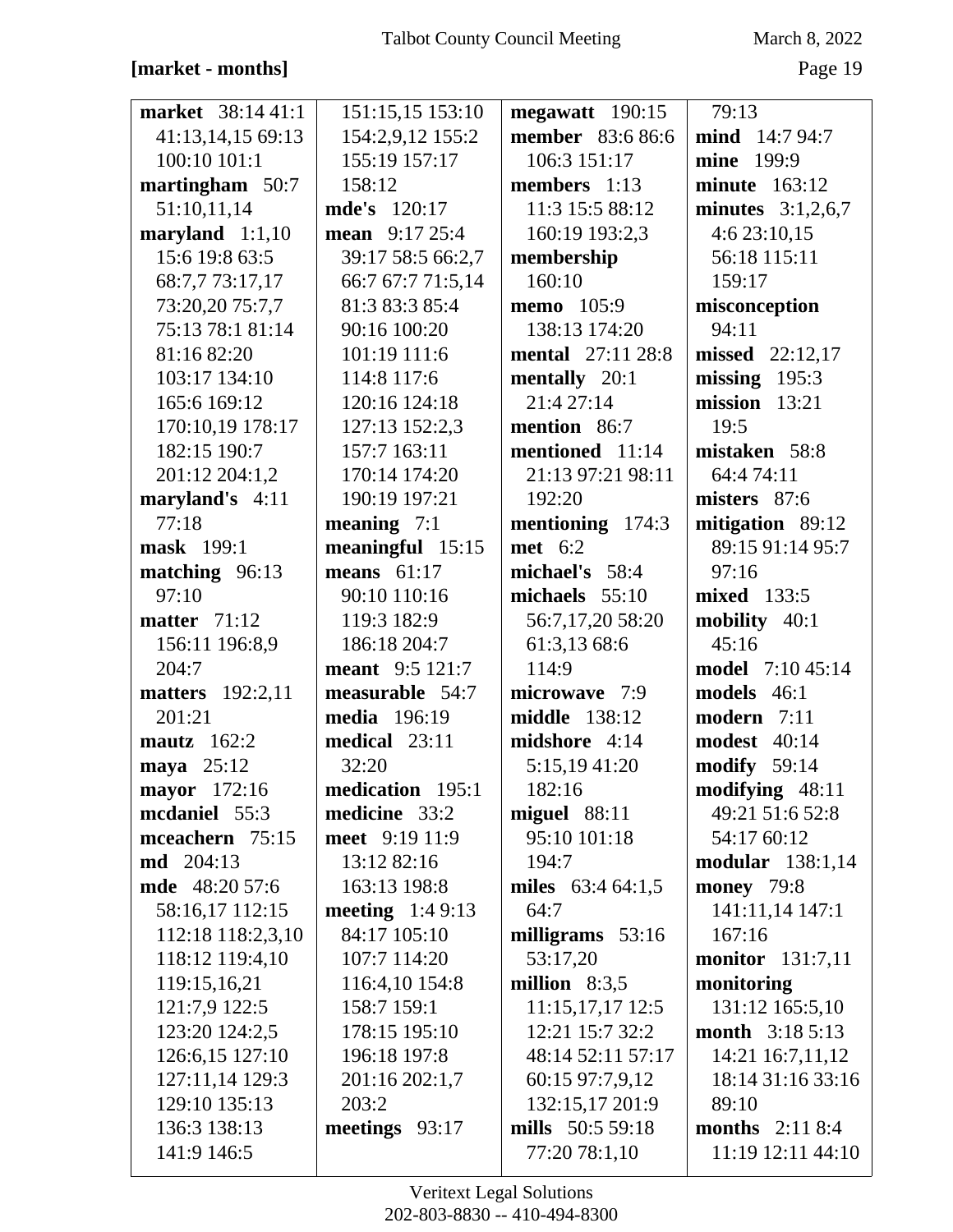## [months - numerous]

March 8, 2022

| 88:6 89:8,20            | moved 17:6 34:6         | <b>neck</b> $52:12,17$ | nice 78:13,21            |
|-------------------------|-------------------------|------------------------|--------------------------|
| 91:15,19 93:15          | 119:9 162:7             | 179:14                 | 179:20 198:5             |
| 99:2,3 111:12           | 178:18 180:21           | <b>need</b> 10:1 23:18 | <b>niece</b> 23:20       |
| 113:7 199:2             | 184:4 185:2,20          | 28:11 33:7 42:14       | nieces $26:18$           |
| mood 194:16             | 202:8,9                 | 64:11 66:21 72:5       | night 84:21 87:1         |
| moran 196:1             | movement 16:17          | 90:4 106:8 114:10      | 90:14 199:15             |
| moratorium 88:3         | moves 2:20 3:8,14       | 119:20 131:7           | nine 15:8 44:10          |
| 89:3,10,20 90:4         | 6:5                     | 132:7 138:11,15        | 111:12 167:6             |
| 90:10 92:12,17          | moving $68:18$          | 142:14,15 145:2        | <b>nitro</b> 39:9        |
| 93:14 97:15 100:9       | 81:13,16 127:6          | 147:9 149:16           | nitrogen $53:7,13$       |
| 100:12 101:1            | 133:19 136:14           | 152:6 157:3            | 54:3,21 55:18            |
| 188:9 192:5             | 180:15 187:9,11         | 159:17 161:13          | <b>non</b> 40:20         |
| morning $170:18$        | $mris$ 21:17            | 163:20 176:1           | <b>normal</b> 2:14 13:19 |
| <b>morris</b> 50:19     | mta 38:19 39:11         | 192:14 195:15          | normally 31:20           |
| 178:4,6,8,10,14         | 44:7,14                 | <b>needed</b> 113:19   | north 74:8 180:5         |
| 179:12,21 182:10        | <b>multi</b> 104:5,9    | 128:8 137:2 155:3      | 180:10                   |
| 183:12,17,20            | multiple 148:9          | 179:15                 | <b>notary</b> $204:2,17$ |
| 184:19 185:16           | municipalities          | neediest 11:2          | note 195:12              |
| 186:13 187:9            | 134:16 166:20           | <b>needs</b> 109:12    | <b>noted</b> 107:11,17   |
| 196:1 200:7             | 169:18                  | 152:10 187:2           | 202:7                    |
| 202:21                  | municipality            | neighborhood           | notes 99:19 204:6        |
| <b>mother</b> 19:15     | 125:13,17 128:15        | 55:17 64:11 132:6      | notorial 204:13          |
| <b>motion</b> 17:4,8,13 | 129:12 130:11           | neighboring 63:17      | november 111:6           |
|                         |                         |                        |                          |
|                         |                         |                        |                          |
| 34:5,8 46:2,4,8         | 131:8 133:11            | 63:19                  | 111:15 119:6             |
| 134:19 143:4,5          | 141:8                   | neighbors 7:14         | 188:7                    |
| 151:19 152:1,6,8        | $\mathbf n$             | nerve $43:8$           | noxious<br>197:14        |
| 152:9 155:18            | 197:10<br>nader         | never 25:171:9         | <b>number</b> 6:3 12:8   |
| 156:3 157:2             | 19:14 197:9<br>name     | 72:1 112:6,11          | 49:11,13,14 50:14        |
| 158:15,19 164:12        | 198:4                   | 139:8 199:7            | 50:17 51:21 52:3         |
| 165:21 169:8            | named $204:3$           | new 37:13 43:16        | 54:13 58:6 59:10         |
| 171:18 176:19           | <b>names</b> 171:12     | 48:13 50:2 51:8,9      | 60:8 62:20 68:1          |
| 177:1 178:19,21         | narrative 104:15        | 52:10 54:19 55:9       | 74:21 77:13 82:8         |
| 181:2 184:6 185:4       | narrowly 145:18         | 59:15 60:4,14          | 85:15 92:3 95:12         |
| 186:1 202:6,10          | 145:19                  | 66:6 71:19 92:20       | 95:17 103:4,11,13        |
| move 53:9 64:19         | national 14:20          | 104:5 115:19           | 105:14 106:14            |
| 67:10 78:6 98:14        | 16:6,8                  | 116:2 117:8,11,16      | 107:8 123:15             |
| 102:15 106:11           | nature $56:15$          | 120:13,13 122:6        | 162:18,19 167:13         |
| 119:19 126:1            | 192:14                  | 122:11 127:6           | 177:18                   |
| 129:7 134:21            | <b>near</b> 92:5 165:10 | 181:4 192:10           | numbered 47:15           |
| 137:8 151:16            | 167:20                  | 197:9,19               | numbers 36:1             |
| 153:11 161:18           | necessarily 193:9       | newcomb 50:6           | 79:11 131:14             |
| 162:9 165:18            | necessary $57:21$       | 70:12 75:11            | numerous 23:9            |
| 181:3                   | 61:14                   | newer $42:3$           | 25:10                    |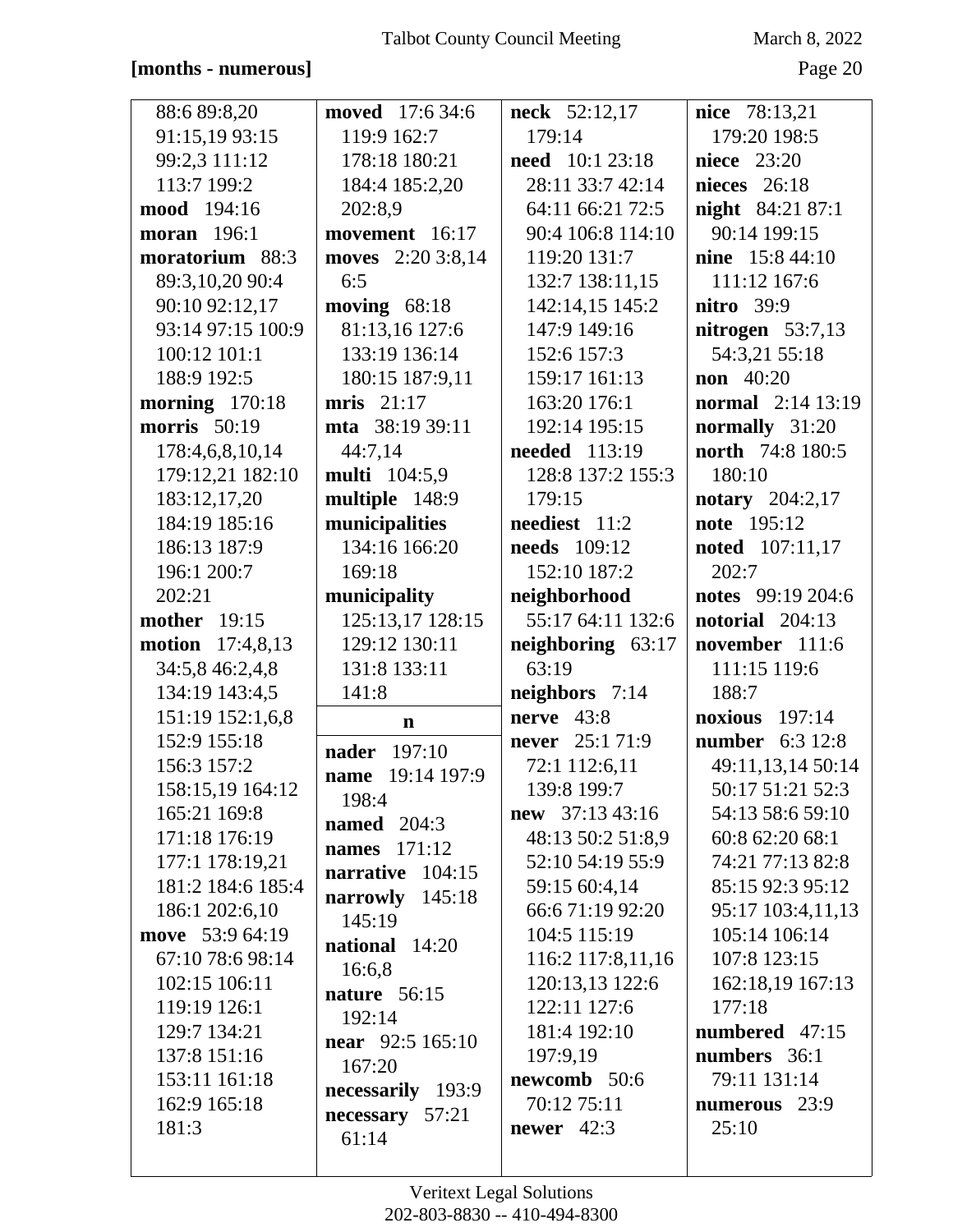[nurses - pack]

March 8, 2022

Page 21

| nurses $23:14$                     | 37:5 39:15 40:7                | 170:3 190:20                 | organizations                        |
|------------------------------------|--------------------------------|------------------------------|--------------------------------------|
| nutrient 55:7                      | 40:17 41:15 44:11              | 195:10 197:8                 | 16:18 17:11 150:5                    |
| 82:16                              | 44:13 45:5 46:8                | <b>ones</b> 194:12           | organs 23:1                          |
| $\mathbf{0}$                       | 47:13,16 48:5,8                | ongoing 12:7                 | original 112:13                      |
| o'clock 170:7,15                   | 49:6,13,17 50:11               | open 13:8 31:5               | 113:6 117:5                          |
| 201:17,18                          | 51:2,18 52:5,15                | 95:16 98:20 99:7             | originally 36:4                      |
| oak 50:673:16,17                   | 59:6 60:5 62:16                | 180:2 186:18,20              | 115:3                                |
| 73:19,20 75:6,11                   | 63:20 64:14 65:19              | 201:18                       | outcome 204:12                       |
| oaks 77:21                         | 66:15 67:3,4,18                | opened 31:3                  | outlines 38:7                        |
| observing 194:8                    | 67:19 73:3 74:18               | operate 56:16                | outside 25:4 31:21                   |
| obstetricians 33:1                 | 76:17,21 80:3,16               | 192:21 193:10                | 75:11                                |
|                                    | 81:10 82:6 83:2                | operating 38:7,11            | outstanding 82:20                    |
| obstetrics 33:4                    | 83:12 85:1,12,13               | 189:2                        | ovarian 20:9                         |
| obviously 84:9                     | 85:18 86:2 87:4,4              | operation 38:16              | ovaries 20:10                        |
| 112:8                              | 87:11 90:1 97:17               | operations 39:20             | overflows 50:10                      |
| occur $56:20$                      | 99:4,11 100:1                  | 39:21 55:12 56:20            | overlook 28:9                        |
| occurred 108:18                    | 102:11,12,13,18                | opinion 105:8                | overlooked 80:4                      |
| offensive 131:19                   | 103:6,7 104:19                 | 132:2 144:14                 | overrule 127:15                      |
| 132:2 146:17                       | 105:17 106:20                  | 173:5                        | owe 146:13                           |
| <b>offer</b> 8:20 10:3             | 107:5 108:1 111:4              | opportunities                | owner 63:10 68:14                    |
| office 71:16 78:4                  | 113:7,12 114:5                 | 11:12 15:17 16:4             | 72:14 98:12,19                       |
| 81:19,20 86:3                      | 117:6 118:16                   | 94:1                         | owner's 81:6                         |
| 91:2 122:18                        | 119:7 120:6                    | opportunity 6:8              | owners 28:7                          |
| 158:20 195:18                      | 122:19 123:3                   | 8:10 27:3 38:3               | owns 63:17 64:18                     |
| 198:21                             | 125:12 135:7,10                | 96:21 132:10                 | <b>oxford</b> 165:6                  |
| officer 161:1                      | 140:12 142:5                   | 139:18 168:18,19             |                                      |
| 173:15                             | 149:18 151:11,19               | 182:12,20                    | p                                    |
| <b>officers</b> 160:8,11           | 152:12 153:7                   | opposed 101:15               | 1:7 49:16<br>p.m.                    |
| 160:12,15,17,17                    |                                |                              |                                      |
|                                    |                                |                              | 50:18 52:4 54:14                     |
| 161:6 162:5,7,10                   | 157:6 158:8,15                 | optimistic 164:4             | 59:11 60:9 62:21                     |
| 162:13 163:3,4                     | 159:2,20 160:3,6               | option 84:18                 | 68:2 73:12 75:2                      |
| 177:16 178:1                       | 161:2 165:2 171:1              | 140:6 141:7,10               | 77:15 82:10 85:17                    |
| official 146:10                    | 171:7,17 172:9                 | 151:10 153:3                 | 87:19 103:5                          |
| officially 142:16                  | 173:18 174:1                   | options 14:5 72:15           | 201:18 202:4                         |
| offset 89:6 96:6,7                 | 175:1 176:18                   | 126:21 142:18                | 203:2                                |
| 96:11                              | 177:1 178:2                    | 144:18                       | <b>pack</b> 1:17 6:11,14             |
| oh 81:10 131:21                    | 179:21 184:6                   | <b>order</b> 119:21          | 7:6,19 8:7 13:4,5                    |
| 148:16 150:7                       | 185:4 187:11                   | orders 83:1                  | 13:6 14:11,12                        |
| 190:9                              | 190:2,9 191:6,12               | ordinance 78:5               |                                      |
| okay 2:19,21 3:13                  | 191:12 194:5,9,10              | 95:8 175:5,6,13              | 18:3,4 29:13 30:5                    |
|                                    | 194:10                         | ordinances 172:13            | 30:11,15,18 34:18<br>34:19 40:7,8,14 |
| 3:14,16 6:6,9 9:11                 | <b>old</b> 20:7                | 172:19                       |                                      |
| 17:8,13 18:9,11                    | once 13:13 71:15               | organ 32:9                   | 41:3,11,15,21                        |
| 18:11,16 25:4,5<br>31:12 34:4,8,20 | 84:16 112:5,14<br>118:7 125:12 | organization<br>4:10<br>8:12 | 42:4 43:11,15,20<br>44:2,11,13,16,20 |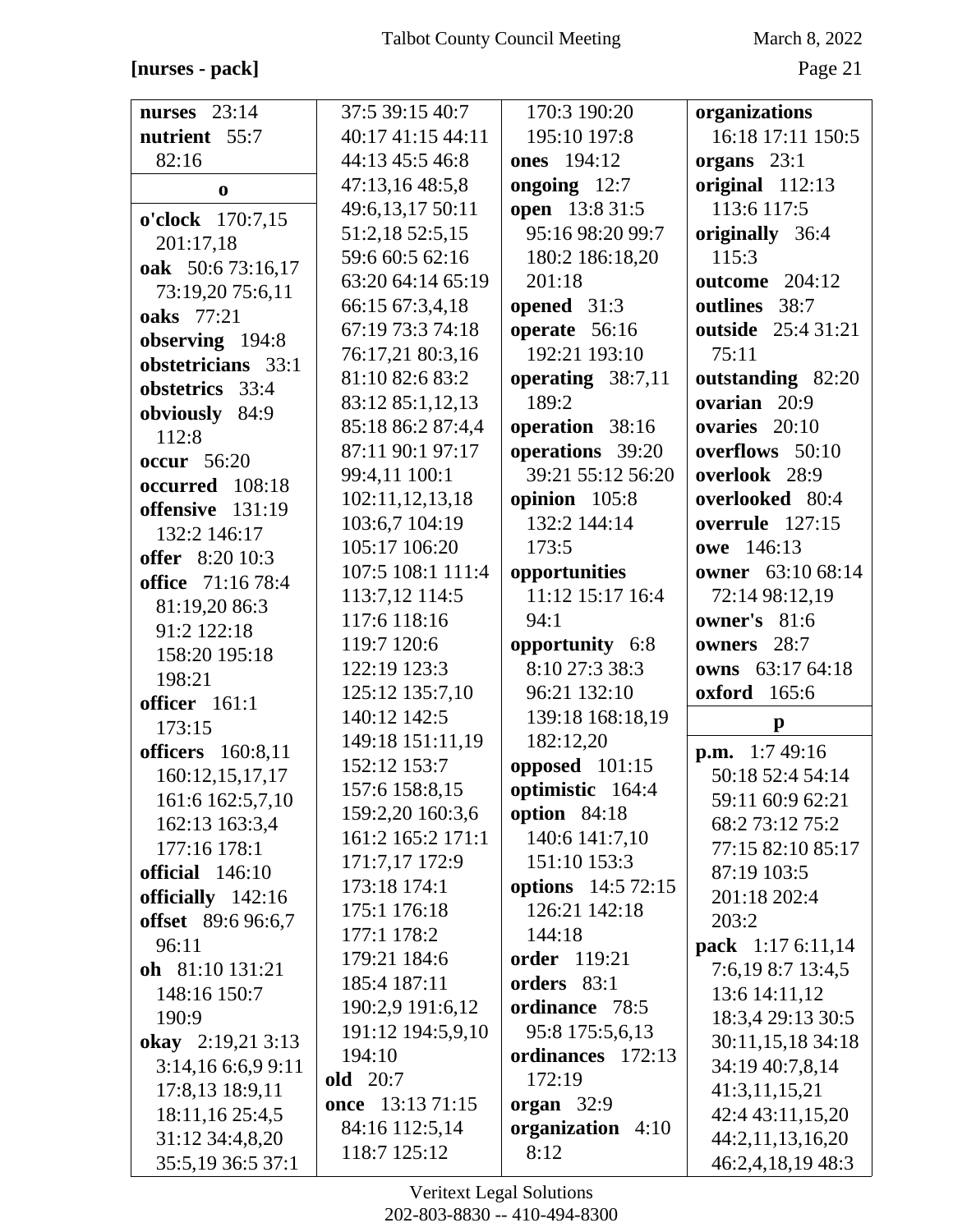## [pack - piggyback] Page 22

| 48:7 61:20 62:10  | page 26:12         | passengers 36:1          | permanency              |
|-------------------|--------------------|--------------------------|-------------------------|
| 62:13,16 65:6,9   | paid 120:11        | passion 24:20            | 168:12                  |
| 65:15,19 66:4,10  | 135:21             | password 170:12          | permanent 168:10        |
| 66:15,17,20 67:3  | pain 20:7,9,12,18  | path 26:6 116:15         | permission<br>128:8     |
| 68:19 69:9,14     | 22:1 23:2 32:4     | patient 25:10            | <b>permit</b> 112:19    |
| 70:10,19 71:2     | painful $27:12$    | 187:16,18 191:20         | 119:13,14,18,20         |
| 72:4,12 73:3,6    | pandemic 2:12      | <b>patrick</b> 83:4 86:4 | 120:1,3 122:4           |
| 77:6 78:12 79:9   | panels 93:21       | 116:5 200:12             | 124:1 138:12,16         |
| 79:17,21 80:3,9   | 98:19 99:6         | pay 96:8 98:19           | 186:19                  |
| 82:4 85:4,8 87:8  | parallel 12:1      | 169:12,13,21             | permits 89:10           |
| 87:12,14,16 90:1  | parcel 63:5 65:9   | 197:18                   | 117:10 119:9            |
| 90:2,9,17,21      | 70:18 73:18,21     | paying 169:19            | 122:11 129:11           |
| 91:21 92:8,15     | 75:8 78:2 103:20   | pedestrian 165:16        | 153:16 186:17           |
| 93:9 95:5 97:15   | 104:1              | <b>pending</b> 88:6 91:7 | person $24:15$          |
| 98:7,16 99:3,10   | parcels 68:8       | 118:2,10 126:6           | 27:13 30:7 42:21        |
| 99:15,17 100:1,5  | 103:21             | 127:10 153:19            | 196:12,15,21            |
| 100:8,17,21       | parents 15:12      | 160:2 162:20             | 197:2                   |
| 102:13 127:20     | 20:14,20 21:14     | pension $160:20$         | personal 24:12          |
| 128:2 152:2,6,21  | 30:1 199:6         | <b>people</b> 4:15 5:16  | personally 204:3        |
| 153:1 154:6,17,19 | parks 183:21       | 11:10 13:18 14:2         | personnel 201:21        |
| 155:1,5,8,10,13   | 184:2              | 14:6 15:7,19 27:8        | <b>persons</b> 192:14   |
| 155:15 156:4      | part 7:12 8:17 9:3 | 27:10,21 31:4,5          | perspective 40:15       |
| 159:13,14 161:21  | 9:10 10:19 16:16   | 42:7 43:3 80:11          | 120:17                  |
| 162:15 164:21     | 29:9 57:4 63:12    | 112:8 124:18             | pertained 70:10         |
| 165:1 166:11,12   | 65:10 74:4 78:20   | 132:16 133:2             | pete 1:15               |
| 172:7,8 175:1,2   | 82:19 91:9 112:17  | 144:13 146:1,18          | <b>phase</b> 82:14 83:9 |
| 177:11,12,17,19   | 124:4              | 147:15 148:7             | 106:17 111:16,17        |
| 178:18 179:10,11  | partially 167:19   | 149:15 165:15            | 113:1 123:10            |
| 180:21 181:14,15  | participate 189:3  | 167:3 195:14,18          | 124:5,6,11 125:2        |
| 183:16 184:4,17   | participating      | 196:19 199:21,21         | 145:21                  |
| 184:18 185:2,14   | 32:19 160:14       | 200:1 201:3,11           | physical 28:8           |
| 185:15,20 186:11  | participation      | <b>percent</b> 5:15 9:6  | physically 20:1         |
| 186:12 187:6,9    | 160:21             | 10:18,20 12:3            | 21:4 27:14              |
| 191:14,15,18      | particular 88:19   | 15:8 32:7 38:10          | pick 75:14              |
| 193:11 194:4,14   | 89:1 101:4 175:5   | 40:10,12 53:12           | picking $40:11$         |
| 194:17,21 195:5,8 | parties 105:15     | 97:10 140:14             | 52:16                   |
| 198:9,11,16 199:9 | 110:12 144:2       | 155:14 167:8,9,10        | picture 62:3            |
| 202:8,20          | 204:11,11          | 167:11,12,20,21          | 123:20 124:10           |
| pack's 67:6       | <b>pass</b> 157:12 | 168:3,6,10               | 136:21                  |
| package 135:18    | 192:16 193:12      | perfectly 25:14          | piece 5:6 165:3         |
| 135:20 139:11     | 194:7              | performed 39:1           | 166:13 172:10           |
| 145:1 149:1       | passed 26:7        | period 88:6              | pieces $160:4$          |
| packet 4:21       | 117:15 118:20      | 123:10                   | piggyback 185:18        |
|                   | 153:12 170:6       |                          | 198:19                  |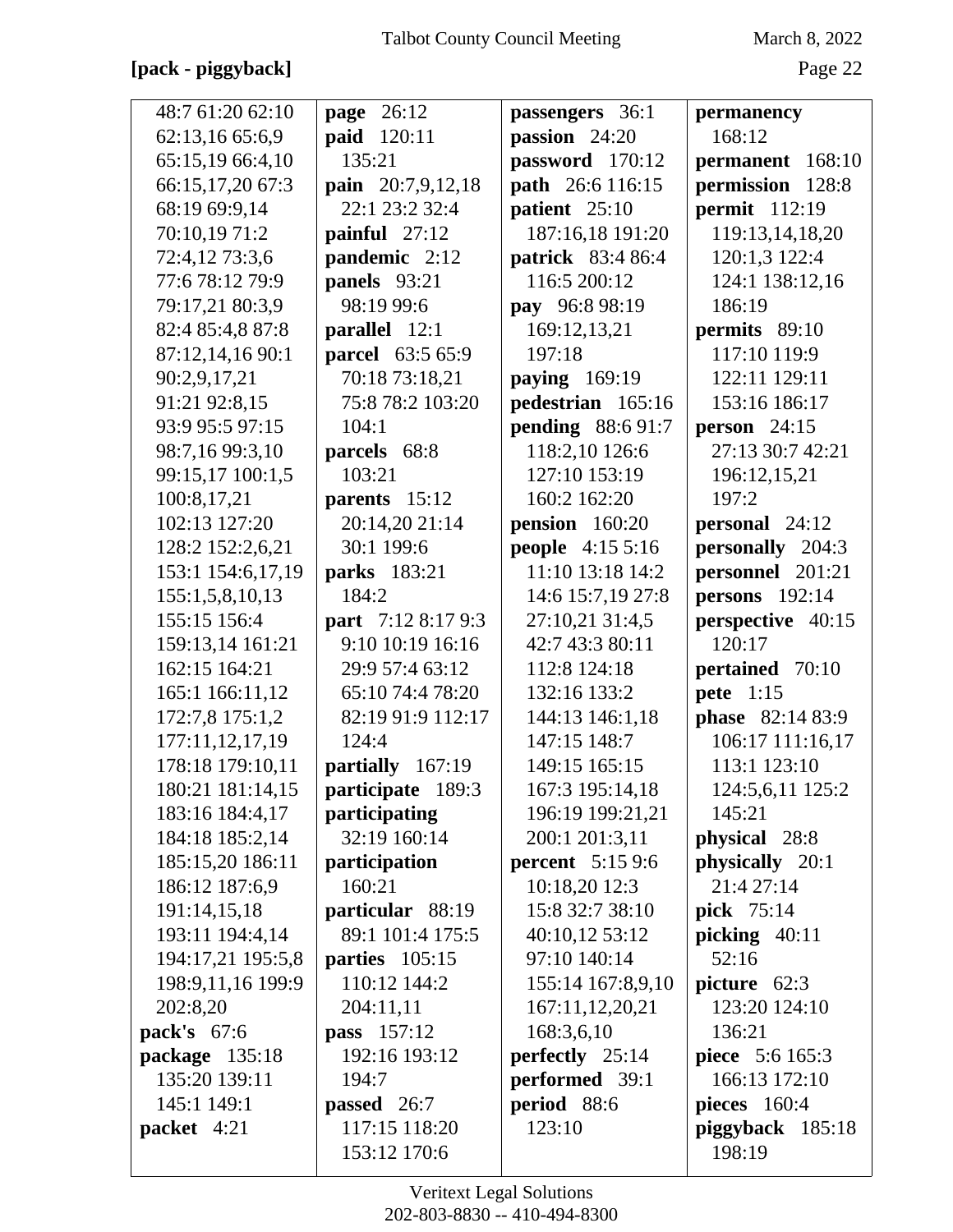**[pipe - price]** Page 23

| pipe 61:13 138:21 | plans $8:11$           | port 4:19,19 6:19         | preservation 96:9     |
|-------------------|------------------------|---------------------------|-----------------------|
| pipes 58:3 61:8   | plant 48:16 53:19      | 8:17,18 11:13             | 96:17,18 178:17       |
| piping $61:20$    | 54:1 55:12 56:11       | portable 184:20           | preserve 77:19        |
| place 32:16 41:17 | 56:14,21 57:17         | portion 40:10             | 78:10 79:13 97:13     |
| 89:9,19 110:7     | 58:4,18,21 62:7        | 169:21                    | 137:4                 |
| 128:10 134:12     | 77:19,21 78:11         | portions 103:15           | president 4:3         |
| 135:11,11 182:16  | 79:13 107:15,19        | portrayed 9:16            | 171:11,12 199:12      |
| 204:4             | 113:19 114:2,15        | position 119:18           | 201:14                |
| plan 5:16 35:9    | 117:16 119:20          | 129:6                     | pressure 50:3         |
| 38:5,7 46:5 48:11 | 120:1,12,13 122:7      | possibility 147:13        | <b>pretty</b> 101:7,8 |
| 48:20 49:1,21     | 123:7 129:17,19        | 161:14                    | 127:17                |
| 51:6 52:8 54:16   | 130:1,6 133:8,13       | possible 20:17            | prevent 94:12         |
| 59:13 60:11 61:4  | 136:6, 13, 17 137:2    | 110:18 137:6              | previous 92:19        |
| 63:2 68:4 73:2,14 | 138:4,9 139:1,5        | 153:14                    | 192:5                 |
| 75:4 77:17 78:7   | 139:13,21 146:21       | possibly $53:16$          | previously 170:3      |
| 82:12 83:7,15     | 147:9 150:1            | 56:6                      | <b>price</b> 1:18 3:6 |
| 85:21 86:8 89:17  | 153:15 156:1,6,20      | <b>post</b> 26:11         | 14:13,14 17:6         |
| 93:11,14 102:5    | 157:19                 | potential 46:1            | 18:1,2 29:4,8,11      |
| 103:14,15 104:11  | plants 137:7           | 50:10 56:10 57:6          | 34:16,17 41:12        |
| 104:15,16 105:3,5 | plat 122:18            | 91:13                     | 46:7,16,17 55:19      |
| 106:16 107:10,12  | <b>plate</b> 80:19     | <b>pounds</b> 54:2,5,6    | 57:1,14,14 61:12      |
| 108:6,8 109:2,17  | platform 186:21        | 55:16,18                  | 61:19 64:16 65:1      |
| 110:5 111:18      | <b>play</b> 94:3       | <b>power</b> 187:20       | 65:4 69:2,11,16       |
| 118:6,8 127:7     | playing 91:11          | <b>powers</b> 151:15      | 70:5 71:9,21 72:7     |
| 128:6,12 135:18   | please 14:19 17:15     | practical 108:20          | 72:11 73:8 74:15      |
| 143:3 146:4 153:5 | 25:6 31:14 34:9        | 188:20 189:4              | 75:16,21 76:7,13      |
| 162:11,11         | 48:3 49:12 50:15       | prayer $2:5,7,9$          | 76:17 77:8 78:13      |
| planned 103:18    | 54:10 103:10           | pre 188:7                 | 83:6,12 85:7 86:6     |
| planning 73:7     | 106:13 126:15          | prefer 131:4              | 86:21 87:7,20         |
| 77:4 84:10 88:15  | 166:2 184:8 187:3      | 155:20                    | 92:18 94:20 99:19     |
| 88:16 89:4 91:12  | 193:17 196:2           | pregnant $22:5$           | 101:3 106:20          |
| 95:4 101:10,20    | pledge $2:5,7$         | 199:3                     | 107:1 111:5,11,14     |
| 102:2,4 105:3,6   | <b>point</b> 25:6 29:5 | prejudice 104:18          | 112:4 113:4           |
| 105:10,19 106:5   | 41:8 53:11 69:19       | premise $120:19$          | 116:16 118:18         |
| 107:3 108:6,7,12  | 70:17 76:6 79:3        | prepare $163:18$          | 121:16,18 123:1,4     |
| 109:15 110:4,14   | 83:20 111:3 120:6      | prepared 153:11           | 123:19 124:16         |
| 116:8 118:7 121:3 | 154:6,19               | 169:5                     | 125:7 127:13,21       |
| 127:8 135:8       | <b>police</b> 132:8    | prerequisite 109:3        | 128:3 135:3,5,9       |
| 142:16 153:3      | policy $107:12$        | presence 204:9            | 136:1,8,10,19         |
| 154:11,15 186:16  | politics 108:17        | <b>present</b> 32:10 38:3 | 139:14,19 140:7       |
| 187:3 188:18      | pollinators 94:2       | 47:2                      | 140:12,16 141:4,9     |
| 189:4 191:21      | pollution 53:8         | presentation 35:7         | 141:16,19,21          |
| 192:17            | <b>poor</b> 68:21      | 79:12                     | 142:3,9,14 143:1      |
|                   |                        |                           | 143:13,18 144:5,7     |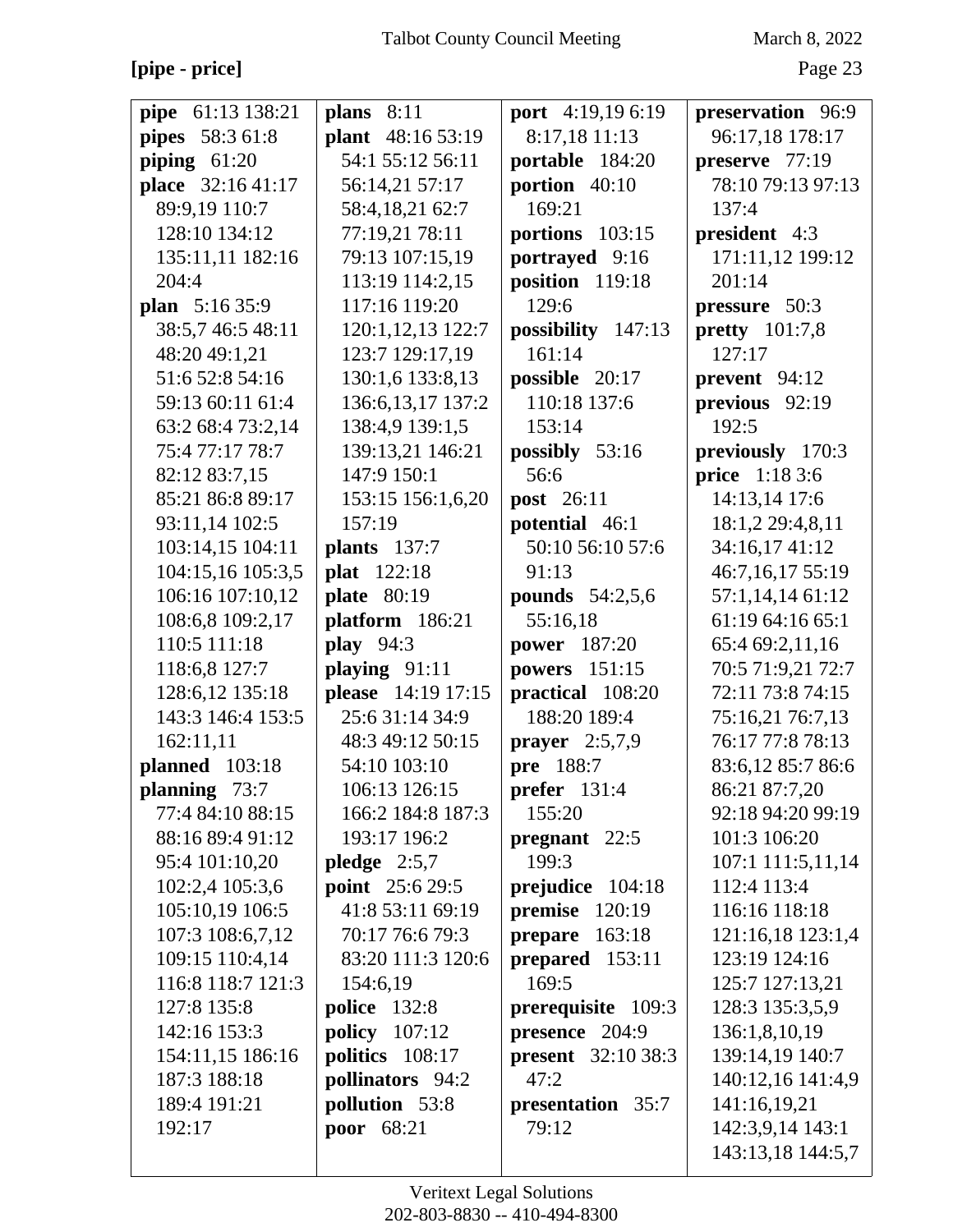### **[price - purpose]** Page 24

| 144:13 145:2,9      | problems 131:10            | 112:18 179:15,17   | <b>proud</b> $2:1445:8$  |
|---------------------|----------------------------|--------------------|--------------------------|
| 147:1,6,12,17       | procedure<br>32:12         | 180:14,14,20       | 181:18,18 194:19         |
| 148:16 149:14       | procedures<br>86:1,9       | 183:13 188:5       | 201:9                    |
| 150:2,11,17,20      | proceeding                 | 189:14 190:11,16   | prove 151:15             |
| 151:1,11,17 152:1   | 172:17                     | 191:4,11 192:21    | 168:11                   |
| 152:5, 11, 19, 20   | proceedings 2:1            | 193:6,8,10         | provide $14:1,2$         |
| 153:8,17 156:5,10   | process $12:10$            | projected 38:7,8   | 38:20 66:13 86:9         |
| 156:14,19 157:3,7   | 13:11,16,19 14:10          | projecting 41:3    | 105:7 129:9              |
| 157:12 158:8,17     | 71:12 73:2 74:4            | projection 44:2    | 179:13                   |
| 159:2,11,12         | 78:7 90:8,10,12            | projections 40:9   | provided 76:10           |
| 161:20 163:6        | 97:16 102:15               | projects $10:5,19$ | 179:17                   |
| 164:19,20 165:20    | 111:12 112:15              | 38:17 48:21 49:3   | providers 32:12          |
| 166:9,10 167:2      | 116:14 118:6,11            | 50:1 54:18 88:21   | providing 16:5           |
| 169:15 170:5        | 125:5 126:16               | 104:12 168:11      | 82:13,17 83:8            |
| 171:4,6,8 172:5,6   | 127:16,19 137:19           | 189:2 190:7 191:9  | 160:16                   |
| 173:1 174:2 176:3   | 138:12 141:5               | prolong $102:14$   | <b>public</b> 13:9,11,15 |
| 176:19 177:9,10     | 144:17,21 145:3            | promote 88:8       | 14:9 49:12,14            |
| 177:13,21 179:8,9   | 188:19                     | promoting 16:4     | 50:17 52:3 54:13         |
| 181:12,13 184:15    | processes 112:16           | propane 42:3       | 59:10 60:8 62:20         |
| 184:16 185:12,13    | processing 88:3            | 43:12,15 45:1,4    | 68:1 73:11 74:21         |
| 186:9,10 191:3,7    | proclaim 16:11             | properties 63:11   | 77:8,9,13 82:8           |
| 191:13 194:12       | 33:15                      | 64:19 74:8 129:4   | 85:15 87:18 88:9         |
| 195:3 196:6,7       | proclamation 3:19          | property 4:18      | 89:5 103:4 116:11        |
| 197:4 199:16,19     | 14:18,20 18:11             | 51:14 56:9 58:5    | 180:1,19 183:14          |
| 200:8 202:9,18,19   | 19:9 31:13,15              | 63:4,9,14,17,19    | 187:12 204:2,17          |
| prime 89:1 188:13   | professionals 30:2         | 64:16,17,21,21     | public's 169:11          |
| printed 115:9       | program 5:5                | 65:11,11,13,13,17  | publicly 24:12           |
| 204:6               | 36:11 57:13 96:12          | 66:13,15 68:6,10   | pull 39:4 93:19          |
| priority $63:768:9$ | 96:13,18 97:1              | 68:13,17 69:9,21   | <b>pulled</b> 198:20     |
| 74:1 75:9 104:11    | programmed                 | 70:2 72:9,14,19    | pump 51:15 56:2          |
| private 12:8,14,17  | 104:6                      | 73:16,19 74:9,10   | 56:3 57:21 58:2          |
| 12:18               | programs 5:4               | 74:11 75:6,10,15   | 61:17 62:5,8,8,9         |
| probably $13:16$    | progress $104:7$           | 75:16 81:6 103:16  | 70:14 139:12             |
| 44:9 52:16 53:12    | <b>project</b> $5:126:2,5$ | 104:3 128:15       | 141:12 149:1,7           |
| 56:1,4 58:7 61:5    | 8:2 9:21 10:17             | propose $101:21$   | <b>pumps</b> 59:17,21    |
| 61:10 68:19 83:3    | 12:2 48:12,13              | proposed 65:20     | 60:4,4                   |
| 94:19 102:16        | 50:2 51:7,8 52:9           | 79:10              | purchase 135:19          |
| 113:9,21 163:18     | 52:10 54:19 55:13          | proposing 75:19    | 139:11                   |
| 167:4 170:14        | 58:11 59:14,16,20          | protect 114:14     | purchased 4:18           |
| 173:1 183:9 196:7   | 60:13,15,18 61:14          | 116:19 144:10      | purpose 48:11,14         |
| problem 51:2        | 82:15 83:10 91:6           | 188:13             | 49:21 51:6 52:8          |
| 87:13 107:4,5       | 94:8 100:10                | protection 107:13  | 54:17 60:12,14           |
| 123:3 183:19        | 103:18 104:13,17           | protects 144:8     | 63:3 68:5 73:15          |
| 196:5               | 106:18 112:7,12            |                    | 75:5 101:4 160:10        |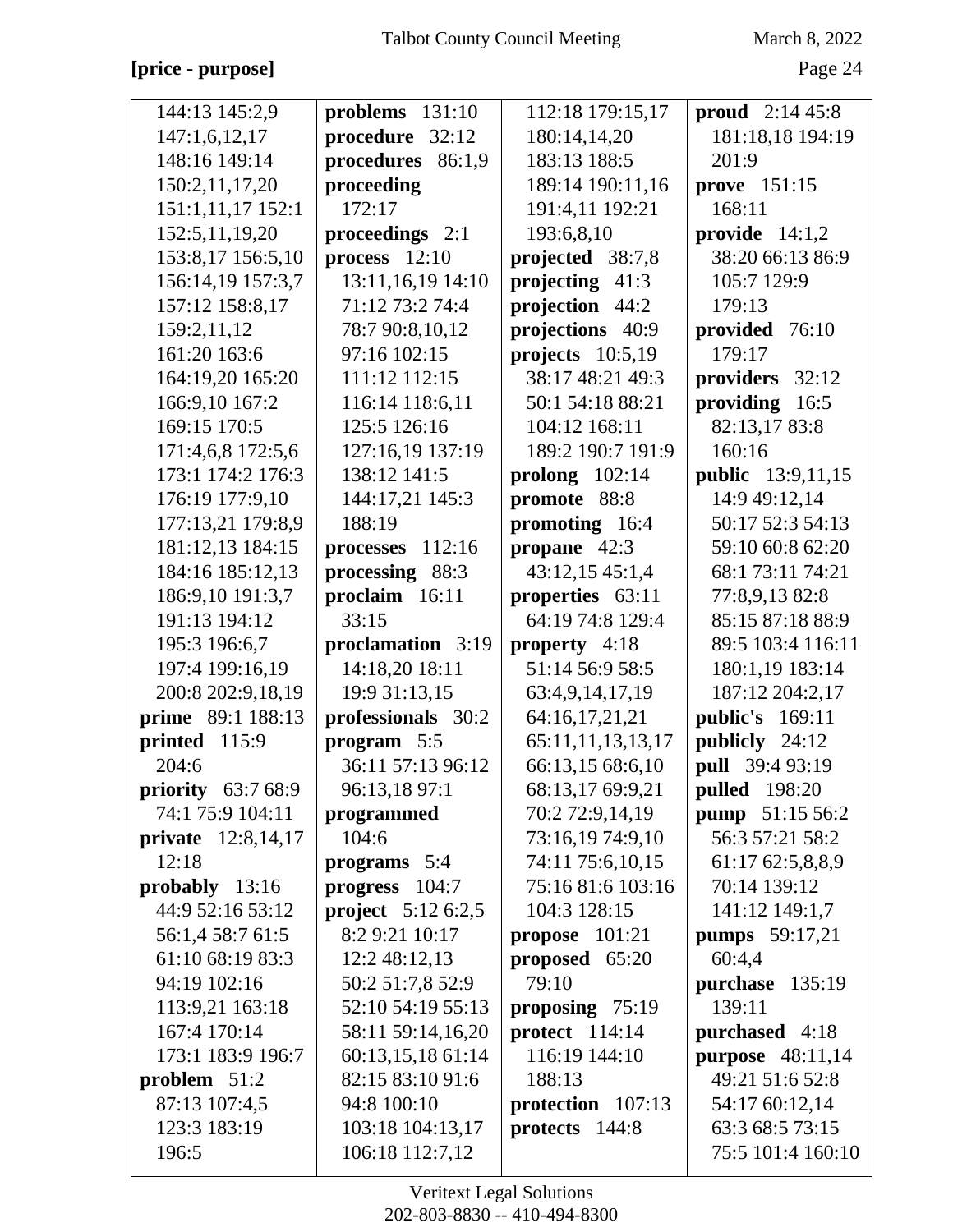### [purpose - rent]

March 8, 2022

| 166:16 172:14             | racking $43:8$                | 84:18 87:20 89:17   | rectangular 63:14        |
|---------------------------|-------------------------------|---------------------|--------------------------|
| purposes 82:13            | <b>rail</b> 8:16              | 92:21 94:18 96:3    | <b>reduce</b> 55:15      |
| 83:8                      | <b>raise</b> 16:18 19:5       | 106:6 108:20        | 61:11,16 191:2           |
| put 27:3 28:2 44:7        | 49:7 50:11 59:6               | 116:13 123:16       | reduction 53:8,13        |
| 69:2 84:19 96:14          | 64:15 67:4,19                 | 124:3,17 125:8      | referral 5:4             |
| 96:15 98:14               | 73:5 74:18 77:1               | 134:1 136:12        | referring $124:9$        |
| 100:11 101:2              | 102:18                        | 147:2 150:14        | regarding 79:12          |
| 106:5 113:8,14            | raised 8:3                    | 156:7,12 182:7      | 92:4 106:16              |
| 126:14 132:12             | raising $29:2$                | 190:18 193:20       | 154:12                   |
| 135:20 138:5              | range $57:17$                 | 195:2 197:21        | regardless 136:16        |
| 144:5,7 148:3,5           | rate 41:13,14,15              | 198:1,1 200:4,17    | 156:20                   |
| 152:10 171:2              | ray 81:2 86:2                 | 201:4,6             | <b>region</b> $4:4,9,14$ |
| 192:6 199:1               | 135:12 180:7                  | reason 57:4 61:15   | 5:19 15:11 50:4,6        |
| <b>puts</b> 96:14,15      | 182:20 183:17,18              | 68:18 84:8          | 50:7 51:10 52:14         |
| 125:9                     | raze 71:14                    | reassess 188:12     | 53:21 54:4,20            |
| <b>putting</b> 10:12 58:3 | <b>razed</b> 71:15            | <b>recall</b> 88:13 | 55:4 59:17 60:17         |
| 144:12 201:9              | <b>reach</b> 26:13            | 165:15              | regional 4:10            |
|                           | 101:13 134:8                  | receive 38:19       | 182:13,16                |
| $\mathbf{q}$              | 158:12 187:3                  | 58:19 160:18        | regs $102:1$             |
| qualifications            | 200:1                         | 167:8,21            | regular $197:16$         |
| 13:13                     | read 7:18 14:18               | received 48:17      | regulations 88:18        |
| qualify 72:12             |                               | 68:15 119:14        | 89:6 91:14 98:3          |
| quality 95:15             | 31:13 48:1,2<br>103:10 106:13 | 167:11              |                          |
| 110:3                     |                               |                     | <b>related</b> 104:13    |
| quarter 84:16             | 157:10                        | receiving 138:11    | 204:11                   |
| queen 190:12              | readdress 163:21              | recess 159:18,19    | relating $160:21$        |
| question 13:4,6           | readily 28:13                 | recession 167:7     | 166:21 172:19            |
| 53:1 67:5,6 71:13         | reading $178:11$              | reclassify 103:15   | relative $104:16$        |
| 114:12 117:3              | <b>ready</b> 120:8            | reclassifying 63:3  | reliable 33:11           |
| 123:1 189:7               | 134:18,19 145:6               | 68:5 73:15 75:5     | remaining 49:3           |
| questions 55:5            | 171:6                         | recognize 16:14     | remap $103:15$           |
| 64:14 73:4 76:21          | real 29:17 57:11              | 132:6               | remapping $63:3$         |
| 80:5 85:3,5 121:5         | 63:4,8 68:6 73:16             | recommend 183:5     | 68:5 73:15 75:5          |
| 183:13 187:2              | 73:19 75:6 97:11              | recommendation      | remember $25:3,6$        |
| quick 29:17 93:16         | 103:16 199:21                 | 180:3               | 58:6 69:12 79:13         |
| 97:11 198:10              | 201:20                        | recommended         | 92:1 100:10              |
| quickest 102:17           | realize $201:3$               | 105:12              | 154:15 155:7             |
| quickly $129:14$          | <b>really</b> 5:21 6:1,3      | reconvene 202:7     | 174:9                    |
| 131:13 153:15             | 9:3 18:9,10 21:2              | record $14:19$      | removal $54:21$          |
| quite 79:1 108:19         | 30:19 31:4 35:1               | 31:13 67:9          | 55:7,1882:16             |
| quote 24:1,5 25:12        | 37:16 42:17 45:12             | recorded 204:6      | <b>remove</b> 21:21 99:6 |
| r                         | 45:17,19 56:14                | recovery 39:13      | removed 98:20            |
| racial $15:3$             | 59:2 61:8 70:13               | recreation 183:21   | removing 98:11           |
|                           | 80:11,17,18,20                | recruitment 161:5   | <b>rent</b> 10:19        |
|                           | 81:1,3 83:19                  | 161:8               |                          |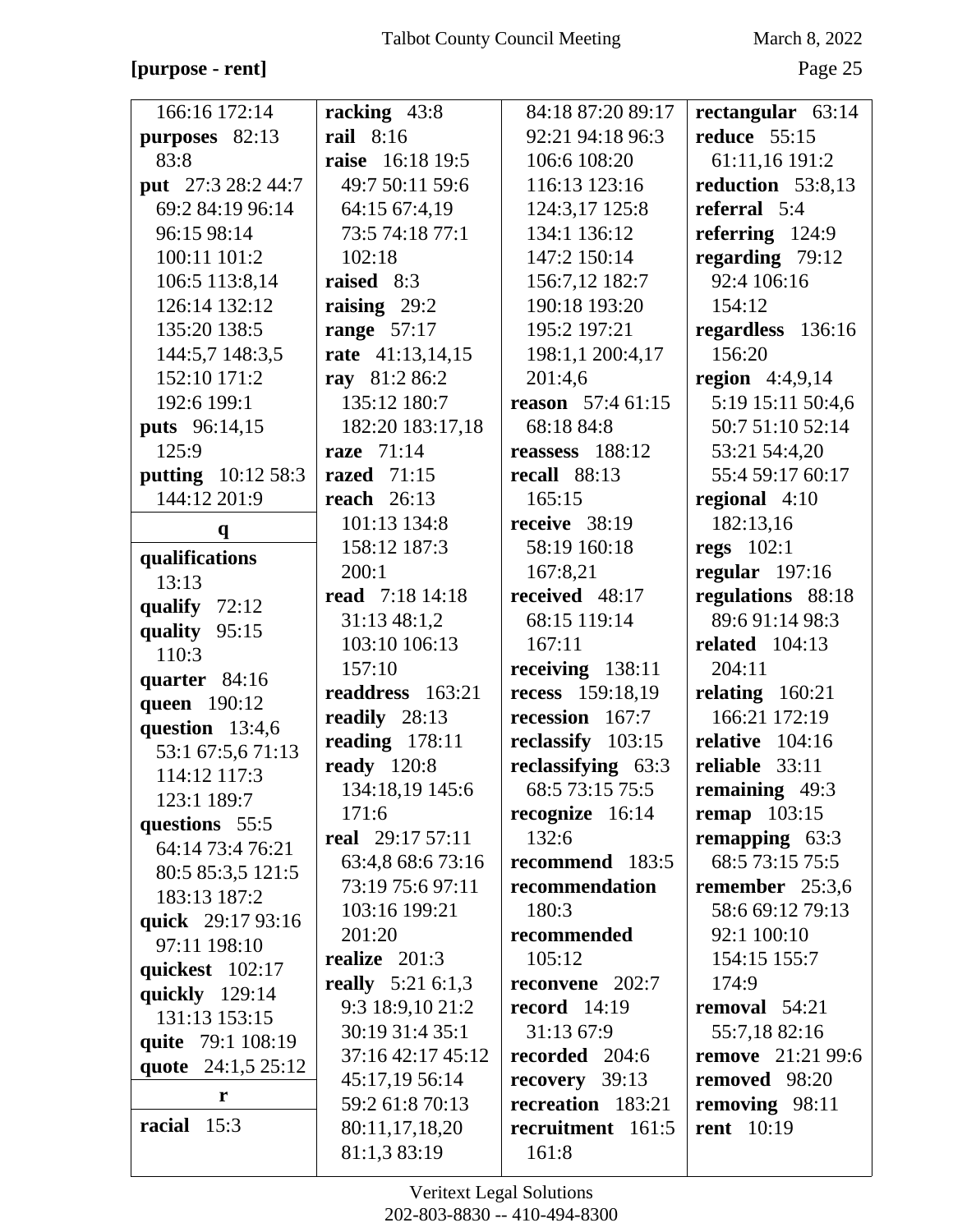# **[replace - road]** Page 26

| replace $60:3$            | research 29:18            | 123:21 147:6             | 69:15 70:6 71:8          |
|---------------------------|---------------------------|--------------------------|--------------------------|
| replacement 39:8          | 33:8,8 134:7              | 162:6                    | 72:6 73:8 74:9           |
| replacements              | reservation 95:13         | rest 84:20 115:14        | 75:18 76:4 79:5          |
| 38:18                     | 96:1                      | restaurants 148:9        | 81:7 84:14,15            |
| replacing 48:15           | reservations 9:17         | restoration              | 85:12 86:21 87:21        |
| <b>report</b> 30:11 98:3  | residents 13:7            | 167:18 168:3,15          | 90:8 92:7 93:2           |
| 187:5                     | resolution 48:9,19        | 170:20                   | 94:8,14 100:2,4          |
| reported 1:20             | 49:14,19 50:17            | restore 170:2            | 102:16,17,18             |
| representative            | 51:4 52:3,6 54:13         | restored $167:19$        | 106:11 110:1             |
| 180:19                    | 54:15 59:10,12            | restrictive 83:19        | 111:10 112:3             |
| representatives           | 60:8,10 62:20             | 113:21 115:16            | 113:3 116:5              |
| 161:9                     | 63:1,9,12 67:14           | results $20:16$          | 117:20 118:1,15          |
| representing              | 68:1,3 69:19              | retention $161:6,8$      | 119:1 120:18             |
| 146:8                     | 70:21 73:11,13            | retirement 160:9         | 121:2,11,20              |
| reproduction 33:5         | 74:5,21 75:3              | 160:11,15,18             | 124:10,15 125:11         |
| reproductive              | 77:13,16 79:10            | 161:1                    | 126:12 130:4             |
| 31:19 33:2                | 82:8,11 83:5              | return $98:20$           | 136:7,20 140:17          |
| <b>request</b> 38:4 48:18 | 84:14 85:6,15,19          | returned 99:6            | 140:20 141:16,17         |
| 68:18 102:3               | 86:7 87:18 88:2           | <b>revenue</b> 166:16,21 | 141:18,20 142:13         |
| 153:10 161:4              | 88:13 89:9,19             | revenues 166:15          | 148:1,2,4 149:9          |
| 178:14 179:21             | 91:7,10 103:4,10          | 166:18 167:1,8           | 150:17 152:4             |
| 180:16 185:16             | 103:11,12,12,13           | <b>revert</b> 168:5      | 154:18,21 155:9          |
| requested 79:11           | 105:1,2,11,13,14          | <b>review</b> 3:12 78:4  | 155:12,14 156:10         |
| 83:6 86:6 88:16           | 106:14,15 107:8           | 118:12 119:15            | 156:10 158:18            |
| requesting 76:6           | 108:4,13 109:6,9          | 126:15,16                | 162:14,17 178:2,4        |
| 129:10 180:8              | 109:14,21 110:2           | revise 85:21 97:16       | 187:7,10,11              |
| <b>requests</b> 12:9 67:8 | 114:19 115:19             | revitalization 8:18      | 189:13 190:14            |
| require 89:13             | 116:2 118:11              | rfps $44:8$              | 195:6 197:11             |
| 161:16                    | 119:6 120:19              | <b>ribbon</b> 26:9 28:3  | <b>rights</b> 95:13 96:2 |
| required 166:19           | 126:8,9 127:6             | 78:14,17                 | 175:11,18                |
| requirement               | 143:10 146:3              | ribbons 26:7             | <b>rise</b> 56:9,13      |
| 98:17                     | 153:4,18 156:16           | <b>rich</b> 179:16       | river $63:464:1,5,7$     |
| requirements              | 156:18                    | rid $168:8 183:4$        | 114:14 137:15            |
| 70:15 91:14 95:7          | resolutions 47:15         | ride $42:8$              | <b>rivers</b> 116:20     |
| 95:16                     | 47:17 87:1 126:5          | riders $42:19$           | 130:15,16 131:3          |
| requires 25:9             | resolved 154:20           | ridge $190:2,3$          | 134:11 144:8             |
| 91:17 165:11              | resources 5:3             | <b>right</b> 8:16 10:17  | 150:4                    |
| 168:10                    | <b>respect</b> 16:4 86:20 | 14:4 29:4,7 30:4         | road $63:464:1,2,4$      |
| requiring $160:10$        | respond $127:12$          | 40:5,941:5,6,13          | 64:6,7 65:7 67:2         |
| rescind $103:12$          | response $154:14$         | 44:16 47:21 49:6         | 68:6 70:3,9,16           |
| 134:19                    | 155:2,4 173:4             | 49:6,17 53:10            | 73:16,19 74:10,10        |
| rescinded 140:11          | responses 182:6           | 56:19,20 57:10           | 74:12,13 75:6            |
| rescinding $124:20$       | responsibility            | 58:12 64:3 65:13         | 114:4 165:6              |
| 134:6                     | 42:18 105:4               | 66:2,9 67:13             |                          |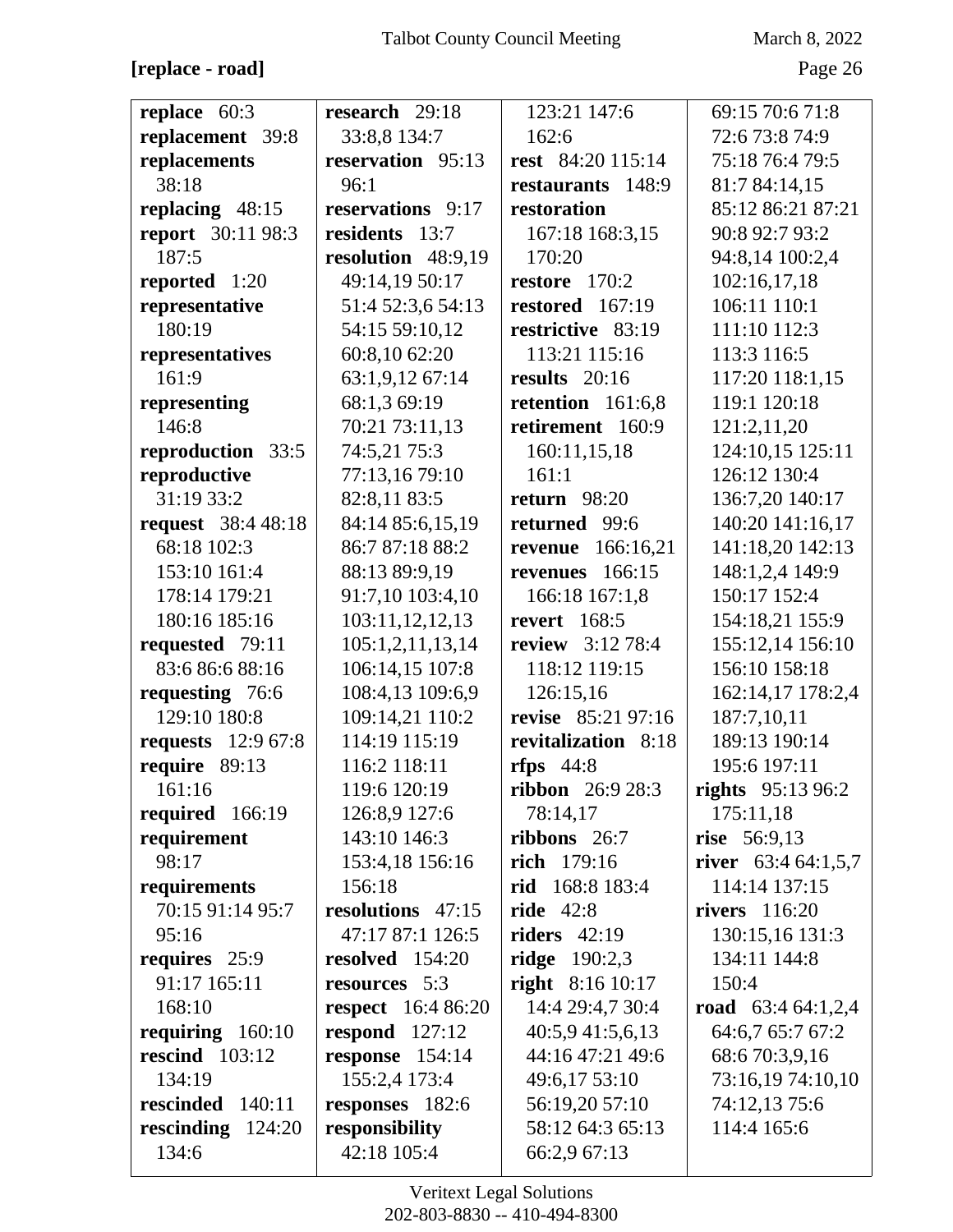# [roads - senior]

March 8, 2022

Page 27

| roads $56:15$           | 192:1,16 193:12         | 46:7,9 143:6         | 185:5,6,8,10,12      |
|-------------------------|-------------------------|----------------------|----------------------|
| 169:13,14,19,21         | sandy $45:21$           | 151:20 152:1,10      | 185:14 186:2,3,5     |
| 170:1,3 185:17          | sanitary 49:4           | 156:4 157:2          | 186:7,9,11 202:11    |
| <b>rocks</b> 146:9      | 50:10 60:17 78:5        | 158:16 161:20        | 202:12,14,16,18      |
| role 91:12 124:2,5      | 104:6,9 184:21          | 164:12 165:3,20      | 202:20               |
| 124:6                   | santo $35:6$            | 165:21 169:9         | section 82:14 83:9   |
| <b>roll</b> 34:9        | save 39:6               | 171:18 176:21        | 106:17               |
| rondeau $3:214:2$       | saving $80:19$          | 177:2 178:20,21      | secured 117:10       |
| 4:3 6:11,13,17 7:7      | saw 97:8 128:13         | 181:1,2 184:5,7      | 122:4                |
| 7:21 9:2,15 10:8        | saying 20:8             | 184:19 185:3,4,21    | see 10:3 26:9        |
| 10:15 11:16 12:16       | 109:18 114:14           | 186:1 197:17         | 27:13 28:9 54:1      |
| 13:10 14:16 17:12       | 120:2,17 125:1          | 202:10               | 65:15 67:12 79:9     |
| <b>room</b> $195:10$    | 126:11,15 133:7         | secretary $14:17,20$ | 84:20 89:6 96:3      |
| 132:15<br>rooms         | 133:21 148:12           | 17:3, 14, 16, 18, 20 | 97:3 129:14,20,20    |
| 162:17<br>roster        | 149:17                  | 18:1,3 31:12,15      | 130:2,13 132:5       |
| rotary $198:4$          | says 24:14 25:5         | 34:3, 10, 12, 14, 16 | 134:13 139:10        |
| <b>route</b> 68:7 73:17 | 64:1,2 95:9,17          | 34:18 35:15 46:3     | 140:19 157:4,4,5     |
| 73:20 74:7 75:7         | 99:5 131:16             | 46:9,10,12,14,16     | 157:9,15 158:2       |
| 75:13 165:6             | $sb997$ 177:15          | 46:18 47:19 48:1     | 162:8 164:5,6        |
| <b>routes</b> 36:1 39:5 | scale 88:4,20           | 48:5,9 49:10,13      | 174:1 188:18         |
| royal 50:6 73:16        | 89:12 90:5 95:8         | 49:19 50:13,16,20    | 198:4 200:2          |
| 73:17,19,20 75:6        | 20:15 21:17<br>scans    | 51:1,3,4,21 52:2,6   | seed 197:20,20       |
| 75:11                   | scary $130:2$           | 54:12 59:9 60:7      | seeing $6:12,13$     |
| <b>rude</b> 199:3       | scenario 197:2          | 62:19 67:21 73:10    | 27:20 162:5 198:6    |
| <b>rules</b> 163:7,9,10 | schedule 179:18         | 74:20 77:12 82:7     | seeking 119:9        |
| 163:17,19,20            | scheduled 21:19         | 85:14,19 87:17       | 133:20               |
| 164:2 174:15            | 85:16 179:18            | 88:2 102:20 103:3    | seen 27:6 93:3       |
| run 93:5 131:4,18       | schematic 180:5         | 103:7,11 106:8,10    | 149:20 150:3,6       |
| 135:21                  | 180:10                  | 106:12,14 152:12     | 193:3                |
| rupturing $20:9$        | school 20:21 23:11      | 152:13,15,17,19      | sell 98:13 193:8     |
| rural $61:2$            | 44:20,21 148:11         | 152:21 157:1         | <b>senate</b> 166:14 |
| rush $90:5$             | 148:13 165:11           | 158:16 159:5,7,9     | 168:16 169:7         |
| rustling $77:21$        | scrap $182:14$          | 159:11,13,18         | 170:8,19             |
| S                       | se 67:17                | 160:1,4,7 164:11     | senator $162:1$      |
| $\,$ 63:6,15 68:9 74:1  | sea 56:9,12             | 164:13,15,17,19      | 164:6 177:14         |
| 75:9 104:3,7            | seal 16:21 33:21        | 164:21 165:3         | send 56:7 79:17      |
| safe 195:15,19          | 204:13                  | 166:1,3,5,7,9,11     | 126:14 127:18        |
| safety 88:9             | search 80:4             | 166:13 171:20        | 129:10 153:10        |
| salinas 88:12 90:7      | searching 116:19        | 172:1,3,5,7,10       | 154:2,14 155:2       |
| 90:12,19 91:3           | 117:1                   | 177:3,5,7,9,11       | 158:10 161:18        |
| 92:7 97:19 98:5         | seat $4:1$              | 179:1,2,4,6,8,10     | 165:18 174:18        |
| 99:1 100:3 101:19       | <b>second</b> 9:13 13:4 | 181:5,6,8,10,12      | 176:19 177:2         |
| 102:16 104:21           | 17:4,7,9,14 19:4        | 181:14 184:7,9,11    | senior $42:6$        |
| 105:1 107:6 109:3       | 22:9 34:5,7,9 46:6      | 184:13,15,17         |                      |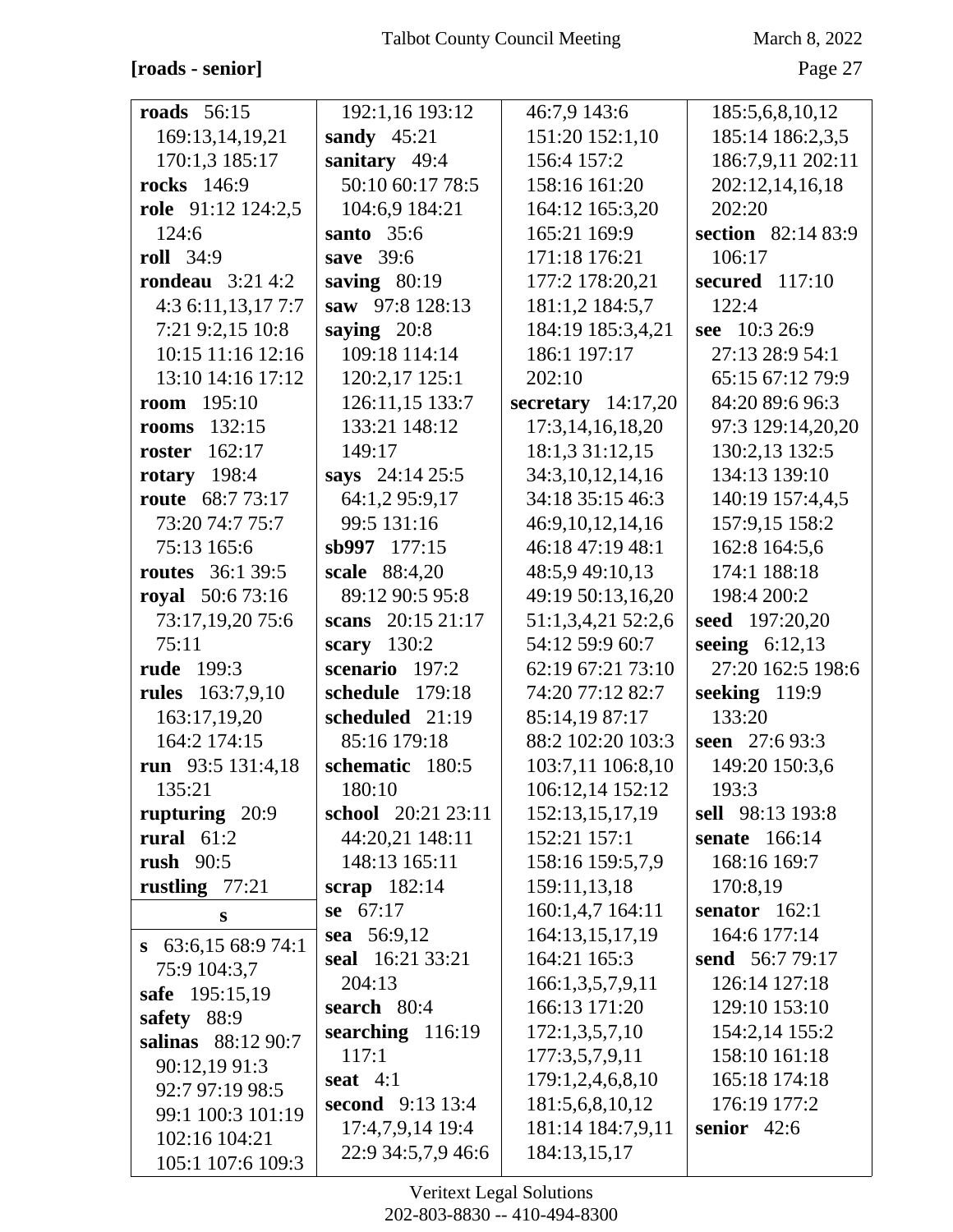**[sense - speak]** Page 28

| sense 23:12 61:19    | severe $21:5$     | sic 107:8 117:14     | social 15:4,16             |
|----------------------|-------------------|----------------------|----------------------------|
| 66:7 162:12 175:3    | 48:10,19<br>sewer | 181:4                | 196:19                     |
| sensors $50:4,4,9$   | 49:1,20 50:7,10   | sick 196:1           | <b>society</b> 15:5 33:2,2 |
| sent 79:18 80:2      | 51:5,10 52:7,13   | side 27:11 64:8      | 33:5                       |
| sentencing 162:20    | 54:16 55:3 59:13  | 70:3,9,16 148:3      | soils 68:21 89:1           |
| september 204:20     | 59:18 60:11,16    | sides 66:8           | solar 88:4,17,20           |
| septic 52:12 53:6    | 63:2,11 64:20     | sign $170:6,7$       | 89:12 90:5 91:14           |
| 55:1,14,15 57:10     | 66:1,8,13 68:4    | 198:21               | 92:1,2 93:4 95:7,8         |
| 57:11,13 68:16       | 73:1,14 74:5 75:4 | signature $171:15$   | 95:11,20 96:5,7            |
| 69:1 72:2,18 76:1    | 75:12,21 76:6,15  | 204:15               | 98:3,14,18 100:20          |
| 76:4,14 125:18       | 77:17 78:7 82:12  | signatures 171:10    | 102:1 187:21               |
| septics 130:2,4,19   | 85:20 86:8 103:14 | signed $47:9$        | 188:9,21 190:3             |
| serenity 24:2        | 104:12 105:3      | 120:10 122:16,18     | solicit 102:6              |
| series $60:2,3$      | 106:16 108:5      | significantly        | solicitors 176:8,13        |
| serve 5:17 14:8      | 117:8 118:6       | 57:15 75:17          | solution 123:8             |
| served 104:8,8       | 125:20 127:7      | simple 138:6         | 136:11 139:6,14            |
| service 38:15 40:1   | 128:6,12 146:4    | simplified 121:13    | 139:15 149:17              |
| 42:5 50:7 51:11      | shaded $65:20$    | simplify $188:19$    | solutions 188:20           |
| 52:13 59:19 63:11    | shannon $19:14$   | simply $123:10$      | 189:4 193:5                |
| 64:20 69:7 75:12     | 27:17 28:15 29:13 | single $24:15$       | solve 124:11               |
| 132:6 160:18         | 31:1 34:20        | 133:16               | somebody 27:16             |
| 182:9,15 184:21      | share 42:1 96:12  | $\sin$ 37:20 38:1,2  | 42:15 97:11 152:8          |
| services $4:145:14$  | 97:5 169:17 170:4 | 43:18 44:1,12        | somerset 185:19            |
| 16:5 37:16 180:3     | 191:7,10          | 154:5 187:14         | somewhat 2:14              |
| 180:4,9 184:2        | shared 78:4 104:6 | 188:2                | 190:10                     |
| 185:19               | 104:9 149:9       | sit $42:9$           | son $22:8.9$               |
| serving $4:10,12,15$ | sherwood 55:2     | site 7:6,17 71:20    | soon $21:10$               |
| 70:11 77:19          | shocked 27:7      | 89:17 91:1           | sorry 3:7 51:1             |
| session $13:288:14$  | shop $39:9$       | sitting $111:2$      | 52:21 87:8,16              |
| 88:17 89:16 90:3     | shore 4:11 9:8,9  | 187:15               | 100:5 125:20               |
| 98:1 100:15 102:4    | 12:19 19:18 23:7  | situation 53:14      | 136:6 157:12               |
| 154:11 201:18,20     | 41:20,20 130:16   | 70:1 79:6 127:4      | 176:12 191:16              |
| sessions 92:3        | 131:3 150:4       | $\sin$ 12:11 22:6    | sort 7:3 13:19             |
| set 41:12 70:15      | short $124:3$     | 44:9 201:17          | 44:8 53:7,7 92:16          |
| 86:10 93:6 95:12     | 130:14 137:14     | size $70:1971:1,2$   | 105:7 146:10               |
| 146:3,5 163:9        | shot 101:10       | 76:9 191:3,11        | <b>sounds</b> 103:6        |
| 191:4 204:4          | show $51:1952:21$ | slippery $67:11$     | 130:2 187:7                |
| <b>sets</b> 196:12   | 54:10 62:17 82:2  | slope $67:11$        | 193:19                     |
| setter 179:16        | 85:12 87:5        | slow 92:19 94:6      | <b>sources</b> 57:5 192:8  |
| setting $150:1$      | shown $63:568:7$  | slows 114:7          | <b>south</b> 74:8          |
| seven 27:8,10 97:7   | 73:18,21 75:7     | small 63:13 65:12    | space 5:5 95:16            |
| 108:9,9              | shows $24:5$      | 65:16 74:6 131:13    | 98:21 99:7                 |
| sevens $97:7$        | shut 55:20        | <b>sneeze</b> 195:18 | speak 6:7 24:11            |
|                      |                   |                      |                            |
|                      |                   |                      | 24:13 144:2                |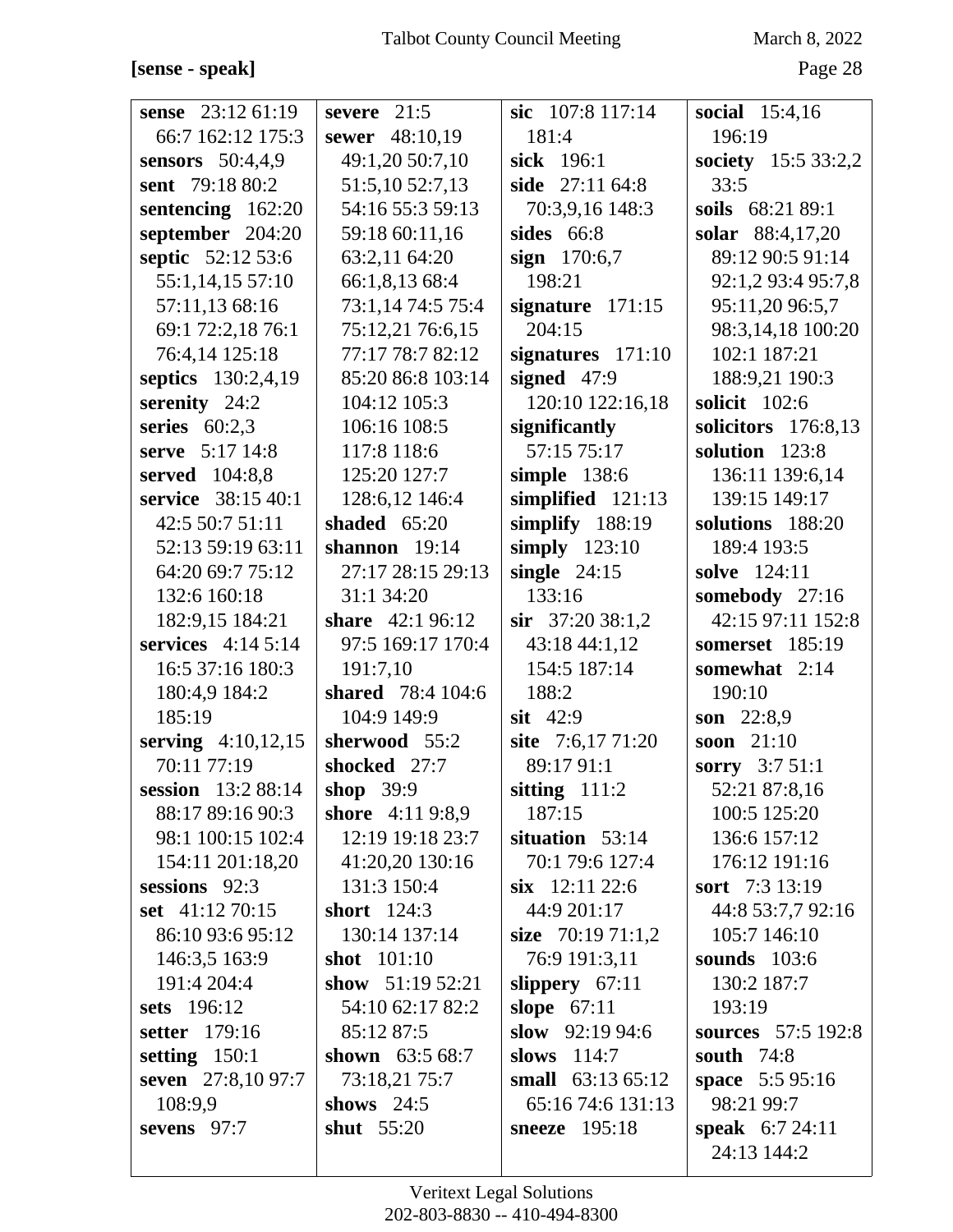### **[speak - supposed]** Page 29

| 188:18                               | 181:19               | stay 100:2 195:17   | stuff $18:977:3$   |
|--------------------------------------|----------------------|---------------------|--------------------|
| speaker $194:8$                      | stage 21:20 88:5     | 196:2               | 79:20 80:13 137:4  |
| speaking $29:19$                     | 91:1                 | stayed $72:1$       | 157:20 195:11      |
| speaks 26:3                          | stamp 177:14         | 195:21              | 198:19 200:20      |
| special 88:5 89:11                   | 180:18 195:20        | stenographic        | subcontractors     |
| 89:13,18,21 90:13                    | <b>stance</b> 155:20 | 204:6               | 9:6                |
| 90:14,18,19 91:4                     | stand $2:4$          | stenographically    | subject 192:2,11   |
| 165:9,11                             | standard 108:10      | 204:6               | submit $118:3$     |
| specialists 25:10                    | standards 82:17      | step 56:5 58:1,2    | 155:19 169:6       |
| specific $5:19$                      | 83:11,21 107:15      | 80:17 154:10        | submitted 118:12   |
| specifically                         | 108:9 150:21         | stepping 80:18      | 188:6              |
| 136:18                               | standing $194:12$    | stevenson 75:15     | subsidiary $7:13$  |
| spectrum $11:2$                      | stands $134:20$      | stipulations 204:8  | subsidy $13:14$    |
| speed 99:18                          | star $123:10$ 148:4  | stop $22:2124:13$   | substation 69:10   |
| 136:13 165:5,10                      | start $2:16,17$      | 79:7 94:6,12        | 181:4              |
| speeding $92:18$                     | 82:13 104:20         | 112:7,11 114:1      | successful 61:1    |
| 165:17                               | 108:3 111:16,17      | 137:19              | sue 151:15         |
| speeds 114:7                         | 112:14 113:1         | stopped $169:18$    | suffers 26:4       |
| spiritual 15:16                      | 124:5,6,11 125:2     | stopping $139:7$    | sufficient 180:13  |
| 25:17                                | 175:12               | stops $168:4$       | suggest $101:20$   |
| split $167:9$                        | started 8:4 20:7,8   | store 69:3,7        | suggestions 102:7  |
| spoke 176:7,12                       | 20:20 99:14          | stories 24:6 25:11  | suite 5:5          |
| spoken 141:8,9                       | 159:20               | 27:10               | summer 145:13      |
| sponsored 32:20                      | starts $157:19$      | storm $25:16,17$    | super 25:16,17     |
| sponsorship                          |                      | story $148:4$       | support 6:4 16:19  |
|                                      | state 12:9,20        |                     |                    |
| 105:20 153:6                         | 13:15 15:6 19:11     | straight $36:19$    | 20:4 24:18 25:20   |
| <b>spots</b> 14:9                    | 93:6,7 96:14         | 37:4,5 120:14       | 26:5,11 109:14     |
| spray 72:5,5 123:7                   | 97:10 161:16         | straightforward     | 110:16 129:10      |
| 133:8                                | 162:10,19 165:14     | 101:8 116:14        | 158:3 161:18       |
| spread $132:3$                       | 167:7,9 169:16,17    | streams $63:15$     | 162:21 165:19      |
| spreadsheet 79:19                    | 191:8 204:1,2        | 65:18               | 169:2 170:20       |
| spring $5:12,12$                     | stated 173:6         | street 4:19,19 6:19 | 174:19 176:2,20    |
| 12:4                                 | statement 123:2      | 8:17,18 11:13       | 178:16 188:16      |
| sprinklers 192:9                     | 147:20 202:1         | 95:6                | 201:13             |
| $spy$ 148:3                          | states $189:1$       | strep $24:16$       | supported 19:5     |
| square 4:20 76:18                    | station $44:651:15$  | stressful 30:6      | supporting $85:11$ |
| 133:5                                | 56:3,5,6 62:6,8,8    | strictly $94:13$    | 175:2              |
| st $55:1056:7,17$                    | 68:12 69:7 70:14     | strip $98:13$       | supportive 6:2     |
| 56:20 58:4,20                        | 180:5,10             | structure 6:16      | 136:15,16 157:17   |
| 61:3,13 68:6                         | stations 56:5        | 74:12               | 176:9,17 180:15    |
| 114:9                                | statistician 35:21   | struggle $28:1$     | supports 16:1      |
| stabbing $20:10$                     | status $63:768:9$    | students 148:15     | 60:2 107:12        |
| staff $91:12$ 132:1<br>134:15 158:20 | 74:2 75:9 104:11     | studies 190:21      | supposed $169:13$  |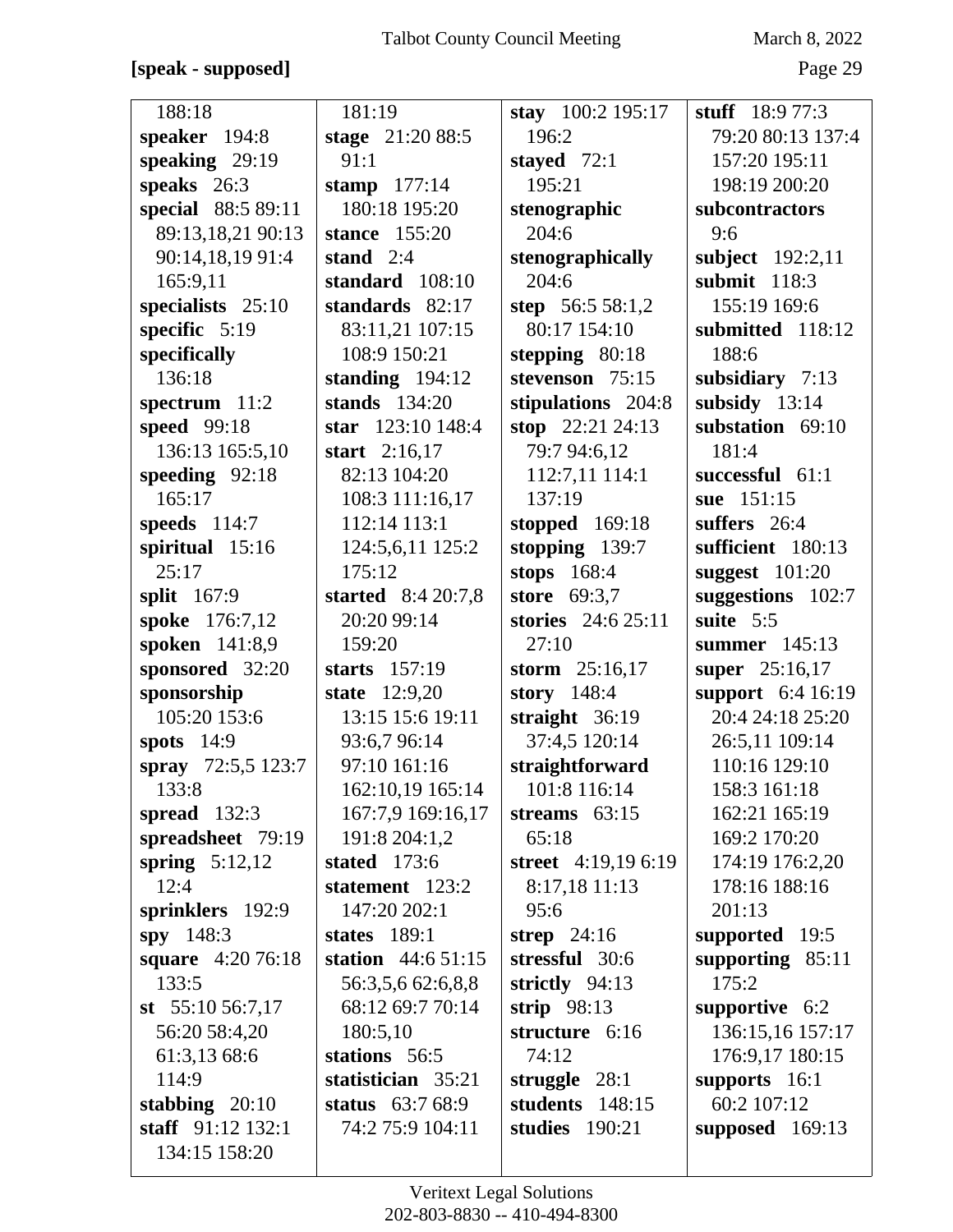# $[\mathrm{sure}$  -  $\mathrm{thank}]$

March 8, 2022

Page 30

| sure 7:11 14:4     | 57:11 58:2,2 88:5                 | 180:5,10 183:4,15        | template 169:5          |
|--------------------|-----------------------------------|--------------------------|-------------------------|
| 19:3 21:19 26:17   | 89:12 104:14,17                   | 184:3,21 186:15          | temporary 88:3          |
| 27:15 31:9 35:13   | 165:5                             | 186:21 190:11,14         | 112:2 138:1,14          |
| 39:19 41:11 43:5   | t                                 | 192:10 201:6             | ten 5:13 19:15,15       |
| 45:7 47:4 62:13    |                                   | 204:3                    | 22:6 23:13 26:2         |
| 62:13 66:4,10      | table 182:12                      | <b>talent</b> 132:4      | 31:18 32:5 38:10        |
| 77:2,10 79:20      | 192:18                            | talk 28:17 29:5          | 40:10 74:6 75:14        |
| 80:14 83:5 86:5    | <b>tabled</b> 109:10              | 45:4 72:10 83:16         | 123:12 169:15           |
| 93:9 94:13 98:12   | tag 57:14                         | 88:17 133:18             | 170:7                   |
| 105:1 107:4 135:5  | tail 174:13                       | 134:12 156:21            | term 57:10 112:17       |
| 161:14 173:3       | take 4:6 20:2                     | 167:4 176:6              | 112:20 123:6,7,19       |
| 174:9 192:9        | 37:18 42:17,20                    | 182:20                   | 124:3 136:11            |
|                    | 89:5 92:14 109:4                  | talked 6:20 22:17        | 137:14 139:6            |
| 193:12 198:3       | 111:1 121:8,10                    |                          |                         |
| 200:17             | 126:7, 13, 18 135:8               | 58:15 95:6 98:1          | terminology 115:9       |
| surgeons 33:3      | 138:16 139:20                     | 101:3 124:7 140:9        | 116:1                   |
| surgeries $21:21$  | 140:7,8 151:18                    | 148:8,10 150:10          | <b>terms</b> $102:3,8$  |
| 27:9               | 162:5 192:7                       | 201:1                    | testify $168:18$        |
| surgery $21:16,18$ | 197:19 198:10                     | talking $43:12$          | 170:15 174:18           |
| 21:19              | taken 22:11 24:8                  | 57:15 69:4,5,8           | testimony 169:2         |
| surgical $32:12$   | 42:10 81:11                       | 91:12 112:16             | 192:11                  |
| surrounded 66:6    | 134:12 159:19                     | 117:14 133:12,15         | text 101:21 177:13      |
| 66:8               | 183:9                             | 136:19 141:16            | texted 200:9            |
| surrounding        |                                   | 189:13 198:5             | texting 200:8           |
|                    |                                   |                          |                         |
| 52:18              | takes 22:4,5 31:4                 | tank $58:2$              | <b>thank</b> $2:6,8,10$ |
| susan 178:10       | 114:10 136:14                     | taped $195:5$            | 3:21 6:8,8 8:6,9        |
| 200:4              | talbot 1:1 4:8,12                 | tar 185:19               | 8:21 9:2 14:11,12       |
| suspension 192:9   | 5:18 8:13 9:1,8                   | task 98:3 101:15         | 14:14,16 17:3           |
| switching 43:21    | 15:8 16:11,13                     | $\textbf{tax}$ 63:5 68:8 | 27:2 28:15,20,21        |
| 44:3 45:4          | 17:1 19:4 33:15                   | 73:18,21 75:8            | 29:1,3,11,12            |
| symptom $32:6$     | 33:16 34:1 36:4                   | 78:1 103:20,20           | 30:17,18,20 31:7        |
| symptoms $21:11$   | 38:5 39:3,21 40:4                 | 104:1                    | 31:10 34:3,21           |
| 22:2 32:13 33:13   | 45:18 48:10,12                    | taxes 169:12,13,20       | 35:3,3,10,12            |
| system $26:551:11$ | 49:20 50:1 51:5,7                 | 170:4                    | 37:12 38:2 45:6,9       |
| 51:17 52:14 54:21  | 52:7,9 54:15,17                   | teachers 132:9           | 45:19 46:20,21          |
| 55:4,9 60:16,21    | 55:14 59:12,14                    | technology 48:16         | 47:6,9,10,11,12         |
| 61:4,9,18 62:4,12  | 60:10,12 63:1                     | 92:21 111:18             | 54:9 61:19 67:18        |
| 68:17 69:1 72:19   | 68:3 73:13 75:3                   | 113:15,17 114:10         | 77:9 79:2 80:4          |
| 82:19,20 88:20     | 77:16,18 82:11                    | 114:12 115:18            | 88:12 98:7 99:12        |
| 106:19 117:8       | 85:20 88:18 89:2                  | 137:6 140:3              | 106:1,2,4 150:7         |
| 160:9,11,15,18,20  | 95:4,19 96:8,11                   | 144:16,19                | 159:15 177:17           |
| 161:1 162:8        | 96:16 103:13                      | tell 4:7 19:2 23:9       | 178:10 183:18           |
| 176:14             | 106:15 107:9                      | 147:8 195:13             | 187:9 191:15,18         |
| systems $52:12$    | 144:9 160:9,13,13                 | telling $125:17$         | 193:11,13 194:1,1       |
| 53:6 55:1 57:10    | 160:21 165:5<br>169:3 174:7,19,21 |                          | 194:3,4,6,21            |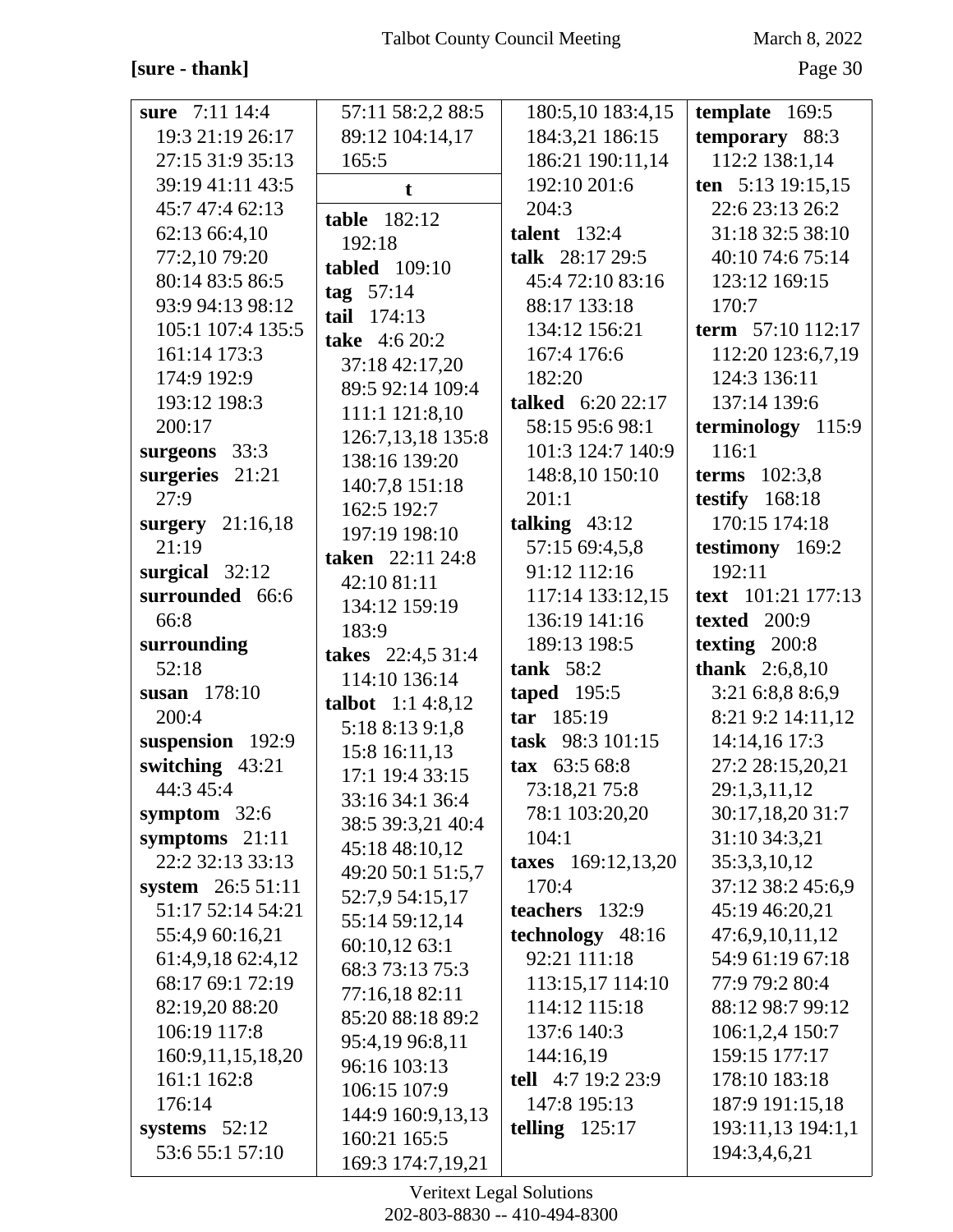### [thank - transmission]

March 8, 2022

| 197:4 200:14            | 122:12 124:10,20          | ticket 57:2          | <b>tone</b> 196:13    |
|-------------------------|---------------------------|----------------------|-----------------------|
| thankfully $23:16$      | 128:4 129:2,2             | tie 26:10            | tonight $2:4,16$      |
| thanking $162:1$        | 131:2,6 134:17            | <b>ties</b> 10:20    | 3:17 80:12 84:8       |
| <b>thanks</b> 38:3 82:5 | 137:5 139:17              | tight $61:9$         | 84:19 126:9           |
| 183:17 193:19           | 142:12 146:13             | tilghman $52:14,18$  | 140:13,15 141:1,2     |
| theory $71:21$          | 147:18,20 148:1           | 53:10 54:20 55:4     | 156:9 160:7           |
| thereof 175:9           | 148:17 149:16             | 55:20 56:2 58:18     | 170:17 171:3          |
| thing 7:3 28:6,17       | 153:2 157:13,15           | 60:17,21 62:5        | 178:11 180:1          |
| 28:18 30:9 49:5         | 158:5,11,19               | 114:9 137:3          | 193:21 194:16,18      |
| 69:11,1776:17           | 161:13 162:8              | time $2:113:11$      | 199:13,18 200:5       |
| 115:5,10,21             | 163:2 167:3 169:4         | 5:18 9:20 12:4       | 200:13                |
| 119:11 123:20           | 171:10 173:1              | 19:8 20:3 25:6       | tons 197:10           |
| 128:19 131:20           | 175:15 176:16             | 32:10 37:10 44:20    | tools $131:7$         |
| 138:15 156:11           | 192:13 195:20             | 44:21 48:2,3,5,6     | top $114:20163:21$    |
| 160:1 170:18            | 196:12,16,20              | 49:12 50:15 52:1     | topsoil 93:20         |
| 181:17 186:14           | 198:7 199:20              | 70:18 76:6 85:9      | 98:11,13,13 99:8      |
| 197:21 198:18           | <b>third</b> $12:16,17$   | 91:15,19 93:15       | <b>total</b> 7:21 8:2 |
| 201:1                   | 166:13 175:16             | 96:5 100:9 101:7     | 53:13 54:2 55:18      |
| things $2:126:19$       | 178:15                    | 101:17 106:4         | 97:8 104:1 198:20     |
| 24:2,3 44:8 56:15       | thirty 36:13,14           | 114:10,16 116:2      | totally $175:14$      |
| 69:5 81:13,15           | <b>thomas</b> 83:5 86:5   | 123:11 130:3,14      | tough $182:1$         |
| 92:18 93:21 94:3        | 115:7 116:6               | 133:16,18 134:7      | 200:15                |
| 97:21 98:10 113:5       | 142:17 143:2              | 134:12 136:14        | tougher $108:11$      |
| 117:2 123:17            | 152:8 158:5,9,19          | 151:6 163:2          | town 6:1 48:15        |
| 127:17 129:21           | 173:1,3,19 176:7          | 197:18 204:4         | 103:16 119:3,8        |
| 131:16 136:11           | 176:12 189:19             | timeline 12:2        | 120:10 121:20         |
| 146:2 147:21            | 193:17 194:6              | 93:17                | 122:14 125:10,13      |
| 156:17 174:12           | 200:14                    | timing $12:6$        | 128:5,20 129:3,5      |
| 195:15 198:5            | thought 44:21             | 114:20               | 131:16,20,21          |
| 200:16                  | 70:20 76:10 80:1          | tire 182:14          | 133:18 140:5          |
| think $9:2 25:13$       | 80:2 96:21 101:2          | tires 183:2,5,8,9    | 141:13 143:14         |
| 47:17 64:6,9            | 149:13                    | tissue $31:20$       | 146:9 147:10          |
| 65:14 66:21 68:11       | thoughts $101:18$         | title 63:21 66:21    | 148:10 149:2,3,21     |
| 68:14 80:8 81:4         | <b>three</b> 5:10,17 6:20 | today $29:14$        | 150:10 151:9          |
| 81:18 83:19,20          | 7:5 8:1 12:11             | 138:13 190:8         | 189:17                |
| 84:2 94:9 96:4          | 36:13,14 54:5             | 195:21 198:21        | trail $8:16$          |
| 97:12 98:10 99:5        | 66:8 85:21 86:8           | <b>toilet</b> 184:21 | transcribed 204:6     |
| 100:14 101:7,16         | 104:7 114:4               | told $21:1072:21$    | transcript $2:1$      |
| 102:15 109:18           | 126:21 142:7              | 100:3 117:10         | transcription         |
| 110:6,10,14,20          | 144:7 190:7               | 155:16 161:11,17     | 204:7                 |
| 111:1 113:15            | <b>threw</b> 113:5        | 194:20               | transit $35:837:13$   |
| 114:1 115:9             | throat $24:16$            | tomorrow 168:16      | transition 133:6      |
| 118:15 119:11,12        | thursday 168:17           | 170:7,9,15,18        | transmission 92:5     |
| 120:21 121:6            | 202:3                     | 200:11               |                       |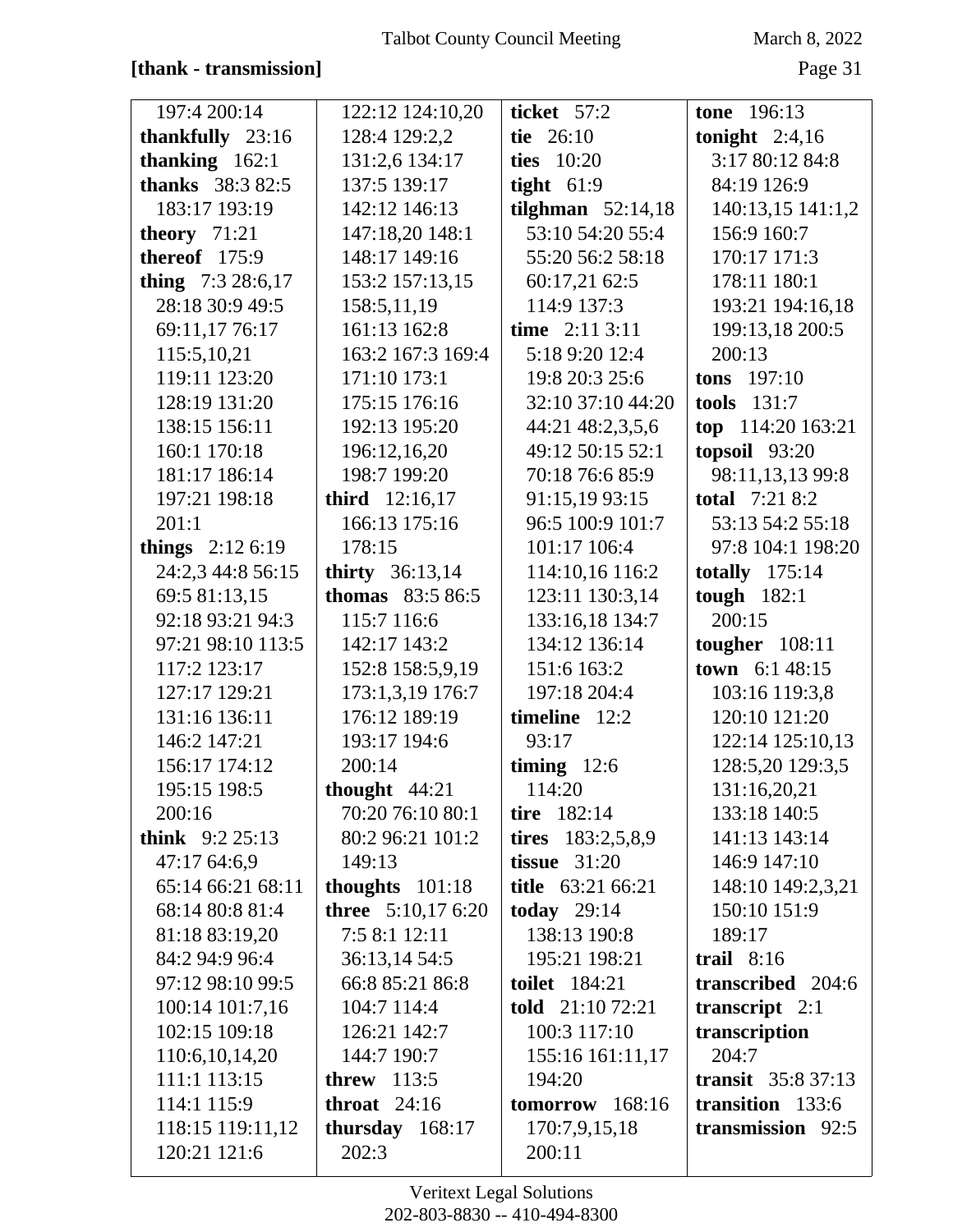### [transmit - vacuum]

March 8, 2022

Page 32

| transmit 105:9<br>transmitted 121:1 | triangular $65:12$<br>tried 72:15 93:3,4 | types $173:21$<br>191:9           | units $5:7,9,106:14$<br>6:21 7:3,4,5,15,19 |
|-------------------------------------|------------------------------------------|-----------------------------------|--------------------------------------------|
| transportation                      | true 111:8 147:20                        | $\mathbf{u}$                      | 13:7,7                                     |
| 35:9 36:11 38:5                     | 204:7                                    |                                   | unmasked 195:10                            |
| 56:14 166:15                        | trust $127:15$ 134:1                     | ultimately 55:19                  | <b>unmet</b> 42:14                         |
| trappe $57:16$                      | trustees $178:15$                        | 56:12                             | unprogram $66:3$                           |
| 58:10 82:18                         | try $21:21\,42:14$                       | ultrasounds 20:15                 | unprogrammed                               |
| 103:17,19 106:18                    | 71:17 134:1                              | 21:17<br><b>unable</b> 23:4 68:21 | 63:6 68:9 74:1                             |
| 107:16 110:10                       | trying 20:21 61:8                        |                                   | 75:8                                       |
| 114:7 120:10                        | 61:16 63:18 66:4                         | unalike 26:1<br>unamended 153:2   | upcoming $13:2$                            |
| 123:14 125:13,14                    | 69:5 79:7 81:17                          |                                   | update $14:15$                             |
| 129:13,16 130:6                     | 94:5,6,7,11                              | unanimous $2:20$                  | 104:15 179:17                              |
| 130:16,19 131:8                     | 101:16 110:7                             | 3:9,15<br>unbuildable $67:10$     | upgrade $38:18,20$                         |
| 131:17 133:18                       | 112:4,5 124:11                           | 95:21                             | 58:21 129:17                               |
| 136:6,13 138:4,9                    | 125:7 136:20                             |                                   | 146:21 147:5                               |
| 139:4, 12, 13, 17, 21               | 138:20 143:15                            | uncomfortable<br>29:5             | 150:12,18 156:16                           |
| 140:5 145:16                        | 144:17 148:18,20                         | understand 25:19                  | upgraded 48:16                             |
| 146:9 148:13                        | 200:18                                   | 25:19 30:3,5 31:5                 | 53:11 114:3 137:3                          |
| 149:2,3,21 150:7                    | tuesday $49:15$                          | 66:5,11 118:14                    | 156:20                                     |
| 150:10,11,14                        | 50:18 52:4 54:14                         | 123:18 125:8                      | upgrades 55:1                              |
| 151:9 156:1,6,19                    | 59:11 60:9 62:21                         | 144:1,20 151:14                   | upgrading 58:17                            |
| 157:18 200:20                       | 68:2 73:12 75:1                          | 162:4 191:1                       | 107:14 150:14                              |
| trappe's $146:20$                   | 77:14 82:9 85:16                         | understanding                     | uphill 161:11                              |
| 153:15                              | 87:19 103:5                              | 71:15 119:16                      | 165:14                                     |
| travel $56:18$                      | 201:16                                   | 122:1,8,9                         | upload 170:12,18                           |
| treat 139:3 162:12                  | tunis 50:5 59:18                         | understands 77:3                  | <b>upper</b> 41:19,20                      |
| 163:2                               | turn 83:3 135:3,13                       | 77:11 80:15 120:9                 | <b>urge</b> 33:17                          |
| treated $82:15$                     | twelve 99:3                              | 121:13 200:18                     | use 65:10 93:18                            |
| 83:10,11 138:10                     | two $5:96:217:4$                         | understood 43:10                  | 95:21 97:13 98:18                          |
| treatment 48:16                     | 8:1,3 11:19 25:11                        | undevelopable                     | 104:5,9 133:6                              |
| 53:18 54:1 55:8,9                   | 27:8,10 38:18                            | 96:1                              | 135:20                                     |
| 55:12 56:11 57:16                   | 65:4,17 67:9,16                          | unfortunately                     | user 166:15,18                             |
| 58:21 62:7 77:19                    | 72:5,13 74:3                             | 23:6 168:2                        | 167:1,7                                    |
| 77:20 78:11 82:14                   | 80:10 112:16                             | unimproved 74:14                  | <b>uterus</b> 31:21,21                     |
| 107:14 113:19                       | 113:9 114:21                             | unionville 50:5                   | utilities 48:18                            |
| 114:2 119:20                        | 115:8,11 116:1                           | 59:18 60:1 64:2,4                 | 51:14                                      |
| 122:7 130:12                        | 123:16 124:17                            | 65:7 67:1 70:8,11                 | utilize $185:17$                           |
| 136:13 137:2,7                      | 130:11 136:10                            | 70:14                             | V                                          |
| 138:9 139:1,5                       | 137:12 148:17                            | unit 7:7,8,17                     | $\mathbf{v}$ 52:14 54:4,20                 |
| 149:8 156:6,20                      | 150:12 164:3                             | 103:18 135:18,20                  | 55:4 60:17                                 |
| 157:19                              | 170:15 183:20                            | 138:6,8,19,21                     | vacant 66:13,15                            |
| treatments 22:10                    | type 31:20 69:17                         | 139:11 149:1                      | vaccinated 195:10                          |
| 22:16,20 32:14                      | 84:4 121:10 182:8                        | 160:14 199:5                      | vacuum 50:4                                |
| 80:13                               |                                          |                                   |                                            |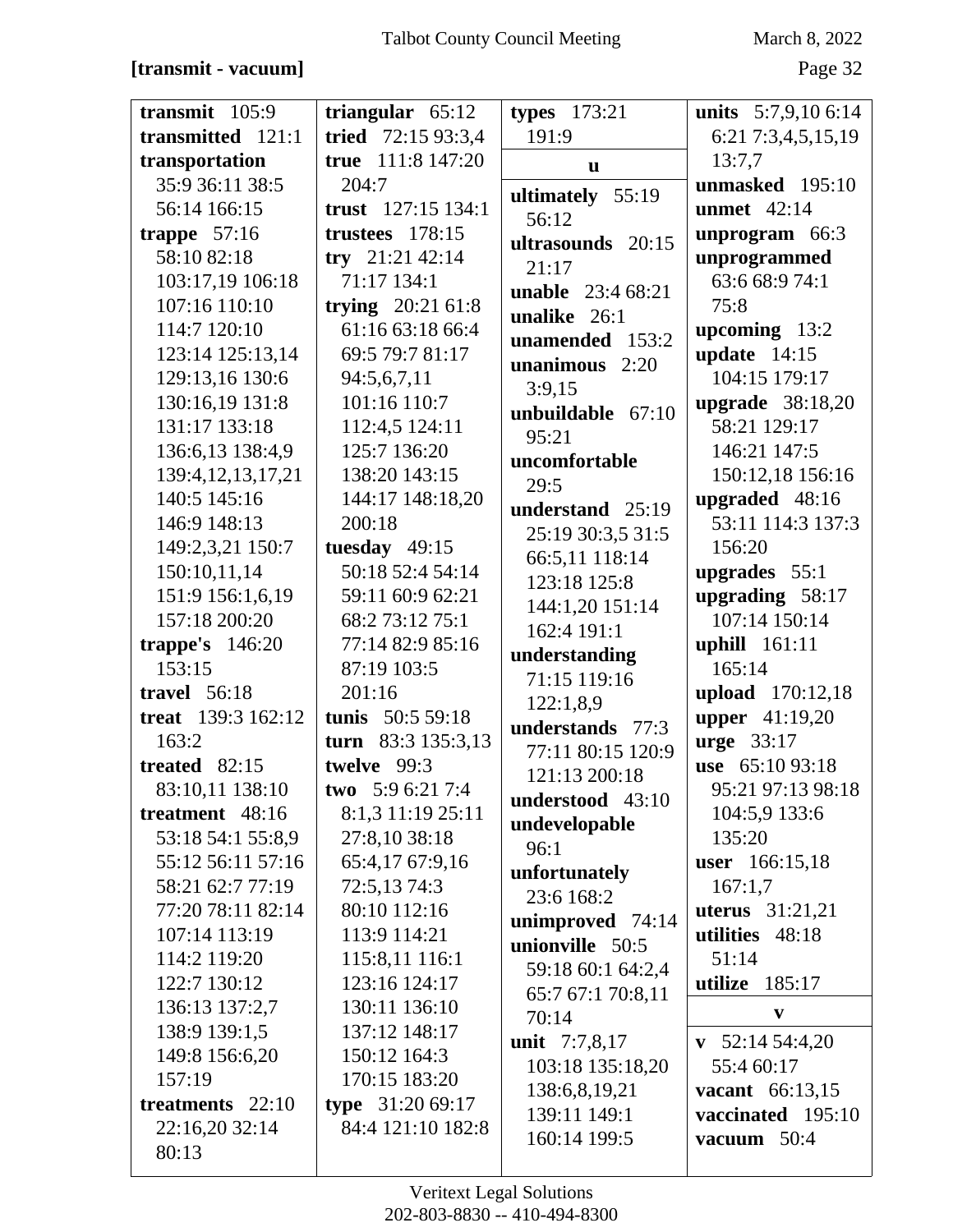**[vaguely - wet]** Page 33

| vaguely 154:16,17          | voted 107:7 121:7      | wastewater 51:15   | 188:15 204:11     |
|----------------------------|------------------------|--------------------|-------------------|
|                            |                        |                    |                   |
| valuable 15:5              | 126:4,8 129:9          | 51:17 52:14 53:18  | ways 33:13 38:15  |
| 16:14                      | 130:3                  | 53:21 54:21 55:4   | 38:16 89:6 93:20  |
| value 97:5                 | votes 118:9 127:9      | 55:12 56:4,11      | 114:14            |
| various 32:14              | voting $145:7$         | 57:16 62:7,9 77:4  | we've 4:11 5:21   |
| 190:21                     | W                      | 77:19,20 78:11     | 8:3 10:4 11:18    |
| vehicle 39:8               | $1:17$ 104:3,8<br>W    | 80:13 82:13,18     | 13:10 34:8 35:7   |
| 165:17                     | wages 38:14            | 83:9 106:19        | 39:21 47:17 48:17 |
| vehicles 41:16,19          | wait 84:17 86:17       | 107:14 113:18      | 57:9 58:15,16     |
| 43:16 44:4,18              |                        | 114:2 119:19       | 80:7 93:3 94:13   |
| vein 162:15                | 87:3 155:5,11,15       | 122:7 130:12       | 94:15 97:14       |
| verbiage 158:4             | 158:17                 | 136:13 137:2,7     | 101:12 111:7,11   |
| version 99:20              | waiting $11:6$         | 138:9,21 139:4     | 127:18 128:6      |
| <b>vested</b> 135:14       | 121:21                 | 149:8 156:6,20     | 133:19,19 146:1,7 |
| vesting $108:18$           | walk 199:2             | 157:18             | 146:18 147:18     |
| vice 199:12 201:14         | want 2:3,10 3:18       | watch 198:16       | 149:14 155:19     |
| vicinity $188:1,3$         | 8:9,20 14:1,4 18:5     | watching $25:2$    | 156:8 161:7,17    |
| vigilant $195:14$          | 18:7 19:2 24:11        | water 48:10,15,19  |                   |
|                            | 24:21 29:13 35:14      |                    | 167:14 171:8,18   |
| villages<br>52:12 55:2     | 35:15 38:19 47:15      | 49:1,20 51:5,11    | 188:21 191:4      |
| violates $175:4$           | 48:1 64:15 66:10       | 51:17 52:7 54:4    | wear 26:9 199:1   |
| violation $172:13$         | 69:2 74:6 77:2,10      | 54:16 59:13 60:11  | weather 25:16     |
| 172:18                     | 80:7,14 88:10          | 61:9 63:2 68:4,21  | web 170:17,17     |
| violations 83:1            | 93:7 94:10,10          | 73:1,14 75:4       | webex $202:5$     |
| 173:21                     | 96:20 98:12            | 77:17 78:7 82:12   | website $29:17$   |
| virtually $202:5$          | 102:15 107:1           | 85:20 86:8 103:14  | 170:11,19 183:15  |
| virus 195:13               | 110:15 111:1           | 104:12 105:2       | 187:1             |
| vision $8:15,179:1$        | 125:14 127:14          | 106:16 108:5       | weed 197:7,9,19   |
| visit $91:1$               | 137:6 140:2 145:9      | 110:3 118:6 127:7  | 198:6,9,13,14     |
| <b>vital</b> 16:16 201:6,6 | 145:10 156:19          | 128:6,12 146:16    | weeds 197:14      |
| vocabulary 29:9            | 158:2 171:2            | waters $35:17$     | week 19:11 105:11 |
| voice 29:15                | 181:16 182:12          | 36:13,20 37:2      | 183:6,9 188:9     |
| voiced 9:17                | 193:3 195:13           | 47:8 110:9         | weeks 163:13      |
| vote 17:15 83:17           | 199:4 200:17           | waterways $107:13$ | 188:8 195:17      |
| 84:12 103:9 106:8          | <b>wanted</b> 4:6 30:7 | watson $150:4$     | weighing $109:20$ |
| 117:18 118:9               | 92:17 99:17 109:1      | way 12:6 21:15     | welcome 2:3 18:17 |
| 129:7,8 134:20             | 111:15 113:13          | 33:12 56:19 63:16  | 38:1              |
| 136:4 142:15,21            | 188:17 191:8           | 68:16 84:2,6       | welfare 88:9      |
| 143:4,7,8 145:11           | 197:6                  | 102:17 115:2,13    | went 29:17,20     |
| 146:14,15,16               | wants $80:15$          | 121:7,13 129:20    | 71:18 116:8 127:5 |
| 148:18 151:14,18           | 107:20 186:19          | 134:2 137:11       | 129:16 133:12     |
| 152:4,7,10 154:3           | 188:12 196:10          | 139:2 144:12       | 145:4 168:14      |
| 154:13 157:2,7             | warriors 19:17         | 150:9 153:14       | 169:21 197:7      |
| 158:3 166:1 184:8          | washer 7:8             | 158:1 162:10       | wet 68:20         |
| 185:5 186:2                |                        | 171:17 181:5       |                   |